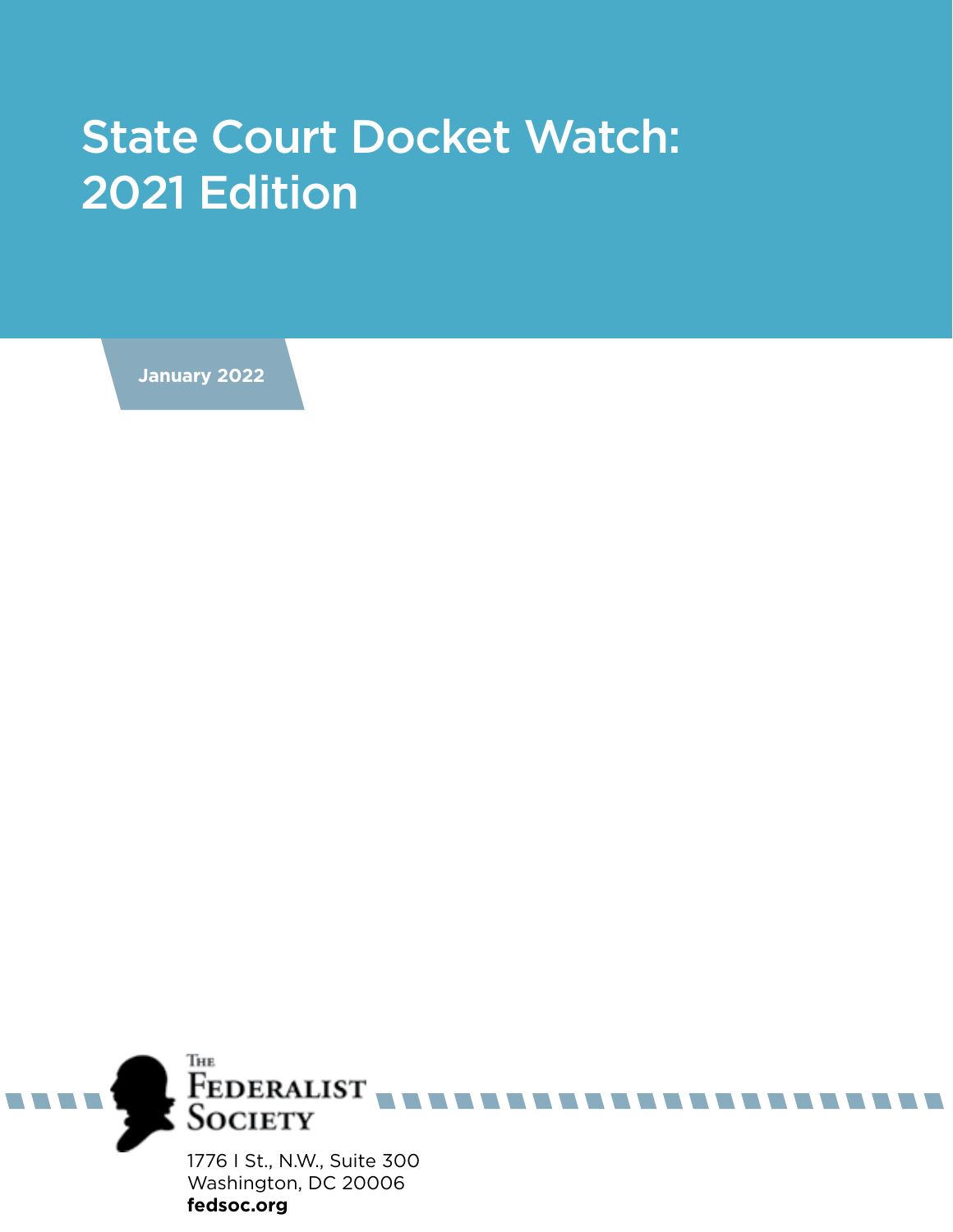# State Court Docket Watch: 2021 Edition

### ABOUT STATE COURT DOCKET WATCH

In an effort to increase dialogue about state court jurisprudence, the Federalist Society presents State Court Docket Watch. This publication is one component of the State Courts Project, presenting original articles on state court jurisprudence and illustrating new trends and ground-breaking decisions in the state courts.

For more information, please visit statecourtsguide.com/docket-watch.

The thirty-eight articles you'll find in this edition of State Court Docket Watch were all originally published at fedsoc.org. They are presented alphabetically by state.

#### About the Federalist Society

The Federalist Society for Law and Public Policy Studies is an organization of 75,000 lawyers, law students, scholars, and other individuals located in every state and law school in the nation who are interested in the current state of the legal order. The Federalist Society takes no position on particular legal or public policy questions, but is founded on the principles that the state exists to preserve freedom, that the separation of governmental powers is central to our Constitution and that it is emphatically the province and duty of the judiciary to say what the law is, not what it should be.

The Federalist Society takes seriously its responsibility as a non-partisan institution engaged in fostering a serious dialogue about legal issues in the public square. We occasionally produce white papers on timely and contentious issues in the legal or public policy world, in an effort to widen understanding of the facts and principles involved and to contribute to dialogue.

Positions taken on specific issues in publications, however, are those of the author, and not reflective of an organizational stance. This paper presents a number of important issues, and is part of an ongoing conversation. We invite readers to share their responses, thoughts, and criticisms by writing to us at info@fedsoc.org, and, if requested, we will consider posting or airing those perspectives as well.

For more information about the Federalist Society, please visit fedsoc.org.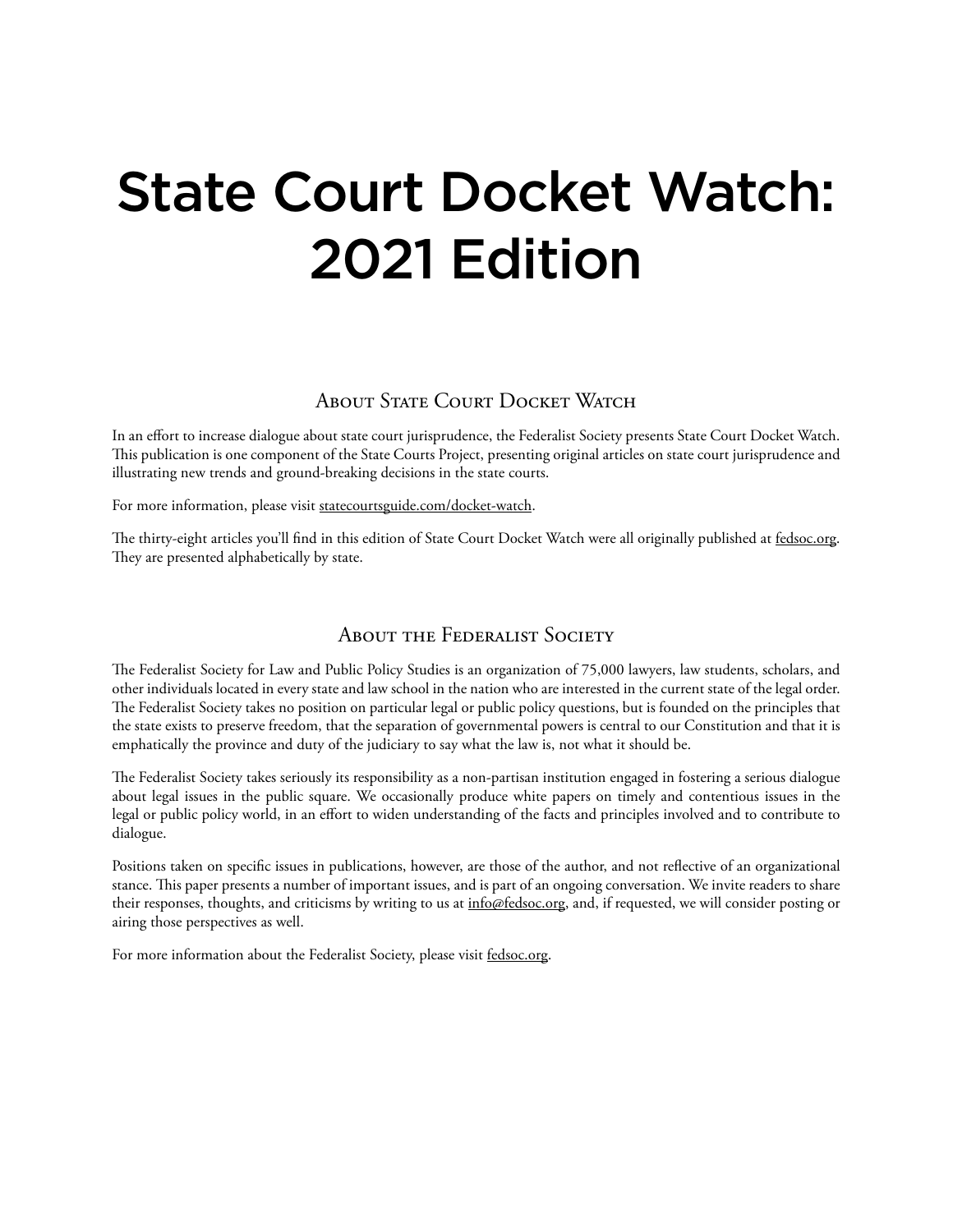### Table of Contents

| <b>ALABAMA</b>                                                                                                                                             |    |
|------------------------------------------------------------------------------------------------------------------------------------------------------------|----|
| Barnett v. Jones                                                                                                                                           |    |
| ARIZONA                                                                                                                                                    |    |
| State v. Mixton                                                                                                                                            |    |
|                                                                                                                                                            |    |
| Schires v. Carlat                                                                                                                                          |    |
| <b>CALIFORNIA</b>                                                                                                                                          |    |
| In re Humphrey                                                                                                                                             |    |
| <b>FLORIDA</b>                                                                                                                                             |    |
| In Re: Amendments to Florida Rule of Civil Procedure 1.510                                                                                                 |    |
| <b>IOWA</b>                                                                                                                                                |    |
| State v. Wright                                                                                                                                            |    |
| In the Matter of Adopting Felony Conviction Challenge for Cause Amendments to Chapter 1 Rules of Civil Procedure and Chapter 2 Rules of Criminal Procedure |    |
|                                                                                                                                                            |    |
| <b>ILLINOIS</b>                                                                                                                                            |    |
| Guns Save Lives, Inc. v. Ali                                                                                                                               |    |
| <b>INDIANA</b>                                                                                                                                             |    |
| State v. Timbs                                                                                                                                             |    |
| <b>KENTUCKY</b>                                                                                                                                            |    |
| Cameron v. Beshear                                                                                                                                         |    |
|                                                                                                                                                            |    |
| <b>MASSACHUSETTS</b><br>DeWeese-Boyd v. Gordon College                                                                                                     |    |
|                                                                                                                                                            |    |
| <b>MICHIGAN</b><br>Council of Organizations and Others for Education About Parochiaid v. State                                                             |    |
|                                                                                                                                                            |    |
| <b>MINNESOTA</b>                                                                                                                                           |    |
| State v. Khalil                                                                                                                                            |    |
| <b>MISSISSIPPI</b>                                                                                                                                         |    |
| Initiative Measure No. 65: Mayor Butler v. Watson                                                                                                          |    |
| <b>MONTANA</b>                                                                                                                                             |    |
| State v. Mercier                                                                                                                                           |    |
|                                                                                                                                                            |    |
| <b>NEW JERSEY</b><br>In re Petition for Expungement of the Criminal Records Belonging to T.O.                                                              |    |
|                                                                                                                                                            |    |
| <b>NEW MEXICO</b>                                                                                                                                          |    |
| Grisham v. Romero                                                                                                                                          |    |
| State v. Wilson                                                                                                                                            |    |
| <b>OHIO</b>                                                                                                                                                |    |
| State v. Weber                                                                                                                                             |    |
|                                                                                                                                                            |    |
| <b>OKLAHOMA</b><br>State ex rel. Attorney General of Oklahoma v. Johnson & Johnson                                                                         |    |
|                                                                                                                                                            |    |
| <b>OREGON</b><br>State v. Pittman                                                                                                                          |    |
|                                                                                                                                                            | 56 |
| PENNSYLVANIA                                                                                                                                               |    |
| Commonwealth v. Alexander                                                                                                                                  |    |
| <b>SOUTH CAROLINA</b>                                                                                                                                      |    |
| Wilson v. City of Columbia                                                                                                                                 |    |
| <b>SOUTH DAKOTA</b>                                                                                                                                        |    |
| Hamen v. Hamlin County                                                                                                                                     |    |
| <b>VERMONT</b>                                                                                                                                             |    |
| State v. Misch                                                                                                                                             |    |
|                                                                                                                                                            |    |
| <b>VIRGINIA</b><br>Loudoun County School Board v. Cross                                                                                                    |    |
|                                                                                                                                                            |    |
| WASHINGTON                                                                                                                                                 |    |
| State v. Blake                                                                                                                                             |    |
| Woods v. Seattle's Union Gospel Mission                                                                                                                    |    |
| City of Seattle v. Long                                                                                                                                    |    |
|                                                                                                                                                            |    |
| Washington State Legislature v. Inslee                                                                                                                     |    |
|                                                                                                                                                            |    |
| State v. Haag                                                                                                                                              |    |
| WISCONSIN                                                                                                                                                  |    |
| Jefferson v. Dane County                                                                                                                                   |    |
| State v. Roundtree                                                                                                                                         |    |
|                                                                                                                                                            |    |
| State v. Halverson                                                                                                                                         |    |
| Fabick v. Evers                                                                                                                                            |    |
|                                                                                                                                                            |    |
| Zignego v. Wisconsin Elections Commission                                                                                                                  |    |
| Tavern League of Wisconsin, Inc. v. Andrea Palm                                                                                                            |    |
| Clean Wisconsin v. Wisconsin Department of Natural Resources                                                                                               |    |
|                                                                                                                                                            |    |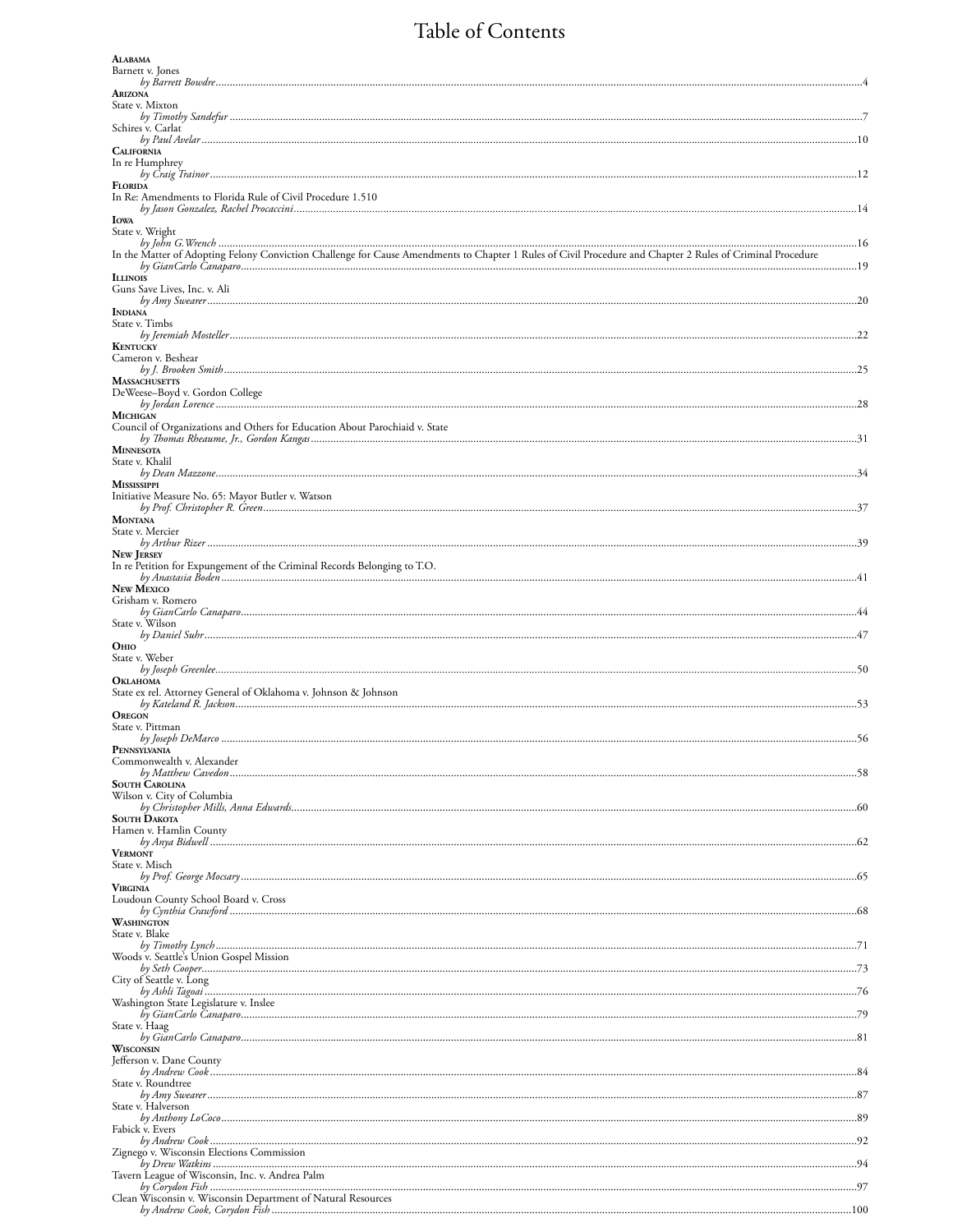Published November 1, 2021

#### About the Author:

Barrett Bowdre serves as deputy solicitor general in the Alabama Attorney General's Office, where he helps to oversee the state's appellate docket and defend the state's interests in state and federal courts throughout the country. He is a former law clerk to Judge Paul J. Kelly, Jr., of the U.S. Court of Appeals for the Tenth Circuit, then-Chief Judge W. Keith Watkins of the U.S. District Court for the Middle District of Alabama, and then-Chief Judge Ed Carnes of the U.S. Court of Appeals for the Eleventh Circuit. He holds a J.D., summa cum laude, from the University of Alabama School of Law and a B.A., cum laude, from Furman University. Before attending law school, he worked as a research assistant at the American Enterprise Institute, where he researched civic education initiatives and helped compile literary anthologies exploring the American character.

#### Note from the Editor:

The Federalist Society takes no positions on particular legal and public policy matters. Any expressions of opinion are those of the author. We invite responses from our readers. To join the debate, please email us at info@fedsoc.org.

In its recent opinion in *Barnett v. Jones*, 1 the Alabama Supreme Court applied textual rules to interpret the Alabama Constitution. In a notable concurrence, the majority opinion's author, Justice Jay Mitchell, joined by Chief Justice Tom Parker, wrote separately to encourage litigants and amici curiae to focus their efforts on explicating the original public meaning of the state's constitutional provisions.

#### **BACKGROUND**

Section 105 of the Alabama Constitution prohibits the state legislature from enacting any "special, private, or local law" that applies only to a certain county or subdivision if the "matter of said law is provided for by a general law."2 At issue in *Barnett* was whether a local law directing a large portion of Morgan County's proceeds from a general taxing statute violated this prohibition.

Three provisions were at issue. First, the statewide taxing statute—the Simplified Seller Use Tax Remittance Act<sup>3</sup> mandated the collection of certain use taxes from the online sales of goods and services. The statute directed 40% of the net tax proceeds to be distributed among the counties, based on each county's population, "and deposited into the general fund of the respective county commission."4

Second, the Budget Control Act, another general law, required each county commission to adopt an annual, balanced budget detailing the "anticipated revenue of the county for all public funds under its supervision and control" and estimating all "expenditures for county operations"—including funding required by state law, such as paying for the probate judge, sheriff, and the county jail.<sup>5</sup>

Third, the relevant local law—which applied only to Morgan County—provided: "[A]fter Morgan County retains five percent of the gross proceeds for administrative purposes, the remaining proceeds of the simplified seller use tax distributed to Morgan County . . . shall be allocated by the county commission" and distributed pursuant to a set formula to boards of education and volunteer fire departments within the county.<sup>6</sup>

#### The Court's Opinion

The dispute over the local law arose when the Morgan County Commission refused to transfer the tax proceeds to the

3 Ala. Code § 40-23-191 *et seq.*

<sup>1</sup> *See* No. 1190470, 2021 WL 1937259, -- So. 3d -- (Ala. May 14, 2021).

<sup>2</sup> Ala. Const. art. IV, § 105.

<sup>4</sup> Ala. Code 40-23-197(b).

<sup>5</sup> Ala. Code § 11-8-3(a)1), (c).

<sup>6</sup> Act No. 2019-272, § 2, *available at* https://arc-sos.state.al.us/ucp/B19149AA. A0D.pdf.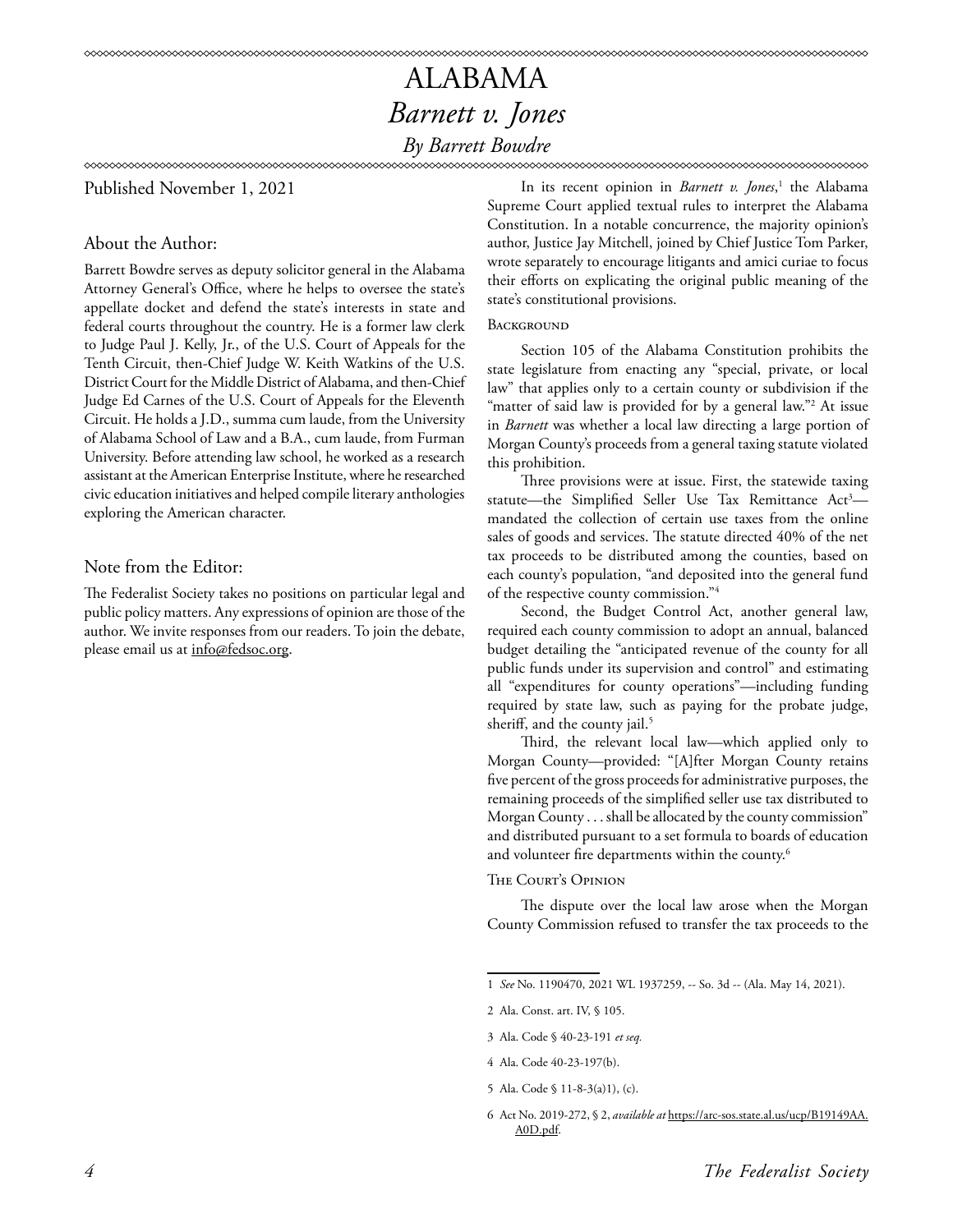listed entities, and members of the boards of education sued to get their funding.7

The Alabama Supreme Court agreed with the boards of education. It explained that "the key to assessing a local law under § 105 is determining the subject covered by the general law or—in the phrasing of the text of § 105—determining the 'case' or 'matter' 'provided for' by the general law."8 While admitting that it had not always been consistent in how it applied Section 105's limitation—at times focusing on whether there was a "substantial difference" between the local and general laws, at other times applying a "variance" test—the court emphasized that Section 105 does "not speak of substantial differences, variances, or result comparisons," but "speak[s] in terms of cases and matters provided for."9

The court determined that the local law for Morgan County did not cover the same "case" or "matter" "provided for" by either the taxing statute or the Budget Control Act. It explained that the taxing statute "creates a tax and then provides directions for the distribution and initial deposit of the tax proceeds" in each county commission's general fund, "[b]ut after the proceeds are distributed," the taxing statute "ceases to speak."10 "By contrast," the court said, the local law "covers what happens to Morgan County's portion of the [tax] proceeds *after* it is deposited in Morgan County's general fund."11

Neither did the Budget Control Act change matters for the court. While that Act requires counties to have a balanced budget and mandates certain items that counties must fund "at a minimum," the court explained that the Act does not "grant county commissions the discretion over remaining funds after those required items are funded" or "prevent the Legislature from requiring counties to fund additional items—like public education."12 Thus, the court concluded, "[w]hile the 'case' or 'matter' addressed by the Budget Control Act may subsume the subject of county budgeting procedures, it does not cover the subject of the Legislature's ability to appropriate funds sent to counties"—which is all Morgan County's local law did.

There were a number of separate writings. Chief Justice Parker, in addition to joining Justice Mitchell's concurrence (discussed below), wrote separately to clarify that he understood the main opinion's use of the word "appropriation" as simply a generic word "for direction of tax revenue to particular recipients," not as "having any bearing on the meaning of 'appropriation' in other contexts."13 Justice Brady E. Mendheim, Jr. concurred with the court's result, but joined only the part of the opinion applying § 105 to the local act, not its historical

overview.14 Justice Greg Shaw concurred only in the result, writing separately to explain his view that § 105 "does not prohibit a local law from conflicting with a presumption" that the general taxing statute provides the county commission with discretion to spend the money directed to it. Rather, Justice Shaw said, § 105 "is limited to prohibiting a local law from providing for a case or matter that a general law—not a general principle—provides."15 And Justice William B. Sellers, joined by Justice Michael F. Bolin, dissented. They noted that both the general taxing statute and the Budget Control Act "designate that a percentage of the total use-tax funds collected pursuant to the [taxing statute] are to be spent by the county commissions in this State on county operations generally," while the local law "requires the Morgan County Commission to give nearly all of the use-tax revenue it receives under the [taxing statute] to the county and city school systems in Morgan County, which will spend the money on public education, not on the general operations of the county."16 As the dissenters saw it, then, "[t] he matter regulated by the Local Act, i.e., how and by whom county-designated use-tax revenue generated under the [taxing statute] will be spent, is a matter already provided for by the general laws at issue," and thus violates Section 105.<sup>17</sup>

#### JUSTICE MITCHELL'S CONCURRENCE

Justice Mitchell—the author of the majority opinion wrote separately to "state [his] view that our courts should interpret the Alabama Constitution of 1901 in accordance with its original public meaning and to invite parties and amici curiae in future cases to provide scholarship and arguments that help [the court] do that."<sup>18</sup> His separate writing was joined by Chief Justice Parker.

"It is critical to interpret the Alabama Constitution according to its text," Justice Mitchell wrote, "[b]ut the key to understanding any text is its context."19 "Thus, to keep courts from improperly changing the law to fit contemporary policy preferences, it is important to give words the meaning they had *at the time the law was adopted*."20

Justice Mitchell explained that the search for the original public meaning of a constitutional provision is not "an attempt to discover and give effect to the intent of the drafters," but "the objective meaning of the text itself—because that is the law that was adopted by the public."<sup>21</sup> "[O]riginal public meaning," he wrote, "is 'simply shorthand for the meaning *the people*

|                                                           | 14 <i>Id.</i> at *9 (Mendheim, J., concurring in part and concurring in the result). |
|-----------------------------------------------------------|--------------------------------------------------------------------------------------|
| 7 Barnett, 2021 WL 1937259, at *1-2.                      | 15 <i>Id.</i> at *9-10 (Shaw, J., concurring in the result).                         |
| 8 <i>Id.</i> at *3.                                       | 16 <i>Id.</i> at *10 (Sellers, J., dissenting).                                      |
| 9 <i>Id.</i> at $*4-5$ .                                  | 17 <i>Id.</i> at *11.                                                                |
| $10$ <i>Id.</i>                                           | 18 <i>Id.</i> at *7 (Mitchell, J., concurring specially)                             |
| 11 <i>Id.</i> (emphasis added).                           | $19$ <i>Id.</i>                                                                      |
| 12 <i>Id.</i> at $*6$ .                                   | $20$ <i>Id.</i>                                                                      |
| 13 <i>Id.</i> at *7 (Parker, C.J., concurring specially). | $21$ <i>Id.</i>                                                                      |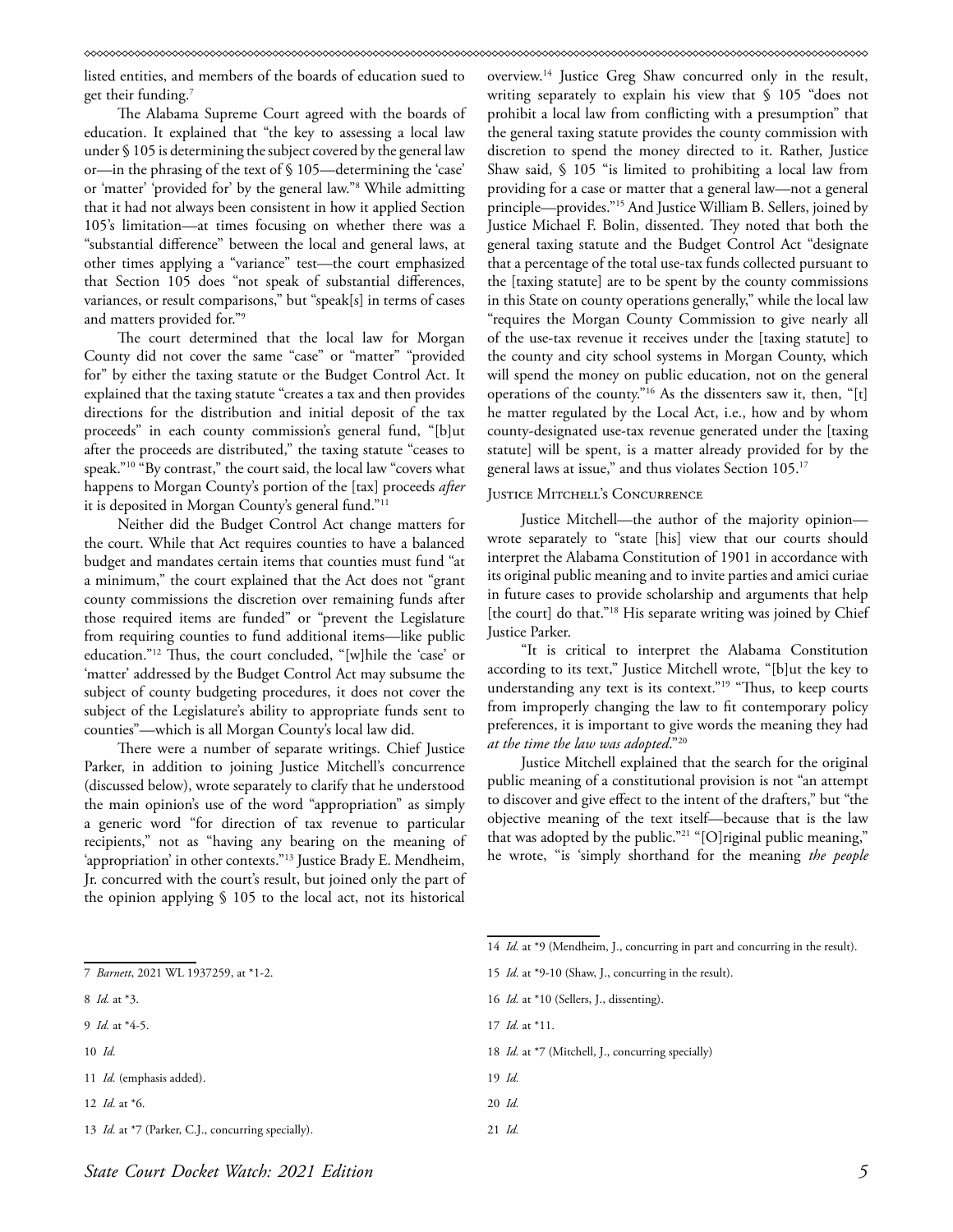understood a provision to have at the time they enacted it.'"22 Recognizing that "[a]scertaining the original public meaning of a constitutional provision can be arduous," Justice Mitchell noted that "th[e] job is made easier when scholarship is generated and issues before [the court] are briefed from that perspective."<sup>23</sup> In this case, he explained, "it would have been helpful to have research and arguments" about the original public meaning of Section 105, particularly "[w]hat the words 'case' or 'matter' were understood by the Alabama public to mean in 1901."<sup>24</sup> Thus, he "encourage[d] parties and amici curiae in future state-constitutional cases to provide appropriate research and arguments about the original public meaning of they provision they are asking [the court] to interpret."25

25 *Id.*

<sup>22</sup> *Id.* (emphasis in original) (quoting Olevik v. State, 806 S.E.2d 505, 513 (Ga. 2017)).

<sup>23</sup> *Id.* at \*8.

<sup>24</sup> *Id.* at \*9.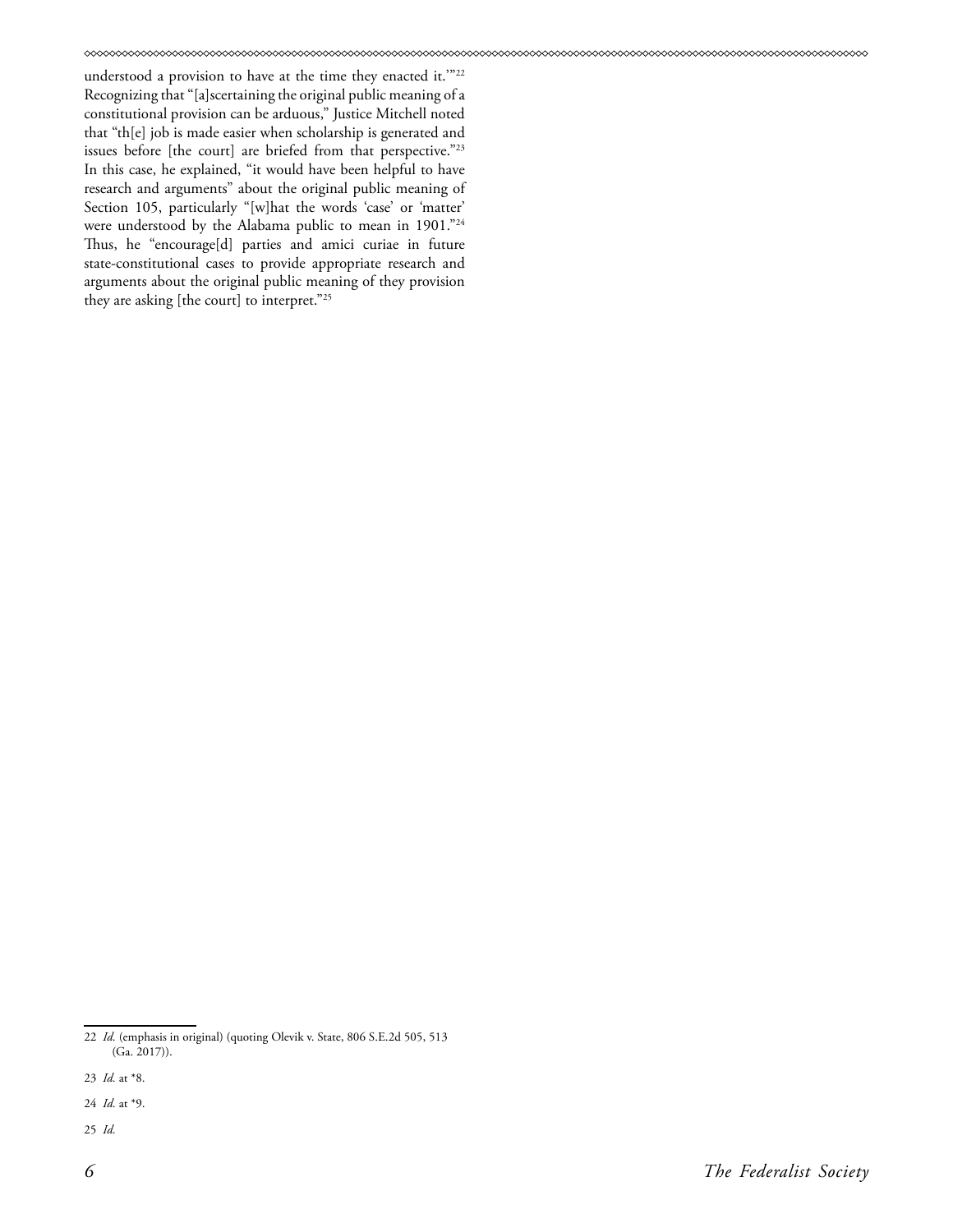Published March 4, 2021

#### About the Author:

Timothy Sandefur is Vice President for Litigation at the Goldwater Institute. Before joining Goldwater, he served 15 years as a litigator at the Pacific Legal Foundation, where he won important victories for economic liberty in several states. He is the author of four books, *Cornerstone of Liberty: Property Rights in 21st Century America* (coauthored with Christina Sandefur, 2016), *The Right to Earn A Living* (2010), T*he Conscience of The Constitution* (2014), and *The Permission Society* (2016), as well as some 45 scholarly articles on subjects ranging from eminent domain and economic liberty to antitrust, copyright, slavery and the Civil War, and political issues in Shakespeare, ancient Greek drama, Star Trek, and The Walking Dead. He is an Adjunct Scholar with the Cato Institute, a graduate of Hillsdale College and Chapman University School of Law.

#### Note from the Editor:

The author of this article, Timothy Sandefur, filed an amicus brief in support of the defendant on behalf of the Goldwater Institute.

The Federalist Society takes no positions on particular legal and public policy matters. Any expressions of opinion are those of the authors. We do invite responses from our readers. To join the debate, please email us at info@fedsoc.org.

Arizona's Constitution is virtually unique in its treatment of searches and seizures. Unlike its federal counterpart, which prohibits only "unreasonable" searches of "persons, houses, papers, and effects," the Arizona Constitution promises that "[n] o person shall be disturbed in his private affairs, or his home invaded, without authority of law."1 Only Washington State's Constitution—from which this language was copied—contains the same language.<sup>2</sup>

In *State v. Mixton*,<sup>3</sup> the Arizona Supreme Court was asked to interpret this Clause in a way that would, in the words of Judge Jeffrey Sutton, "extend greater protections [for individual rights] than the Federal Constitution."4 The court rejected this invitation and instead relied on what it called "the value in uniformity with federal law"<sup>5</sup> to interpret the Clause as essentially identical with the Fourth Amendment.

*Mixton* was a child pornography case in which officers obtained information about the defendant's physical location by delivering a subpoena to a software company which operates a messaging application that Mixton used to receive illegal images. Courts applying the Fourth Amendment have applied the socalled third party doctrine to hold that officers need not obtain a warrant before seeking evidence from someone to whom the suspect has voluntarily given the information.<sup>6</sup> Accordingly, the Arizona Supreme Court held that officers had not violated Mixton's Fourth Amendment rights.7 But Mixton also argued that the state's Private Affairs Clause nevertheless required officers to obtain a warrant, citing Washington court decisions that have refused to adopt the third party doctrine under that state's Private Affairs Clause.<sup>8</sup>

This argument confronted an anomaly, however: despite the fact that the two states' Private Affairs Clauses are identical, Arizona courts have almost entirely ignored Washington Private Affairs precedent. Indeed, while the Evergreen State's courts have

- 3 No. CR-19-0276-PR, 2021 WL 79751 (Ariz. Jan. 11, 2021).
- 4 Jeffrey S. Sutton, 51 Imperfect Solutions 66 (2018).
- 5 *Mixton*, 2021 WL 79751 at \*7.
- 6 United States v. Miller, 425 U.S. 435 (1976); Smith v. Maryland, 442 U.S. 735 (1979).
- 7 *Mixton*, 2021 WL 79751 at \*\*2–6.
- 8 State v. Gunwall, 106 Wash. 2d 54 (1986); State v. Miles, 160 Wash. 2d 236 (2007).

<sup>1</sup> ARIZ. CONST. art. II § 8.

<sup>2</sup> WASH. CONST. art. I § 7. Washington's Constitution was written in 1889; Arizona's in 1910. In the later twentieth century, other states began adding express protections for "privacy" to their state constitutions, but these provisions were focused primarily on rights of personal intimacy, whereas the Washington and Arizona constitutions' reference to "private affairs" had a broader sweep. *See* Timothy Sandefur, *The Arizona "Private Affairs" Clause,* 51 Ariz. St. L.J. 723, 726–40 (2019).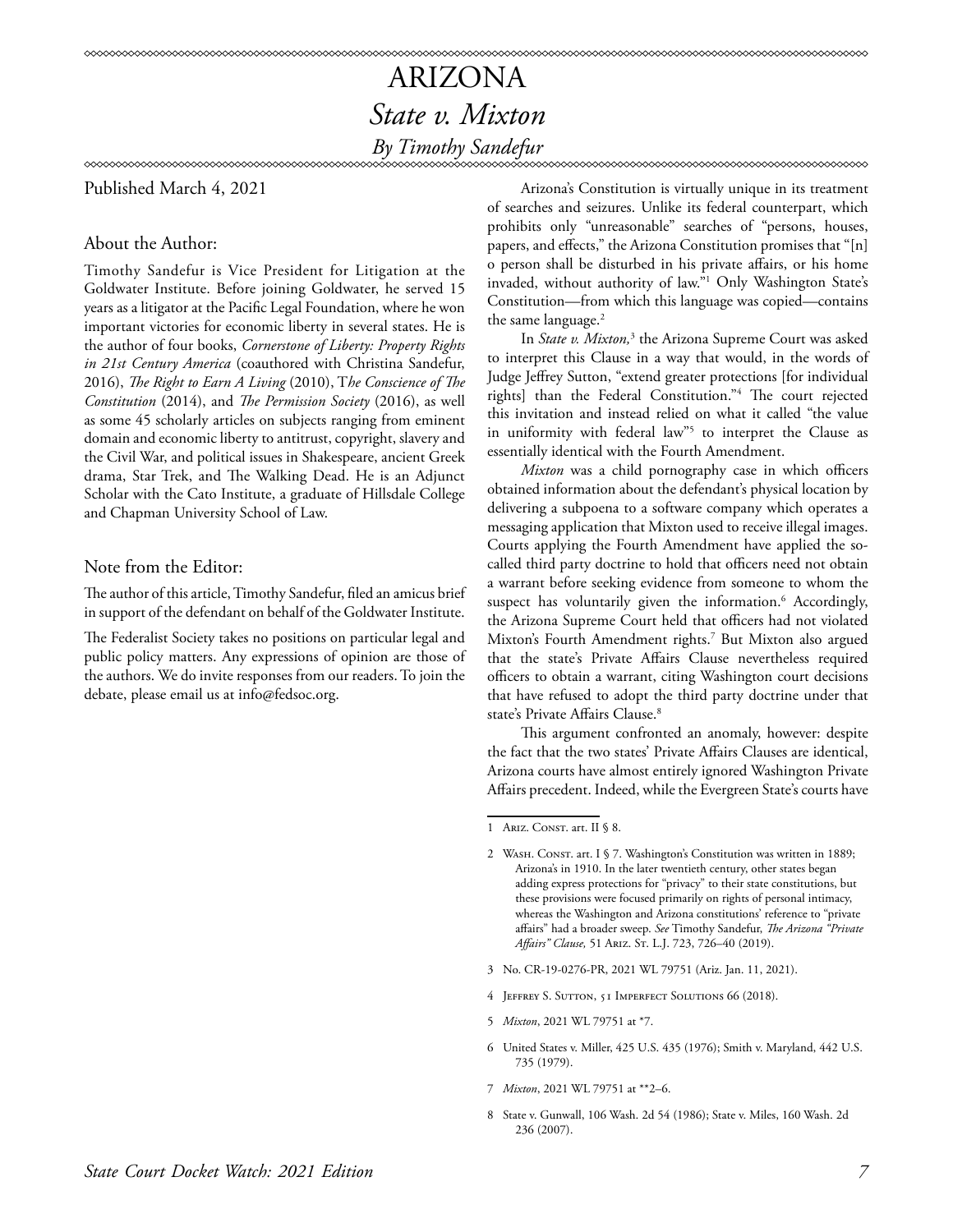developed a robust state-based jurisprudence interpreting that state's clause,<sup>9</sup> Arizona courts have done the opposite. In its first Private Affairs case—*Malmin v. State<sup>10</sup>* in 1926—the Arizona Supreme Court declared that "although different in its language" from the federal Constitution, the clause "is of the same general effect and purpose as the Fourth Amendment, and for that reason, decisions on the right of search under the latter are well in point."11 Since then, with only a few relatively insignificant exceptions,<sup>12</sup> Arizona courts have interpreted the clause as if it were identical to the Fourth Amendment. This is incongruous, given that Arizona courts have followed Washington precedent when interpreting other provisions of its constitution that were copied from Washington's.13 Some have argued that it contravenes the Arizona's founders' intentions; they expressly rejected the proposal to copy the Fourth Amendment's language because they hoped to provide Arizonans with greater protections than those available under the federal Constitution.<sup>14</sup>

Perhaps the most significant difference between the federal and state constitutions is that the Private Affairs Clause contains no reference to reasonableness; unlike the Fourth Amendment, the clause requires "lawful authority" for all searches, whether reasonable or not. This absence of a "reasonableness" element has led Washington courts to reject many of the exceptions to the warrant requirement fashioned by federal courts, because those exceptions have arisen from interpretations of "reasonableness." For example, the Fourth Amendment does not require warrants for mandatory traffic checkpoints<sup>15</sup> or inventory searches,<sup>16</sup> because these are not "unreasonable." But Washington courts have refused to adopt these exceptions under the Private Affairs Clause, because the clause bars even reasonable searches

- 14 *See* Sandefur, *supra* note 2 at 726; Charles W. Johnson & Scott P. Beetham, *The Origin of Article I, Section 7 of the Washington State*  Constitution, 31 SEATTLE U. L. REV. 431, 435-36 (2008).
- 15 *See, e.g.,* Michigan Dep't of State Police v. Sitz, 496 U.S. 444, 451–55 (1990).
- 16 *See, e.g.,* S. Dakota v. Opperman, 428 U.S. 364, 368–71 (1976).

absent lawful authority.<sup>17</sup> Arizona courts, however, have done the reverse. Since *Malmin*, they have interpreted the clause as essentially identical to the Fourth Amendment. Until *Mixton*, however, it never explained why.

In its 4-3 decision, the court ruled that officers did not violate Mixton's rights under the clause and offered five reasons why it followed federal Fourth Amendment precedent instead of Washington Private Affairs Clause precedent. First, pointing to *Malmin*, it observed that "since statehood," Arizona courts have viewed the clause as effectively redundant of the Fourth Amendment.18 Second, it claimed there was no "affirmative evidence" that the clause's authors specifically intended to bar "use of a subpoena to obtain a business record to facilitate a legitimate criminal investigation."19 Third, officers had not read the "*contents* of [Mixton's] communication[s]," but only acquired location information.20 Fourth, there is "utility" in having "uniform state and federal criminal rules," and state courts have reached a "consensus" that such location information is not constitutionally protected.<sup>21</sup> Finally, although the clause does not expressly refer to reasonableness, determining whether something is a private affair "necessarily include[s] an assessment of the reasonableness" of that claim.22

The three dissenters called this reasoning "curious and perplexing."23 First, the dissenters argued that although it is true that, since *Malmin,* Arizona courts have viewed the clause as effectively redundant of the Fourth Amendment, that does not mean that *Malmin* was right.<sup>24</sup> Second, the Arizona constitutional convention's records are notoriously spotty, but Arizona courts have nevertheless followed Washington precedent relating to other clauses borrowed from that state's constitution, and the records of debates over the Private Affairs Clause are sufficient to show that the clause's wording "*was deliberately chosen as an alternative*" to the Fourth Amendment, in order to provide stronger protections for personal information.<sup>25</sup> Third, while *Mixton* did not involve the contents of communications, information about "which websites a person has visited" is nevertheless personally revealing.26 As for the value of "uniformity with federal law,"<sup>27</sup> or a consensus among the states,

- 18 *Mixton*, 2021 WL 79751 at \*6.
- 19 *Id.* at \*8.
- 20 *Id.* at \*3.
- 21 *Id.* at \*13.
- 22 *Id.* at \*9.
- 23 *Id*. at \*20 (Bolick, J., dissenting).
- 24 *Id.* at \*19–20 (Bolick, J., dissenting).
- 25 *Id*. at \*\*18, 23 n.3 (Bolick, J., dissenting); *see also* Sandefur, *supra* note 2 at 735–36; Johnson & Beetham, *supra* note 14 at 444–47, 454–56.
- 26 *Mixton*, 2021 WL 79751 at \*26 (Bolick, J., dissenting) (citation omitted).
- 27 *Id.* at \*7.

<sup>9</sup> *See* Sandefur, *supra* note 2 at 757–61.

<sup>10 30</sup> Ariz. 258 (1926).

<sup>11</sup> *Id.* at 261.

<sup>12</sup> Those exceptions only began in the 1980s, when the Arizona Supreme Court for the first time asserted that the clause provides stronger protections for individual rights than the federal Constitution. In *State v. Bolt,* 142 Ariz. 260 (1984), and *State v. Ault*, 154 Ariz. 207 (1987), it held that the clause provides stronger protections for searches of the home. In *Rasmussen v. Fleming*, 154 Ariz. 207 (1987), it declared that the right to refuse medical treatment was a private affair protected by the clause. These exceptions to *Malmin*, however, are relatively insignificant given that subsequent federal decisions held that the federal Constitution protects these rights as well—and that the Fourth Amendment is already at its strongest in cases involving homes. *See* Sandefur, *supra* note 2 at 763-65.

<sup>13</sup> *See, e.g.,* Bailey v. Myers, 206 Ariz. 224, 230 (Ct. App. 2003); Mountain States Tel. & Tel. Co. v. Arizona Corp. Comm'n, 160 Ariz. 350, 355 (1989).

<sup>17</sup> *See* State v. Stroud, 720 P.2d 436, 441 (Wash. 1986) (inventory searches); City of Seattle v. Mesiani, 755 P.2d 775, 777 (Wash. 1988) (checkpoints).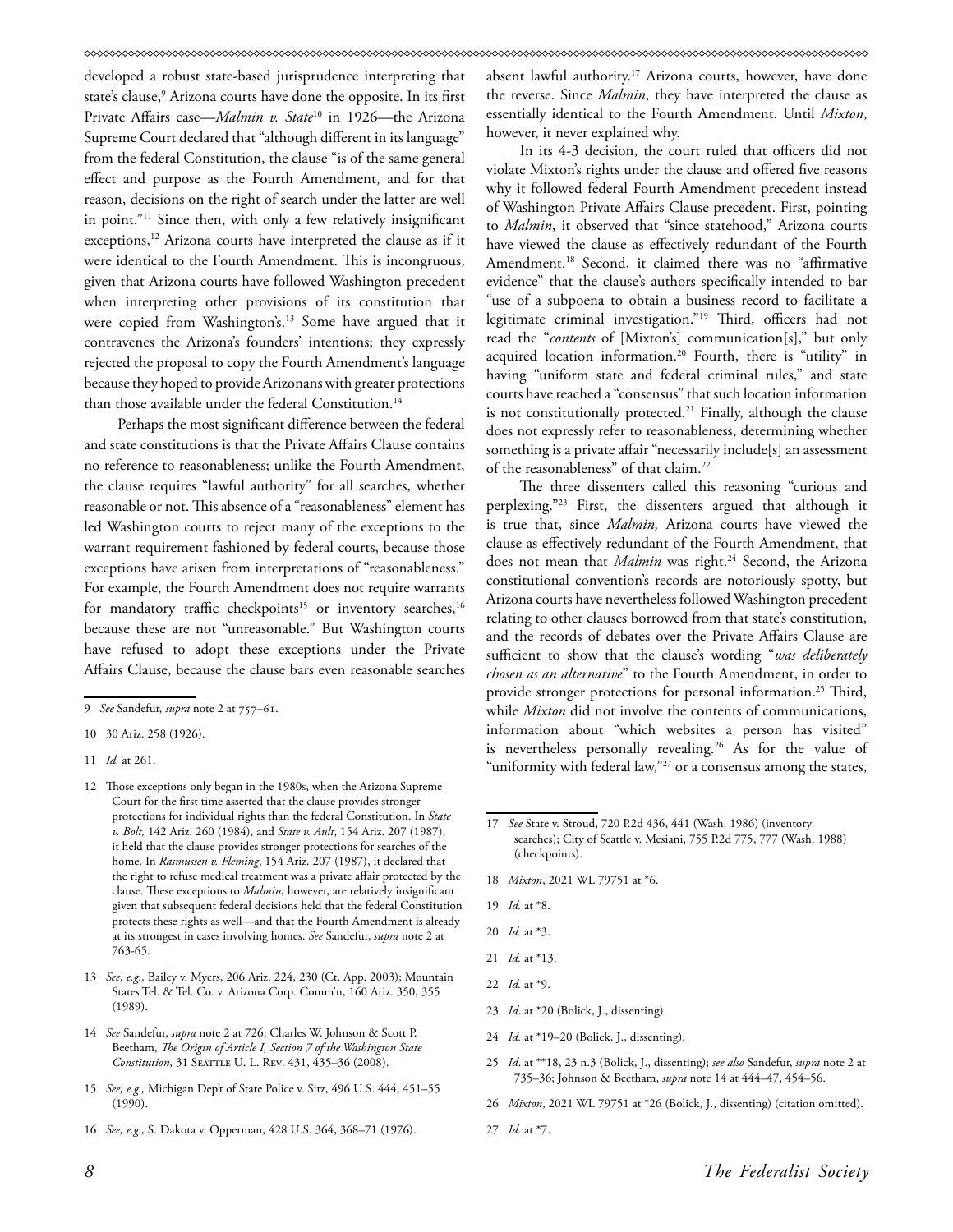the framers and adopters of Arizona's Constitution rejected uniformity by choosing not to copy the Fourth Amendment,<sup>28</sup> and the "consensus" of other states is irrelevant, since their constitutions contain no Private Affairs Clauses.<sup>29</sup>

The dissenters argued that the majority's final reason—that reasonableness is inherent in the privacy determination—was more plausible, but they preferred a more objective approach: "we would ask (1) whether the search encompasses intimate details of a person's life, and (2) whether the disclosure of information was made for a limited purpose and not for release to other persons for other reasons."30 This, they argued, would avoid the "inherent subjectivity" of that plagues Fourth Amendment reasonableness inquiries.<sup>31</sup>

The *Mixton* decision has significance far beyond the question of searches and seizures, however. As the dissenters asked, "if the framers wanted to craft language that would be enforced on its own terms, how could they have better done so than to reject one set of words and deliberately adopt another?"32 If the fact that the state constitution's language differs *entirely* from that of the federal Constitution—because its framers wanted the two documents to mean different things—can be overlooked in service of a policy of uniformity, then "by what standard we will determine when to give independent meaning to our state constitutional language in other contexts[?]"33 Whether the majority's desire to harmonize state and federal law will also affect other state constitutional provisions must await further decisions.

33 *Id*. at \*20 (Bolick, J., dissenting).

<sup>28</sup> *Id.* at \*18 (Bolick, J., dissenting).

<sup>29</sup> *Id.* at \*24 (Bolick, J., dissenting).

<sup>30</sup> *Id.* at \*26 (Bolick, J., dissenting).

<sup>31</sup> *Id.* at \*\*22 n.2, 25 (Bolick, J., dissenting).

<sup>32</sup> *Id*. at \*18 (Bolick, J., dissenting).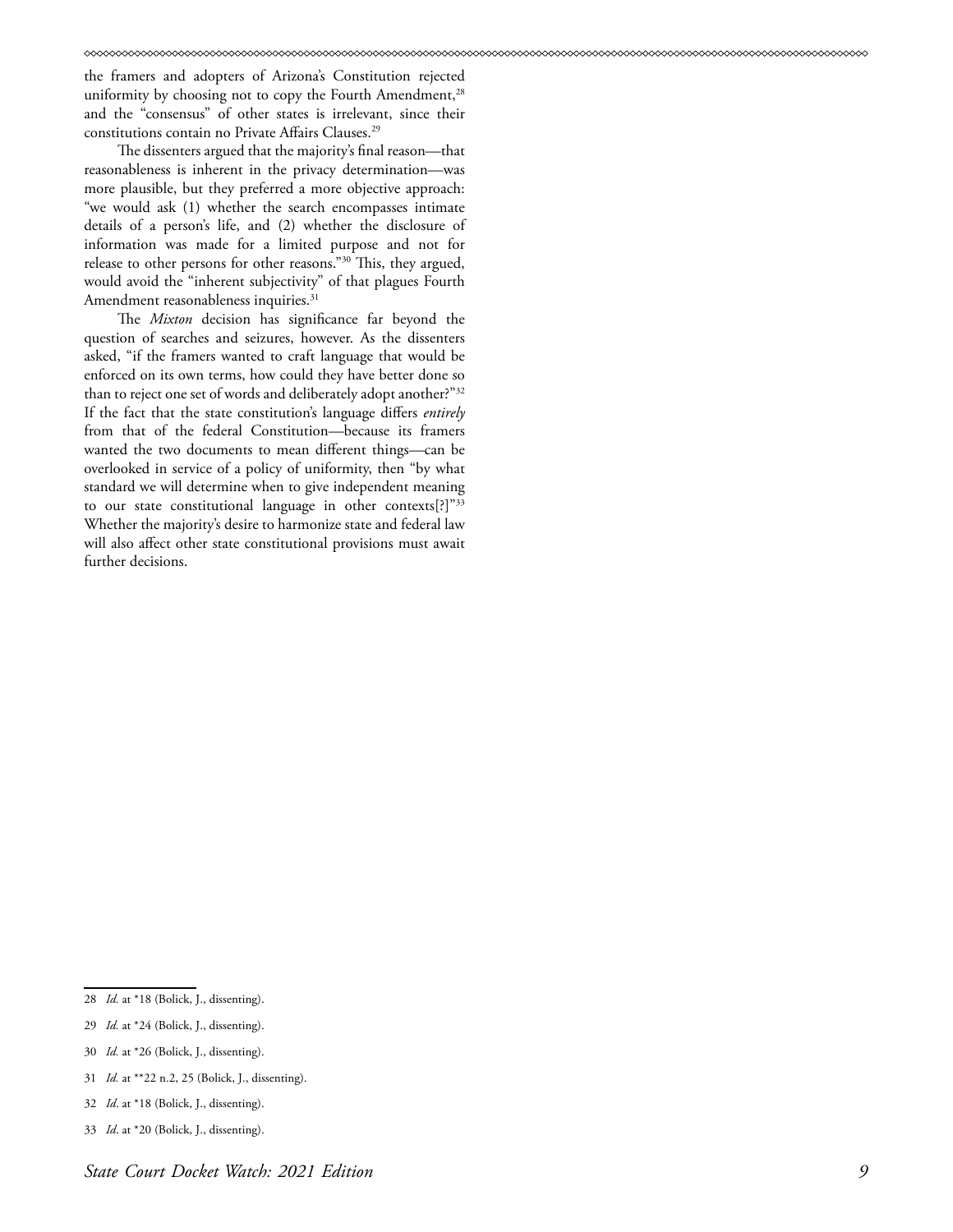### ARIZONA *Schires v. Carlat By Paul Avelar*

Published June 21, 2021

About the Author:

Paul Avelar is the Managing Attorney of the Institute for Justice Arizona Office. He joined the Institute in March 2010 and litigates free speech, property rights, economic liberty, school choice and other constitutional cases in federal and state courts.

Prior to joining IJ-AZ, Paul worked as an attorney in Philadelphia. He clerked for Judge Roger Miner on the 2nd U.S. Circuit Court of Appeals, Justice Andrew Hurwitz on the Arizona Supreme Court, and Judge Daniel Barker on the Arizona Court of Appeals.

Paul graduated manga cum laude from the Arizona State University College of Law in 2004 and was elected to the Order of the Coif. He received his undergraduate degree from Princeton University in 2000.

#### Note from the Editor:

Mr. Avelar served on an outside moot panel for the taxpayers' attorneys (the Goldwater Institute) in advance of this case's argument to the Arizona Supreme Court.

The Federalist Society takes no positions on particular legal and public policy matters. Any expressions of opinion are those of the authors. We do invite responses from our readers. To join the debate, please email us at info@fedsoc.org.

Like many other western states, Arizona's years as a territory were marked by economic interests—especially eastern-owned railroads, banks, and mines—controlling government for their own benefits. Due both to federal policy and outright corruption, the territorial government funded private enterprises, granted private monopolies, gave away public resources, and regulated for private benefit, not public purpose. When Arizona finally became a state in 1912, several provisions of its constitution sought to prevent such government favoritism of private interests at the expense of the public.<sup>1</sup>

Among these anti-favoritism clauses is the Gift Clause. It provides that "[n]either the state, nor any county, city, town, municipality, or other subdivision of the state shall ever give or loan its credit in the aid of, or make any donation or grant, by subsidy or otherwise, to any individual, association, or corporation."2 The purpose of the clause is "to prevent governmental bodies from depleting the public treasury by giving advantages to special interests or by engaging in nonpublic enterprises."3

A decade ago, in *Turken v. Gordon*, the Arizona Supreme Court admitted that its jurisprudence under the Gift Clause had been inconsistent and therefore set out to clarify it. First, it reaffirmed a two-prong test: An "expenditure does not violate the Gift Clause if (1) it has a public purpose, and (2) in return for its expenditure, the governmental entity receives consideration that 'is not so inequitable and unreasonable that it amounts to an abuse of discretion, thus providing a subsidy to the private entity.'"4 Second, it clarified the adequacy of the consideration is determined only by the objective fair market value of that which is bargained for as performance, and does not include anticipated indirect benefits when not bargained for as part of the agreement.<sup>5</sup>

Under this test, the *Turken* court determined the challenged expenditure likely violated the Gift Clause. In that case, a commercial property developer told the City of Phoenix that it needed financial assistance to complete one of its developments. In the name of economic development, the city agreed to pay the developer more than \$97 million. In exchange, the developer gave the city, for a period of 45 years, 200 spaces in a parking garage for the exclusive use of commuters and 2,980 spaces for the non-exclusive use of the general public. The city also anticipated increased tax revenue would come from the

- 4 224 P.3d 158, 161-64 (Ariz. 2010).
- 5 *Id.* at 165-66.

<sup>1</sup> Paul Avelar & Keith Diggs, *Economic Liberty and the Arizona Constitution: A Survey of Forgotten History*, 49 Ariz. St. L.J. 355, 388-92 (2017).

<sup>2</sup> ARIZ. CONST. art. 9, § 7.

<sup>3</sup> Wistuber v. Paradise Valley Unified Sch. Dist., 687 P.2d 354, 357 (Ariz. 1984).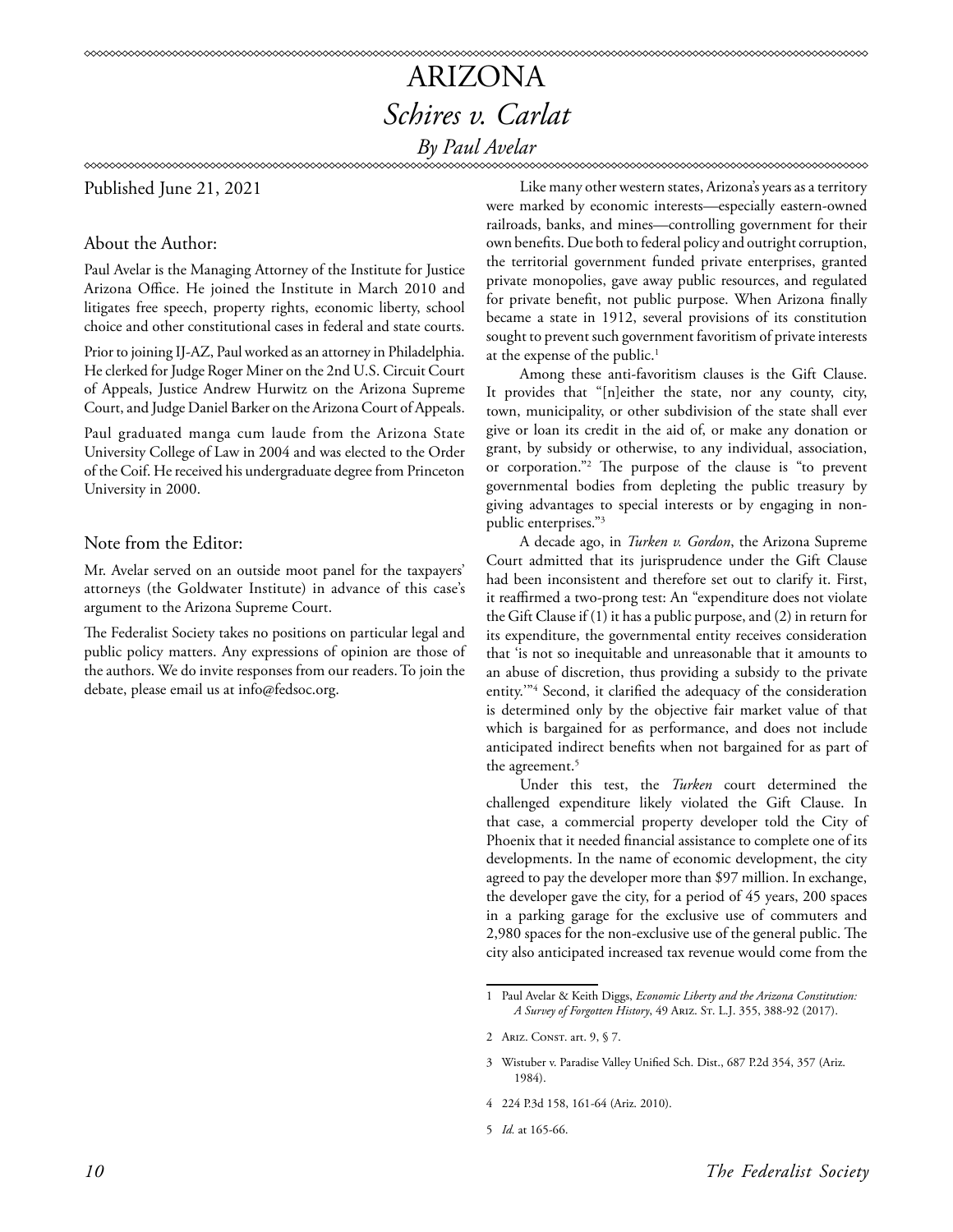completed development. But the court held that the anticipated increased tax revenue did not count as part of the bargainedfor exchange, only the parking rights did. The court recognized those rights were almost certainly not worth the \$97 million paid, but it refused to invalidate the contract and declared its ruling to be "prospective only" because of the confusion in the case law.

Six years later, in *Cheatham v. DiCiccio*, 6 the court added a gloss on *Turken*'s consideration prong. The court said it would defer to the decisions of elected officials in Gift Clause cases, both with regard to public purpose and in determining whether consideration received was equitable and reasonable. *Cheatham* was a challenge to release-time provisions in a police union contract. In a 3-2 decision, the court upheld the releasetime provisions because they were part of a bargained-for labor contract to provide a public service, and the challengers had not proven gross disproportionality of consideration of the releasetime provisions.

The tension between *Turken*'s focus on the *objective* fair market value of bargained-for consideration and *Cheatham*'s *deference* to the government on that issue set up the court's recent decision in *Schires v. Carlat*. 7

In 2010, the City of Peoria launched an economic development program. It would pay money to businesses in desirable fields, including higher education and technology, to get them to expand in or relocate to the city. It would also reimburse property owners for making tenant improvements to vacant commercial buildings in the "P83 District."

As part of this program, in 2015, the city contracted with Huntington University, a private school, to open a branch in the P83 District. HU would lease space in the P83 District for a campus to offer undergraduate degrees in digital media, refrain from offering similar programs in other Arizona cities for seven years, and participate in "economic development activities" with the city to attract other targeted industries. In return, the city would pay HU up to \$1,875,000 over a three-year period if HU met specified "performance thresholds" that tracked HU's progress in opening and operating its campus. In turn, HU leased a building in the P83 District from Arrowhead Equities. The city agreed to reimburse Arrowhead up to \$737,596 for renovating its building to suit HU's needs, contingent on Arrowhead meeting certain "performance criteria" tied to Arrowhead's performance of its lease obligations.

Both parts of this transaction—city payments to HU and to Arrowhead—were challenged by taxpayers in *Schires*.

In a unanimous opinion, the court again took steps to clarify its two-prong Gift Clause test. First, it clarified that the party asserting a Gift Clause violation bears the burden of proving it.8 Second, with regard to the public benefit prong, it directed courts to consider both direct and indirect benefits of an expenditure.<sup>9</sup> Third, it said courts should also defer to the

- 8 *Id.* at 643.
- 9 *Id*.

government under the public benefit prong.10 But, fourth, it maintained that indirect (not bargained-for) benefits are not part of the consideration prong.<sup>11</sup> And fifth, the court clarified that judicial deference to the government's assessment of value is not appropriate under the consideration prong because that prong is an objective inquiry, and previous statements to the contrary are now "disapprove[d]."<sup>12</sup>

The court held that both parts of the transaction challenged in *Schires* violated the Gift Clause The expenditures had a public purpose: economic development.<sup>13</sup> But the expenditures failed the "primary check on government expenditures for Gift Clause purposes," the consideration prong.<sup>14</sup> The amount paid by the city far exceeded the bargained-for return. The city claimed that its expenditures would result in several million dollars' worth of economic development. But this amount consisted almost entirely of anticipated indirect benefits—the economic development that would come from having HU in P83. These anticipated effects were not bargained-for consideration. Anticipated tax revenue was also not bargained-for consideration because it would separately arise as an obligation under law and was not a part of the contract.<sup>15</sup> In the end, the court found, these agreements were

no different than a hamburger chain promising to operate in Peoria in exchange for monetary incentives paid by the City in hope of stimulating the local economy. A private business will usually, if not always, generate some economic impact and, consequently, permitting such impacts to justify public funding of private ventures would eviscerate the Gift Clause.16

Following *Schires*, therefore, Arizona government entities will still be able to engage in economic development. But they will need to do so without using the outright giveaways to private entities that both *Turken* and *Schires* invalidated.

<sup>6 379</sup> P.3d 211 (Ariz. 2016).

<sup>7 480</sup> P.3d 639 (Ariz. 2021).

<sup>10</sup> *Id*.

<sup>11</sup> *Id*. at 644

<sup>12</sup> *Id*. at 646.

<sup>13</sup> *Id.* at 644.

<sup>14</sup> *Id.*

<sup>15</sup> *Id.* at 645-46.

<sup>16</sup> *Id.* at 645.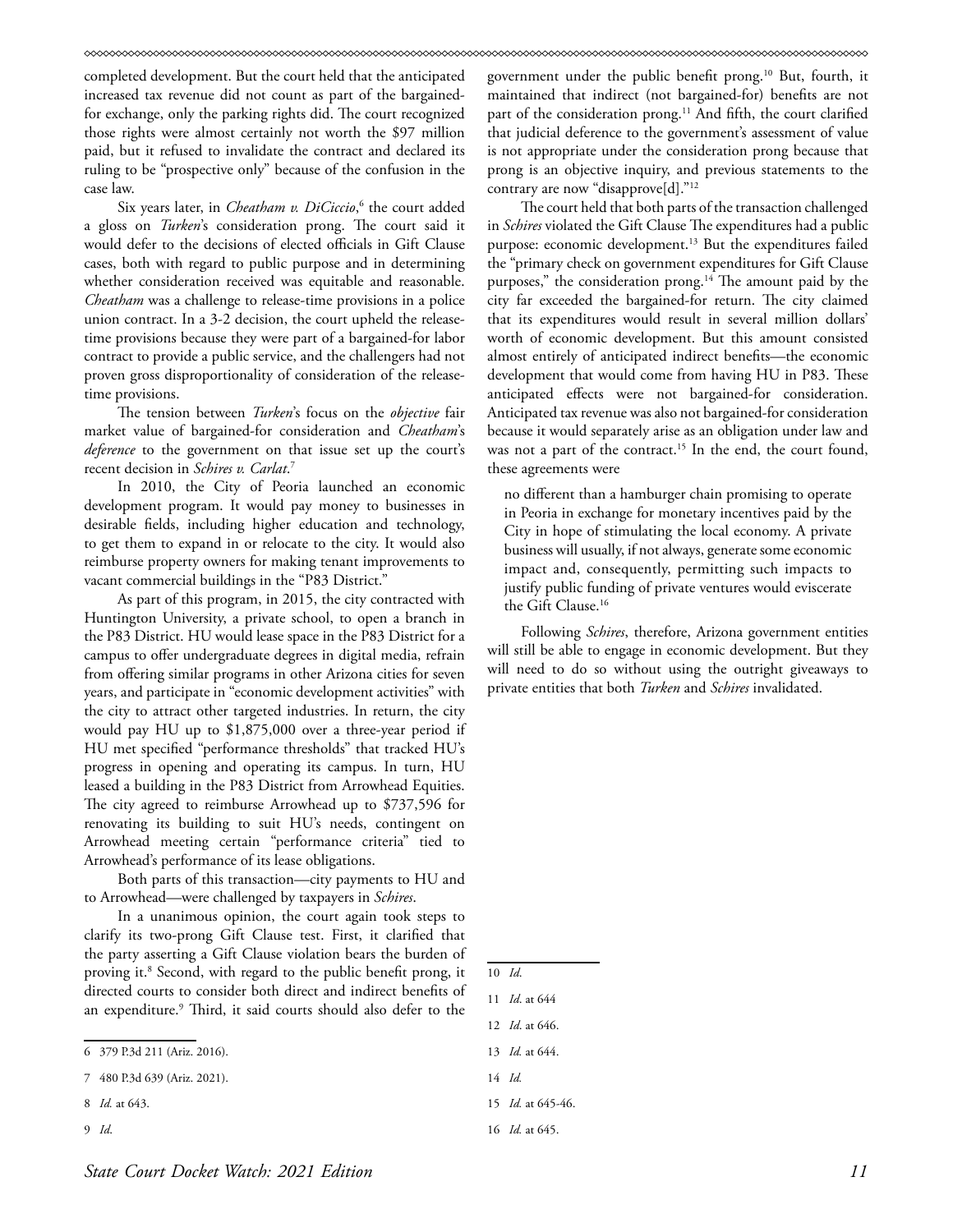### CALIFORNIA *In re Humphrey By Craig Trainor*

#### 

Published November 18, 2021

#### About the Author:

Craig W. Trainor is a criminal defense and civil rights lawyer with a New York City-based law practice. He litigates cases in New York state court and the United States District Court for the Southern and Eastern Districts of New York. He has tried numerous cases to verdict, from unlawful gun possession to racketeering conspiracy, and secured substantial financial compensation for his clients whose civil rights and liberties had been violated by state actors.

Trainor is a cum laude graduate of the Catholic University of America, Columbus School of Law, where he was a national moot court champion and an articles editor of the law school's flagship journal, and a magna cum laude graduate of the City University of New York at John Jay College of Criminal Justice, where he earned a bachelor's degree in government with honors. Born and raised in Brooklyn, Trainor was a longtime resident of Manhattan who now proudly calls Virginia home.

#### Note from the Editor:

The Federalist Society takes no positions on particular legal and public policy matters. Any expressions of opinion are those of the authors. We also invite responses from our readers. To join the debate, please email us at info@fedsoc.org.

On May 23, 2017, Kenneth Humphrey, a 66-year-old four-strike offender under California law,<sup>1</sup> followed a 79-yearold man "into his Fillmore District apartment in San Francisco, threatened to put a pillowcase over his head, and demanded money."2 Humphrey threw the elderly man's cellphone to the ground when he claimed that he had no money. Upon this show of force, the victim acquiesced and handed over \$2. Humphrey then stole another \$5 and a bottle of cologne from the man. Prior to walking out the door, Humphrey placed the victim's walker out of reach in another room.

Humphrey was subsequently apprehended and charged with "first degree residential robbery and burglary against an elderly victim, inflicting injury on an elder adult, and misdemeanor theft from an elder adult."3 At his May 31, 2017, arraignment, "Humphrey sought release on his own recognizance (OR) without any condition of money bail," citing "his advanced age, his community ties as a lifelong resident of San Francisco, and his unemployment and financial condition."4 The prosecutor, however, requested \$600,000 bail and an order of protection. The trial court granted the prosecution's bail request and denied Humphrey's application for release.

Humphrey appealed the trial court's bail decision by requesting a formal bail hearing, which the court granted. At the bail hearing, the trial court found "unusual circumstances" warranting a reduction of bail from \$600,000 to \$350,000, but it again rejected Humphrey's application for OR release.<sup>5</sup> In making its determination, the trial court considered the severity of the crimes charged, Humphrey's prior criminal activity and propensity to engage in similar crimes, the threat Humphrey presented to public safety, and the risk of flight. The court also required Humphrey to participate in a residential treatment program for substance abuse. In reaching its decision, the trial court did not consider Humphrey's inability to afford bail, or "whether nonfinancial conditions of release could meaningfully address public safety concerns or flight risk."6

Humphrey again appealed the conditions of his pretrial detention, filing a writ of habeas corpus in the California Court of Appeal. The appellate court granted the writ, and a new bail hearing resulted in the trial court releasing Humphrey on various nonfinancial conditions, such as electronic monitoring and another residential treatment program for drug abuse.

2 *Id.* 

- 4 *Id.* at 144.
- 5 *Id.* at 145.
- 6 *Id.*

<sup>1</sup> *In re Humphrey*, 11 Cal.5th 135, 144 (2021) (citing CA Penal §§ 667(b)— (i), 1170.12(a)—(d)).

<sup>3</sup> *Id.* at 143-44.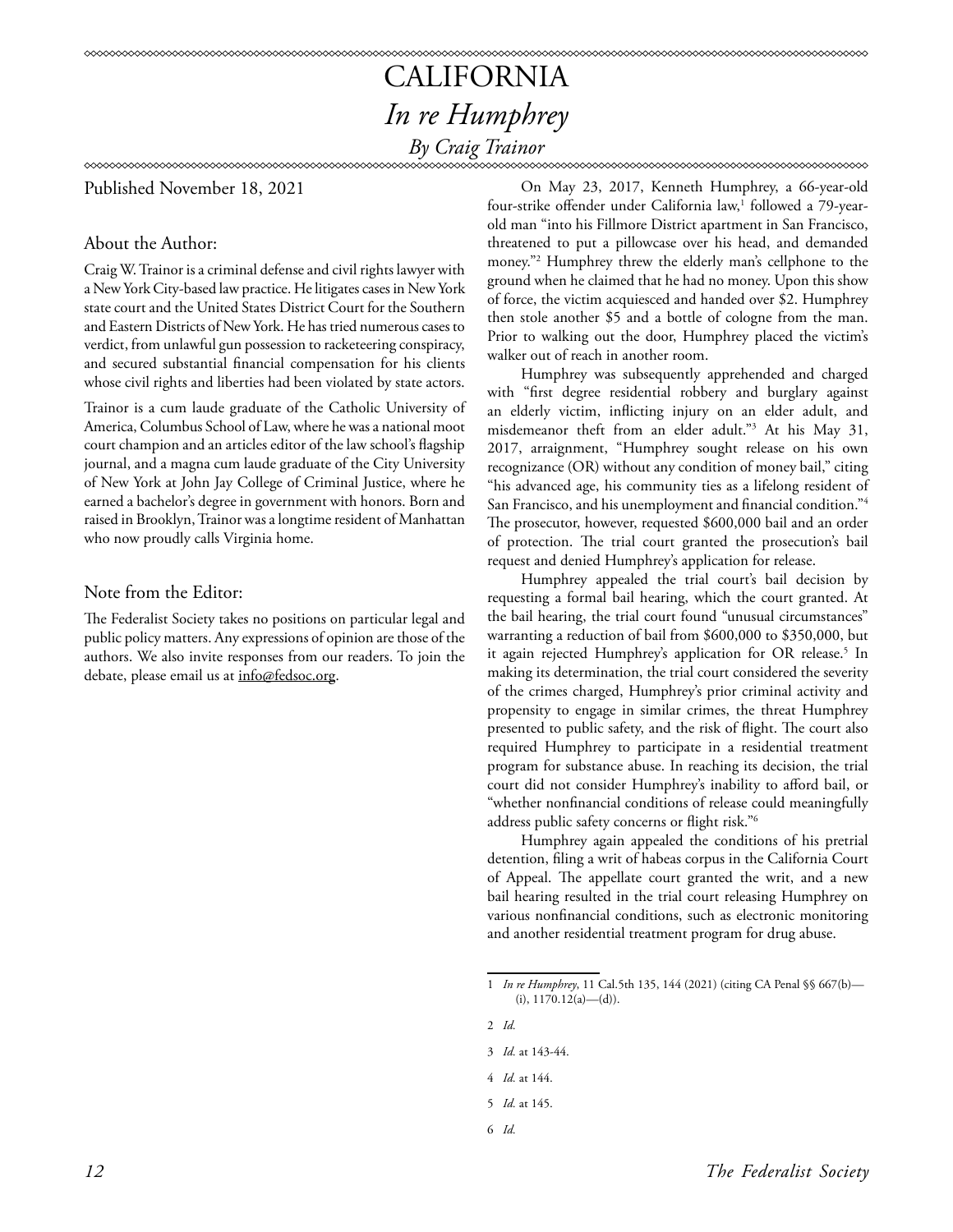None of the parties petitioned for review. Nevertheless, the San Francisco District Attorney's Office requested that the California Supreme Court "address the constitutionality of money bail as currently used in California as well as the proper role of public and victim safety in making bail determinations."7 On its own motion, the court granted review of these issues.<sup>8</sup>

Upon that review, the court held that "[t]he common practice of conditioning freedom solely on whether an arrestee can afford bail is unconstitutional," and that "where a financial condition is nonetheless necessary, the court must consider the arrestee's ability to pay the stated amount of bail—and may not effectively detain the arrestee 'solely because' the arrestee 'lacked the resources' to post bail."9

Animated by the proposition that "liberty is the norm, and detention prior to trial or without trial is the carefully limited exception," the court adopted the defendant's framing of the issue as "whether it is constitutional to incarcerate a defendant solely because he lacks financial resources."10 In holding it is not, the court relied on the U.S. Supreme Court's decision in *Bearden v. Georgia*. 11

In *Bearden*, the defendant, who pleaded guilty to theft of stolen property and burglary, with a sentence of three years probation, was unable to satisfy a court-ordered fine and restitution after he lost his job. He informed the probation office that he could no longer afford to pay the fine and restitution on time. At his probation violation hearing, the court did not inquire as to his ability to pay and revoked his probation. Writing for the Court, Justice Sandra Day O'Connor explained, "if the State determines a fine or restitution to be the appropriate and adequate penalty for the crime, it may not thereafter imprison a person because he lacked the resources to pay it."12

*Bearden* addressed whether the Fourteenth Amendment prohibits the state from revoking the probation of a postconviction defendant for his inability to pay a fine and restitution. *Humphrey*, conversely, concerns a pretrial defendant's ability to pay a given sum of cash bail. In appealing to *Bearden's* rationale, the court rested its reliance upon its perception of "a theme" related to fundamental fairness in the context of indigent probationers.<sup>13</sup>

- 10 *Id.* at 149.
- 11 461 U.S. 660 (1983).
- 12 *Id.* at 667-68.
- 13 *Humphrey*, 11 Cal.5th at 149.

The court also offered another rationale for its decision: a cash bail amount that is patently unaffordable to an individual defendant is tantamount to remand or a pretrial detention order. In other words, "if a court does not consider an arrestee's ability to pay, it cannot know whether requiring money bail in a particular amount is likely to operate as the functional equivalent of a pretrial detention order."14 And pretrial detention requires that the trial court find by "clear and convincing evidence" that "no less restrictive alternative will reasonably vindicate" California's interest in victim and public safety.15

By these lights, then, pretrial custody that results from a defendant's inability to pay the amount of bail that the court deems necessary "is impermissible unless no less restrictive conditions of release" can ensure public and victim safety.16 This logic moved the court to extend the clear and convincing evidentiary standard to apply in cash bail determinations, effectively ensuring a court can only set cash bail beyond the defendant's financial resources where pretrial detention is the only means to ensure victim and public safety and the defendant's appearance in court.<sup>17</sup>

Against this backdrop, the court distilled its new constitutional framework for bail decisions:

An arrestee may not be held in custody pending trial unless the court has made an individualized determination that (1) the arrestee has the financial ability to pay, but nonetheless failed to pay, the amount of bail the court finds reasonably necessary to protect compelling government interests; or (2) detention is necessary to protect victim or public safety, or ensure the defendant's appearance, and there is clear and convincing evidence that no less restrictive alternative will reasonably vindicate those interests.18

The court acknowledged that Humphrey's "claim joins a 'clear and growing movement' that is reexamining the use of money bail as a means of pretrial detention."19 With the *Humphrey* decision, the California Supreme Court ratified the concerns of that movement.

 A person shall be released on bail by sufficient sureties, except for (a) Capital crimes when the facts are evident or the presumption great; (b) Felony offenses involving acts of violence on another person . . . when the facts are evident or the presumption great and the court finds based upon clear and convincing evidence that there is a substantial likelihood the person's release would result in great bodily harm to others.

- 18 *Humphrey*, 11 Cal.5th at 156.
- 19 *Id.* at 142-43 (quoting *O'Donnell v. Harris County*, 251 F. Supp. 3d 1052, 1084 (S.D. Tex. 2017)).

<sup>7</sup> *Humphrey*, 11 Cal.5th at 146-47.

<sup>8</sup> The court acknowledged that "[n]o party petitioned for review," but "upon request by several entities. . . which had not been designated a party in the Court of Appeal," the court "granted review on our own motion to address the constitutionality of money bail as currently used in California as well as the proper role of public and victim safety in making bail determinations." *Id.* Despite Humphrey being released from pretrial detention without money bail conditions, the court examined these questions "to address 'important issues that are capable of repetition yet may evade review' and 'to provide guidance for future cases.'" *Id.* at n.2.

<sup>9</sup> *Id.* at 143.

<sup>14</sup> *Id.* at 151.

<sup>15</sup> *Id.* at 151-52.

<sup>16</sup> *Id.*

<sup>17</sup> The court reasoned that, "[i]n determining what kind of threat to victim or public safety is required, we look to the standard set forth in article I, section 12 of the California Constitution." *Id*. at 153. Under Article I, § 12 of the California Constitution,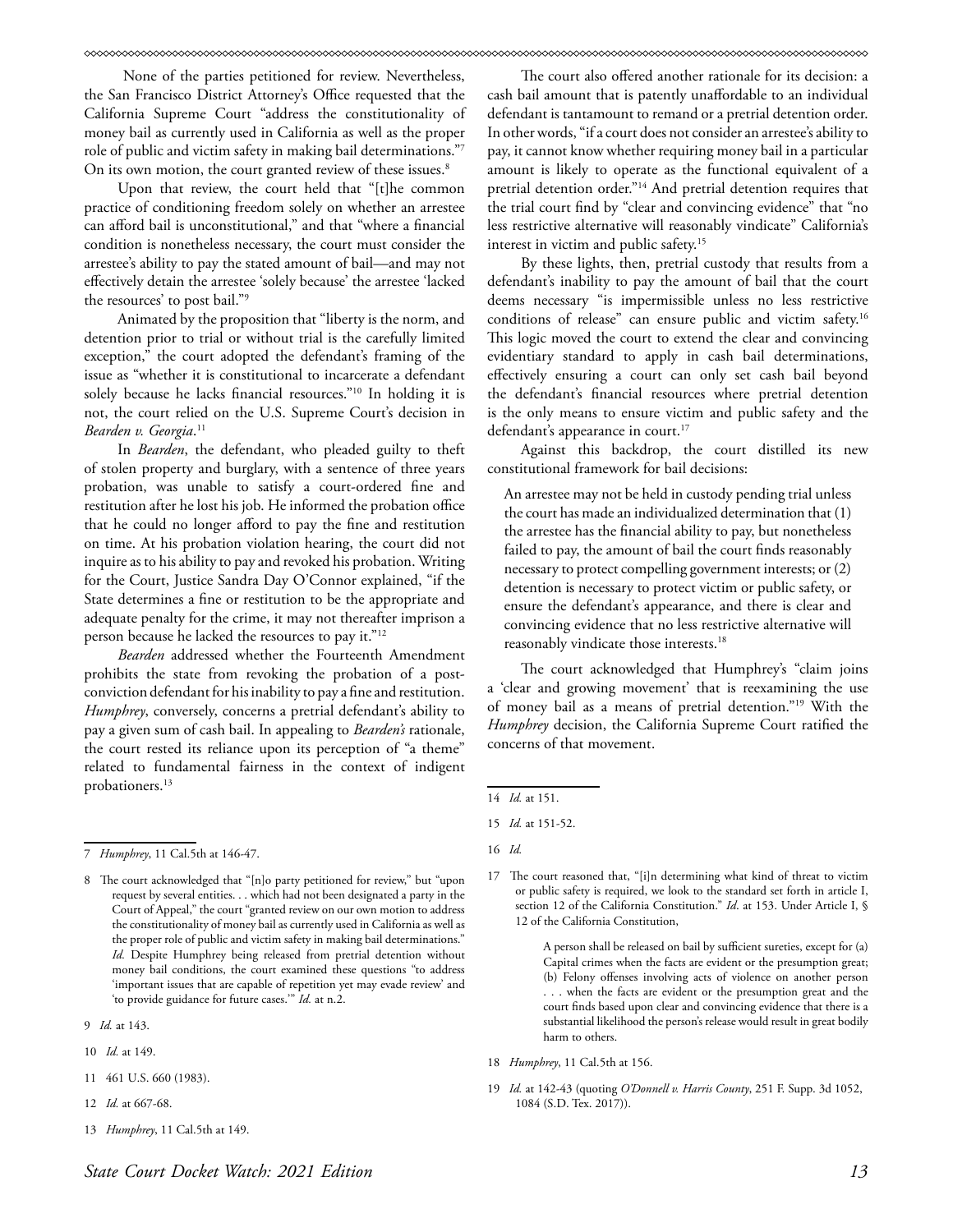### FLORIDA *In Re: Amendments to Florida Rule of Civil Procedure 1.510*

*By Jason Gonzalez, Rachel Procaccini*

#### \*\*\*\*\*\*\*\*\*\*\*\*\*\*\*\*\*\*\*\*\*\*\*\*\*

Published April 1, 2021

#### About the Authors:

Jason Gonzalez is the Managing Partner of the Tallahassee office of Shutts & Bowen LLP and is Chairman of the Firm's Appellate Practice Group.

Over the course of his career, Jason has been at the forefront of emerging legal developments, helping to shape Florida's justice system. Jason was the chief advisor to the Governor on the appointment of 64 Florida judges and four Florida Supreme Court Justices. The *Tampa Bay Times* notes that he "has played a historic role in the shaping of Florida's Supreme Court." Jason has also served as Chairman of the First District Court of Appeals Judicial Nominating Commission and Chairman of the Second Judicial Circuit Judicial Nominating Commission, as well as two terms as General Counsel and former Executive Board Member of the Republican Party of Florida. Prior to joining Shutts, Jason served as General Counsel to the Florida Governor and as Gubernatorial Appointee to the Florida Supreme Court Judicial Nominating Commission.

Rachel Procaccini earned her Juris Doctor from the University of North Carolina School of Law, where she was Vice President of Communications for the UNC Law student chapter of the Federalist Society. Upon graduating, Rachel served as a law clerk to the Honorable David A. Faber, Senior United States District Court Judge of the United States District Court for the Southern District of West Virginia. Rachel then went on to practice appellate litigation and political law at a law firm in Florida. Rachel currently serves as Counsel for the Consumer Advocate Unit within the Office of the Tennessee Attorney General.

#### Note from the Editor:

The Federalist Society takes no positions on particular legal and public policy matters. Any expressions of opinion are those of the authors. We also invite responses from our readers. To join the debate, please email us at info@fedsoc.org.

On December 31, 2020, the Florida Supreme Court prospectively amended Florida Rule of Civil Procedure 1.510(c), adopting the federal summary judgment standard. The Florida Supreme Court stated that, "[t]hrough this amendment, we align Florida's summary judgment standard with that of the federal courts and of the supermajority of states that have already adopted the federal summary judgment standard."1 After an opportunity for public comment, the amendment will become effective May 1, 2021.<sup>2</sup>

#### What is the Underlying *Wilsonart* Case About?

The case that precipitated the amendment to Florida's summary judgment standard was *Wilsonart, LLC, et al. v. Lopez*, in which the Florida Supreme Court reviewed a trial court's decision in a fatal rear-end automobile accident case.<sup>3</sup> In *Wilsonart*, the trial court granted summary judgment for the defendants, reasoning that the eyewitness's testimony and the plaintiff's expert's opinion were so blatantly contradicted by video evidence that they could not create a genuine issue of material fact.

Florida's Fifth District Court of Appeal ("Fifth DCA") reversed the trial court's decision and held that even though the video was compelling and directly contradicted the eyewitness testimony, Florida's summary judgment standard requires the motion to be denied "if the record raises the *slightest doubt* that material issues could be present."4 The Fifth DCA then certified a question of great public importance to the Florida Supreme Court: whether clear video evidence that completely negates eyewitness testimony should be an exception to the summary judgment rule in Florida.<sup>5</sup>

In accepting review of the case, the Florida Supreme Court sua sponte requested that the parties brief the question of whether Florida should adopt the federal summary judgment standard.<sup>6</sup> After receiving briefs from both parties and ten *amicus curiae*, the Florida Supreme Court heard oral argument on October 8, 2020.

Ultimately, the Florida Supreme Court chose not to amend Florida's summary judgment standard through its

- 5 *See Lopez*, 275 So. 3d at 834.
- 6 *Wilsonart, LLC v. Lopez*, No. SC19-1336, 2019 WL 5188546, at \*1 (Fla. Oct. 15, 2019).

<sup>1</sup> *In re Amendments to Fla. Rule of Civil Procedure 1.510.*, No. SC20-1490, 2020 WL 7778179, at \*1 (Fla. December 31, 2020).

<sup>2</sup> *Id.*

<sup>3</sup> No. SC19-1336 (Fla. Dec. 31, 2020).

<sup>4</sup> *See Lopez v. Wilsonart, LLC*, 275 So. 3d 831, 833 (Fla. 5th DCA 2019) (emphasis added) (citation omitted), *review granted*, No. SC19-1336, 2019 WL 5188546 (Fla. Oct. 15, 2019), and *approved*, No. SC19-1336, 2020 WL 7778226 (Fla. Dec. 31, 2020).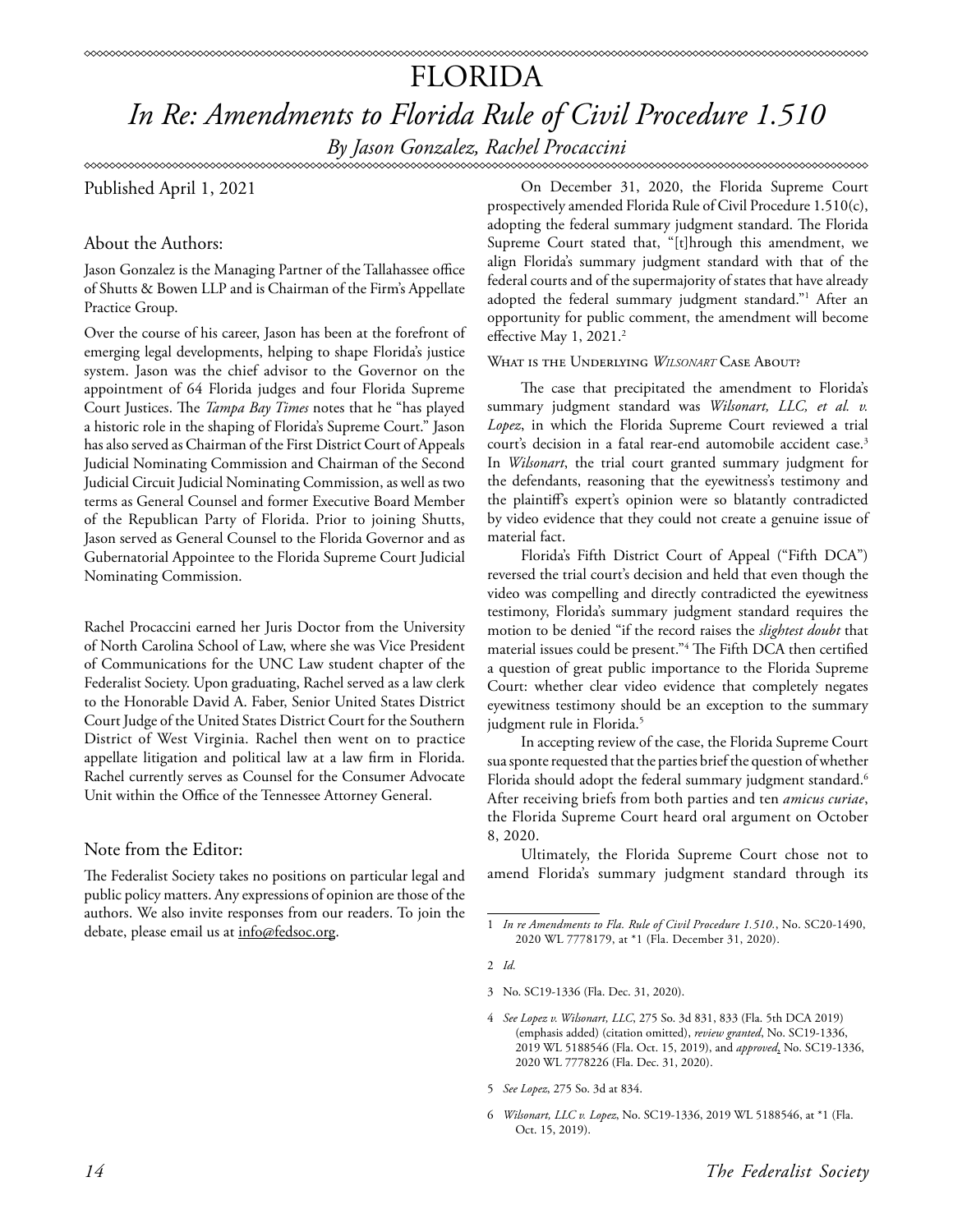*Wilsonart* opinion, but rather opted to enact the change through a prospective rule amendment.7 As to the Fifth DCA's certified question, the Florida Supreme Court held that they saw "no reason to adopt an ad hoc video evidence exception to the existing summary judgment standard on the eve of that amendment."8 Thus, the Florida Supreme Court answered "no" to the certified question and approved the result in the Fifth DCA.9

#### The Summary Judgment Rule Amendment

While Florida's prior summary judgment rule is "materially indistinguishable" from the federal rule in a textual sense, it does not align with the actual federal standard.<sup>10</sup>

The federal summary judgment standard is set forth in a series of United States Supreme Court cases—*Celotex Corp. v. Catrett*, <sup>11</sup> *Anderson v. Liberty Lobby, Inc.,*12 and *Matsushita Elec. Indus. Co. v. Zenith Radio Corp.*,<sup>13</sup>—known as the "*Celotex* Trilogy." The Florida Supreme Court pointed out "three particularly consequential differences" between the prior Florida and federal summary judgment standards.<sup>14</sup> First, the United States Supreme Court cases explain that the same standard should be applied for a summary judgment motion (made before trial) and a directed verdict motion (made during trial). That standard is "whether the evidence presents a sufficient disagreement to require submission to a jury or whether it is so one-sided that one party must prevail as a matter of law."15

Second, in contrast to the prior Florida standard, under the federal standard, a summary judgment motion requires the party with the burden of proof at trial to make a showing that sufficient evidence exists to support all of the essential elements of the cause of action.16 Under the prior Florida summary judgment standard, the party seeking summary judgment has the "burden of proving a negative, i.e., the non-existence of a genuine issue of material fact," and must do so "conclusively," so that "[t]he proof must be such as to overcome all reasonable inferences which may be drawn in favor of the opposing party."<sup>17</sup> Thus, the moving party will no longer be required to conclusively disprove or negate the nonmovant's case theory in Florida state courts.

8 *Id.*

9 *Id.*

- 10 *See In re Amendments to Fla. Rule of Civil Procedure 1.510.*, at \*1.
- 11 477 U.S. 317 (1986).
- 12 477 U.S. 242 (1986).
- 13 475 U.S. 574 (1986).
- 14 *In re Amendments to Fla. Rule of Civil Procedure 1.510.*, at \*1.
- 15 *Id.* (citing *Anderson*, 477 U.S. at 251-52).
- 16 *Celotex*, 477 U.S. at 322.
- 17 *Holl v. Talcott*, 191 So. 2d 40, 43 (Fla. 1966) (citations omitted).

Third, adopting the federal summary judgment standard will narrow the Florida courts' previous "expansive understanding of what constitutes a genuine (i.e., triable) issue of material fact."18 The federal test is whether "the evidence is such that a reasonable jury could return a verdict for the nonmoving party."19

The Florida Supreme Court expressed that its goal in adopting the federal summary judgment standard is "to improve the fairness and efficiency of Florida's civil justice system, to relieve parties from the expense and burdens of meritless litigation, and to save the work of juries for cases where there are real factual disputes that need resolution."<sup>20</sup> The prior Florida and federal summary judgment standards share the same broad purpose: "to secure the just, speedy, and inexpensive determination of every action."21 Thus, the Florida Supreme Court determined that "[t]he federal summary judgment standard better comports with the current text and purpose of rule 1.510 and that adopting that standard is in the best interest of our state."22

The Florida Supreme Court asked for comments on "whether the effective implementation of the amendment requires any additional, ancillary amendments to rule 1.510," whether additional portions of Federal Rule 56 should be added to Rule 1.510, and whether "rule 1.510 should be replaced in its entirety with the text of Rule 56."23 Comments were due on or before March 2, 2021, with an opportunity for commenters to participate in oral argument.

- 20 *Id.*
- 21 *Id.* at \*1 (citing Fla. R. Civ. P. 1.010).
- 22 *Id.* at \*2.
- 23 *Id.* at \*3.

<sup>7</sup> *Wilsonart, LLC v. Lopez*, No. SC19-1336, 2020 WL 7778226*,* at \*2 (Fla. Dec. 31, 2020).

<sup>18</sup> *In re Amendments to Florida Rule of Civil Procedure 1.510.*, at \*2.

<sup>19</sup> *Id.* (citing *Anderson*, 477 U.S. at 248)).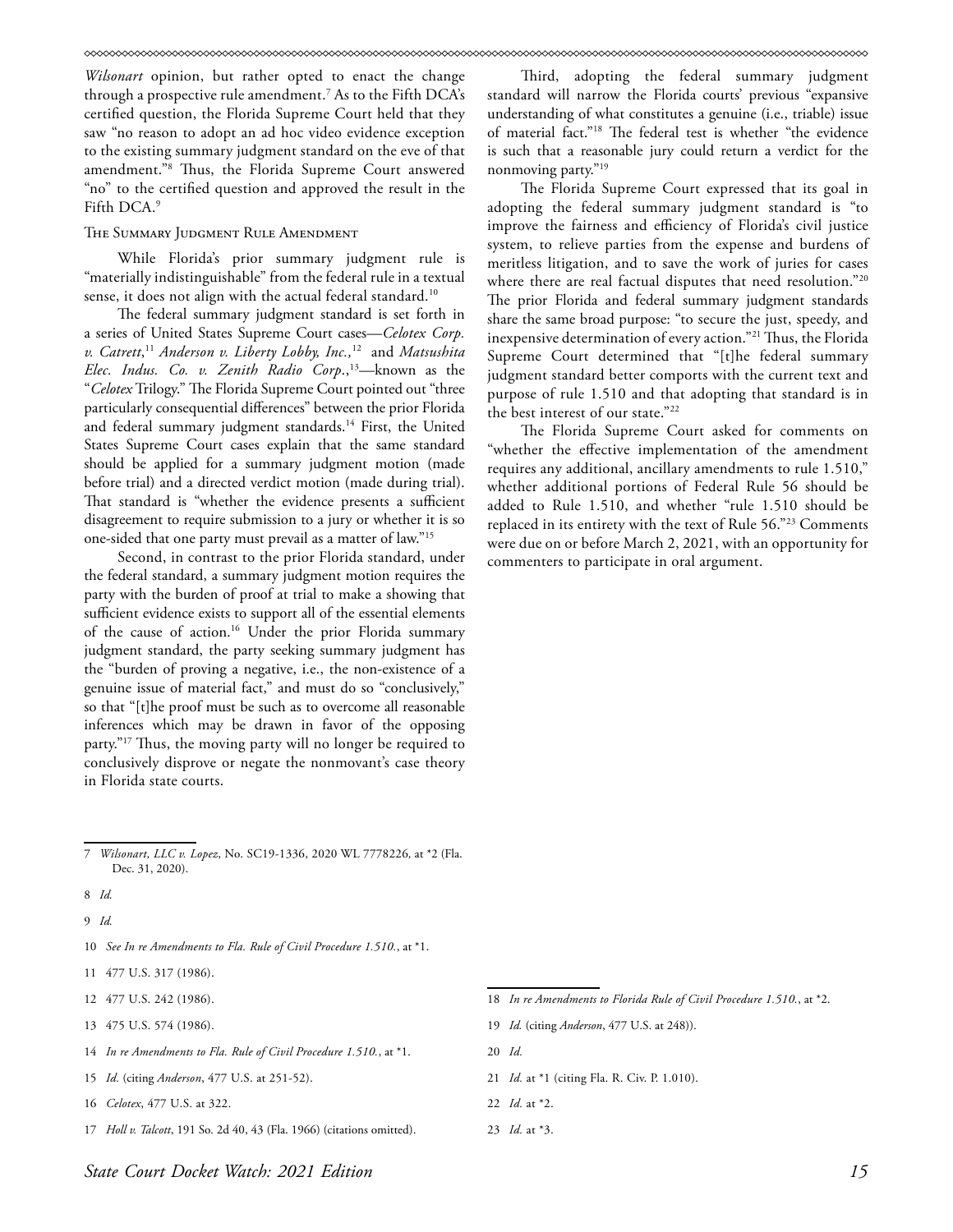### IOWA *State v. Wright By John G. Wrench*

Published July 22, 2021

#### About the Author:

John Wrench is a Constitutional Law Fellow at the Institute for Justice. John grew up outside of Ithaca, New York, and received his law degree from the Case Western Reserve University School of Law in 2019. During law school, he served as editor in chief of the Case Western Reserve Journal of International Law and was a member of the Federalist Society. John interned in his law school's First Amendment Litigation Clinic and was a judicial extern to the Honorable Paul E. Davison in the Southern District of New York. John graduated from Pace University in 2015 with a Bachelor of Arts in Philosophy and Religious Studies.

#### Note from the Editor:

The Federalist Society takes no positions on particular legal and public policy matters. Any expressions of opinion are those of the authors. We also invite responses from our readers. To join the debate, please email us at info@fedsoc.org.

Article I, Section 8 of the Iowa Constitution provides that "[t]he right of the people to be secure in their persons, houses, papers and effects, against unreasonable seizures and searches shall not be violated."1 Although Art. I, § 8 is (except for a semi-colon) linguistically indistinguishable from the Fourth Amendment, the Iowa Supreme Court is often asked to interpret the provision more broadly than its federal analog.

In *State v. Wright*,<sup>2</sup> the Iowa Supreme Court considered whether a police officer violated Art. I, § 8 by searching someone's trash in an alleyway without a warrant or probable cause on three separate occasions. Despite federal<sup>3</sup> and state appellate<sup>4</sup> decisions upholding similar "trash grabs," the court exercised its authority to interpret the Iowa Constitution independently and held that the warrantless searches violated Art. I, § 8.<sup>5</sup>

These searches occurred after a Clear Lake, Iowa police officer concluded that Wright matched the description of a suspected local drug dealer. At night, the officer visited an alleyway behind Wright's house and found opaque garbage bags, which he collected and subsequently searched at the police department. The officer returned to collect more garbage from the alleyway twice over the following months, finding poppy seeds and a piece of fabric that tested positive for morphine. Based on that evidence, the officer obtained and executed a search warrant. At Wright's home, the police found two grams of marijuana and several capsules of a prescription drug for which Wright had no prescription.

In his motion to suppress, Wright raised two arguments: That the officer had physically trespassed on Wright's property and that Wright had a reasonable expectation of privacy in his garbage. Both of Wright's arguments relied on a Clear Lake ordinance making it unlawful "for any person to . . . [t]ake or collect any solid waste which has been placed out for collection on any premises, unless such person is an authorized solid waste collector."6

In a 4-3 decision, the court held that the officer's warrantless search of Wright's garbage violated Art. I, § 8 of the Iowa Constitution. All four justices in the majority agreed on several points. First, the court held that the garbage bags were Wright's "effects" despite being placed in the alleyway.<sup>7</sup> The majority reasoned that Wright did not truly abandon his garbage; rather, he "agreed only to convey his property to a

<sup>1</sup> Iowa Const. art. I, § 8.

<sup>2</sup> No. 19-0180, 2021 WL 2483567 (Iowa June 18, 2021).

<sup>3</sup> California v. Greenwood, 486 U.S. 35 (1988).

<sup>4</sup> *See, e.g.*, State v. Henderson, 435 N.W.2d 394 (Iowa Ct. App. 1988).

<sup>5</sup> *Wright*, 2021 WL 2483567 at \*16–17.

<sup>6</sup> *Id.* at \*15.

<sup>7</sup> *Id.* at \*13–14.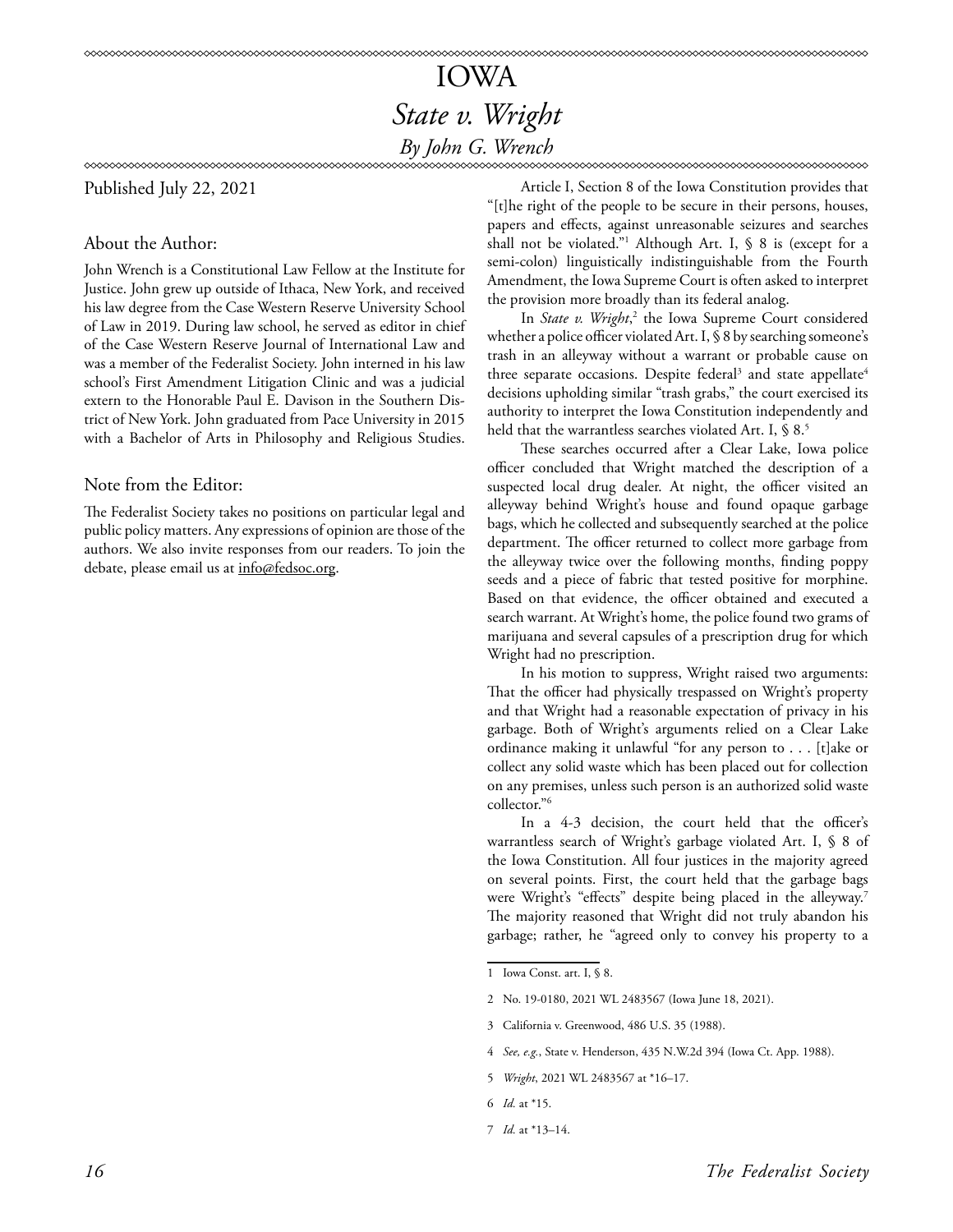licensed collector."8 The court next defined "trespass" to mean "any transgression or offense against the law of nature, of society, or of the country in which we live; whether it relate[s] to a man's person, or his property."9 Applying that definition, the court relied on the trash collection ordinance to hold that the officer conducted unconstitutional trespasses in two ways. On one hand, the officer's searches constituted a physical trespass on Wright's effects because the ordinance prevented anyone other than Wright or a garbage collector from taking the garbage. On the other hand, Wright had a reasonable expectation of privacy "based on [the ordinance] that his garbage bags would be accessed only by a licensed collector under contract with the city."10 Lastly, four justices held that "the utility of warrantless trash grabs" is irrelevant to the court's constitutional analysis.<sup>11</sup>

Three of the four justices joined a portion of the majority opinion discussing the evolution of search and seizure jurisprudence in state and federal courts. Those justices concluded that:

- 1. The original meaning of "reasonableness," in both the Fourth Amendment and Art. I, § 8, referred to violations against the "reason of the common law" rather than reasonableness in a "relativistic, balancing sense";<sup>12</sup>
- 2. Iowa courts adhered to this original understanding of Art. I, § 8 until the incorporation of the Bill of Rights, after which Iowa courts adopted two innovations in Fourth Amendment doctrine: a "relativistic" understanding of reasonableness and the displacement of common law trespass with a focus on the party's reasonable expectation of privacy;<sup>13</sup>
- 3. In recent years, the Iowa Supreme Court has rejected a "lockstep approach" in favor of a "more historical approach" to Art. I, § 8, mirrored in the U.S. Supreme Court's increasing skepticism of *Katz* and renewed emphasis on a trespass-based theory of the Fourth Amendment;<sup>14</sup>
- 4. Because Art. I, § 8 is "tied to common law trespass," an officer engaged in general criminal investigation violates those protections by "commit[ting] a trespass

- 11 *Id.* at \*18 ("[T]he utility of warrantless activity is not the issue under our constitution.").
- 12 *Id.* at \*5.
- 13 *Id.* at \*7–8.
- 14 *Id.* at \*8–10.

against a citizen's house, papers, or effects" without a warrant supported by probable cause.<sup>15</sup>

Justice Brent Appel's concurring opinion emphasized the importance of independent constitutional interpretation and cataloged the U.S. Supreme Court's "unsatisfactory approach to search and seizure matters."16 Despite joining the majority's conclusion that the warrantless search violated Art. I, § 8, he cautioned against "search and seizure formalism" and the dismissal of *Katz*'s "reasonable expectation of privacy" test.<sup>17</sup>

Each of the dissenting justices authored a separate opinion highlighting their disagreements with the majority's approach. First, the dissenters noted that Wright's arguments were centered around an anti-scavenging law focused on health and safety, not privacy or property, and that the majority erred in relying on a series of unraised arguments.<sup>18</sup> Second, the dissenters argued that the majority wrongly equated the framers' "focus[ ] on protecting private *homes* from searches pursuant to general warrants" with protecting "discarded trash."19 And because Wright did "not make a separate argument under the Iowa Constitution" for protecting garbage, the dissenters declined to diverge from the Fourth Amendment.<sup>20</sup> Third, the dissenters argued that Wright lacked standing because the garbage was abandoned and thus not an "effect" under Art. I, § 8.21

The dissenters' chief criticism was that the majority, through its reliance on Clear Lake's trash collection ordinance, adopted a "new de facto test" that prevents police from doing anything that private citizens cannot do.<sup>22</sup> The dissenters further argued that the majority's test calls into question a variety of law enforcement privileges, including "increased arrest authority," the right to enter private property to make an arrest, and using roadblocks for vehicle stops.<sup>23</sup> The majority replied that its holding does not implicate those issues and, therefore, that "[t] he dissents are directed at monsters of their own making."24

*Wright* is a significant development in the Iowa Supreme Court's interpretation of Art. I, § 8. Since 2010, the court has largely rejected lockstep interpretation in favor of independent constitutional interpretation.25 All four justices in the majority

- 17 *Id.* at \*25.
- 18 *Id.* at \*26–28 (Christensen, C.J., dissenting).
- 19 *Id.* at \*45 (Waterman, J., dissenting).
- 20 *Id.* at \*38 (Christensen, C.J., dissenting).
- 21 *Id.* at \*50 (Mansfield, J., dissenting).
- 22 *Id.* at \*44 (Waterman, J., dissenting).
- 23 *Id.* at \*43 (Christensen, C.J., dissenting).
- 24 *Id.* at \*11 & n. 5.
- 25 *See* State v. Ochoa, 792 N.W.2d 260, 267 (2010) ("[W]e will engage in independent analysis of the content of our state search and seizure

<sup>8</sup> *Id.* at \*14.

<sup>9</sup> *Id.* at \*14 (quoting 3 William Blackstone, *Commentaries on the Laws of England* 208 (1768)).

<sup>10</sup> *Id.* at \*17. The majority noted that positive law is "merely one form of evidence of the limits of a peace officer's authority to act without a warrant." *Id.* at \*16.

<sup>15</sup> *Id.* at \*11.

<sup>16</sup> *Id.* at \*22. (Appel, J., concurring specially); *see also id.* at \*21 ("A recent book by Judge Jeff Sutton demolished the argument that state courts should simply follow federal law.") (citing JEFFREY S. SUTTON, 51 IMPERFECT SOLUTIONS: STATES AND THE MAKING OF AMERICAN CONSTITUTIONAL Law (2018)).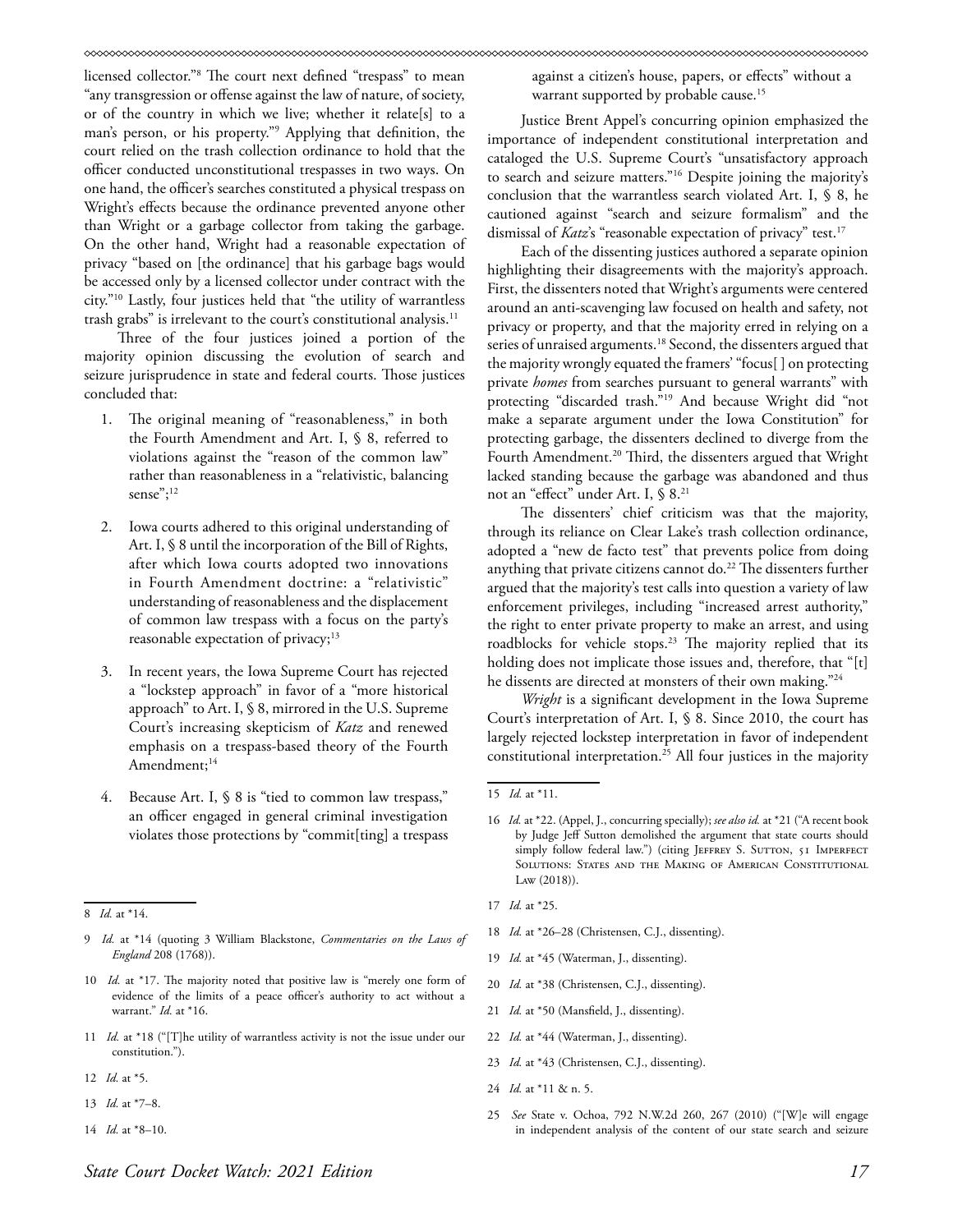continued that approach, while the dissenters indicated a willingness to interpret Art. I, § 8 independently when confronted with the sort of evidence they believe Wright failed to present.26 Time will tell whether non-controlling portions of the majority opinion are ultimately adopted by four justices or, alternatively, whether the dissenters' understanding of Art. I, § 8 prevails. Future cases will undoubtedly require the court to choose between lockstep and independent interpretation, and to clarify the role of positive law in the court's constitutional analyses.

provisions."); *see also* State v. Short, 851 N.W.2d 474 (2014) (affirming the court's "approach to independent state constitutional law under article I, section 8").

<sup>26</sup> *See, e.g.*, *Wright*, 2021 WL 2483567 at \*38 (Christensen, C.J., dissenting) ("[T]o make an independent argument under the state clause takes homework—in texts, in history, in alternative approaches to analysis. It is not enough to ask the state court to reject a Supreme Court opinion on the comparable federal clause merely because one prefers the opposite result.") (quoting Hans A. Linde, *First Things First: Rediscovering the States' Bills of Rights*, 9 U. Balt. L. Rev. 379, 392 (1980)).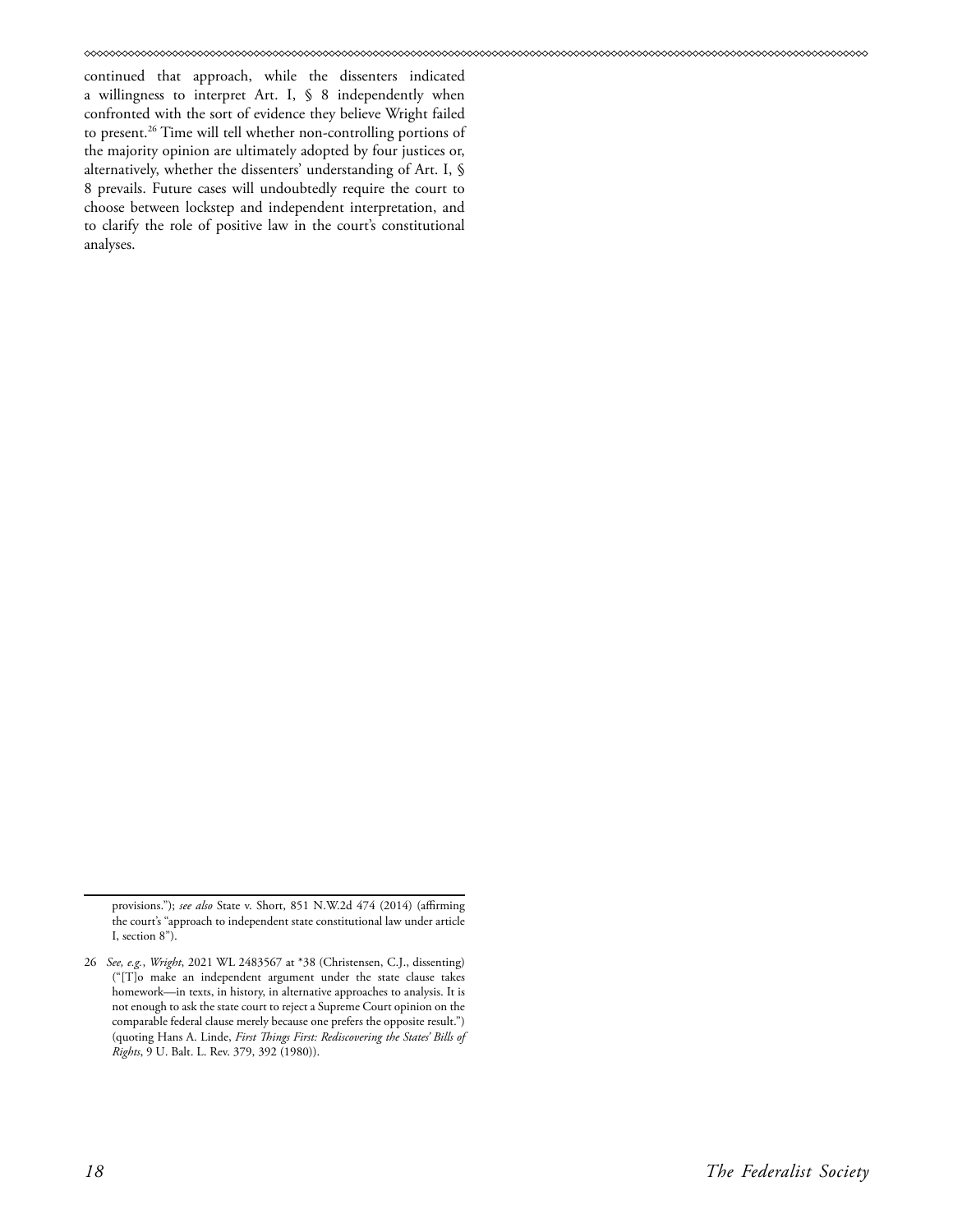### IOWA

*In the Matter of Adopting Felony Conviction Challenge for Cause Amendments to Chapter 1 Rules of Civil Procedure and Chapter 2 Rules of Criminal Procedure*

### *By GianCarlo Canaparo*

Published October 4, 2021

#### About the Author:

GianCarlo Canaparo is a legal fellow in The Heritage Foundation's Edwin Meese III Center for Legal and Judicial Studies. Canaparo researches, writes, speaks, and testifies on regulatory policy, the federal courts, and constitutional law.

In addition to Heritage publications, Canaparo's scholarship has appeared in numerous law reviews including the *Harvard Journal of Law and Public Policy*, the *Notre Dame Law Review*, the *Administrative Law Review*, and the *Georgetown Journal of Law and Public Policy*.

His analysis has appeared in *Fox News*, *The National Review*, T*he Washington Times*, *Law 360*, Federalist Society Blog, and other outlets.

In addition to his scholarly work, Canaparo co-hosts The Heritage Foundation's *SCOTUS 101* podcast, which follows and explains each week's happenings at the Supreme Court and features interviews with prominent judges, advocates, and academics.

Canaparo joined Heritage in 2019 after serving for two years as a law clerk to a federal district court judge. Before his clerkship, he spent three years as an associate at the law firm of Skadden, Arps, Slate, Meagher & Flom.

Canaparo holds a law degree from Georgetown University, where he was a published editor of the Georgetown Law Journal. He earned his bachelor's degree in economics from the University of California at Davis.

#### Note from the Editor:

The Federalist Society takes no positions on particular legal and public policy matters. Any expressions of opinion are those of the author. We also invite responses from our readers. To join the debate, please email us at info@fedsoc.org.

On February 19, the Iowa Supreme Court amended the state rules of civil and criminal procedure so that prospective jurors may not be removed because of a prior felony conviction.<sup>1</sup> The decision follows an executive order signed by Iowa Governor Kim Reynolds on August 5, 2020, that restored certain of the "rights of citizenship" to felons after they have served their sentences.2 The governor asserted this power under Article IV, section 16 of the Iowa constitution, which gives the governor the power to grant reprieves, commutations, and pardons, and the power to suspend fines and forfeitures.<sup>3</sup>

The governor's order uses broad language that is fairly read to restore all citizenship rights lost because of a felony conviction except the right to possess a firearm, which the order explicitly exempts.<sup>4</sup>

By restoring all rights of citizenship—except the right to possess a firearm—to felons, the order caused the Iowa Supreme Court to reevaluate two rules of procedure. Civil Rule 1.915(6) (a) and Criminal Rule 2.18(5)(a) permit for-cause challenges to prospective jurors on the grounds that they have a prior felony conviction "unless it can be established through the juror's testimony or otherwise that the juror's rights of citizenship have been restored."5

Given the governor's order, the Iowa Supreme Court concluded that those rules should be amended so that they do not apply to anyone covered by the order. $6$ 

For felons in Iowa, the governor's order and the state Supreme Court's decision means that upon completion of their terms of imprisonment, parole, probation, or supervised release, they may vote, hold office, serve on a jury, and otherwise enjoy all the rights of citizens except the right to possess a firearm.

The governor's order restores felons' citizenship rights even if a felon has not paid any of the monetary obligations arising from his conviction, including restitution to his victims.

- 2 Iowa Exec. Order No. 7 (Aug. 5, 2020).
- 3 *Id.* (citing Iowa Const. Art. IV, § 16).
- 4 *See id.* at § IX ("I will restore the rights of citizenship, *including* that of voting and qualification to hold office . . . .") (emphasis added).
- 5 Iowa R. Civ. P. 1.915(6)(a); Iowa R. Crim. P. 2.18(5)(a).
- 6 In the Matter, at \*1.

In the Matter of Adopting Felony Conviction Challenge for Cause Amendments to Chapter 1 of Civil Procedure and Chapter 2 Rules of Criminal Procedure, Order of Feb. 19, 2021 (Iowa) (herein after "In the Matter").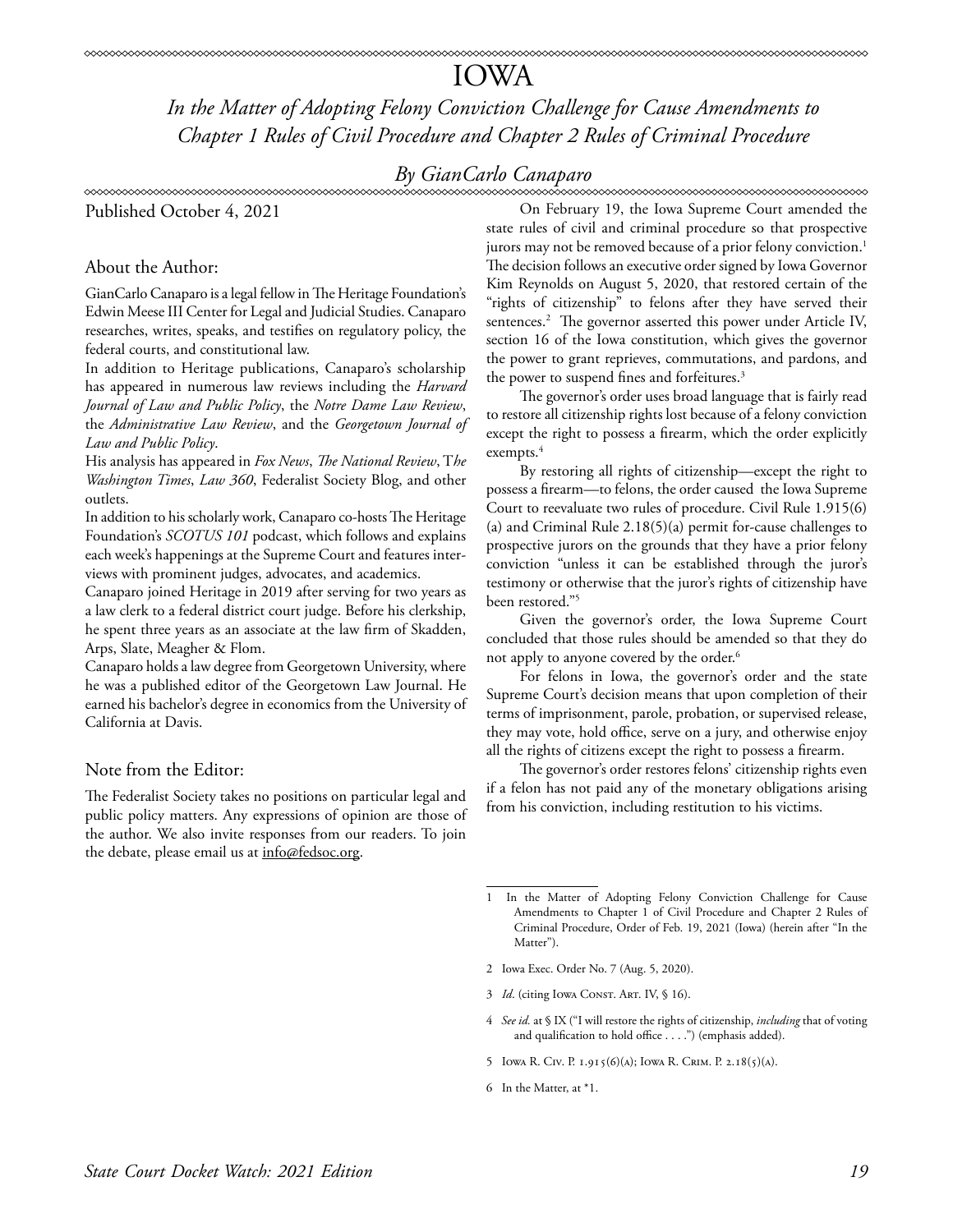### ILLINOIS *Guns Save Lives, Inc. v. Ali*

*By Amy Swearer*

∞∞∞∞∞∞∞∞∞∞∞∞∞∞∞∞∞∞∞∞∞∞∞∞∞∞∞∞∞∞∞∞

Published December 20, 2021

#### About the Author:

Amy Swearer is a legal fellow in the Edwin Meese Center for Legal and Judicial Studies at The Heritage Foundation.

#### Note from the Editor:

The Federalist Society takes no positions on particular legal and public policy matters. Any expressions of opinion are those of the author. We also invite responses from our readers. To join the debate, please email us at info@fedsoc.org.

On October 21, 2021, the Illinois Supreme Court struck down two Cook County gun and ammunition tax ordinances as violations of the state constitution's uniformity clause.<sup>1</sup> The case, *Guns Save Lives, Inc. v. Ali,*<sup>2</sup> revolved around a countyspecific \$25 tax on the retail purchase of firearms ["firearm tax"], a five cent-per-cartridge tax on the retail sale of centerfire ammunition, and a one cent-per-cartridge tax on the retail sale of rimfire ammunition [collectively, the "ammunition tax"]. The revenue generated from the firearm tax was not directed toward any specific fund or program, while the revenue generated from the ammunition tax was directed toward the general public safety fund.

The plaintiffs – a resident of Cook County, a Cook County gun store, and an Illinois Second Amendment advocacy group – filed suit against the County, seeking injunctive and declaratory relief. They argued, in part, that the taxes constituted facial violations of the Second Amendment and the corresponding provision of the Illinois Constitution, and that they were preempted by aspects of the state's Firearm Owner's Identification (FOID) Card Act and Concealed Carry Act. Importantly, the plaintiffs also alleged that the taxes violated the state constitution's uniformity clause, which provides that: "[i]n any law classifying the subjects or objects of non-property taxes or fees, the classes shall be reasonable and the subjects and objects within each class shall be taxed uniformly. Exemptions, credits, refunds and other allowances shall be reasonable."3

The state trial court held that the individual and retailer plaintiffs lacked standing with respect to the firearm tax, but that the advocacy group had associational standing to assert claims challenging both ordinances. The trial court then granted summary judgment in favor of the defendants, determining that the taxes constituted a proper exercise of Cook County's home rule taxing powers and did not meaningfully impede the plaintiffs' ability to exercise their right to keep and bear arms. Moreover, nothing in the language of the FOID Card Act or Concealed Carry Act preempted the county's taxing powers. Finally, the trial court concluded that the taxes did not violate the uniformity clause because they were substantially related to an important government interest, with revenue directed toward gun violence prevention.

The state appellate court affirmed the grant of summary judgment in favor of the County, finding, among other things, that the taxes did not restrict the plaintiff's ability to possess firearms and ammunition and did not violate the uniformity

<sup>1</sup> *See* Cook County Code of Ordinances ch. 74, art. XX, §§ 74-665 through 74-675 (County Code). The firearms tax was adopted November 9, 2012, while the ammunition tax was adopted as an amendment to the same code section on November 18, 2015.

<sup>2 2021</sup> IL 126014 (Ill. 2021).

<sup>3</sup> Ill. Const. art. IX, § 2.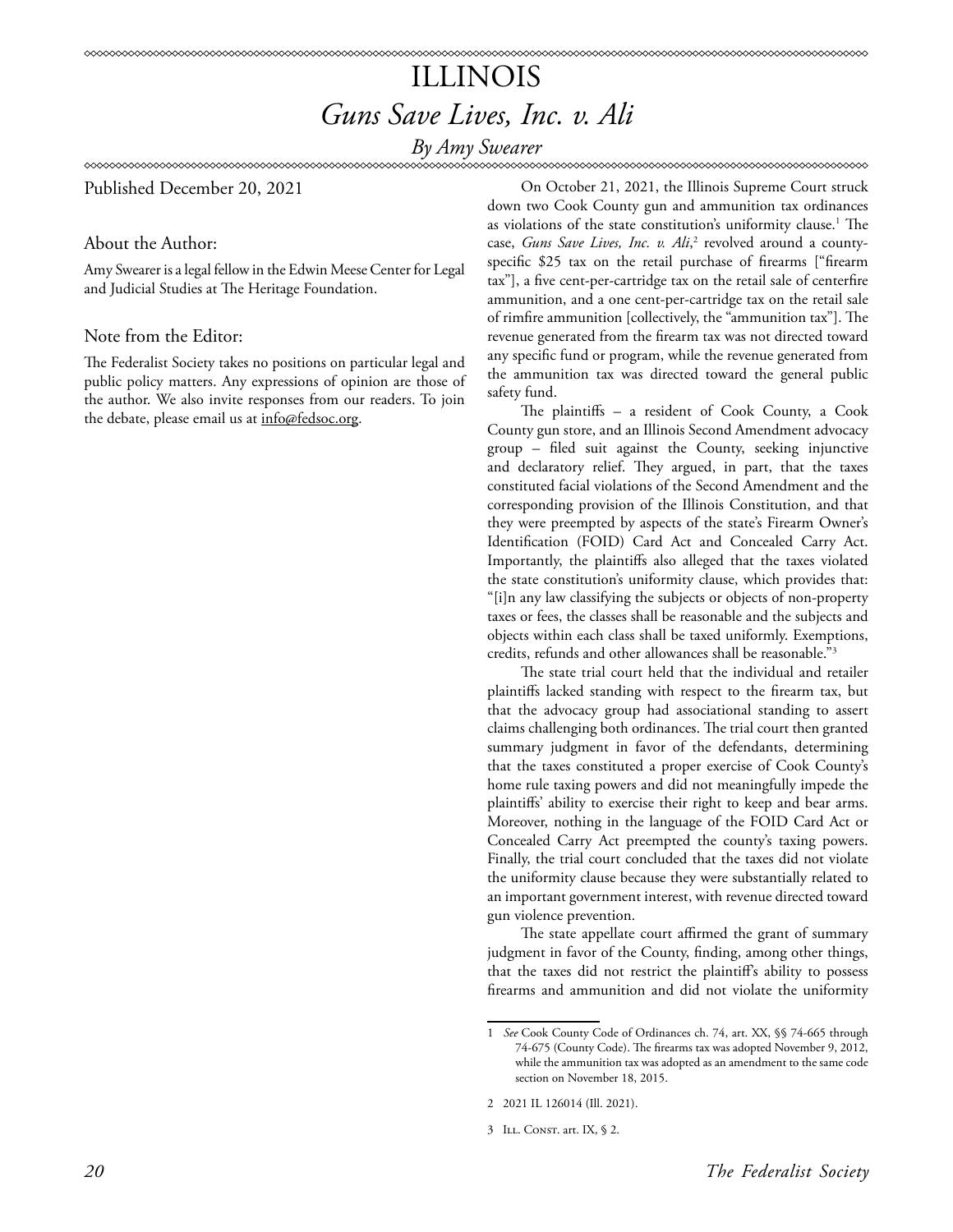clause because the tax classifications were reasonably related to the objectives of the ordinances.<sup>4</sup>

A unanimous Illinois Supreme Court reversed and remanded with instructions to grant summary judgment in favor of the plaintiffs.<sup>5</sup> The court began its analysis by agreeing with both parties that the case involved only the County's taxing authority, and not the exercise of its regulatory powers. Accordingly, it first addressed the uniformity clause claim under the Illinois constitution, which it found dispositive of the issue. It explained that "[g]enerally, to survive strict scrutiny, a nonproperty tax classification must (1) be based on a real and substantial difference between the people taxed and those not taxed, and (2) bear some reasonable relationship to the object of the legislation or to public policy."6 Because the plaintiffs had earlier abandoned their arguments under the first prong, the court's inquiry focused on the second prong requiring a reasonable relationship between the tax and the stated object of the tax.

The court agreed with the plaintiffs that the ordinances imposed a burden on the exercise of a core fundamental right to acquire a firearm and the ammunition necessary to use the firearm for self-defense. Acknowledging that this presented a new issue for which it had no analytical framework, the court looked to frameworks it had applied in similar contexts, including *Boynton v. Kusper,*<sup>7</sup> where it struck down a \$10 tax on marriage licenses with revenue dedicated toward the prevention of domestic violence. Informed by its analysis in these parallel cases, the court concluded that "where a tax classification directly bears on a fundamental right…the tax classification must be substantially related to the object of the legislation."

The court concluded that, while the uniformity clause was not designed as a "straight jacket" imposed on counties and the effects of gun violence are certainly devastating, the taxes and the use of their proceeds in this case were "not sufficiently tied to the stated object of ameliorating these costs." The firearm tax ordinance did not direct revenue to any particular fund or program, much less one closely related to preventing gun violence, while the revenue generated from the ammunition tax was merely directed to a general public safety fund. The court explicitly declined to address the plaintiffs' other legal challenges.

Justice Michael J. Burke wrote a concurring opinion, agreeing that the county's special tax on firearms and ammunition violated the state constitution's uniformity clause.<sup>8</sup> He took issue, however, with the majority's analysis "because it leaves space for a municipality to enact a future tax – singling out guns and ammunition sales – that is more narrowly tailored to the purpose of ameliorating gun violence."9 He accused the majority of "leading the County down a road of futility" because such an approach would still violate the Illinois Constitution. Justice Burke noted that, under article I, section 22 of the state constitution, the "right of the individual citizen to keep and bear arms" is "subject only to the police power."10 Therefore, "while the government may regulate the right to keep and bear arms (within other constitutional limits, under its police power), by the plain terms of article I, section 22, it has no authority to single out the exercise of that right for taxation."<sup>11</sup>

Addressing arguments proffered by the defendants but unaddressed by the majority, Justice Burke noted that the "only result permitted by the plain text" of article I, section 22, is that the right cannot be subject to discriminatory taxation measures under the guise of the police power:

Even if the statutes mentioned by the County did intend to specifically preserve for home rule units the power to tax handguns in the manner under consideration here, that would not show that the framers of our constitution intended to authorize a home-rule unit's discretionary taxation of firearms, where the text of that constitution clearly prohibits taxation that infringes on the right to keep and bear arms.<sup>12</sup>

The Cook County Board of Commissioners very quickly appeared to take a page from Justice Burke's hypothetical playbook on circumventing the court's analysis. On November 4, just two weeks after the Illinois Supreme Court's issued its ruling, the commission approved an amendment to the tax ordinances, specifically directing revenue toward gun violence prevention programs.<sup>13</sup>

11 *Guns Save Lives, Inc. v. Ali*, 2021 IL 126014,  $\sim$  46 (Ill. 2021) (Burke, J., concurring).

<sup>4</sup> *See Guns Save Lives, Inc. v. Ali*, 2020 IL App (1st) 181846 (Ill. App. 2020).

<sup>5</sup> Chief Justice Anne M. Burke took no part in decision.

<sup>6</sup> *Guns Save Lives, Inc. v. Ali*, 2021 IL 126014, ¶ 20 (Ill. 2021) (referencing Arangold Corp. v. Zehnder, 204 Ill. 2d 142, 147 (Ill. 2003)).

<sup>7 112</sup> Ill. 2d 356 (1986) (striking down a \$10 tax on marriage licenses as violating the due process clause and finding that the relationship between the purchase of a marriage license and domestic violence was too remote to satisfy the rational basis test, while also finding that the tax directly impeded the fundamental right to marry and that it failed to satisfy a heightened standard of review).

<sup>8</sup> *Guns Save Lives, Inc. v. Ali*, 2021 IL 126014 (Ill. 2021) (Burke, J., concurring).

<sup>9</sup> *Id*. at ¶ 47.

<sup>10</sup> ILL. CONST. art. I, § 22.

<sup>12</sup> *Id.* at **[** 50.

<sup>13</sup> *See* Alice Yin, *Cook County Guns and Ammo Tax, Struck Down by Illinois Supreme Court, Is Back on the Books for Now After Thursday Board Vote*, Chi. Tribune (Nov. 4, 2021 at 6:10 PM), [https://www.](https://www.chicagotribune.com/politics/ct-cook-county-guns-ammo-tax-20211104-n2bp6pxxq5a6jkdwotjeqotzza-story.html) [chicagotribune.com/politics/ct-cook-county-guns-ammo-tax-20211104](https://www.chicagotribune.com/politics/ct-cook-county-guns-ammo-tax-20211104-n2bp6pxxq5a6jkdwotjeqotzza-story.html) [n2bp6pxxq5a6jkdwotjeqotzza-story.html.](https://www.chicagotribune.com/politics/ct-cook-county-guns-ammo-tax-20211104-n2bp6pxxq5a6jkdwotjeqotzza-story.html)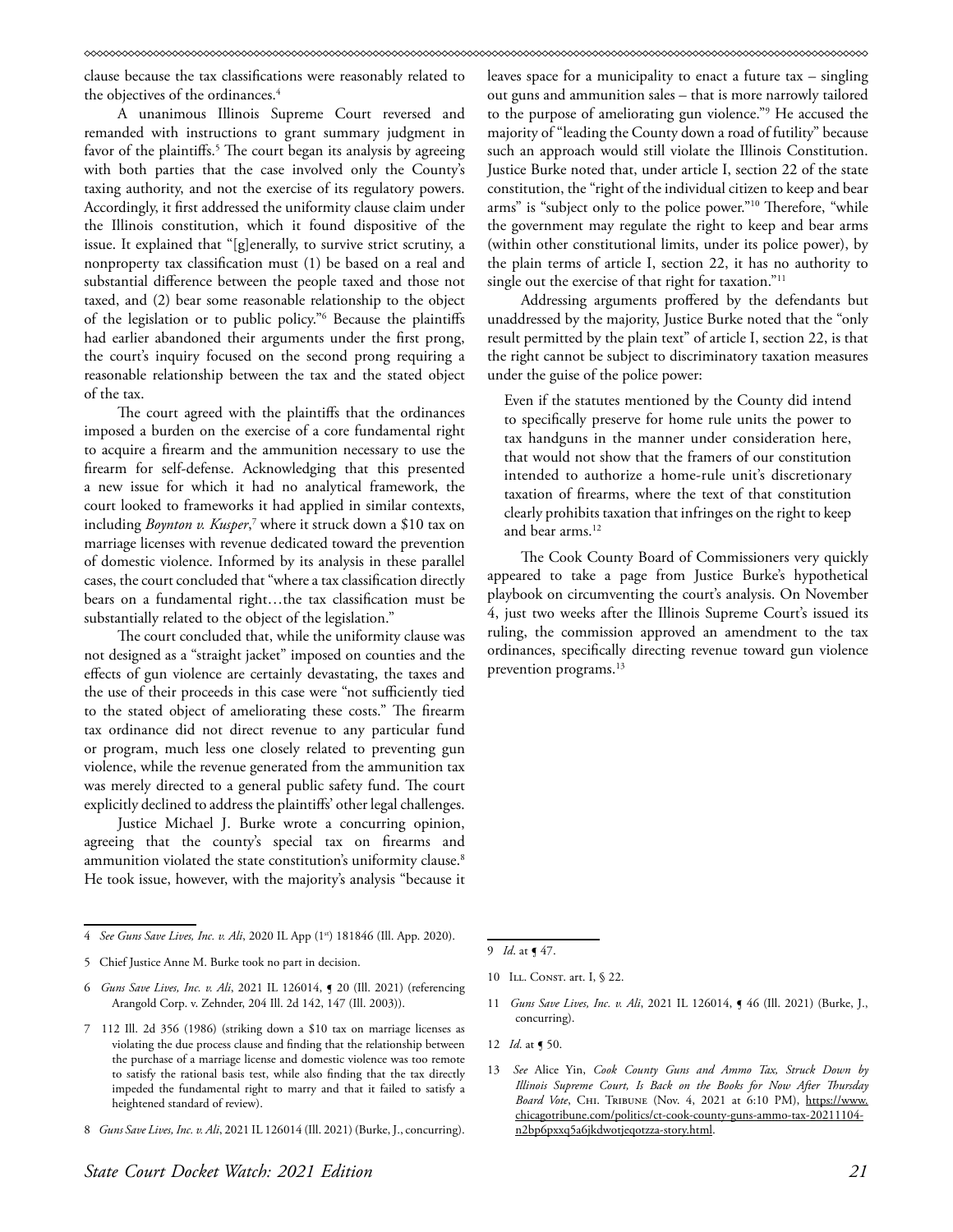### INDIANA *State v. Timbs By Jeremiah Mosteller*

Published November 1, 2021

#### An Eight-Year Battle

About the Author:

Jeremiah Mosteller serves as the Senior Policy Analyst for Criminal Justice at Americans for Prosperity, where he works alongside millions of activists and diverse coalition partners to advance positive criminal justice policies in 38 states and Congress. Before joining AFP, Jeremiah served on the criminal justice teams at the Due Process Institute, the Charles Koch Institute, and Prison Fellowship. Over his many years in this policy space, he has sought to make the criminal justice system more restorative, effective, and constructive while also upholding the rule of law and proper due process protections. Jeremiah is a graduate of Liberty University School of Law, where he also earned his Master's in Business Administration. He received his B.S. from Western Carolina University.

#### Note from the Editor:

The Federalist Society takes no positions on particular legal and public policy matters. Any expressions of opinion are those of the author. We invite responses from our readers. To join the debate, please email us at info@fedsoc.org.

The Indiana Supreme Court has considered the state's use of civil asset forfeiture against Tyson Timbs three times.<sup>1</sup> In the first case, it reversed the ruling of both the trial court and the appellate court that the forfeiture of Timbs' Land Rover was "grossly disproportionate" and thus a violation of his Eighth Amendment right to be free from excessive fines. It did so because it believed the Eighth Amendment's Excessive Fines Clause had not been incorporated against the states.<sup>2</sup>

Two years later, the U.S. Supreme Court ruled in Timbs's case that the Excessive Fines Clause *was* incorporated against the states through the Fourteenth Amendment.3 The Court unanimously stated that "the historical and logical case for concluding that the Fourteenth Amendment incorporates the Excessive Fines Clause is overwhelming."4 The Court also reaffirmed that civil in rem forfeitures are considered fines under the Eighth Amendment, but it provided lower courts with no guidance on how to determine whether an in rem civil forfeiture action is "excessive."5

Since the U.S. Supreme Court did not articulate a standard for how the Eighth Amendment should apply to in rem forfeitures—including the one at issue in the case—this job fell to the Indiana Supreme Court on remand. The court crafted a two-part test that requires judges to consider both "instrumentality" and "proportionality" to determine whether an in rem fine is constitutional.<sup>6</sup> The instrumentality prong requires the court to find that property was the "actual means by which an underlying offense was committed."7 In determining whether a fine is proportional, judges must consider (1) the harshness of the punishment, (2) the severity of the underlying offenses, and (3) the claimant's culpability or blameworthiness

- 4 *Timbs*, 139 S. Ct. at 689.
- 5 *Id*. at 689-91.

<sup>1</sup> State v. Timbs, 169 N.E.3d 361 (Ind. 2021); State v. Timbs, 134 N.E.3d 12 (Ind. 2019); State v. Timbs, 84 N.E.3d 1179 (Ind. 2017).

<sup>2</sup> *Timbs*, 84 N.E. 3d at 1181-85; *See also* State v. Timbs, 62 N.E.3d 472 (Ind. Ct. App. 2016).

<sup>3</sup> *Timbs*, 139 S. Ct. at 687–91. *See* Christopher R. Green, *Timbs v. Indiana - Post-Decision SCOTUScast*, The Federalist Society (Mar. 20, 2019), https://fedsoc.org/commentary/podcasts/timbs-v-indiana-post-decisionscotuscast; Vikrant P. Reddy, *Courthouse Steps Decision Teleforum: Timbs v. Indiana*, The Federalist Society (Feb. 21, 2019), [https://fedsoc.org/events/](https://fedsoc.org/events/courthouse-steps-decision-teleforum-timbs-v-indiana) [courthouse-steps-decision-teleforum-timbs-v-indiana](https://fedsoc.org/events/courthouse-steps-decision-teleforum-timbs-v-indiana).

<sup>6</sup> *Timbs*, 134 N.E.3d at 24-36 ("[T]o stay within the bounds of the excessive fines clause, a use-based fine must meet two requirements: (1) the property must be the actual means by which an underlying offense was committed, and (2) the harshness of the forfeiture penalty must not be grossly disproportional to the gravity of the offense and the claimant's culpability for the property's misuse.").

<sup>7</sup> *Id.* at 27.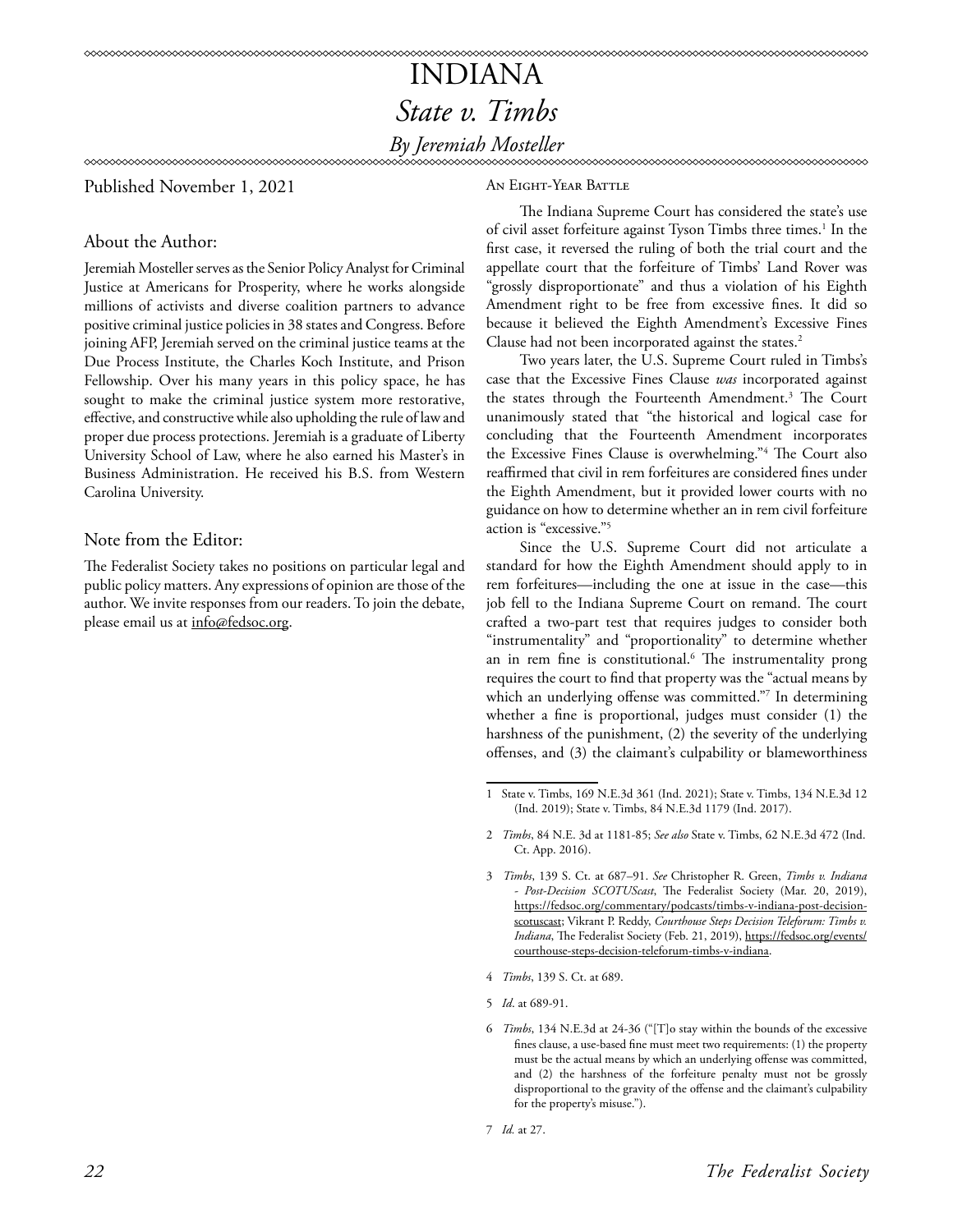for the property's use.8 If these three factors indicate that a seizure is grossly disproportional, it violates the Eighth Amendment's prohibition of excessive fines.

After formulating this test, the Indiana Supreme Court remanded the case to the trial court for it to analyze whether the proportionality requirement had been met, noting that the state had fulfilled the instrumentality requirement by showing that the seized property was related to the alleged offense.<sup>9</sup> The trial court held another hearing and found that Timbs had presented enough evidence to show that the forfeiture was grossly disproportional and therefore unconstitutional.<sup>10</sup> The state then filed another appeal arguing that the Indiana Supreme Court should overrule the standard it had created just two years before.<sup>11</sup>

#### Applying The New Standard

In this third consideration of the controversy between Tyson Timbs and the State of Indiana, the justices upheld and applied the standard they created less than two years ago. The justices said the state presented no compelling reason for them to "depart from the principles of stare decisis."12 The justices then analyzed the proportionality prong of their own test based on the facts presented during the trial court's prior analysis by reviewing the harshness of punishment, the severity of the offenses, and Timbs's culpability.

#### *Culpability*

The justices described culpability as a spectrum ranging from "entirely innocent of the property's misuse" on the low end<sup>13</sup> to "used the property to commit the underlying offense" on the high end.14 Timbs admitted that he had used the Land Rover during the first and third (uncompleted) heroin transactions. The justices agreed with the trial court that Timbs's culpability was at the high end of this spectrum.15

- 9 *Id.* at 39-40.
- 10 *Timbs*, 169 N.E.3d at 367.
- 11 *Id.* at 367-70.
- 12 *Id.* at 369-70.
- 13 Fifteen states have specifically adopted reforms to prevent the forfeiture of property from innocent owners of property being used in criminal activity without their permission or involvement, but most states still place the burden on property owners to prove their own innocence. *See* Institute for Justice, *Civil Forfeiture Reforms on the State Level* (2021), [https://](https://ij.org/activism/legislation/civil-forfeiture-legislative-highlights/) [ij.org/activism/legislation/civil-forfeiture-legislative-highlights/;](https://ij.org/activism/legislation/civil-forfeiture-legislative-highlights/) *see also*  Lisa Knepper et al., *Policing for Profit: The Abuse of Civil Asset Forfeiture*, Institute for Justice (3d ed. 2020), https://ij.org/wp-content/themes/ijorg/ images/pfp3/policing-for-profit-3-web.pdf.

15 *Timbs*, 169 N.E.3d at 372.

#### *Harshness*

To determine the harshness of the forfeiture in light of the circumstances of the case, the justices had previously noted that courts should consider the following factors:

- 1. the property's role in the underlying offense(s);
- 2. the property's use in other lawful or unlawful activities;
- 3. the extent to which the forfeiture would remedy the harm caused by the underlying offense(s);
- 4. the property's fair market value;
- 5. the other sanctions imposed on the property owner; and
- 6. the effects that the forfeiture will have on the property owner.16

Analyzing all of these factors, the justices agreed with the trial court that this forfeiture was significantly more punitive than remedial in nature, even though the vehicle was used in the underlying offense and other illegal activities.<sup>17</sup> They specifically noted that drug offenses are not "victimless," but that Timbs's offenses caused no "specific injuries to specific victims" as with violent or property crimes.18 The facts that seemed to carry the most weight for Chief Justice Loretta Rush were that the seizure inhibited Timbs from maintaining employment and seeking treatment and that the forfeiture was imposed on top of one year in home detention, five years on probation, and an additional \$1,200 in fees.19 The court's analysis and the articulated factors seem to reveal that the justices will frown upon the use of forfeiture merely as a punitive sanction when another form of punishment has been imposed.

#### *Severity*

Severity is similar to harshness, but the court provided a partially different set of factors by which to determine whether the severity of the offense justified the forfeiture. Those factors include:

- 1. the seriousness of the offense,
	- a) according to the possible statutory penalties;
	- b) according to the sentence imposed;
	- c) compared to other variations of the offense;
- 2. the actual harm caused by the offense committed; and
- 3. the relationship of the offense committed to any other criminal activity.

The justices strongly rejected key arguments made by the state and found that the severity of the offense was minimal and therefore this factor leaned against allowing forfeiture of the vehicle. The Chief Justice noted that the statutory maximum is relevant here, but that the maximum is reserved "for those who commit the worst variations of the crime" and that "the sentence *actually imposed* may provide even more precise insight into the

<sup>8</sup> *Id.* at 35-38.

<sup>14</sup> *Id.* at 372 (quoting *Timbs*, 134 N.E.3d at 37-38).

<sup>16</sup> *Id.* (citing *Timbs*, 134 N.E.3d at 36).

<sup>17</sup> *Id.* at 373.

<sup>18</sup> *Id.* at 373-74.

<sup>19</sup> *Id.* at 373-75.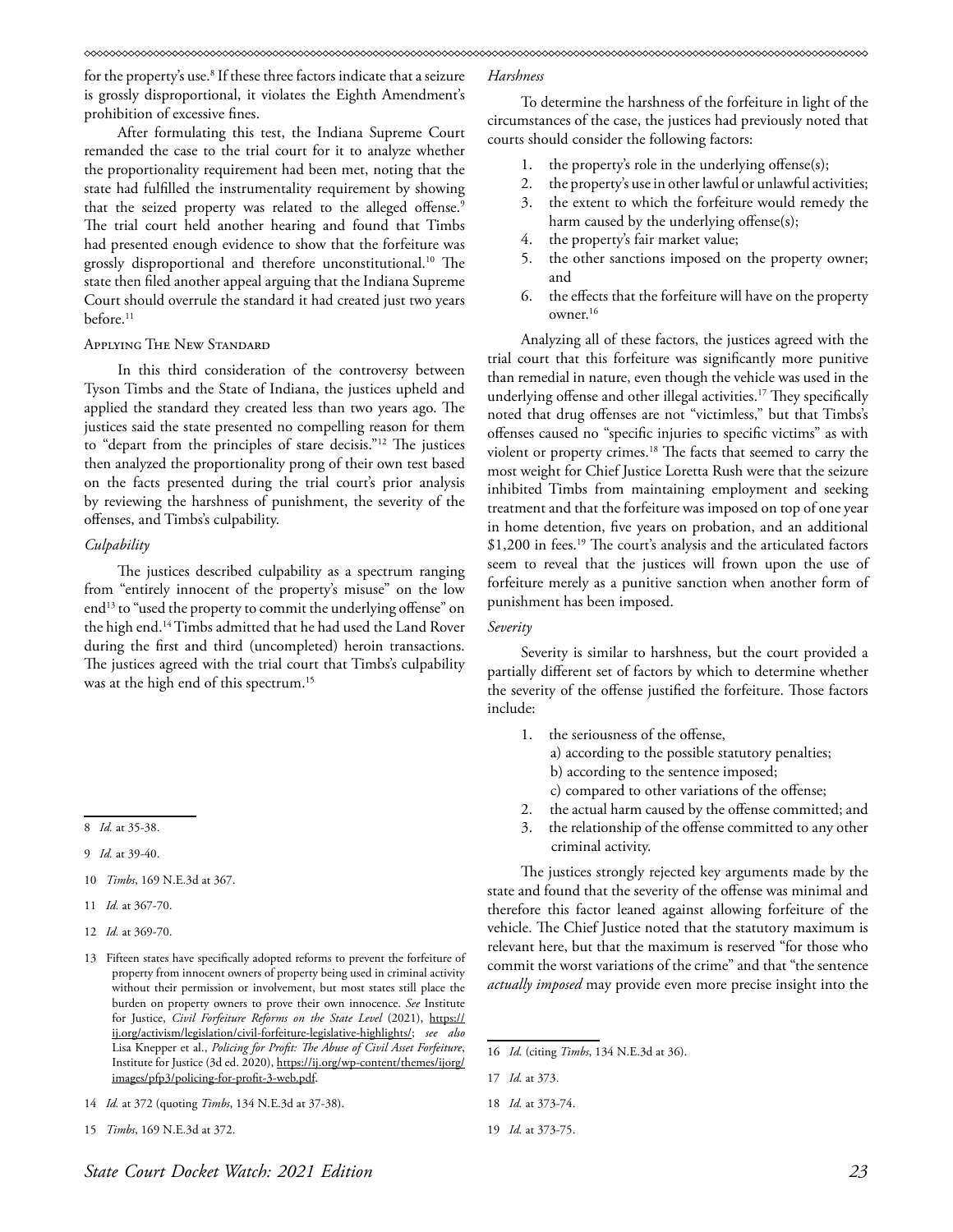offense's severity."20 This meant that Timbs's actual sentence of six years of suspended prison time—the statutory minimum was more relevant to the severity determination than the statutory maximum of 20 years. The majority also noted that property owners suffering from addiction to illicit drugs does not categorically inflate the severity of any drug trafficking offenses but instead tends to explain why some individuals might engage in such activities.<sup>21</sup>

Ultimately, even in the face of high culpability and low severity, the majority agreed with the trial court that the forfeiture of Mr. Timbs's Land Rover was "grossly disproportional."22 The Chief Justice clarified that simply because the seizure in the case was unconstitutional does not mean that all forfeitures in similar cases will be unconstitutional, and that judges must analyze the factors anew in future cases.<sup>23</sup>

#### Concurring Opinion – Subjectivity and the Rule of Law

Justice Geoffrey Slaughter's concurrence reiterates his dissent from the Indiana Supreme Court's second consideration of this controversy when it created the standard it applied in this case.<sup>24</sup> He only reluctantly accepted the majority's holding in this case because it is a "plausible and defensible" application of the precedent.<sup>25</sup> Citing a law review article written by Justice Antonia Scalia, Justice Slaughter noted that the harshness and severity requirements of the court's test rely on subjective analyses that can result in vastly different outcomes in cases with the same or similar facts.<sup>26</sup> He said that the test is "hard to square with the rule of law" and urged the court to rethink this subjective test. $27$ 

#### Dissenting Opinion – Proving the Concurrence

Justice Mark Massa—who joined the majority when it created the instrumentality and proportionality test—argued in his dissent that the court should have reached a different conclusion based on these facts.<sup>28</sup> He agreed that the forfeiture of the Range Rover was disproportional, but only *mildly* because he is "skeptical that dealing in heroin can ever be a crime of minimal severity" given the impact of the opioid crisis in Indiana.<sup>29</sup> The disagreement between Justice Massa and the majority opinion provides some credence to Justice Slaughter's concerns that the

- 24 *Timbs*, 134 N.E.3d at 40-41 (Slaughter, J., dissenting).
- 25 *Timbs*, 169 N.E.3d at 377-78, 380 (Slaughter, J., concurring).
- 26 *Id.* at 377-78 (Slaughter, J., concurring).
- 27 *Id.* at 378, 380-81 (Slaughter, J., concurring).
- 28 *Timbs*, 134 N.E.3d 12.
- 29 *Timbs*, 169 N.E.3d at 381-82 (Massa, J., dissenting).

majority's test is subjective and open to manipulation so judges can achieve their desired outcomes.

<sup>20</sup> *Id.* at 375 (quoting *Timbs*, 134 N.E.3d at 37).

<sup>21</sup> *Timbs*, 169 N.E.3d at 375-376 ("They rather explained why he agreed to sell a small amount of drugs to an undercover officer—to help feed his addiction.")

<sup>22</sup> *Id.* at 376-77.

<sup>23</sup> *Id*.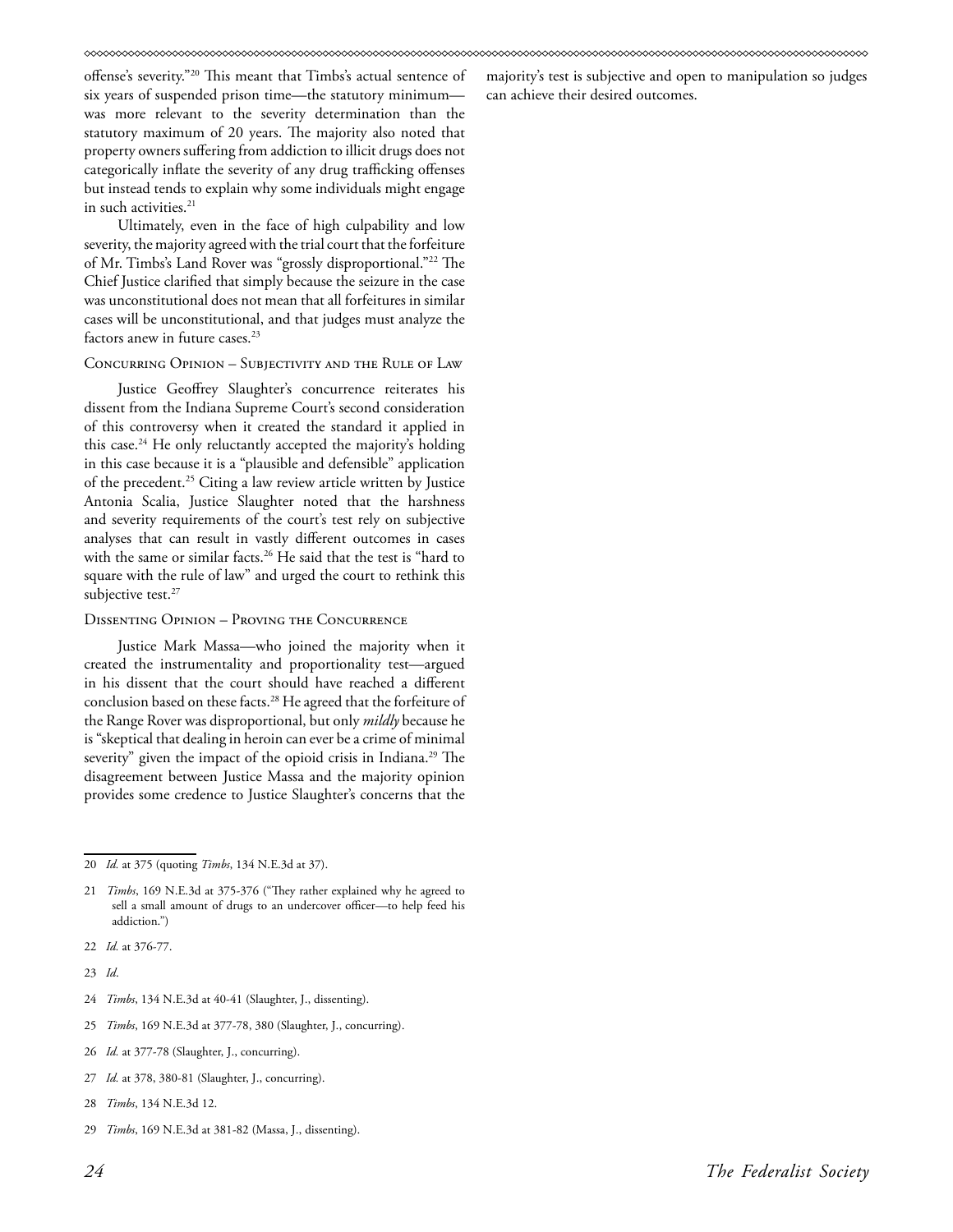## KENTUCKY *Cameron v. Beshear*

### *By J. Brooken Smith*

Published October 7, 2021

#### About the Author:

J. Brooken Smith is a founding member of Swansburg & Smith, PLLC. Licensed to practice in Kentucky, his practice focuses on representing businesses and employers in litigation and employment matters. Mr. Smith previously practiced with a large regional law firm for more than five years, representing businesses in a variety of legal disputes and defending employers in discrimination and other claims. Mr. Smith practices in state and federal courts throughout Kentucky.

Throughout his career, Mr. Smith has gained extensive experience in public service at the state and federal level. Before entering the private practice of law, Mr. Smith served as a law clerk for the Honorable Gregory F. Van Tatenhove, United States District Court Judge for the Eastern District of Kentucky. He served as the chief of staff for the Kentucky Labor Cabinet and, later, the Education and Workforce Development Cabinet. Mr. Smith also served as the *ex officio* chair of the Unemployment Insurance Commission, a three-member executive branch agency that hears administrative appeals of unemployment insurance claims.

Mr. Smith graduated from the University of Kentucky College of Law and earned a bachelor of arts in government from Georgetown University in Washington, D.C.

#### Note from the Editor:

The Federalist Society takes no positions on particular legal and public policy matters. Any expressions of opinion are those of the author. We also invite responses from our readers. To join the debate, please email us at info@fedsoc.org.

As society grapples with the evolving nature of the COVID-19 pandemic, public policy disagreements about the government's response are spilling over into legal challenges, not only between affected citizens and public agencies, but also between executive and legislative branches of state government. These latter conflicts transcend debates over the wisdom and efficacy of specific COVID-19 policies and speak to a more fundamental question: which branch of government gets to set policy?

In Kentucky, this question arose amidst a tug-of-war contest between the state's Democratic governor and its Republicandominated legislature over the governor's emergency powers. The Kentucky Supreme Court recently resolved this issue in *Cameron v. Beshear*. 1

A Kentucky state law, KRS Chapter 39A, authorizes the governor to declare a state of emergency and to assume broad powers to respond to dire threats to public safety.2 On March 6, 2020, Kentucky Governor Andy Beshear used that authority to declare a state of emergency relating to the COVID-19 pandemic.3 Since then, his administration has directed the state government's efforts to abate the public health threat, including by compelling the closure of businesses $^4$  and houses of worship $^5$ and requiring the use of masks $^6$  and social distancing. $^7$ 

Some of the state's actions have been challenged in court. Early in the pandemic, courts curtailed some restrictions, particularly those imposed on religious practice.<sup>8</sup> However, in *Beshear v. Acree*, the court held that the emergency powers set forth in KRS Chapter 39A do not violate the separation of powers provisions in the Kentucky Constitution.9 Nevertheless, the court foreshadowed legislative and judicial battles to come

- 1 Cameron v. Beshear, \_\_ S.W.3d \_\_, 2021 WL 3730708 (Ky. 2021).
- 2 *See, e.g.,* KRS 39A.090; KRS 39A.100.
- 3 Executive Order No. 2020-215 (March 6, 2020).
- 4 *See, e.g.,* Executive Order No. 2020-246 (March 22, 2020).
- 5 *See, e.g.,* Order (March 19, 2020).
- 6 *See, e.g.,* Executive Order No. 2020-931 (Nov. 4, 2020).
- 7 *See, e.g.,* Executive Order No. 2020-243 (March 18, 2020).
- 8 *See, e.g.*, Roberts v. Neace, 958 F.3d 409 (6th Cir. 2020) (enjoining the enforcement of orders prohibiting drive-in church services so long as congregants adhere to certain public health requirements); Maryville Baptist Church, Inc. v. Beshear, 957 F.3d 610 (6th Cir. 2020) (same); Danville Christian Academy, Inc. v. Beshear, 503 F. Supp. 3d 516 (E.D. Ky. 2020) (enjoining enforcement of executive order prohibiting all in-person instruction at public and private schools); On Fire Christian Center, Inc. v. Fischer, 453 F. Supp. 3d 901 (W.D. Ky. 2020) (enjoining the enforcement of an order prohibiting individuals from attending drivein religious services).
- 9 615 S.W.3d 780, 805-13 (Ky. 2020).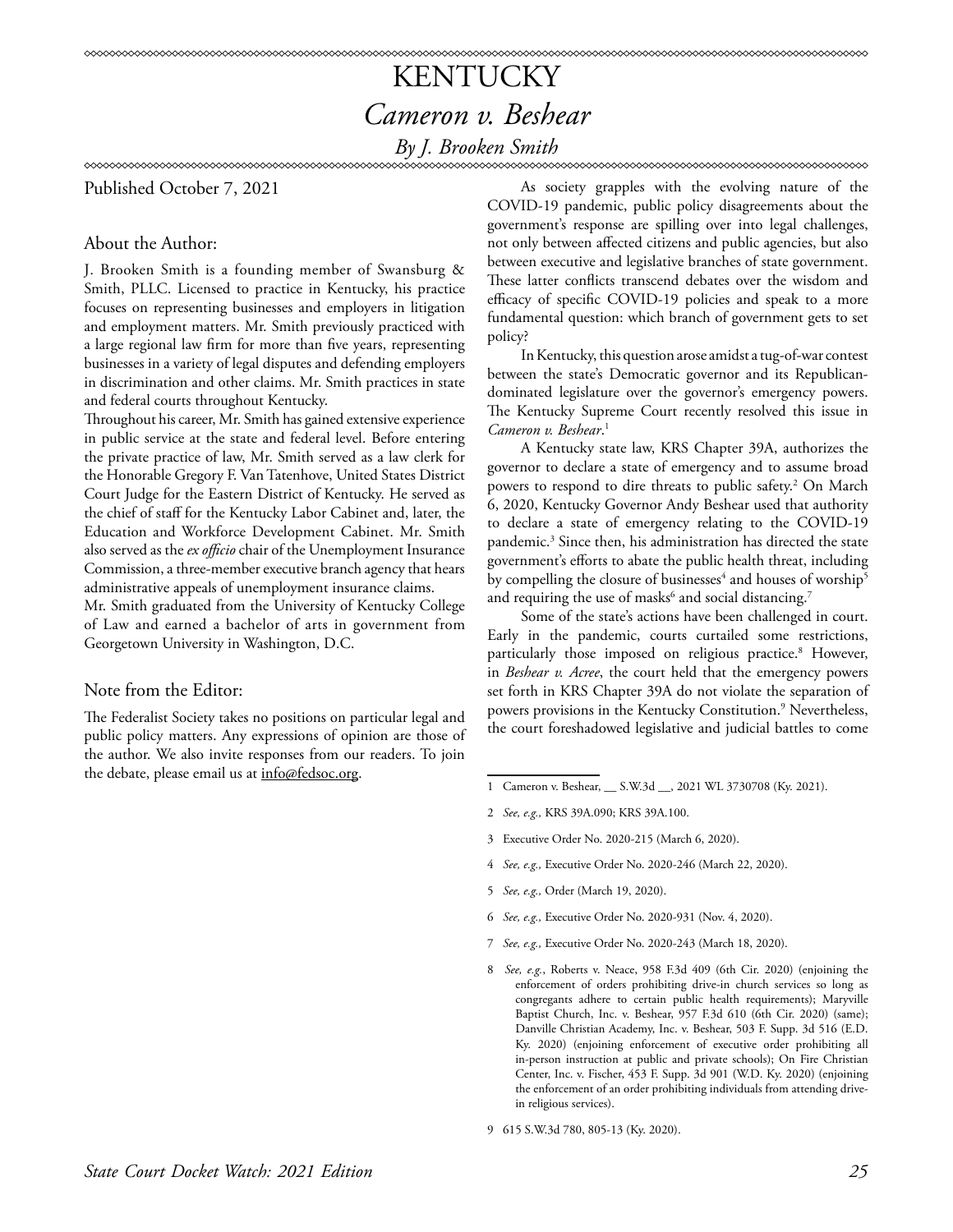by recognizing that the General Assembly was free to roll these powers back.<sup>10</sup>

*Acree* set the stage for the 2021 Regular Session of the General Assembly almost two months later, when the legislature passed four laws curbing the governor's emergency powers.<sup>11</sup> House Bill 1 allowed most businesses to remain open for inperson services despite the state of emergency.12 Senate Bill 1 limited many COVID-19-related executive orders to 30 days unless extended by the General Assembly, prevented the governor from renewing expired executive orders, and curbed the governor's emergency power to suspend statutes by requiring the approval of the attorney general.<sup>13</sup> Senate Bill 2 similarly placed a 30-day limit on regulations of in-person meetings and quarantine rules.<sup>14</sup> And House Joint Resolution 77 terminated several COVID-19 executive orders, including one requiring masks in public settings, and extended others.15 The Kentucky House and Senate adopted each of these measures over the vetoes of Governor Beshear.

Governor Beshear challenged these enactments in court, arguing that they irreparably impaired his inherent authority under the Kentucky Constitution to respond to the pandemic. After the trial court enjoined the implementation of the new laws, the Kentucky Supreme Court, taking the case on direct appeal, unanimously rejected that proposition, finding that Kentucky law limits the executive branch to those powers specifically enumerated in the Constitution or in statutes: "[T] he Governor has no implied or emergency powers beyond that given him by the legislature, who, as elected officials, serve at the behest of the Commonwealth."16 The court also reiterated its longstanding holding that in the realm of policymaking, the legislature is supreme: the "executive branch exists principally to do [the General Assembly's] bidding."17

The Kentucky Supreme Court's ruling in *Cameron*  instructed the lower court to dissolve the injunction, allowing House Bill 1, Senate Bill 1, Senate Bill 2, and House Joint Resolution 77 to go into effect.<sup>18</sup> As part of its ruling, the court

- 13 Senate Bill 1, §§ 2, 4 (2021 Regular Session).
- 14 Senate Bill 2, § 22 (2021 Regular Session).
- 15 House Joint Resolution 77, §§ 1, 2,3, 4 (2021 Regular Session).
- 16 *Cameron*, 2021 WL 3730708, at \*8.
- 17 *Id.* at \*7 (quoting Brown v. Barkley, 628 S.W.2d 616, 623 (1982)).
- 18 *Id*. at \*12 ("[C]onsidering that the challenged legislation was lawfully passed, the Governor's Complaint does not present a substantial legal question that would necessitate staying the effectiveness of the legislation.")

upheld the attorney general's veto over the governor's power to suspend statutes as "a valid exercise of the General Assembly's authority."19 But it left the fate of the 30-day limit on emergency executive orders to another day since the issue had not been adequately briefed.<sup>20</sup>

Two justices concurred by a separate opinion. Justice Lisabeth Hughes, joined by Chief Justice John Minton, wrote separately to highlight "serious constitutional questions" concerning the time limits on emergency executive authority as set forth in Senate Bill 1.<sup>21</sup> The justices seemed to be particularly concerned that a 30-day limit on the governor's emergency powers might be inconsistent with existing constitutional structure, which strictly limits the duration of legislative sessions and confers considerable discretion on the governor to call special sessions of the General Assembly.<sup>22</sup> Justice Hughes implored the trial court to address these questions with the benefit of briefing by the governor and the attorney general.<sup>23</sup>

What does this mean for the balance of powers between Kentucky's executive and legislative branches, and for the state's response to emerging variants of COVID-19? First, *Cameron*  strengthens the General Assembly's predominance over setting policy for the Commonwealth—even in an emergency. The legislature already enjoyed the structural advantage of being able to override the governor's veto by a simple majority in both chambers. While the governor can act under KRS Chapter 39A to avert crises, without any claim to "implied" emergency authority, the governor is largely powerless to prevent a determined legislative majority from overriding executive actions with which it disagrees when the legislature convenes in its regular sessions. The General Assembly is largely free to limit or expand emergency powers, block or extend particular executive actions, or to chart an entirely different course, as it sees fit. Though, as mentioned above, some recently enacted legislative limits on emergency powers still need to be sorted out, it is unlikely that controversial mandates will long endure without the buy-in of the General Assembly.

It remains to be seen whether, in the long run, *Cameron* will usher in a new era of executive-legislative cooperation, which some legislators urged early on in the pandemic and which Justice Hughes urged in her concurring opinion. But recent events have already put that prospect to the test. On September 4, 2021, Governor Beshear called a special session of the General Assembly to address the COVID-19 pandemic.<sup>24</sup> The special session revealed areas of common ground for the governor and the General Assembly, but it also exposed where they part ways. With the governor's approval, the legislature extended to January 15, 2022, the executive order declaring a state of emergency and

- 21 *Id.* at \*13 (Hughes, J., concurring).
- 22 *Id.*

<sup>10</sup> *Id.* at 812-13 ("While the authority exercised by the Governor in accordance with KRS Chapter 39A is necessarily broad, the checks on that authority are . . . judicial challenges to the existence of an emergency or to the content of a particular order or regulation; *legislative amendment or revocation of the emergency powers granted the Governor*; and finally, the 'ultimate check' of citizens holding the Governor accountable at the ballot box.") (emphasis added).

<sup>11</sup> Bruce Schreiner, *Kentucky high court upholds governor's powers to fight virus*, Assoc. Press, Nov. 12, 2020, https://apnews.com/article/kentuckycoronavirus-pandemic-courts-58bccf785f63666fdcb25ca2f043c016.

<sup>12</sup> House Bill 1, § 1 (2021 Regular Session).

<sup>19</sup> *Id*. at \*10.

<sup>20</sup> *Id.* at \*9.

<sup>23</sup> *Id.*

<sup>24</sup> Proclamation by Andy Beshear, Governor of the Commonwealth of Kentucky (September 4, 2021).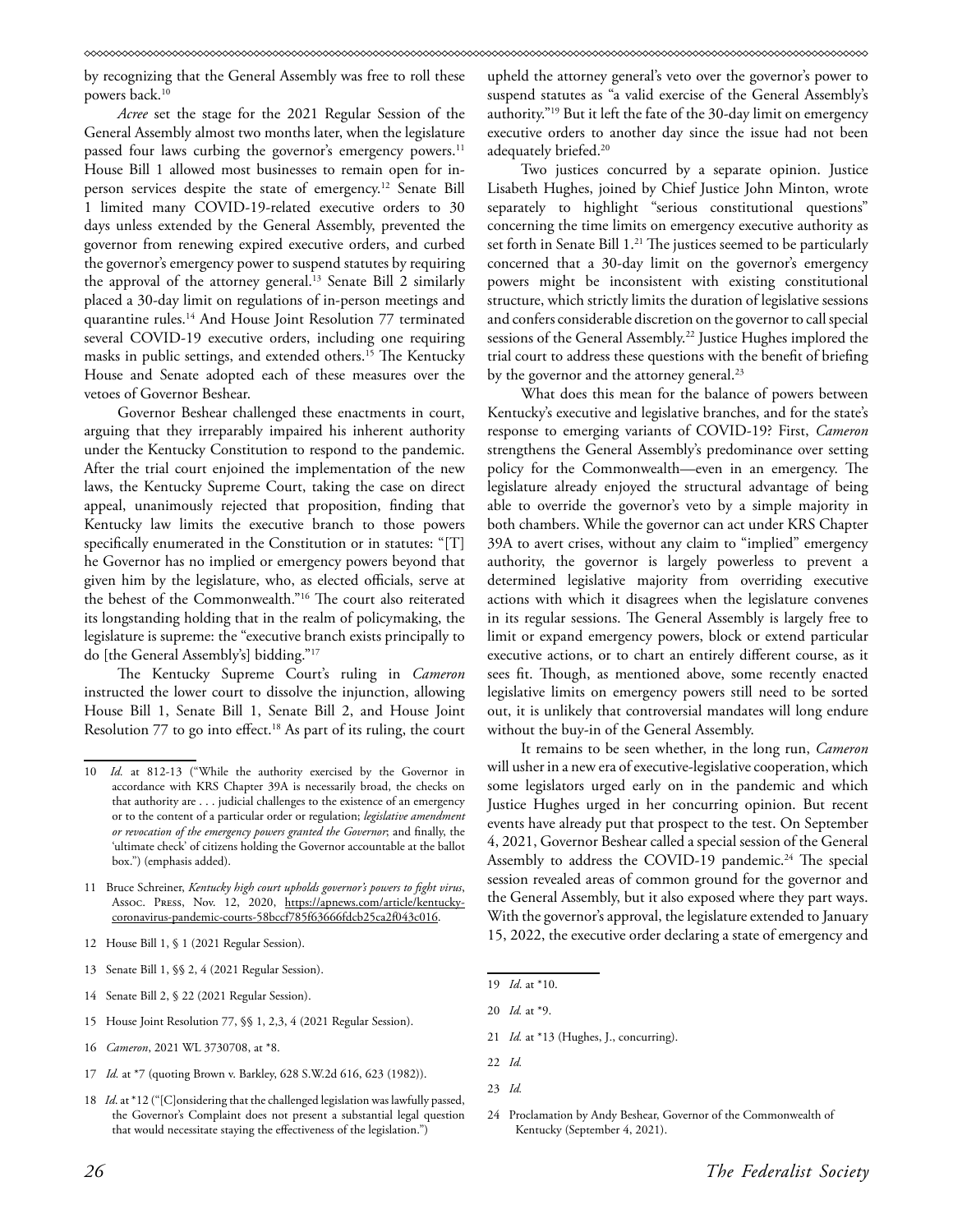more than 60 other executive orders and administrative actions,<sup>25</sup> and it directed federal funds<sup>26</sup> for COVID-19 testing and the development of monoclonal antibody treatment centers, among other things.27 But it also blocked key priorities of the Beshear Administration by nullifying regulations mandating masks in public schools and childcare settings.<sup>28</sup> And it prohibited any similar statewide mask mandates until 2023.<sup>29</sup> As with House Bill 1, Senate Bill 1, Senate Bill 2, and House Joint Resolution 77 from earlier in the year, the General Assembly took these actions over Governor Beshear's veto.

- 28 Senate Bill 1, §§ 1, 2 (2021 Special Session).
- 29 *Id*.; Senate Bill 2, §§ 10, 11 (2021 Special Session).

<sup>25</sup> House Joint Resolution 1 (2021 Special Session).

<sup>26</sup> Kentucky law generally requires the General Assembly to authorize the expenditure of funds received from the federal government. *See* KRS 48.160 ("Each branch, by budget unit, shall submit in its budget recommendation a request for funds reasonably necessary to match anticipated federal funds which may become available during the biennium. The amount of anticipated federal funds shall also be specified."); KRS 48.300(1) ("The financial plan for each fiscal year as presented in the branch budget recommendation shall be adopted, with any modifications made by the General Assembly, by passage of a branch budget bill for each branch of government, and any revenue and other acts as necessary.").

<sup>27</sup> Senate Bill 3, § 1 (2021 Special Session).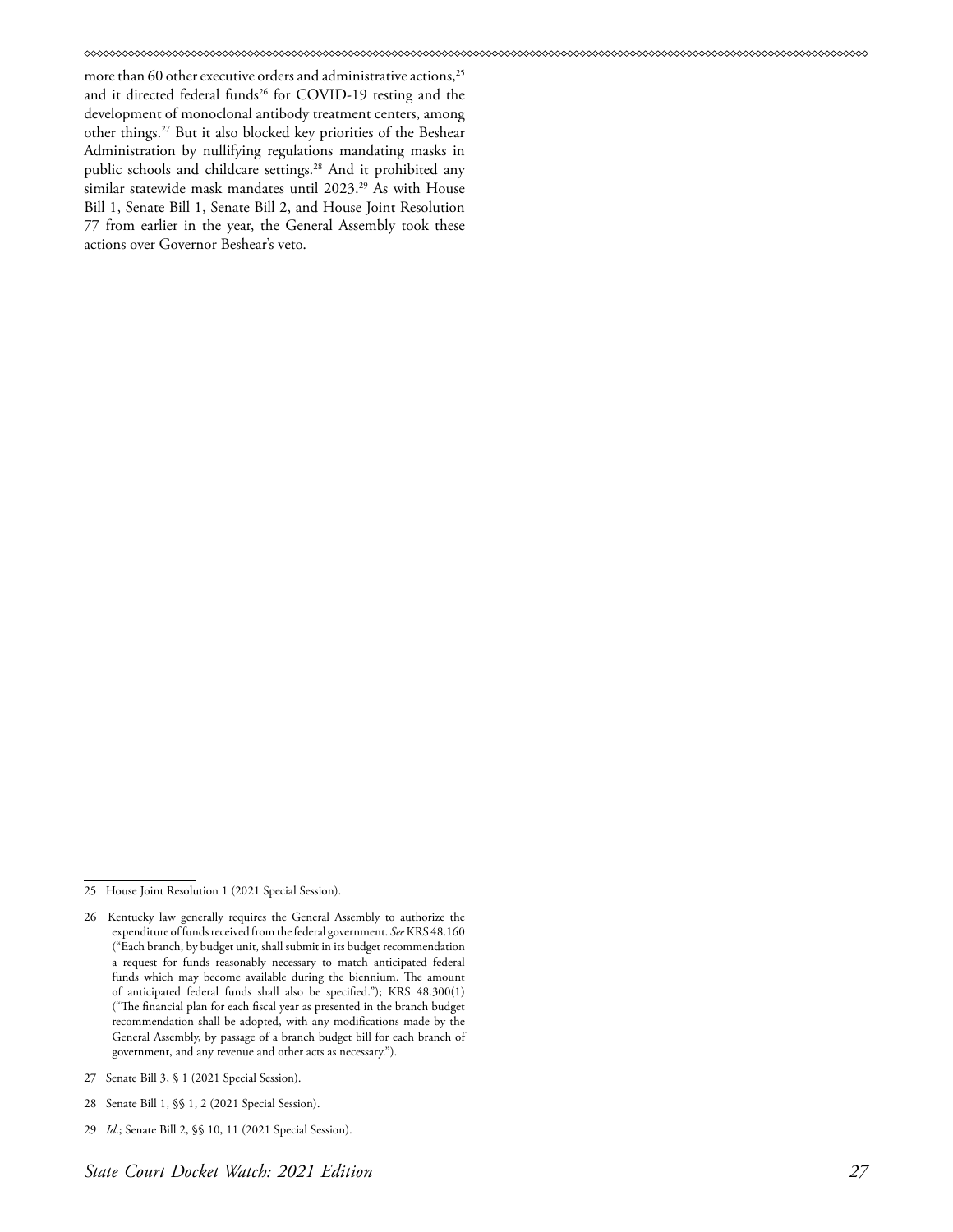### MASSACHUSETTS *DeWeese–Boyd v. Gordon College By Jordan Lorence*

#### 

Published September 10, 2021

#### About the Author:

Jordan Lorence serves as senior counsel and director of strategic engagement with Alliance Defending Freedom, where he plays a key role with the Strategic Relations & Training Team. His work has encompassed a broad range of litigation, with a primary focus on religious liberty, free speech, student privacy, conscience rights of creative professionals, and the First Amendment freedoms of public university students and professors.

Before officially joining the organization in 2001, Lorence was a productive allied attorney for many years, actively involved in significant litigation for ADF. He has also worked for the Home School Legal Defense Association, Concerned Women for America, and the American Center for Law and Justice. Lorence earned a J.D. from the University of Minnesota Law School and received a B.A. in journalism from Stanford University. He is admitted to the bar in Minnesota, Virginia, the District of Columbia, the U.S. Supreme Court, and multiple federal appellate and district courts.

#### Note from the Editor:

Mr. Lorence's organization, Alliance Defending Freedom, was retained by Gordon College to file an appeal with the U.S. Supreme Court, although he has had no direct involvement in the case.

The Federalist Society takes no positions on particular legal and public policy matters. Any expressions of opinion are those of the authors. We do invite responses from our readers. To join the debate, please email us at info@fedsoc.org.

*DeWeese-Boyd v. Gordon College* is an important case involving the scope of the First Amendment's "ministerial exception," which protects employment decisions made by religious groups. In this case, the Massachusetts Supreme Judicial Court ruled unanimously that although Gordon College is a Christian religious institution, the ministerial exception does not apply to Margaret DeWeese-Boyd's position at the college as associate professor of social work.1 DeWeese-Boyd's lawsuit alleges Gordon College discriminated against her by denying her application to become a full professor based on her sex and her association with LGBTQ+ individuals, and the court's decision allows that lawsuit to proceed.<sup>2</sup>

The United States Supreme Court has recognized that the First Amendment creates a "ministerial exception" to protect from government review and interference the decisions of religious organizations to choose their "ministers," such as their leaders and teachers. This means a court cannot use a lawsuit to review and possibly override a religious group's decision to select or reject a person to serve as one of its ministers.

For example, the Supreme Court applied the ministerial exception in a discrimination lawsuit filed by a teacher (who was also an ordained minister) fired from her job at a Lutheran school. In *Hosanna-Tabor Evangelical Church and School v. E.E.O.C*, the Supreme Court ruled that:

Requiring a church to accept or retain an unwanted minister, or punishing a church for failing to do so, intrudes upon more than a mere employment decision. Such action interferes with the internal governance of the church, depriving the church of control over the selection of those who will personify its beliefs.<sup>3</sup>

The Supreme Court has since expanded the scope of the ministerial exception to include teachers whose jobs required them to teach religious tenets, as well as other subjects, in *Our Lady of Guadalupe School v. Morrissey-Berru*, which consolidated two cases involving the termination of teachers in Roman Catholic parochial schools in California.4

In *DeWeese-Boyd v. Gordon College*, the Massachusetts Supreme Judicial Court applied these precedents to decide two questions: 1) whether Gordon College was a religious institution covered by the ministerial exception, and 2) whether the professor of social work was a "minister" under this First Amendment doctrine.

<sup>1</sup> DeWeese-Boyd v. Gordon College, 487 Mass. 31, 33, 163 N.E.3d 1000 (Mass. 2021).

<sup>2</sup> *Id.* at 34.

<sup>3 565</sup> U.S. 171, 188 (2012).

<sup>4 140</sup> S. Ct. 2049 (2020).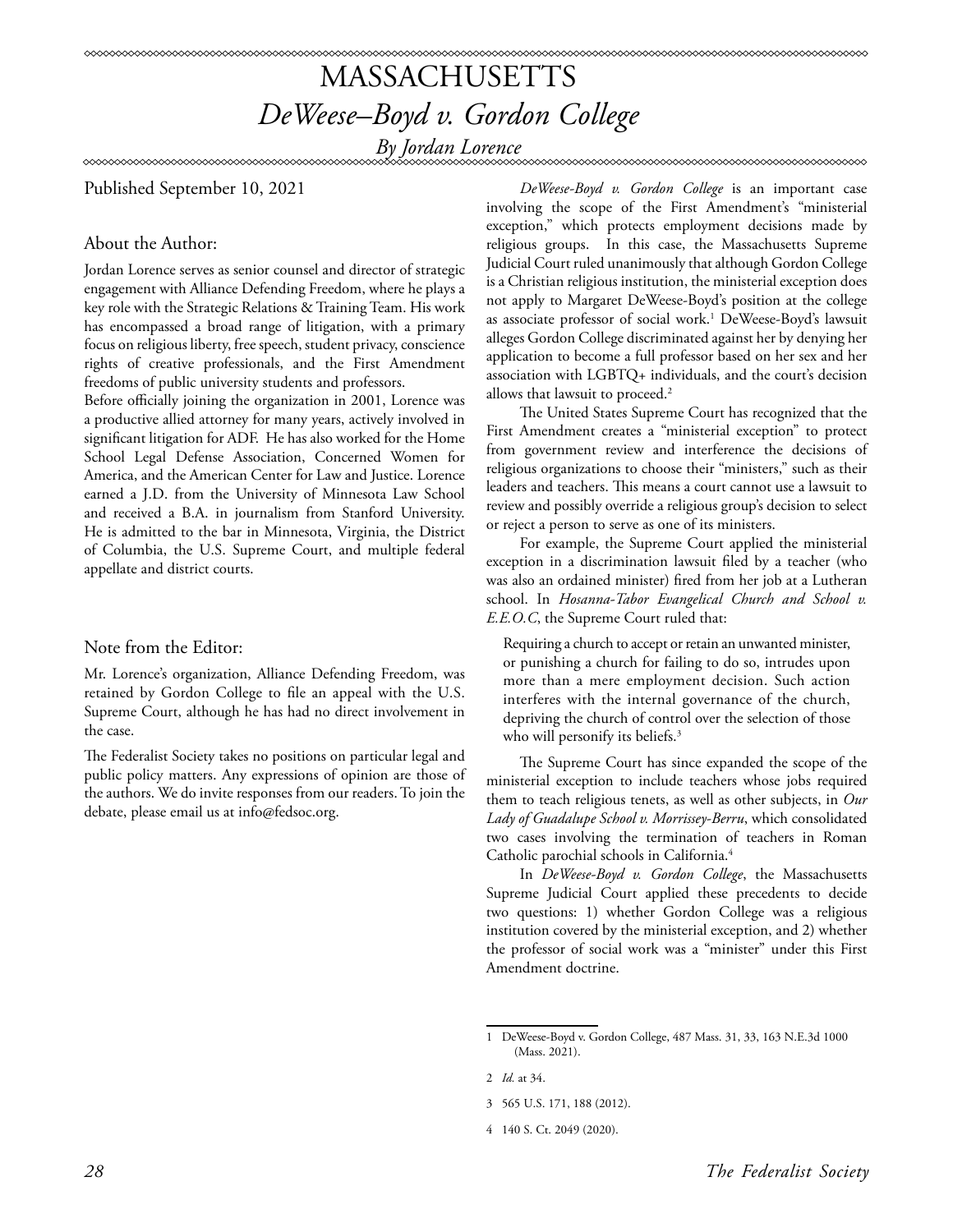The Massachusetts Supreme Judicial Court first explained the challenges created by exempting religious organizations from discrimination lawsuits brought by employees serving in ministerial positions:

The application of the ministerial exception could eclipse, and thereby eliminate, civil law protection against discrimination within a religious institution; in contrast, the decision not to apply the exception could allow civil authorities to interfere with who is chosen to propagate religious doctrine, a violation of our country's historic understanding of the separation of church and State set out in the First Amendment to the United States Constitution.<sup>5</sup>

In answering the first question, the court had no problem finding that Gordon College was a religious institution. It pointed to obvious evidence of the college's Christian mission. For example, the Faculty Handbook calls the school a "Christian community."6 Its bylaws state that Gordon College is dedicated to "[t]he historic, evangelical, biblical faith."7 The court cited the testimony of Gordon College President D. Michael Lindsay, who said, "at Gordon, there are no nonsacred disciplines . . . Every subject matter that we pursue is informed by, shaped by, the Christian tradition."8 The court concluded by saying, "[u] pon review of the abundant record concerning Gordon's obvious religious character, we conclude that it is a religious institution."9

In regard to the second question, the Massachusetts Supreme Judicial Court ruled that DeWeese-Boyd's job as a professor of social work was not a "minister" position protected by the First Amendment's ministerial exception.

The court came to this conclusion by following the directive from the U.S. Supreme Court on how to determine when a position is one protected by the ministerial exception. The U.S. Supreme Court "emphasized a functional analysis,"<sup>10</sup> the Massachusetts high court said, then it quoted *Our Lady of Guadalupe School*: "What matters, is what an employee does."11 That means that a reviewing court must "take all relevant circumstances into account and . . . determine whether each particular position implicated the fundamental purpose of the exception."12

The court then compared the duties of the two parochial school teachers the U.S. Supreme Court found to be ministers in *Our Lady of Guadalupe* to the duties of Professor DeWeese-Boyd at Gordon College. It found nothing in Prof. DeWeese-Boyd's "title or training to provide decisive insight into resolving

- 7 *Id.*
- 8 *Id.*
- 9 *Id.* at 45.

11 *Our Lady of Guadalupe School*, 140 S. Ct at 2064.

the difficult question whether she was a minister."13 The court also stated that none of Prof. DeWeese-Boyd's duties at Gordon College were similar to the duties of the teachers in *Our Lady of Guadalupe School:*

DeWeese-Boyd was not required to, and did not, teach classes on religion, pray with her students, or attend chapel with her students, like the plaintiffs in *Our Lady of Guadalupe*, 140 S. Ct. at 2066, nor did she lead students in devotional exercises or lead chapel services, like the plaintiff in *Hosanna-Tabor*, 565 U.S. at 192. We consider this a significant difference.<sup>14</sup>

The court then considered evidence showing that Gordon College considered its faculty members to be Christian ministers. In October 2016, Gordon College added this provision to its Faculty Handbook:

One of the distinctives of Gordon College is that each member of faculty is expected to participate actively in the spiritual formation of our students into godly, biblically faithful ambassadors for Christ. Faculty members should seek to engage our students in meaningful ways to strengthen them in their faith walks with Christ. In the Gordon College context, faculty members are both educators and *ministers* to our students.15

The court downplayed the significance of this evidence that the college's professors are Christian ministers by pointing out that the legal counsel for the college drafted it, and that the college did not inform the faculty of this change to the handbook.<sup>16</sup> Many professors disputed this added language, saying it was inaccurate, misleading and a significant departure from the way the faculty members perceived their responsibilities and duties at the college.<sup>17</sup>

Additionally, the Massachusetts high court grappled with Gordon College's requirement that professors integrate their Christian faith into the academic disciplines they taught.<sup>18</sup> The court quoted school materials stating that "[t]he social work curriculum 'is informed by a Christian understanding of individuals, communities, and societies,' and seeks the 'integration and application of social work and Christian values ...."<sup>19</sup> The court recognized that Gordon College required Professor DeWeese-Boyd to conduct her job with "integrative responsibility,"20 that is, to apply Christian principles to the "decidedly nonsectarian"21 field of social work. The court found

- 15 *Id.* at 37-38 (emphasis added).
- 16 *Id.* at 38.
- 17 *Id.*
- 18 *Id.* at 47.
- 19 *Id.*

21 *Id.* at 47.

<sup>5</sup> *DeWeese-Boyd*, 487 Mass. at 32.

<sup>6</sup> *Id.* at 35.

<sup>10</sup> *Id*. at 47.

<sup>12</sup> *DeWeese-Boyd*, 487 Mass. at 46-47 (quoting *Our Lady of Guadalupe*, 140 S. Ct. at 2067).

<sup>13</sup> *Id.* at 49.

<sup>14</sup> *Id*. at 47.

<sup>20</sup> *Id.* at 48.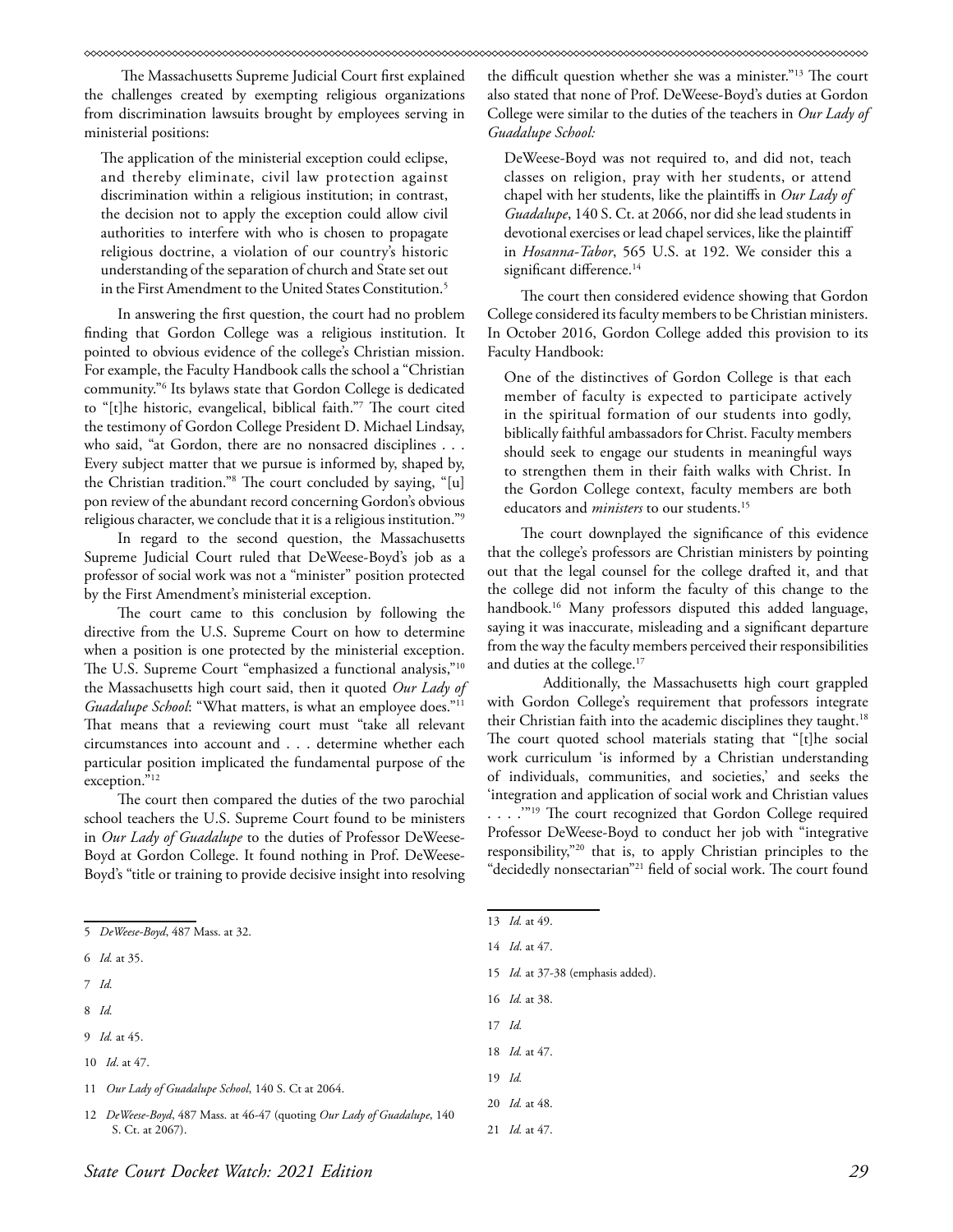the college's requirement that professors integrate the Christian faith with their teaching to be "an important aspect of being a professor at Gordon."22

However, the court declined to expand the ministerial exception this broadly because the U.S. Supreme Court had not yet done so. The cases from the U.S. Supreme Court involved teachers with specific duties of "teaching . . . prescribed religious doctrine, or leading students in prayer or religious ritual."<sup>23</sup> The college did not require Prof. DeWeese-Boyd to do any of that. Without more direction from relevant Supreme Court precedent, the Massachusetts Supreme Judicial Court declined to rule that the ministerial exception applied to DeWeese-Boyd's position as a professor of social work.24

Therefore, the Massachusetts Supreme Judicial Court upheld the decision of the trial court finding that Prof. DeWeese-Boyd's teaching position did not make her a "minister" for purposes of the First Amendment's ministerial exception doctrine, which would have exempted Gordon College from her lawsuit.

Gordon College has appealed this decision to the U.S. Supreme Court, which will likely conference the case for consideration in December 2021.

<sup>22</sup> *Id.* at 48.

<sup>23</sup> *Id.* 

<sup>24</sup> *Id.* at 54-55.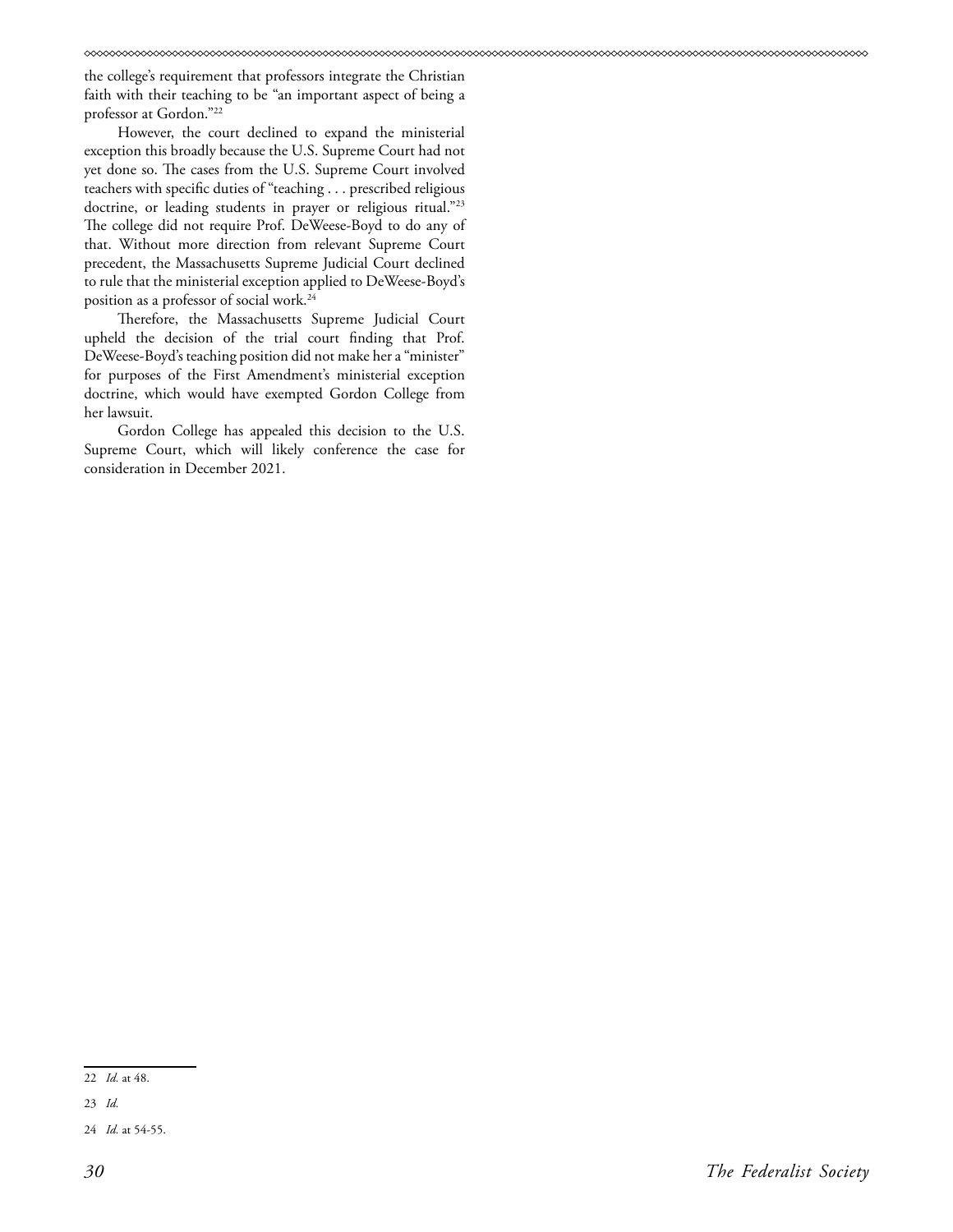### MICHIGAN

*Council of Organizations and Others for Education About Parochiaid v. State By Thomas Rheaume, Jr., Gordon Kangas*

Published March 10, 2021

About the Authors:

Thomas Rheaume is a member of Bodman PLC's Litigation and Alternative Dispute Resolution Practice Group. He represents clients involved in complex commercial litigation matters and serves as local counsel for national and international law firms.

Gordon Kangas is a member of Bodman PLC's Litigation and Alternative Dispute Resolution Practice Group. He represents diverse clients in complex commercial disputes in both state and federal courts.

Note from the Editor:

The Federalist Society takes no positions on particular legal and public policy matters. Any expressions of opinion are those of the authors. We invite responses from our readers. To join the debate, please email us at info@fedsoc.org.

Michigan's Supreme Court confirmed that the state's constitution permits reimbursement to religious schools for costs incurred from mandated health and safety measures. The case, *Council of Organizations and Others for Education About Parochiaid v. State of Michigan*, was decided on December 28, 2020, but the story begins decades earlier.<sup>1</sup>

In the summer of 1970, Public Act 100 became law in Michigan. It permitted the Michigan Department of Education to pay a portion of private school teachers' salaries, if those teachers taught only secular subjects.2 That fall, Michigan voters approved Proposal C and thereby amended the state constitution by referendum to explicitly limit payments and other aid to nonpublic schools.3 This rendered Public Act 100 unconstitutional, and it also raised questions about other funding arrangements.

The following year, the Michigan Supreme Court answered several certified questions concerning aid to nonpublic schools in *Traverse City School District v. Attorney General*. 4 The court held that "shared time"—an arrangement where private school students attend public schools for certain courses—remained constitutional even after the amendment because the public school still administered the courses and received the funding. State funding for "auxiliary services" such as hearing tests, street crossing guards, speech therapy, and other remedial services also remained constitutional because they are "health and safety measures" that "only incidentally benefit religion and do not constitute state support of or excessive entanglement in religion."5 In a subsequent opinion, however, the Michigan Supreme Court held that the state could not pay for textbooks to be given or lent to private schools, because unlike auxiliary services that are "commodities 'incidental' to a school's maintenance and support," textbooks "are essential aids that constitute a 'primary' feature of the educational process and a 'primary' element required for any school to exist."6

These decisions framed the debate in the recent *Parochiaid* case. A 2016 law "appropriated \$2.5 million in funds for the 2016–2017 school year 'to reimburse costs incurred by

- 3 *Parochiaid*, 2020 Mich. LEXIS 2290, at \*7-9.
- 4 185 N.W.2d 9 (Mich. 1971).
- 5 *Id.* at 22.
- 6 Advisory Opinion re Constitutionality of 1974 PA 242, 228 N.W.2d 772, 773 (Mich. 1975).

<sup>1</sup> Council of Orgs. & Others for Educ. about Parochiaid v. State, No. 158751, 2020 Mich. LEXIS 2290 (Dec. 28, 2020), *available at* [https://courts.](https://courts.michigan.gov/Courts/MichiganSupremeCourt/Clerks/Recent%20Opinions/20-21%20Term%20Opin) [michigan.gov/Courts/MichiganSupremeCourt/Clerks/Recent%20](https://courts.michigan.gov/Courts/MichiganSupremeCourt/Clerks/Recent%20Opinions/20-21%20Term%20Opin) [Opinions/20-21%20Term%20Opinions/Council%20of%20Orgs-OP.](https://courts.michigan.gov/Courts/MichiganSupremeCourt/Clerks/Recent%20Opinions/20-21%20Term%20Opin) [pdf.](https://courts.michigan.gov/Courts/MichiganSupremeCourt/Clerks/Recent%20Opinions/20-21%20Term%20Opin)

<sup>2</sup> In re Legislature's Request for An Op., 180 N.W.2d 265, 266 n.2 (Mich. 1970).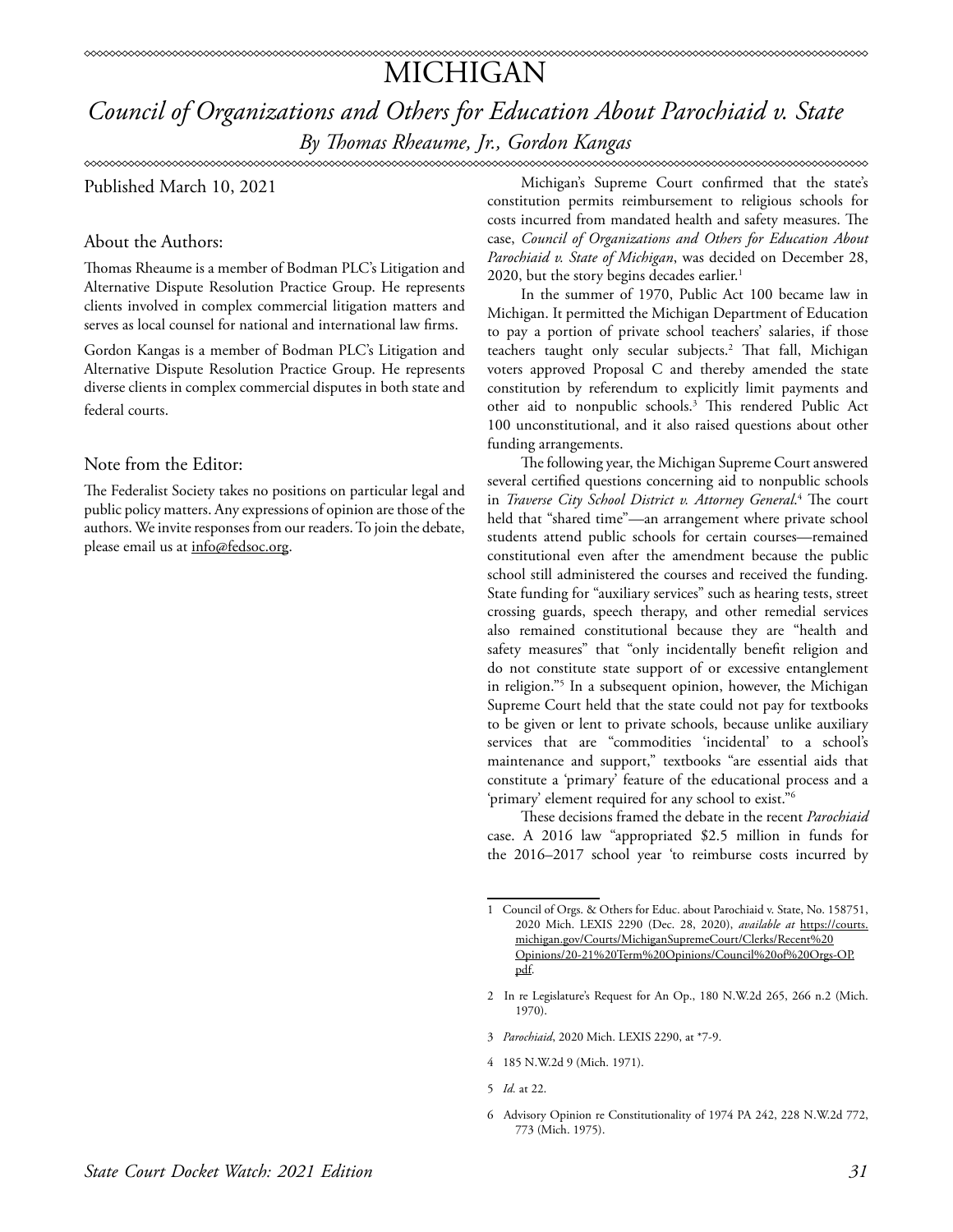nonpublic schools' for compliance with various state health, safety, and welfare mandates to be identified by the [Michigan] Department of Education[.]"7 The ACLU of Michigan and other organizations and public schools filed suit, alleging that the law violated the Michigan Constitution's prohibition on nonpublic school funding.

A panel majority of the Michigan Court of Appeals held that the appropriation was constitutional. The majority reasoned that:

Conducting criminal background checks, disposing of instruments containing mercury, and maintaining epinephrine autoinjectors, while mandatory, have nothing directly to do with teaching and educating students; these compliance actions are truly incidental to providing educational services and focus instead on a student's wellbeing, i.e., his or her health, safety, and welfare.<sup>8</sup>

The dissent disagreed with distinguishing costs as auxiliary and instead saw the majority's three examples as simply the cost of doing business as a school.<sup>9</sup> Because criminal background checks are mandated by state law, wrote the dissent, "they are by definition a primary element necessary for a school's operation," and because Michigan law forbids the employment of a teacher who has been convicted of a sexual crime, "[e]mploying legally qualified teachers is a primary function of a school."10 The Michigan Supreme Court granted leave to appeal the decision, but when that court split evenly, the court of appeals' decision was affirmed.

Writing in favor of affirmance, Justice Stephen J. Markman began by recognizing, as the court had in *Traverse City*, that if Proposal C were read "literally," it would prohibit even police and fire services to a nonpublic school, which "would raise significant questions about whether the provision violates the Free Exercise Clause [of the U.S. Constitution] given its effect on religion."11 And like the Court of Appeals, Justice Markman interpreted *Traverse City* as employing "distinct analyses" for auxiliary services and shared time to deal with the problem posed by a literal interpretation.<sup>12</sup> Auxiliary services are permissible under the Michigan Constitution because they are 'general health and welfare measures."<sup>13</sup> "Proposal C was only

understood to prohibit appropriations for nonpublic-school educational services," so health and welfare measures "simply fell outside the scope of Proposal C."14 Shared time services are permissible under the Michigan Constitution because, despite being educational, the "control" remains within the public school system.15 Justice Markman reasoned that "the auxiliary services permitted by *Traverse City* are substantively indistinguishable from the reimbursements permitted" by the 2016 law.16 "If the state is constitutionally permitted to provide speech-correction services directly to nonpublic-school students without running afoul of Proposal C . . . the state should be able to facilitate those same services indirectly in the manner set forth by [the 2016 law]."17 Justice Markman concluded that the law was therefore constitutional.

Writing in favor of reversal, Justice Megan Cavanaugh disagreed with that reading of *Traverse City*. Justice Cavanaugh took the *Traverse City* court to have followed a series of steps, which she would have applied.<sup>18</sup> First, a court must determine whether the law violates the Michigan Constitution. If it does, then the court must determine whether applying the Michigan Constitution would conflict with the U.S. Constitution. "If there is no conflict, then the funding is prohibited."19 Otherwise, a court must decide "whether there is an alternative constitutional construction" that preserves the purpose of the Michigan Constitution's provision and "is consonant with a common understanding of the language used" in that provision.<sup>20</sup> In Justice Cavanaugh's view, the *Traverse City* court found that the 1970 law conflicted with the Michigan Constitution, but that this holding would put the Michigan Constitution in conflict with the U.S. Constitution.21 So the *Traverse City* court engaged in a saving construction of the Michigan Constitution that would allow shared time and auxiliary services. Justice Cavanaugh believed that the opinion for affirmance misapplied these steps because, unlike the law challenged in *Traverse City*, the 2016 law did not raise overbreadth concerns under the U.S. Constitution, and thus there was no need to find an alternative construction of the Michigan Constitution.22 Instead, she would have held that the law was invalid under a plain reading of the Michigan Constitution.<sup>23</sup>

- 10 *Id.* at 89 (Gleicher, J., dissenting).
- 11 *Parochiaid*, 2020 Mich. LEXIS 2290, at \*20 (citing *Traverse City*, 185 N.W.2d at 29) (Markman, J., writing for affirmance).
- 12 *Id.* at \*22.
- 13 *Id.* at \*23 (quoting *Traverse City*, 185 N.W.2d at 22).

14 *Id.* at \*25.

- 17 *Id.*
- 18 *Id.* at \*44 (Cavanaugh, J., writing for reversal).
- 19 *Id.*
- 20 *Id.* (quoting *Traverse City*, 185 N.W.2d at 18).

- 22 *Id.* at \*51-53.
- 23 *Id.* at \*63.

<sup>7</sup> *Parochiaid*, 2020 Mich. LEXIS 2290, at \*2.

<sup>8</sup> *Council of Orgs. & Others for Educ. About Parochiaid v. State*, 931 N.W.2d 65, 80 (Mich. Ct. App. 2018). The law permitted reimbursements for many other costs as well.

<sup>9</sup> *Id.* at 84 (Gleicher, J., dissenting). The majority did not entirely disagree with the dissent's approach, but considered itself bound by the *Traverse City* precedent. *Id.* at 82 ("Were we restricted to solely examining and contemplating the language of Const. 1963, art. 8, § 2, *absent any other considerations and on a clean slate*, we might very well agree with our colleague's position.").

<sup>15</sup> *Id.* at \*24.

<sup>16</sup> *Id.* at \*28–29.

<sup>21</sup> *Id.* at \*46.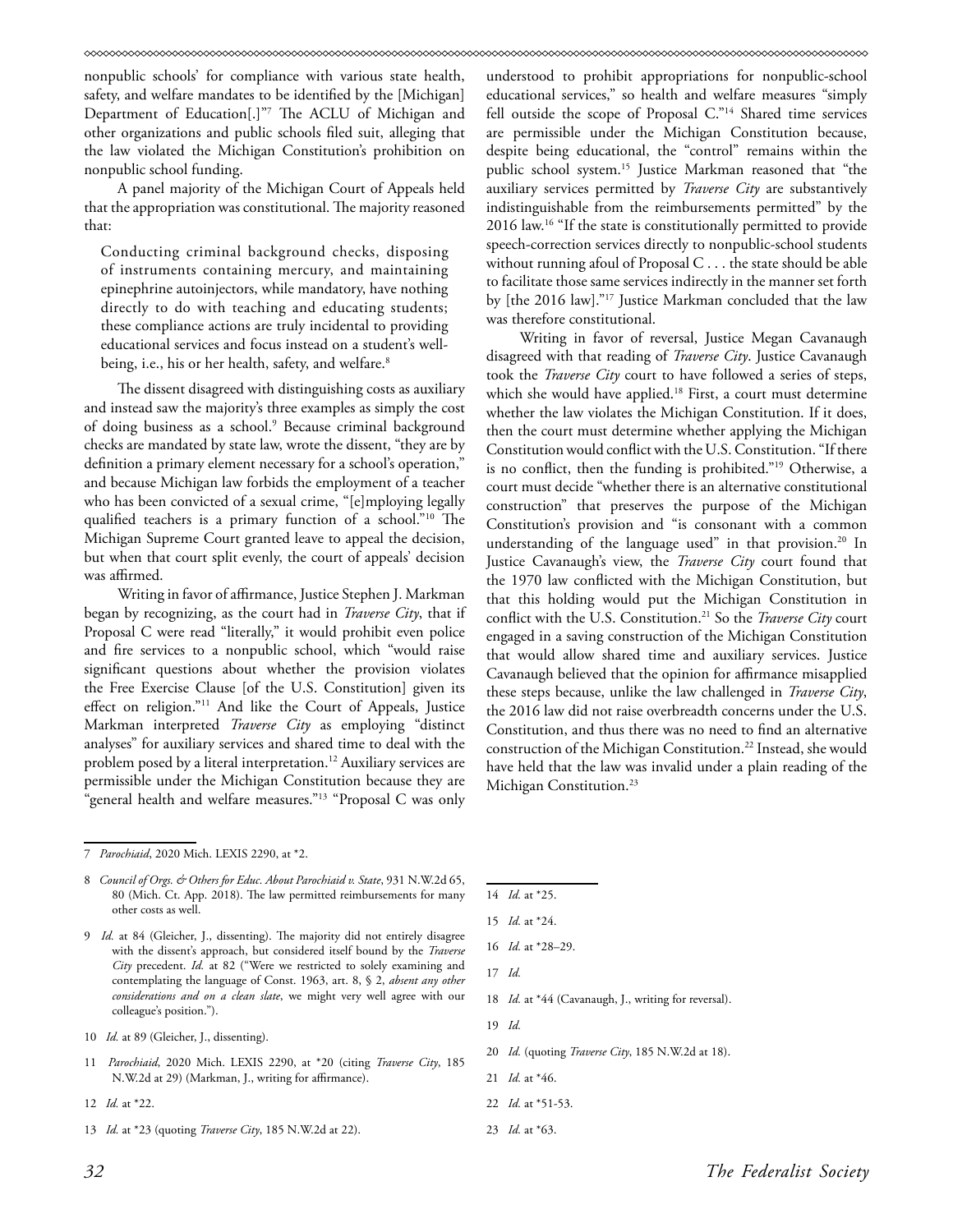In light of the Supreme Court's even split, the Michigan Court of Appeals' opinion now controls. That court's decision provides the following test for future legislation:

[T]he Legislature may allocate public funds to reimburse nonpublic schools for actual costs incurred in complying with state health, safety, and welfare laws. But the reimbursement may only occur if the action or performance that must be undertaken to comply with a health, safety, or welfare mandate (1) is, at most, merely incidental to teaching and providing educational services to nonpublic school students (noninstructional in nature), (2) does not constitute a primary function or element necessary for a nonpublic school to exist, operate, and survive, and (3) does not involve or result in excessive religious entanglement.<sup>24</sup>

That will be the test going forward in the event that future funding is provided for nonpublic schools.

<sup>24</sup> *Parochiaid*, 931 N.W.2d at 68.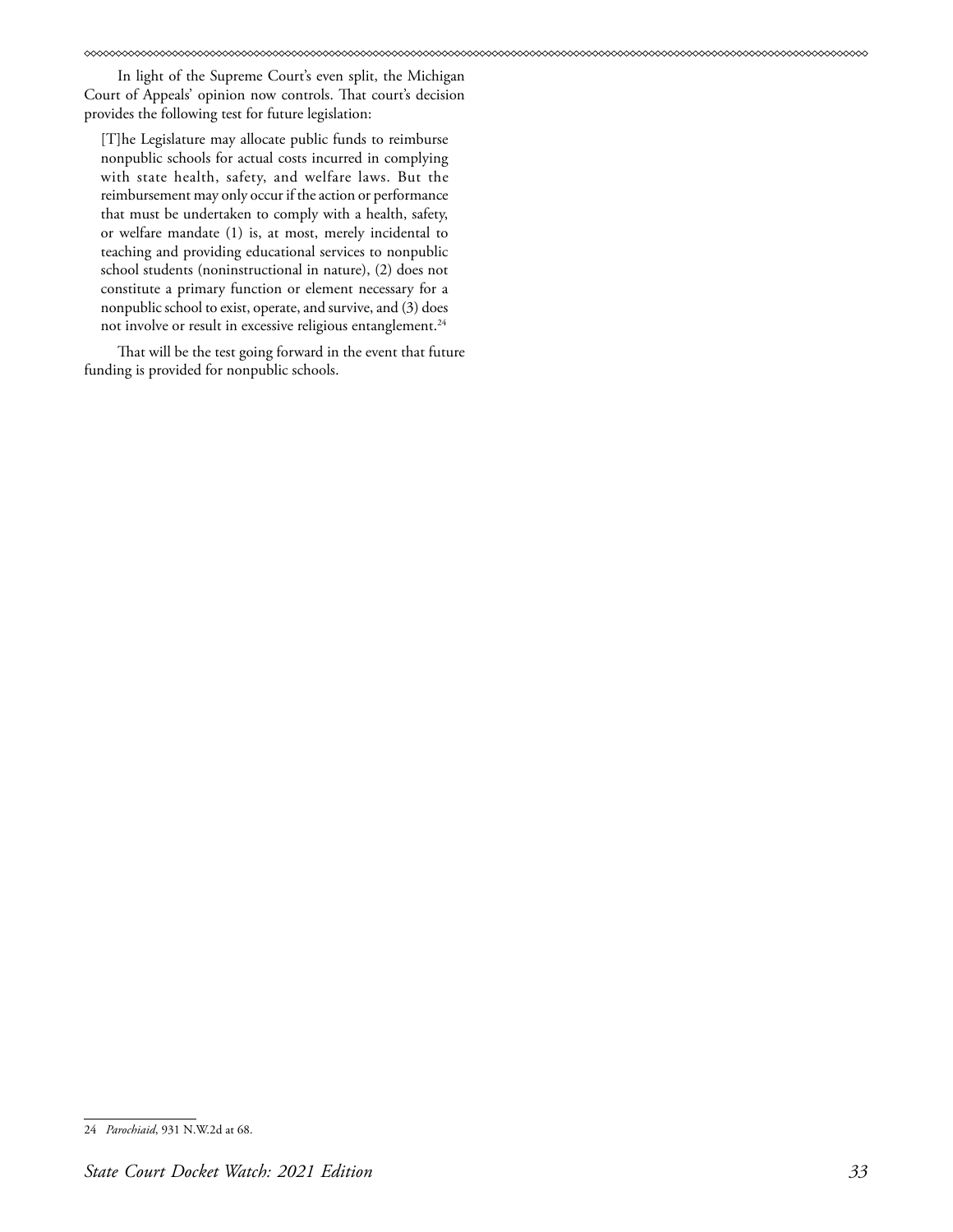### MINNESOTA *State v. Khalil By Dean Mazzone*

#### Published September 10, 2021

#### About the Author:

Dean Mazzone, a Winthrop, MA resident, is an Assistant Attorney General & Senior Trial Counsel to the Criminal Bureau at the Massachusetts Attorney General's Office.

#### Note from the Editor:

The Federalist Society takes no positions on particular legal and public policy matters. Any expressions of opinion are those of the authors. We do invite responses from our readers. To join the debate, please email us at info@fedsoc.org.

#### Note from the Massachusetts Attorney General's Office:

The author is an Assistant Attorney General in Massachusetts. This article represents the opinions and legal conclusions of its author and not necessarily those of the Office of the Attorney General. Opinions of the Attorney General are formal documents rendered pursuant to specific statutory authority.

Like many criminal cases, *Minnesota v. Khalil* "arises from an experience no person should ever have to endure."1 As the Minnesota Supreme Court summarized the undisputed facts: the victim, "J.S. was intoxicated after drinking alcohol and taking a prescription narcotic. She went to a bar with a friend but was denied entry due to her intoxication. Appellant Francios Momolu Khalil approached J.S. outside of the bar and invited her to accompany him to a supposed party at a house. After arriving at the house, J.S. passed out and woke up to find Khalil [sexually penetrating] her."2 Yet, as will be seen, Khalil could not be found guilty of the crime with which he was charged because there was no evidence presented that he knew or had reason to know that J.S. was "mentally incapacitated" as that term is defined in the applicable state statute.

Minnesota law provides that the crime of third-degree criminal sexual conduct consists of sexual penetration with another person when the actor knows or has reason to know that the victim is "mentally incapacitated."3 The law, in turn, defines "mentally incapacitated" as "a person under the influence of alcohol, a narcotic, anesthetic, or any other substance, *administered to that person without the person's agreement*, lacks the judgment to give a reasoned consent to sexual contact or sexual penetration."4

The court was thus faced with the question "whether a person can be mentally incapacitated under the statute when the person voluntarily ingests alcohol, or whether the alcohol must be administered to the person without his or her agreement."<sup>5</sup> Holding that the statute at issue requires that the substance be administered to the person without consent, the Minnesota Supreme Court reversed Khalil's conviction.

As noted above, it is undisputed that on a night in 2017, the victim, J.S., "consumed approximately five shots of vodka and one pill of a prescription narcotic."6 Later that same night she and a friend met Khalil and two other men outside a local bar.7 J.S. then "blacked out" at a house in North Minneapolis where the group had gone, ostensibly to a party.8 J.S. awoke some time later to find Khalil sexually penetrating her.9 J.S. lost consciousness again, then awoke some time later and left the

- 3 *Id*.
- 4 *Id*. (emphasis added)
- 5 *Id*.
- 6 *Id*. at 630.
- 7 *Id*.
- 8 *Id*.
- 9 *Id*.

<sup>1</sup> State v. Khalil, 956 N.W.2d 627, 629 (2021).

<sup>2</sup> *Id*.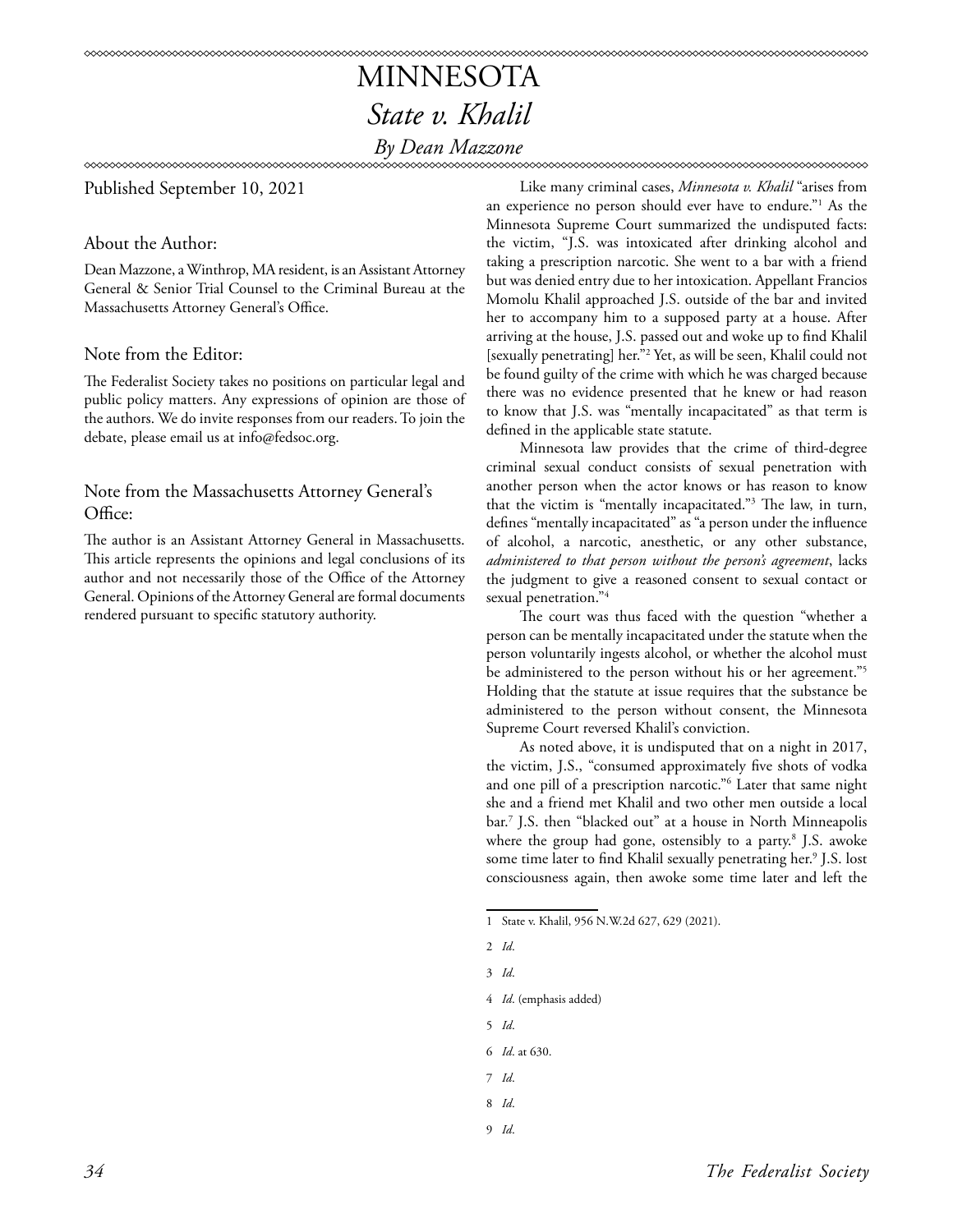house with her friend.10 J.S. then went to an area hospital to have a rape kit done, and she thereafter reported the incident to the police.<sup>11</sup> After an investigation, the State charged Khalil with one count of third-degree criminal sexual conduct involving a mentally incapacitated or physically helpless complainant.<sup>12</sup> The court noted that the State decided not to charge Khalil with the gross misdemeanor crime of fifth-degree criminal sexual conduct.13 That lesser charge criminalizes nonconsensual sexual contact, and both parties on appeal conceded that Khalil's alleged conduct would fall within the ambit of that misdemeanor charge.<sup>14</sup>

At Khalil's trial, the judge instructed the jury that, to find Khalil guilty, they had to find that "Mr. Khalil knew or had reason to know that [the victim] was mentally incapacitated or physically helpless."15 The judge went on to instruct the jury that "[a] person is mentally incapacitated if she lacks the judgment to give reasoned consent to sexual penetration due to the influence of alcohol, a narcotic, or any other substance administered without her agreement."<sup>16</sup>

During deliberations, the jury requested clarification on the element of mental incapacitation.<sup>17</sup> According to the court "the jury sought to clarify whether it was sufficient that [the victim] voluntarily consumed the alcohol or whether Khalil or another person had to have administered the alcohol to [the victim] without her agreement for her to qualify as mentally incapacitated under Minn. Stat. section 609.341, subd. 7."18 The judge, over Khalil's objection, instructed the jury that "you can be mentally incapacitated following consumption of alcohol that one administers to one's self or narcotics that one administers to one's self or separately something else that's administered without someone's agreement."<sup>19</sup> The jury then convicted Khalil.<sup>20</sup>

On appeal, Khalil challenged the jury instruction on mental incapacity, arguing that it was inconsistent with the plain language of the statute.<sup>21</sup> A divided court of appeals rejected that argument and affirmed Khalil's conviction.<sup>22</sup> On further review,

- 12 *Id*. *See also* Minn. Stat. section 609.344, subd. 1(d) (2020).
- 13 *Khalil*, 956 N.W.2d at 631.

14 *Id.*

- 15 *Id.*
- 16 *Id.*
- 17 *Id*.
- 
- 18 *Id*.
- 19 *Id.*
- 20 *Id.*
- 21 *Id.*

the Minnesota Supreme Court agreed with Khalil and reversed his conviction.<sup>23</sup>

Citing the plain language of the statute, the court determined that it was constrained to reverse. The court noted that while "[i]t is certainly true that a commonsense understanding of the term mentally incapacitated could include a person who cannot exercise judgment sufficiently to express consent due to intoxication resulting from the voluntary consumption of alcohol,"24 the court's task is not merely to apply commonsense understandings of statutory terms. In this case, the court observed, "we do not look at the ordinary, commonsense understanding of mentally incapacitated because the Legislature expressly defined the term in the general definitions section of Minnesota's criminal sexual conduct statutes[.]"25

The court then noted again that that definition was straightforward: "mentally incapacitated," for purposes of the statute at issue, means "that a person under the influence of alcohol, a narcotic, anesthetic, or any other substance*, administered to that person without the person's agreement*, lacks the judgment to give a reasoned consent to sexual contact or penetration."26 The court noted, and the State did not contend otherwise, that there was no evidence that Khalil knew or had reason to know that the victim was administered alcohol without her agreement.<sup>27</sup> But, the court stated, there was sufficient evidence that Khalil knew or had reason to know that the victim was under the influence of alcohol.<sup>28</sup> The court was thus faced with the question of whether the legislature's definition of mental incapacity, quoted above, was limited to "circumstances where the state of mental incapacitation results from consumption of alcohol administered to the complainant involuntarily without her agreement."29 Rebuffing the State's contrary contention, the court held that, as a matter of pure statutory interpretation, it plainly was so limited. The trial judge's instructions did not reflect that and instead allowed the jury to convict on insufficient facts. This error warranted reversal.

Whether or not the statute as written is sensible or laudable, or something less, was not an issue for the court:

Of course, we offer no judgment as to whether the Legislature's choice about the level of criminal liability and punishment that should be imposed on a person who sexually penetrates another person knowing (or negligently unaware) that the other person lacks the judgment to consent due to voluntary intoxication is appropriate. If the Legislature intended for the definition of mentally incapacitated to include voluntarily intoxicated persons, it

- 24 *Id*. at 632.
- 25 *Id.*
- 26 *Id*. (emphasis added).
- 27 *Id*.
- 28 *Id*.
- 29 *Id*.

<sup>10</sup> *Id*.

<sup>11</sup> *Id*.

<sup>22</sup> State v. Khalil, 948 N.W. 2d 156, 163 (Minn. App. 2020)

<sup>23</sup> *Khalil,* 956 N.W.2d at 643.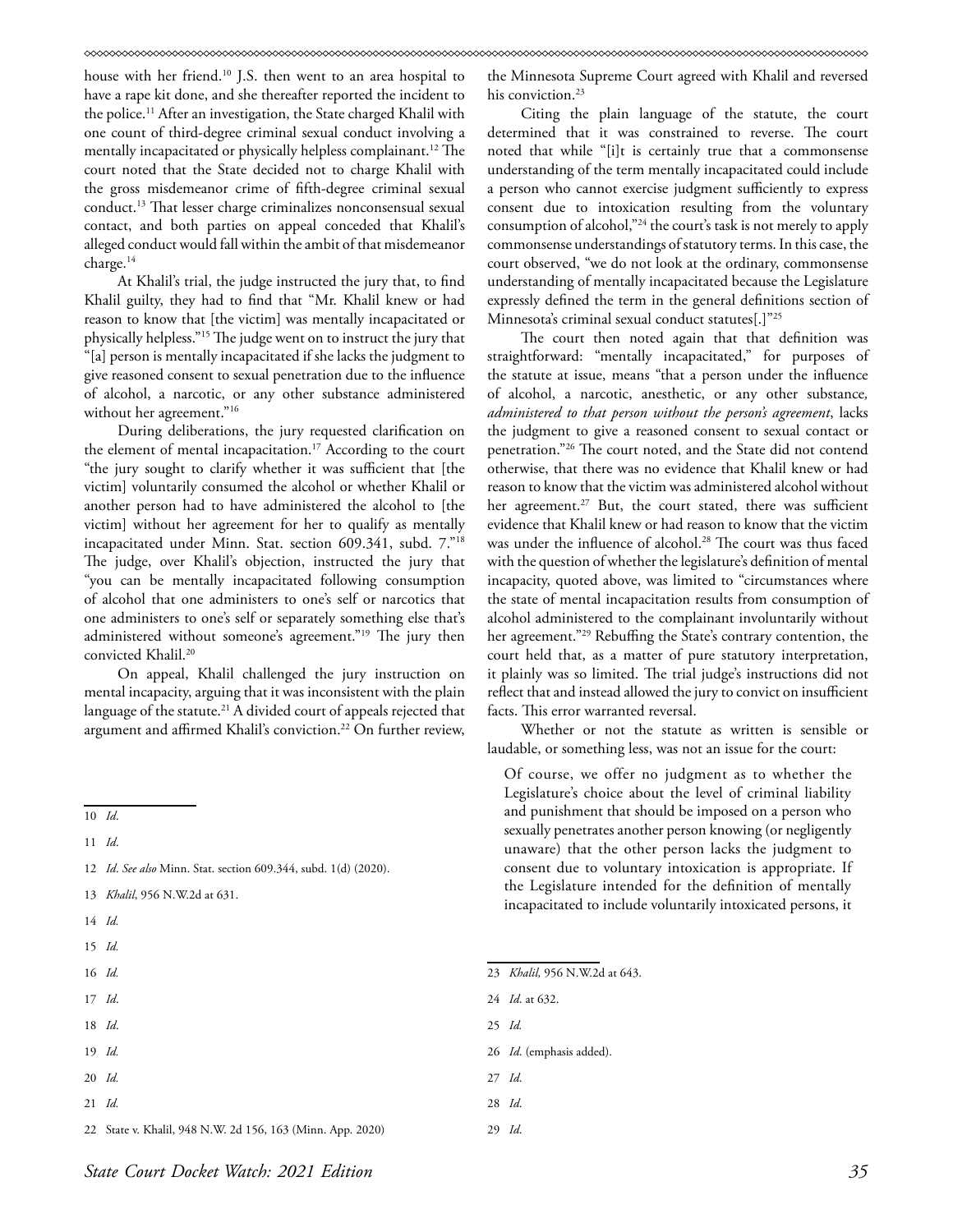is the Legislature's prerogative to reexamine the statute and amend it accordingly.<sup>30</sup>

The court further outlined in a comprehensive footnote the Minnesota Legislature's recent attempts to "sort out complex policy issues [by] amend[ing] Minnesota's criminal sexual conduct statutes, including revisions to address the Legislature's concern about a potential gap concerning sexual penetration of, or sexual conduct with, voluntarily intoxicated persons."31 Thus, although the average person would surely agree that the defendant committed a grave wrong against the victim, the law as such, and as interpreted by the court, provided no basis for a conviction. And that, as the court observed, is the proper work of the people's representatives, not its courts of law.32

<sup>30</sup> *Id.* at 642 (internal citation and quotation omitted).

<sup>31</sup> *Id*. at 633 n.7.

<sup>32</sup> *Id*. at 633.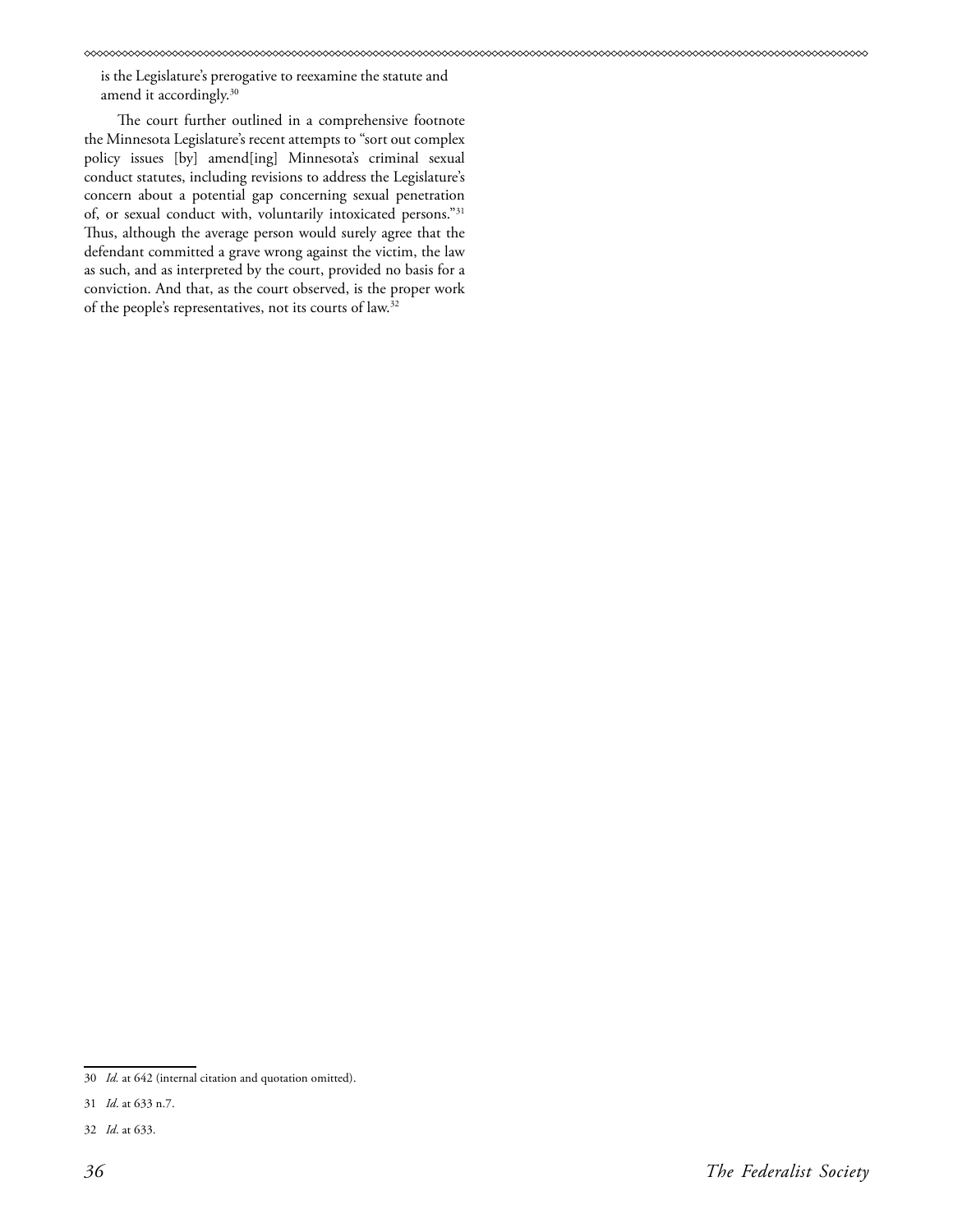# MISSISSIPPI *Initiative Measure No. 65: Mayor Butler v. Watson*

*By Prof. Christopher R. Green*

### \*\*\*\*\*\*\*\*\*\*\*\*\*\*\*\*\*\*\*\*\*\*\*\*\*\*\*

Published July 2, 2021

### About the Author:

Christopher Green is Associate Professor of Law and H.L.A. Hart Scholar in Law and Philosophy at the University of Mississippi, where he has taught since 2006. He is a graduate of Princeton University and Yale Law School, and has a PhD in philosophy from the University of Notre Dame. He clerked for Judge Rhesa H. Barksdale on the Fifth Circuit and is the author of Equal Citizenship, Civil Rights, and the Constitution: The Original Sense of the Privileges or Immunities Clause (2015) and a large number of articles and essays on constitutional theory and the Fourteenth Amendment, including the two-part Original Sense of the (Equal) Protection Clause and Clarity and Reasonable Doubt in Early State-Constitutional Judicial Review. He is an affiliated scholar with the University of San Diego Center for the Study of Constitutional Originalism.

### Note from the Editor:

The Federalist Society takes no positions on particular legal and public policy matters. Any expressions of opinion are those of the authors. We also invite responses from our readers. To join the debate, please email us at info@fedsoc.org.

In *Butler v. Watson*,<sup>1</sup> the Mississippi Supreme Court confronted an anomaly in the state constitution's provision for proposing and enacting amendments through citizen initiatives. Voters had used this mechanism the previous November to adopt a medical-marijuana amendment, but the court held that the anomaly amounted to a self-destruct mechanism. The initiative provision, proposed by the legislature and added to the constitution in 1992, only functions properly if Mississippi has five congressional districts. Section 273(3) of the state constitution requires, "The signatures of the qualified electors from any congressional district shall not exceed one-fifth (1/5) of the total number of signatures required to qualify an initiative petition for placement upon the ballot."2 Alas, Mississippi lost its fifth seat in the House following the 2000 census. In *Butler*, the court held 6-3 that the initiative process could not operate under these circumstances. "One-fifth" means one fifth, not a pro rata share, $3$  and "any congressional district" means any congressional district today, not such a district back when Mississippi had five of them.4 The three dissenters would have used the five old districts based on the 1990 census.<sup>5</sup>

Soon after the loss of the fifth House seat, some proposed fixing the § 273(3) anomaly, but the legislature left it in place. In 2011, Mississippi voters approved two citizen initiatives, one establishing a voter ID requirement<sup>6</sup> and another putting limits on eminent domain.7 Prior to those votes, the Secretary of State asked the Attorney General about the § 273(3) issue and was told to count signatures using the old five 1990-censusbased districts.8 The same accommodation was used for the medical-marijuana initiative adopted in 2020. Shortly before the November vote, the mayor of the city of Madison and the city itself sued to stop the election under a provision giving the Mississippi Supreme Court original jurisdiction to assess the

<sup>1 2021</sup> WL 1940821.

<sup>2</sup> Miss. CONST. § 273(3).

<sup>3</sup> *Butler*, 2021 WL 1940821 at \*6.

<sup>4</sup> *Id*. at \*8.

<sup>5</sup> *Id*. at \*14 (Maxwell, J., dissenting); *id*. at 18 (Chamberlin, J., joined by Kitchens, J., and joined in part by Maxwell, J., dissenting).

<sup>6</sup> Miss. Const. § 249A

<sup>7</sup> Miss. Const. § 17A.

<sup>8</sup> Re: Voter Initiative Law, Miss. Att'y Gen. Op., No. 2009-00001, 2009 WL 367638 (January 9, 2009). These five old congressional districts are still used to elect the ten judges on Mississippi's intermediate Court of Appeals. Judicial elections are not subject to the one-person-one-vote rule of *Reynolds v. Sims*, 377 U.S. 533 (1964), and *Wesberry v. Sanders*, 376 U.S. 1 (1964). *See* Wells v. Edwards, 347 F. Supp. 453, 454 (M.D. La. 1972), summarily affirmed, 409 U.S. 1095 (1973).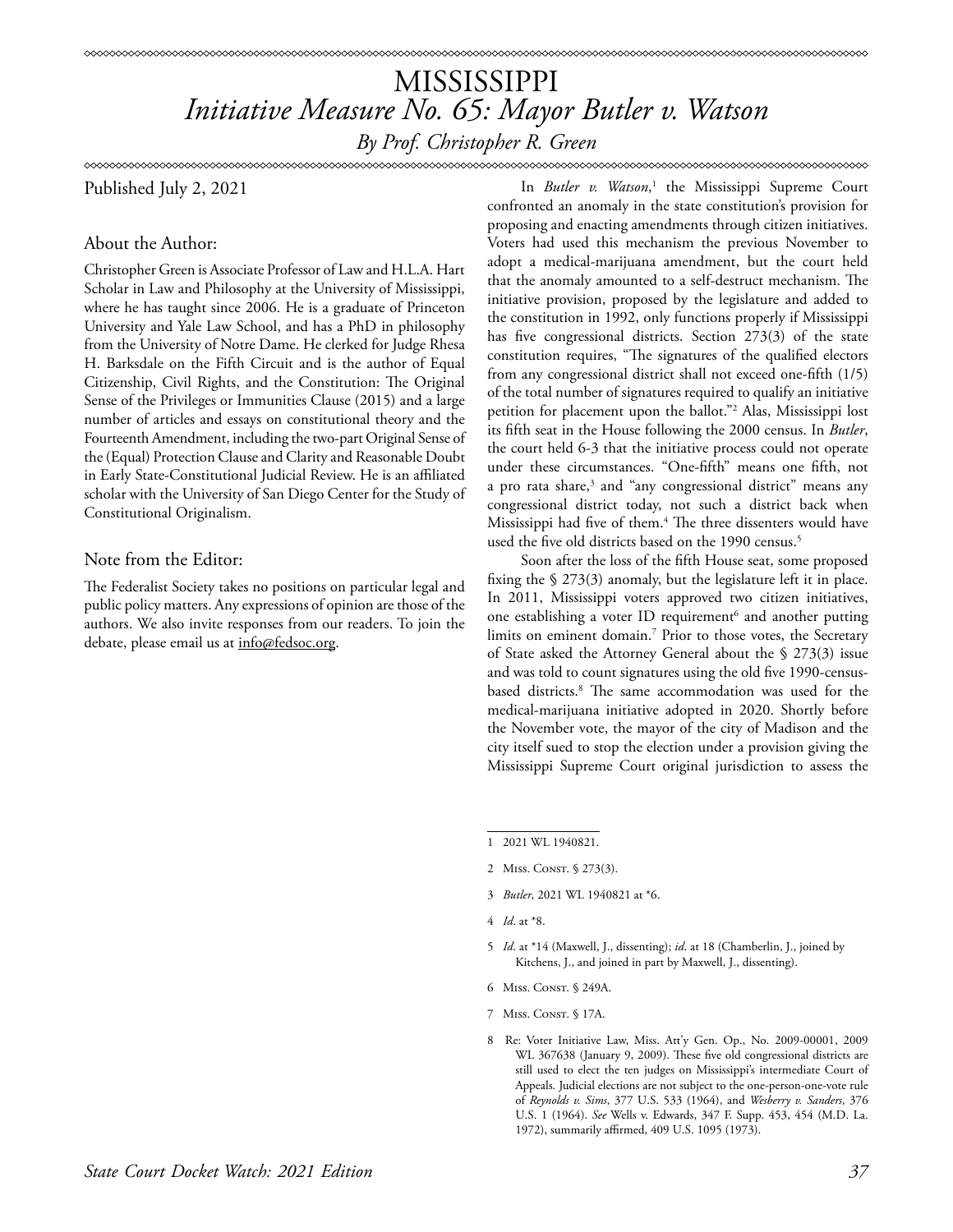"sufficiency of petitions."9 While the court did not intervene in time to prevent the election from taking place, it later heard argument and then held in *Butler* that the proposal was improper: the medical-marijuana proposal "was placed on the ballot in violation of the Mississippi Constitution."10

The majority and dissent each charged the other with reading "congressional district" implicitly to mean "current congressional district."11 This dispute turns on whether we imagine the term being used in the context of today or in the context of 1992. The majority read it in the context of 1992, distinguishing the use of "now existing" in another constitutional provision,<sup>12</sup> while the dissent would have imagined the use of the phrase today. Following the 2000 and 2010 censuses, the Mississippi legislature did not pass a redistricting bill; a federal court ended up drawing the four new district lines instead and redrawing them following the 2010 census.<sup>13</sup> The dissent suggested that this failure was an additional reason to read "congressional district" as limited to the post-1990-census lines drawn by the legislature.<sup>14</sup> The majority rejected this reading, however, on the ground that the legislature lacked the power to assign any other districts for § 273(3) purposes besides districts actually used to elect representatives.<sup>15</sup>

*Butler* is significant both because it finds the state's initiative process inoperable and also because of its approach to interpretation. A muscular textualism is evident first in the majority's hostility to purpose-based interpretation; the court's refusal to bend "one-fifth" into "pro rata share" reflects adherence to the precise text of the Constitution even when its relatively clear presumed purposes are frustrated. Second, the court follows fact-dependent textually-expressed meaning rather than sticking with historically-confined applications. The applications of an abstract, non-time-dated term like "congressional district" must change with the relevant facts, rather than being frozen in amber at the time of a provision's adoption.16

- 11 *Id*. at \*8; *id.* at \*18 (Chamberlin, J., dissenting).
- 12 See Miss. Const. § 213A ("member of such board from each congressional district of the state as *now existing*"). This is the same way that the U.S. Constitution uses the term "now existing": as a means of referring to the time at which the Constitution was adopted, not a later time at which it was in effect. The power of "States now existing" to import enslaved people was guaranteed until 1808, but that did not prevent Congress from immediately banning importation into future states like Ohio, as it had done in the Northwest Ordinance. See U.S. Const. art. I § 9 cl. 1.
- 13 *See* Smith v. Clark, 189 F. Supp. 2d 548 (S.D. Miss. 2002); Branch v. Smith, 538 U.S. 254 (2003); Mauldin v. Branch, 866 So.2d 429 (Miss. 2003); Smith v. Hosemann, 852 F. Supp. 2d 757 (S.D. Miss. 2011).
- 14 *Butler*, 2021 WL 1940821 at \*14 (Maxwell, J., dissenting).

16 *Compare* Euclid v. Ambler Realty, 272 U.S. 365, 387 (1926) ("[W]hile the meaning of constitutional guaranties never varies, the scope of their application must expand or contract to meet the new and different

It is not clear what will happen to the two initiatives adopted in 2011. The legislature has itself passed legislation implementing the voter ID requirement, legislation that is presumably still effective even if it is no longer constitutionally required. The eminent domain rule forbidding the transfer of property within ten years of its acquisition by eminent domain would only be tested if the officials decided to take actions in the teeth that prohibition, which they have not done so far.17 It is also not clear what will happen with the medical-marijuana issue itself; the governor has spoken of calling the legislature into session to pass a statute approximating what the voters approved in November.18 Finally, an issue that the court did not address, but which it might clarify on rehearing, is the extent to which the voters' approval of the marijuana initiative at the polls might have cured its improper proposal. In Federalist 40, James Madison said the Constitution would be legitimate even though it was proposed by those who went beyond their limited commissions to revise the Articles of Confederation. Even if proposal was improper, ratification would "blot out antecedent errors and irregularities."19 There are a few indications in some earlier Mississippi cases that approval by the voters can obviate improper proposal,<sup>20</sup> but the Court has not yet considered them.

- 18 See *Gov. Tate Reeves Supports Special Session for Medical Marijuana*, Daily Journal, June 15, 2021, available at [https://www.djournal.com/](https://www.djournal.com/news/state-news/gov-tate-reeves-supports-special-session-for-medical-marijuana/article_5cc940b6-d53f-5cc7-9dbc-96172b0fac89.html) [news/state-news/gov-tate-reeves-supports-special-session-for-medical](https://www.djournal.com/news/state-news/gov-tate-reeves-supports-special-session-for-medical-marijuana/article_5cc940b6-d53f-5cc7-9dbc-96172b0fac89.html)[marijuana/article\\_5cc940b6-d53f-5cc7-9dbc-96172b0fac89.html.](https://www.djournal.com/news/state-news/gov-tate-reeves-supports-special-session-for-medical-marijuana/article_5cc940b6-d53f-5cc7-9dbc-96172b0fac89.html)
- 19 The Federalist Papers 253 (Clinton Rossiter, ed., 1961) (Madison); *see also* Akhil Reed Amar, America's Constitution: A Biography 8 & 506 (2005) (citing similar arguments from James Wilson, William Davie, William Maclaine, Richard Dobbs Spaight, Charles Cotesworth Pinkney, and Edmund Pendleton).
- 20 Judge Fisher's separate opinion in the splintered 1856 decision of *Green v. Weller*, 32 Miss. 650 (1856) (an opinion printed in the appendix to 33 Miss.), would have held that even if the legislature had not used the proper denominator in proposing an amendment—two thirds of the entire legislature rather than two thirds of the whole Senate—adoption at the polls cured this problem. *See also* Ex Parte Wren, 63 Miss. 512, 537 (1886) ("Were the question before us it is not improbable that we should concur in the view of Judge Fisher, as reported in the appendix of 33 Miss. Reports."); Hunt v. Wright, 11 So. 608, 610 (Miss. 1892) (violation of timing-of-revenue-bills rule in section 68 does not invalidate legislation); Lang v. Board of Supervisors, 75 So. 126, 128 (Miss. 1917) (violation of sufficient-title rule in section 71 does not invalidate legislation); In re Hooker, 87 So.3d 401, 414 (Miss. 2012) (violation of publication rule in section 124 does not invalidate pardon).

See Miss. Const. § 273(9) ("The sufficiency of petitions shall be decided in the first instance by the Secretary of State, subject to review by the Supreme Court of the state, which shall have original and exclusive jurisdiction over all such cases.").

<sup>10</sup> *Butler*, 2021 WL 1940821 at \*12.

<sup>15</sup> *Id*. at \*11.

conditions which are constantly coming within the field of their operation. In a changing world, it is impossible that it should be otherwise. . [A] degree of elasticity is thus imparted not to the *meaning*, but to the *application* of constitutional principles . . . ").

<sup>17</sup> The ten-year eminent-domain rule amendment was challenged prior to its adoption at the polls as an improper addition to the Bill of Rights—something not allowed for initiatives under section 273(5) (a)—but the Mississippi Supreme Court said the dispute was not ripe prior to the election. Speed v. Hoseman, 68 So.3d 1278 (Miss. 2011). This constitutional issue has remained open since then because no such transfers have been attempted.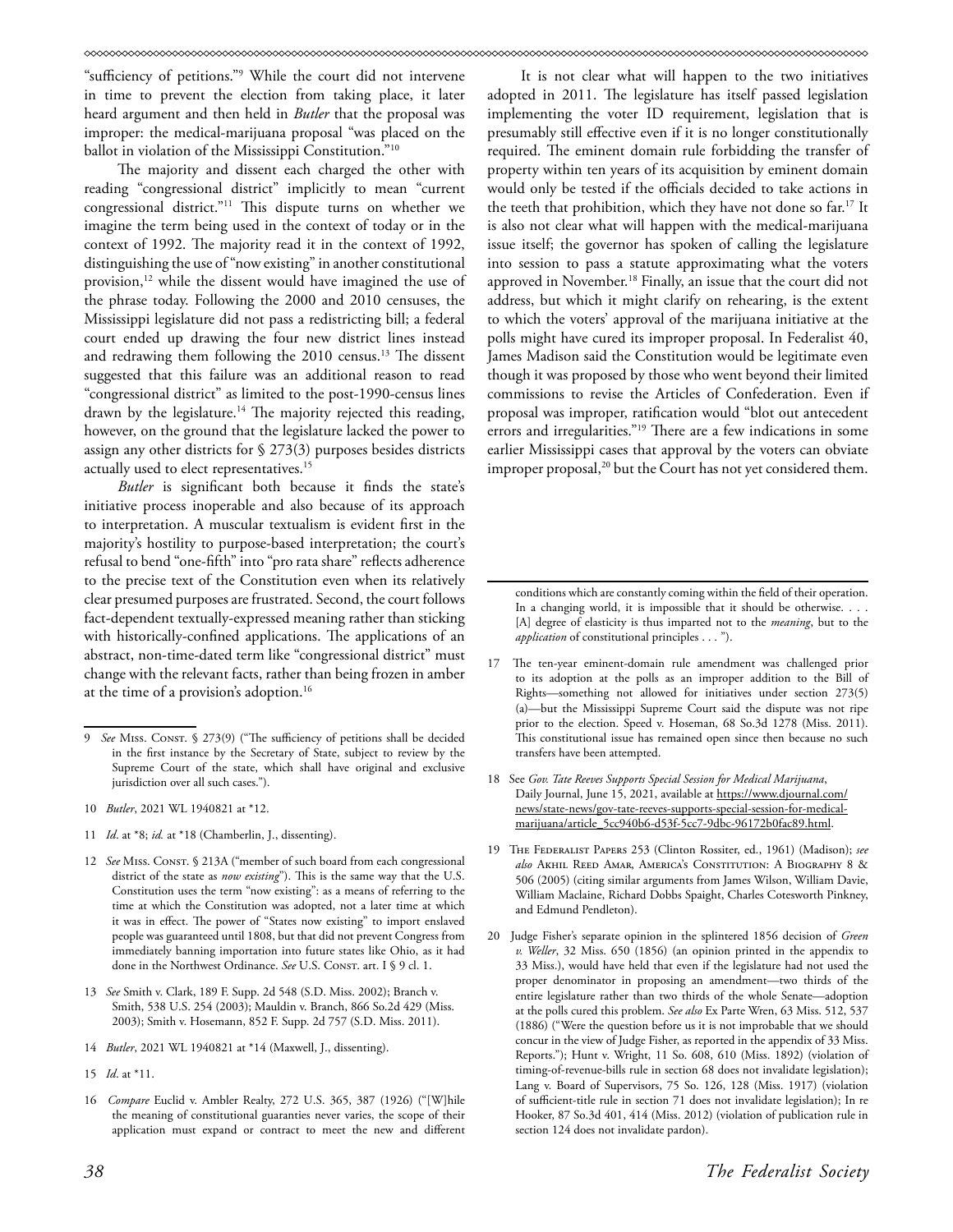## MONTANA *State v. Mercier By Arthur Rizer*

### 

Published April 5, 2021

## About the Author:

Arthur Rizer is the Vice President for the Program on Technology, Criminal Justice and Civil Liberties at Lincoln Network. In addition to his work at Lincoln, Arthur is a visiting lecturer at University College London, and an adjunct professor at George Mason University's Antonin Scalia Law School. Arthur is also a member of Columbia University Justice Lab's Executive Session for the Future of Justice Policy, the Federalist Society's Executive Committee of the Criminal Law Practice Group, the Virginia Advisory Committee to the U.S. Commission on Civil Rights, and other advisory bodies.

## Note from the Editor:

The Federalist Society takes no positions on particular legal and public policy matters. Any expressions of opinion are those of the author. We invite responses from our readers. To join the debate, please email us at info@fedsoc.org.

Presently, there is much uncertainty in Sixth Amendment Confrontation Clause jurisprudence in light of differences in tone and direction set by various United States Supreme Court rulings. The Montana Supreme Court's decision in *State v. Mercier* highlights these differences amid the challenge of interpreting constitutional rights in light of modern technological developments.<sup>1</sup>

In *Mercier*, the court was confronted with the question of whether a "defendant was denied his right under the United States and Montana Constitutions to confront witnesses against him when the State presented a foundational witness in real time by two-way videoconference."2 To answer that question, the court was required to interpret the scope of the Sixth Amendment by examining the practical effect of new technology on the interests protected by the Confrontation Clause.

Mercier was taken into custody in late 2016 following a domestic dispute that resulted in the death of Sheena Devine. He was subsequently charged with three criminal offenses: Criminal Mischief for damaging Sheena's car by throwing rocks, Tampering with Physical Evidence (a phone that investigators discovered submerged in a pot of greasy water), and Deliberate Homicide.3 Mercier pled guilty to Criminal Mischief, but not guilty to the other two counts. Mercier would defend by claiming Sheena's death was accidental and that he had not handled the phone in question.

After local technicians struggled to retrieve information from the water-damaged phone, it was delivered to Special Agent Brent Johnsrud of the Department of Homeland Security in Greeley, Colorado, who specialized in extracting data from electronics. Johnsrud extracted and analyzed the phone's data, determined that it belonged to Sheena, and prepared a written report of his findings. Photographs recovered during this process were the only evidence offered that Mercier had handled the phone that evening.<sup>4</sup>

Prior to trial, the State moved for leave to call Johnsrud to testify from Colorado by live two-way video. As grounds, the State offered that the \$670 for roundtrip air travel and other travel expenses for purely foundational testimony was impractical.5 The District Court overruled Mercier's objection, and Johnsrud testified via two-way videoconferencing. In doing so, the lower court failed to make "case specific" findings

<sup>1 01-26-2021,</sup> WL 248487 (Mont. 2021).

<sup>2</sup> Slip op. at 2.

<sup>3</sup> *Id.* at 4.

<sup>4</sup> *Id.* at 4-5.

<sup>5</sup> The State's request to excuse Agent Johnsrud from testifying in person was made prior to the COVID-19 pandemic and the sea change in courtroom procedure that followed.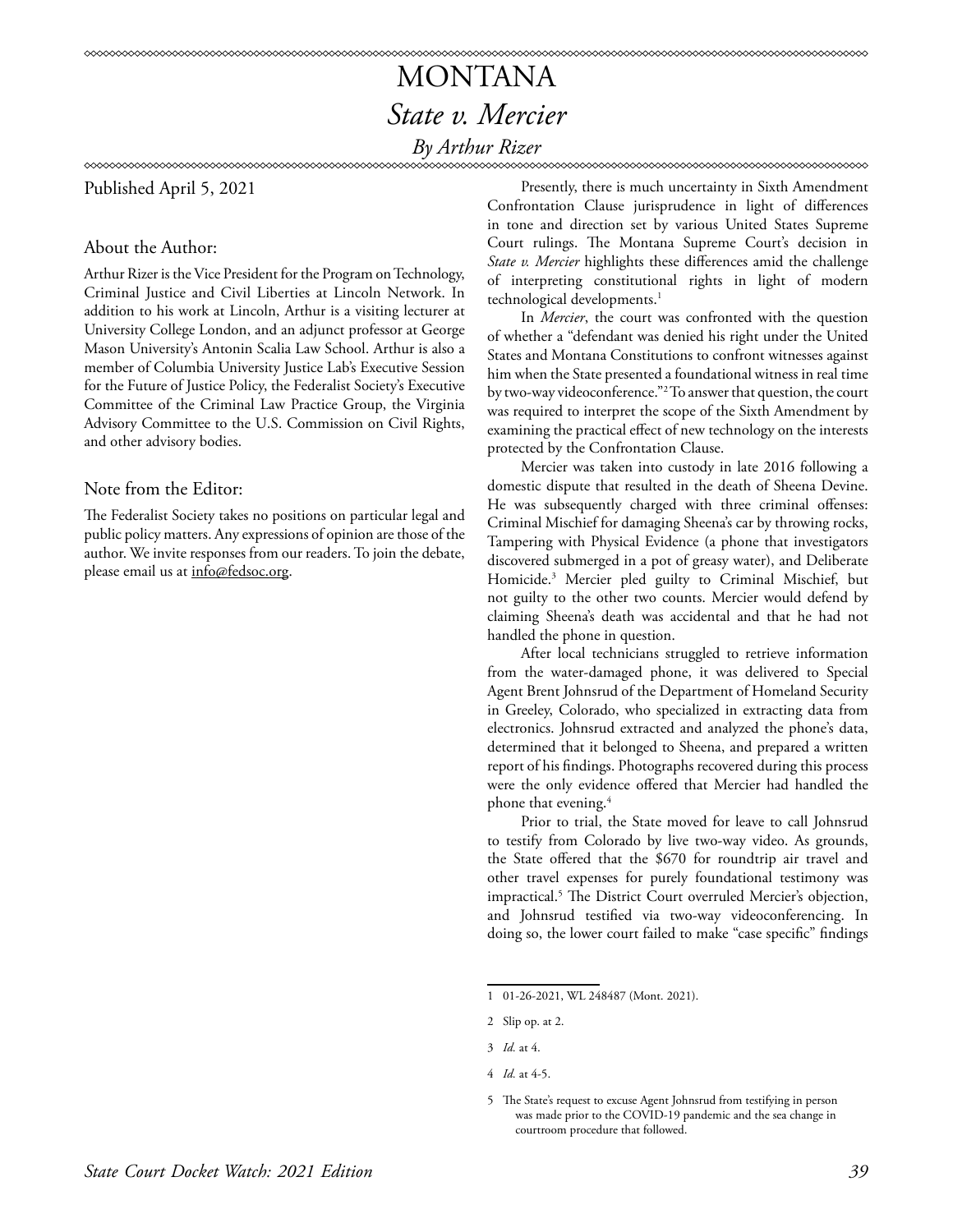demonstrating the necessity of the video.6 Instead, the testimony was permitted under generalized concerns for judicial economy.<sup>7</sup>

Mercier also asked the jury, consistent with his version of the incident, to find him guilty of Negligent Homicide rather than Deliberate Homicide. To counter this position, the State offered two photographs from Sheena's phone, one of which was solid black, and the other a blurry image of Sheena's kitchen. The photographs were timestamped at 12:00:20 a.m. and 12:00:21 a.m. The angle at which the kitchen photograph was taken made it improbable that Sheena's daughters took it.<sup>8</sup>

Mercier was ultimately convicted on all counts and subsequently appealed his convictions on two counts. The Montana Supreme Court affirmed in part and reversed in part the defendant's convictions for deliberate homicide and tampering with physical evidence; it held that Mercier's constitutional right of confrontation was violated, requiring reversal of his conviction for tampering with physical evidence. In doing so, the court addressed a divergence in opinion amongst federal and state courts on two separate issues involving the continued utility of *Maryland v. Craig*: 9 (1) whether *Craig* extends to two-way video procedures and (2) whether its holding has been abrogated by the Supreme Court's landmark Confrontation Clause decision in *Crawford v. Washington.*<sup>10</sup>

By deciding the first question, *Mercier* held that *Craig* creates an exception to the Confrontation Clause if two requirements are met. It must first be established that denial of a face-to-face confrontation is necessary to further an important public policy. Second, the trial court must determine that the reliability of the testimony is otherwise assured. With respect to the second question, the court in *Mercier* was "not prepared to declare the proverbial death knell to *Craig* just yet, and prefer[ed] to await further direction from the Supreme Court."11

In *Coy v. Iowa*, 12 authored by Justice Scalia, the Court described the "literal right to 'confront' the witness at the time of trial" as forming "the core of the values furthered by the Confrontation Clause."13 The Court explained, "there is something deep in human nature that regards face-to-face

confrontation between accused and accuser as 'essential to a fair trial in a criminal prosecution.'"14

Several years later, however—over Justice Scalia's vigorous dissent —a majority of the Supreme Court redefined what was held in *Coy* to be an essential guarantee of face-to-face confrontation as a matter of constitutional "preference."15 More recently, Justice Scalia›s view of the Confrontation Clause reemerged as the prevailing view when the Supreme Court radically altered the judicial understanding of it in *Crawford*. 16

The decision in *Mercier* reflects the obvious tension between competing views of the Confrontation Clause. This evolving area of the law has presented difficult challenges for the courts and will likely continue to do so, absent some type of intervention. At a minimum, in a properly presented case, the United States Supreme Court will be forced to grant review and resolve the invariable tension that will continue to divide the lower courts on this important constitutional issue.<sup>17</sup>

Until then, courts and scholars will continue to debate *Crawford*'s impact on *Craig*. While many predict that the Supreme Court ultimately will not overrule *Craig*, one cannot read*Crawford* and*Coy*without appreciating the Supreme Court's sentiment that *Craig*-based decisions to override constitutionally favored face-to-face confrontation are important, high-stakes determinations.

8 *Id.* at 5.

- 10 541 U.S. 36, 124 S. Ct. 1354 (2004).
- 11 Slip op. at 15.
- 12 487 U.S. 1012 (1988).
- 15 *Craig*, 497 U.S. at 849 . While the *Craig* Court adopted the more pragmatic, balancing-based approach, it nevertheless "reaffirm[ed] the importance of face-to-face confrontation with witnesses appearing at trial[.]"
- 16 *See Crawford*, 541 U.S. at 43, 54. (explaining that the constitutional text "is most naturally read as a reference to the right of confrontation at common law," with "[t]he common-law tradition [being understood as] one of live testimony in court subject to adversarial testing").
- 17 *Compare, e.g.*, Eileen A. Scallen, *Coping with* Crawford*: Confrontation of Children and Other Challenging Witnesses*, 35 Wm. Mitchell L. Rev. 1558, 1592-93 (2009) (taking the position that *Crawford* should not be read to overrule *Craig*), *with* David M. Wagner, *The End of the "Virtually Constitutional"? The Confrontation Right and* Crawford v. Washington *as a Prelude to Reversal of* Maryland v. Craig, 19 Regent U.L. Rev. 469 (2007) (suggesting the opposite view).

<sup>6</sup> *Id*. at 16.

<sup>7</sup> *Id.*

<sup>9 497</sup> U.S. 836 (1990).

<sup>13</sup> *Coy,* at 1017-17 (quoting California v. Green, 399 U.S. 149, 157 (1970)) (emphasizing strongly that "the Confrontation Clause guarantees the defendant a face-to-face meeting with witnesses appearing before the trier of fact"). *Accord* Pennsylvania v. Ritchie, 480 U.S. 39, 51, 107 S. Ct. 989, 998 (1987) (stating that "[t]he Confrontation Clause provides two types of protections for a criminal defendant: the right physically to face those who testify against him, and the right to conduct cross-examination").

<sup>14</sup> *Id.* at 1017 (quoting Pointer v. Texas, 380 U.S. 400, 404 (1965)) (A witness "may feel quite differently when he has to repeat his story looking at the man whom he will harm greatly by distorting or mistaking the facts."). *Id*. at 1019 (quoting, indirectly, ZECHARIAH CHAFEE, THE BLESSINGS OF LIBERTY 35 (1956)).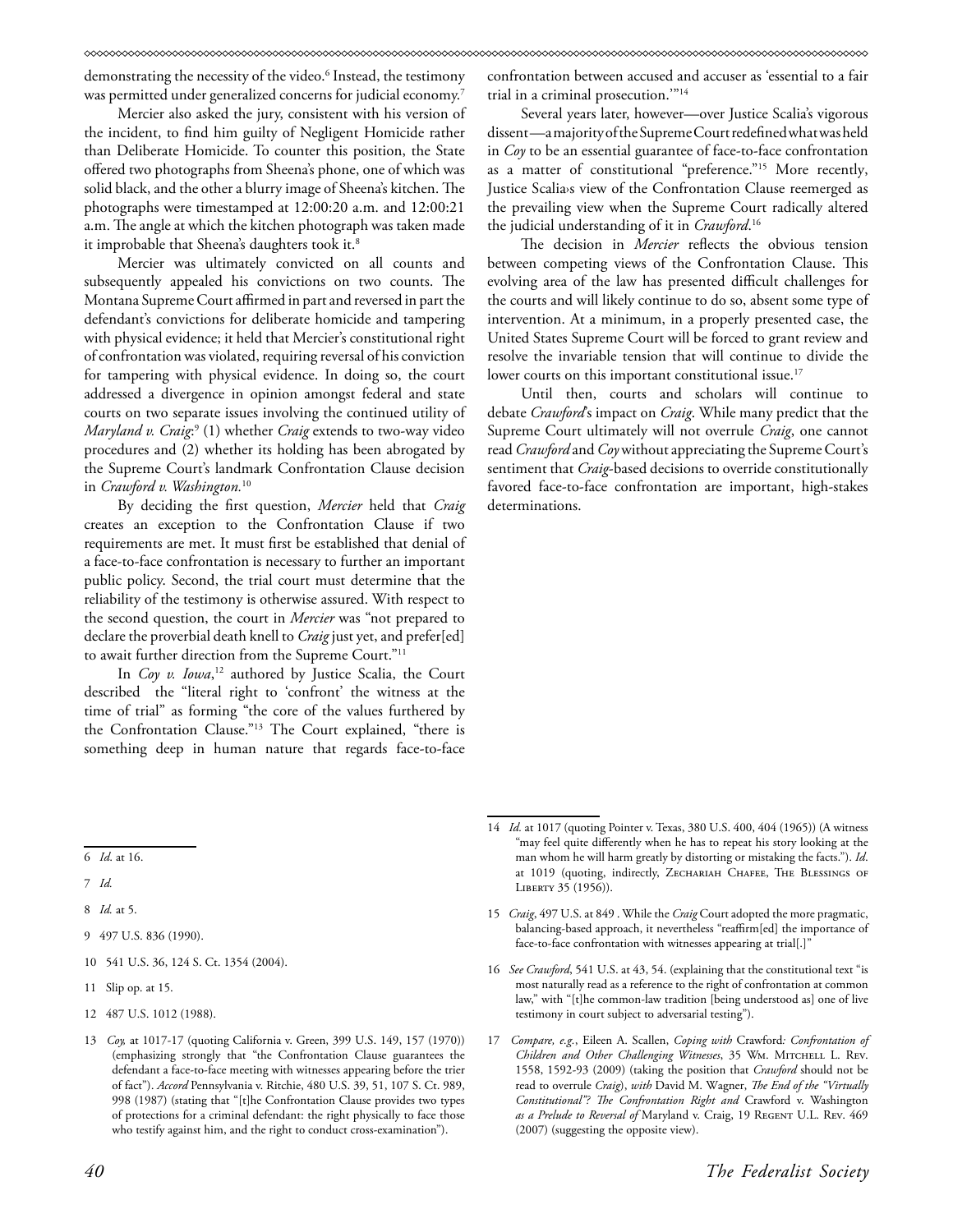\*\*\*\*\*\*\*\*\*\*\*\*\*\*\*\*\*\*\*\*\*\*\* 

Published June 28, 2021

## About the Author:

Anastasia Boden is a senior attorney in the Pacific Legal Foundation's Economic Liberty Project, where she challenges anticompetitive licensing laws and laws that restrict freedom of speech.

A southern-California native, Anastasia earned her B.A. with Dean's Honors from the University of California, Santa Barbara. She was drawn east to attend law school at Georgetown, where she was Research Assistant to Professor Randy E. Barnett (aka the "Godfather" of the Obamacare challenge). Prior to joining PLF, she worked at the Cato Institute's Center for Constitutional Studies and at Washington Legal Foundation.

## Note from the Editor:

The Federalist Society takes no positions on particular legal and public policy matters. Any expressions of opinion are those of the authors. We also invite responses from our readers. To join the debate, please email us at info@fedsoc.org.

In a recent opinion, the Supreme Court of New Jersey considered the scope of the governor's pardon power and how it interacts with the legislature's power to regulate the conditions of expungement. Ruling for the petitioner, the court opened the door for individuals to have their records expunged after a gubernatorial pardon, despite a statutory bar for those with multiple convictions.<sup>1</sup>

Writing for a unanimous court, Chief Justice Stuart Rabner didn't dwell long on petitioner T.O.'s crimes, noting simply that he had been convicted of assault and drug possession many years ago.2 Instead, the Chief Justice elaborated on T.O.'s actions in the subsequent two decades, including his employment at a private corrections company, residential reentry facilities, jails, and drug treatment programs.3 After his release from prison, T.O. led a "productive life," volunteering at a homeless shelter and creating a nonprofit group devoted to feeding the homeless.<sup>4</sup>

In 2017, with the support of friends, family members, and co-workers, T.O. applied for a pardon, which then-Governor Chris Christie granted. T.O. then petitioned a superior court to have his record expunged. The prosecutor acknowledged that "[i]f there is a person deserving of an expungement . . . it is [T.O.]."5 However, the State opposed the petition based on a statute that prohibited people convicted of multiple crimes from applying for expungement. According to the State, a pardon had no effect on the statutory bar. The trial court agreed with the government both that T.O. deserved an expungement and that he was legally barred from one, concluding "I wish I could grant [the] application."<sup>6</sup>

The appellate court affirmed, reasoning that "expungement is not a right guaranteed by constitutional or common law; it is purely the product of legislation."7 Because pardons erase neither the conduct underlying a conviction nor *all* of the consequences of that conviction, Governor Christie's pardon could not abrogate the statutory bar. The New Jersey Supreme Court subsequently granted review.

At the high court, T.O. argued that because pardons remove any legal disqualification triggered by the fact of conviction, the appellate court's interpretation of the expungement statute unconstitutionally interfered with the governor's pardon power. He further argued that while the statute was silent on the effect

- 2 *Id.* at \*3.
- 3 *Id.*
- 4 *Id*.
- 5 *Id.* at \*8.
- 6 *Id.* at \*5.
- 7 *Id.*

<sup>1</sup> *See* In re Petition for Expungement of the Criminal Record Belonging to T.O., A-55-19 (084009) (Jan. 11, 2009).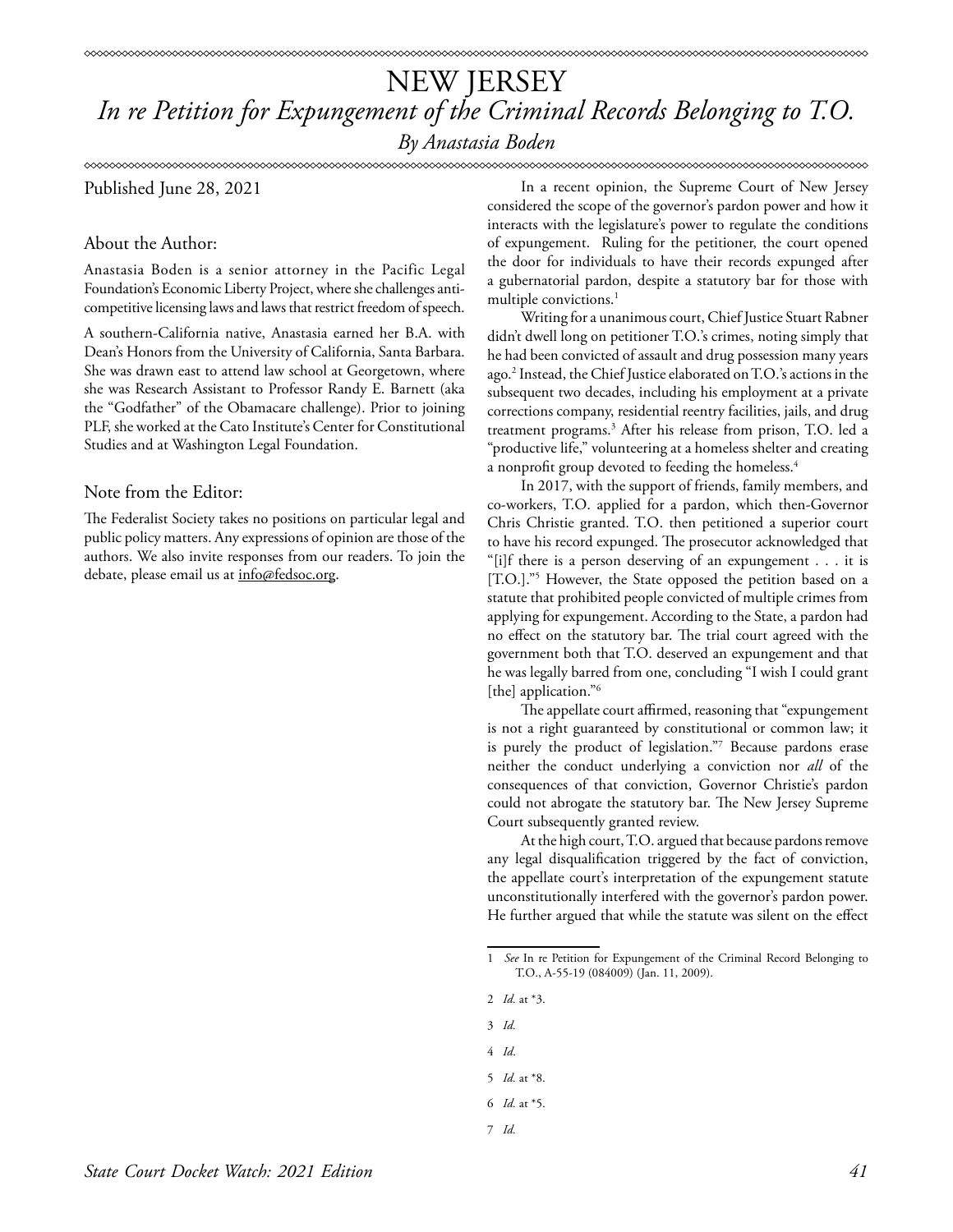of pardons, his interpretation did not conflict with it and indeed was consistent with the legislature's goal of providing relief to reformed offenders.8

Various parties submitted amicus briefs in T.O.'s favor, including several former governors (Governor Christie among them). Together the governors argued not just that T.O.'s interpretation was required to avoid a separation powers of problem, but that expungement should occur automatically in all cases upon pardon.9

Other amici, including the ACLU of New Jersey, argued that nothing in the statute actually barred a pardonee with multiple convictions from applying for expungement and that the statute should be interpreted broadly given the legislature's recent amendments—which demonstrated an intent to provide broad relief to former offenders.10 They also made policy arguments, arguing that expungement promotes employment and housing and reduces the likelihood of recidivism.

For its part, the State argued that there was no evidence that the legislature intended to allow expungement based on pardon. And because a pardon could not change the fact that T.O. had been convicted of two prior crimes, it could not supersede the statutory bar. While amici had noted that several states make pardonees eligible for expungement by statute or case law, New Jersey had not, and a majority of jurisdictions hold that a pardon does not remove the adjudication of guilt. $11$ 

The New Jersey Supreme Court reversed. It first reviewed the basics of expungement<sup>12</sup> and noted that the legislature had consistently amended the statute to expand eligibility. It next turned to the pardon power of the President of the United States, which it said "informs" the understanding of the gubernatorial pardon power. Based on the King of England's power to "forgive[] any crime, offence, punishment, execution, right, title, debt, or duty, temporal or ecclesiastical,"13 the presidential pardon removes all "penalties and disabilities" related to the pardoned crime and restores a person "to all his civil rights." According to the United States Supreme Court, a pardon makes a person "a new man," "gives him a new credit and capacity," and as far as the pardoned offense goes, "place[s] [him] beyond the reach of punishment of any kind."14

But there are limits on the president's pardon power. The Supreme Court has observed that a presidential pardon "does not make amends for the past," does not afford relief for past

imprisonment, and doesn't provide compensation to those harmed.<sup>15</sup> For example, a pardoned landowner may not recover the money generated from the sale of his seized property.16 It has also clarified that a pardon does not *overturn* a judgment; it instead "mitigates or sets aside punishment for a crime."17 In sum, at the federal level, a pardon removes all penalties for the crime, but does not erase the fact of the crime, meaning that a pardon has a legal but not a moral effect.

Turning to the New Jersey constitution, the court cited state court cases holding that a pardon "does not restore" what the parties have already endured but instead "releases [them] from all future penalty.<sup>18</sup> As in federal cases, a pardon does not have any moral effect—it does not remove guilt or affect decisions dependent upon character. That is, if a law disqualifies a person from public employment or government benefit on the basis of having committed a certain crime, a pardon removes that disqualification. But if the employment or benefit depends on "character," the decision-maker may still consider the crime as part of that calculation. In sum, a gubernatorial pardon wipes out future legal consequences of the pardoned conviction, but it does not affect or rehabilitate a person's moral character.<sup>19</sup>

With this understanding, the New Jersey Supreme Court ruled that the pardon removed the legal consequences of T.O.'s convictions, including being disqualified from expungement.<sup>20</sup> But contrary to the former governors' assertion, expungement was not an automatic effect of a pardon. Instead, T.O. would still have to satisfy the other statutory criteria necessary to qualify and the burden would then shift to the State to show why the petition should not be granted—for example because of the circumstances of the offense or the harm that was caused.<sup>21</sup> Because there was nothing in the record demonstrating that T.O. should not receive expungement—indeed the appellate and trial court judges had agreed he deserved one—the court ruled that T.O.'s record should be expunged.<sup>22</sup>

At bottom, both the Supreme Court and the Court of Appeals believed there was a separation of powers problem. But while the Court of Appeals thought the executive was interfering

- 17 Nixon v. United States, 506 U.S. 224, 232 (1993) (citation omitted).
- 18 *See* Cook v. Board of Chosen Freeholders, 26 N.J.L. 326, 329 (Sup. Ct. 1857).
- 19 The court also surveyed the effect of pardons in other states, noting that the case law was mixed. Some courts have held that a pardon does not entitle one to expungement, while others have held that it automatically entitles one to expungement. And in contrast to New Jersey, more than a dozen other states explicitly provide that a pardon makes a conviction eligible for expungement, including Arkansas, Connecticut, Delaware, Georgia, Illinois, Kentucky, Maryland, Massachusetts, Nebraska, North Carolina, Oklahoma, Oregon, Pennsylvania, South Dakota, Tennessee, Texas, Utah, Virginia, Washington, and West Virginia.
- 20 *See* In re Petition for Expungement of the Criminal Record Belonging to T.O., A-55-19 (084009) (Jan. 11, 2009) at \*26.
- 21 *Id.* at \*28.
- 22 *Id.* at \*29.

<sup>8</sup> *Id.* at \*6.

<sup>9</sup> *Id.* at \*8.

<sup>10</sup> *Id.* at \*7.

<sup>11</sup> *Id.* at \*9.

<sup>12</sup> It observed, for example, that if a court grants expungement, "the arrest, conviction and any other proceedings related thereto shall be deemed not to have occurred, and the petitioner may answer any questions relating to their occurrence accordingly." N.J.S.A. 2C:52-27. However, a pardonee must still reveal information in expunged records when seeking employment with the judiciary, law enforcement, or a corrections agency.

<sup>13</sup> Ex parte Wells, 59 U.S. 307, 311 (1856).

<sup>14</sup> *Id.* 

<sup>15</sup> *See* Knote v. United States, 5 U.S. 149, 153 (1877).

<sup>16</sup> *Id.* at \*153-54.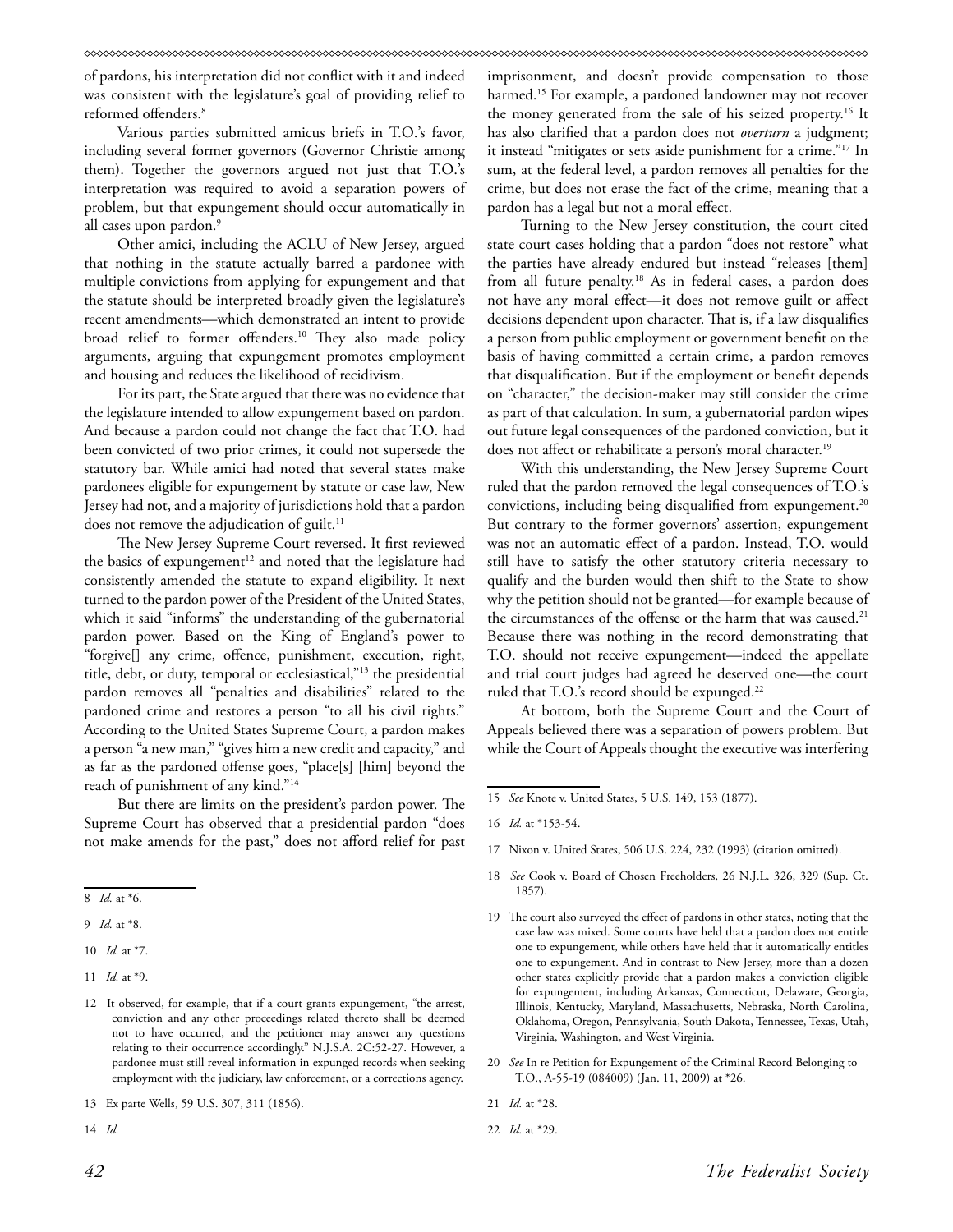with the legislative power, the Supreme Court saw the Court of Appeals' interpretation of legislative power as interfering with the executive power. The Court of Appeals had viewed expungement purely as a matter of legislative concern, meaning it focused very little on the scope of the pardon power and instead looked at the text of the expungement statute. And it used legislative intent to inform the text's silence with regard to the effect of a pardon. The Supreme Court, by contrast, determined that the governor enjoys a broad power to remove legal consequences of convictions through the pardon power, and thus that legislative intent was immaterial. Whatever the legislature thought of the eligibility of people who committed multiple crimes to apply for expungement, its legal obstacles are removed once the governor grants a pardon. That doesn't mean that individuals in New Jersey are constitutionally entitled to expungement once they are pardoned; it simply means the legislature cannot bar them from eligibility based solely on the pardoned crime.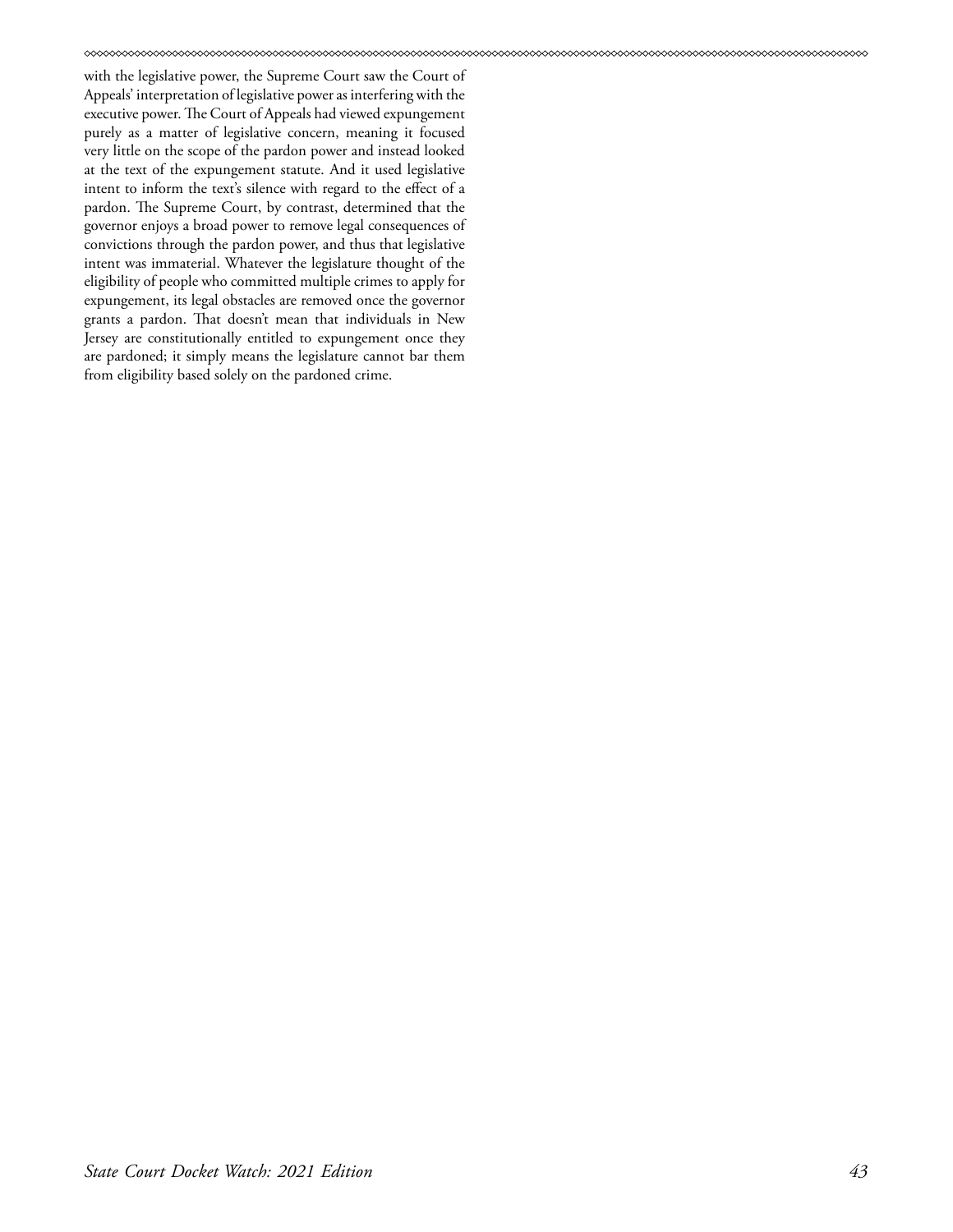## NEW MEXICO *Grisham v. Romero By GianCarlo Canaparo*

Published April 26, 2021

## About the Author:

GianCarlo Canaparo is a legal fellow in The Heritage Foundation's Edwin Meese III Center for Legal and Judicial Studies. Canaparo researches, writes, speaks, and testifies on regulatory policy, the federal courts, and constitutional law.

In addition to Heritage publications, Canaparo's scholarship has appeared in numerous law reviews including the *Harvard Journal of Law and Public Policy*, the *Notre Dame Law Review*, the *Administrative Law Review*, and the *Georgetown Journal of Law and Public Policy*.

His analysis has appeared in *Fox News*, *The National Review*, T*he Washington Times*, *Law 360*, Federalist Society Blog, and other outlets.

In addition to his scholarly work, Canaparo co-hosts The Heritage Foundation's *SCOTUS 101* podcast, which follows and explains each week's happenings at the Supreme Court and features interviews with prominent judges, advocates, and academics.

Canaparo joined Heritage in 2019 after serving for two years as a law clerk to a federal district court judge. Before his clerkship, he spent three years as an associate at the law firm of Skadden, Arps, Slate, Meagher & Flom.

Canaparo holds a law degree from Georgetown University, where he was a published editor of the Georgetown Law Journal. He earned his bachelor's degree in economics from the University of California at Davis.

## Note from the Editor:

The Federalist Society takes no positions on particular legal and public policy matters. Any expressions of opinion are those of the authors. We invite responses from our readers. To join the debate, please email us at info@fedsoc.org.

On February 15, 2021, the New Mexico Supreme Court rejected a challenge to an executive order that closed indoor dining at restaurants and breweries in response to COVID-19.<sup>1</sup>

The order, issued in July by the New Mexico Department of Health pursuant to a directive by the governor, sets up a tiered system based on infection statistics within counties. It forbids restaurants and breweries in "Red Level" counties from having indoor dining and requires them to limit outdoor dining to 25% capacity.2

A number of restaurants and the New Mexico Restaurant Association sued, arguing that the governor and secretary of the Department of Health lacked the power to impose the closures and that, regardless, the closures were arbitrary and capricious.<sup>3</sup>

A lower court granted a temporary restraining order in the plaintiffs' favor pending a hearing on an application for a preliminary injunction. The state supreme court, however, immediately stayed that order and took up the case pursuant to a writ of superintending control.<sup>4</sup>

Declaring that the court had no need for an evidentiary hearing, Justice Judith Nakamura, writing for a unanimous court, concluded that the defendants had the power to impose the closure and that the closure was not arbitrary or capricious.

On the first question—whether the governor and secretary had the power to order the closure—the plaintiffs argued that the order was unlawful because it was not issued in compliance with the State Rules Act (a state analogue to the Administrative Procedure Act).<sup>5</sup>

This argument had two parts. First, the plaintiffs argued that the Public Health Act<sup>6</sup> was not self-executing, and therefore the state legislature required the Department of Health to promulgate formal rules to implement it. The Department had not issued formal rules, and so, the plaintiffs argued, the closure was unlawful.

The court rejected this argument, concluding that although the act "does not expressly supply the means by which public places should be closed . . . . [t]he authorizing language *implies* execution through an order that may be deployed when necessary to protect public health."7

Second, plaintiffs argued that the State Rules Act's procedural requirements (public hearing and notice and

- 3 *Id*. at 1.
- 4 *Id*. at 10.
- 5 N.M. Stat. Ann. § 14-4-1 (West).
- 6 N.M. Stat. Ann. § 24-1-3 (West).

7 *Grisham*, No. S-1-SC-38396 at 24 (emphasis added).

<sup>1</sup> Grisham v. Romero, No. S-1-SC-38396, 2021 WL 608790 (N.M., Feb. 15, 2021).

<sup>2</sup> *Id*. at 6.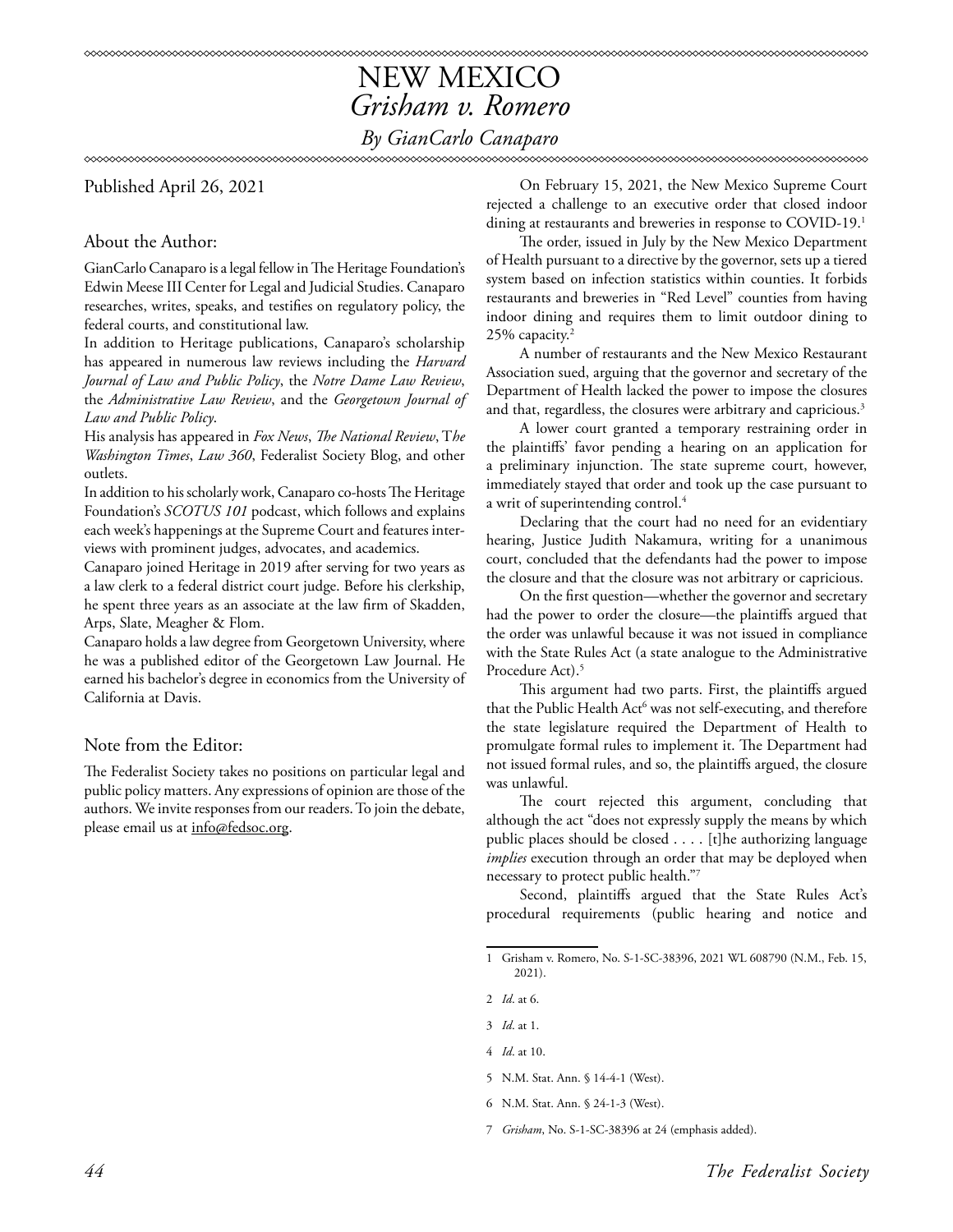comment) applied to the order because it satisfied the definition of a "rule." Because the order was a rule, and because the government did not follow rulemaking procedures, the plaintiffs argued that the order was unenforceable.

The court initially conceded that the order "arguably meets the criteria" for a rule, which is defined as "a statement asserting a standard of conduct which has the force of law [and] affects the rights or obligations of those who fall within its ambit."8 It concluded, however, that the legislature had exempted orders from the rulemaking requirements because the Department of Health Act lists, among the Department's powers, "administrative action" separately from "mak[ing] and adopt[ing] . . . reasonable procedural rules."9 Put differently, the court drew a bright line between administrative actions that are "orders and instructions" and "procedural rules," holding that the State Rules Act applies to the latter but not to the former.<sup>10</sup>

This represents a substantial change in New Mexico administrative law, and it arguably implicitly overrules precedent that the court relied on in this opinion.

For example, in reaching this conclusion, the court cited *Livingston v. Ewing*11 for the proposition that a resolution "limiting the space inside the Santa Fe Plaza's portal to Native American artisans was 'a rule for purposes of its promulgation.'"12 That resolution, like the COVID-19 order at issue, was not a procedural rule, and yet it was subject to the State Rules Act, whereas the COVID-19 order is not. The court did not address this tension.

Several amici argued that the order was beyond the governor and secretary's powers because it amounted to a usurpation of legislative authority.13 The court framed the question as "whether the July Order disrupts the proper balance between the executive and legislative branches and infringes on the legislative branch by, for instance, imposing through executive order substantive policy changes in an area reserved to the Legislature."14 The court concluded that the order did not disrupt the balance of powers because "New Mexico has

- 11 652 P.2d 235 (N.M., 1982).
- 12 Grisham No. S-1-SC-38396 at 26 (citing *Livingston*, 652 P.2d at 337).
- 13 *See id*. at 31–32.
- 14 *Id*. at 32 (internal quotations omitted).

not entered a 'new normal,'" and because temporary emergency orders are not "long-term policy decisions."15

Having concluded that the governor and secretary had the authority to issue the order, the court turned next to whether the order was arbitrary and capricious and held that it was not.

Relying in part on Chief Justice John Roberts's solo opinion in *South Bay Pentecostal Church v. Newsom*, 16 for the proposition that the decision to lift pandemic-related restrictions "is a dynamic and fact-intensive matter," the court declined to remand the case for an evidentiary hearing. It held instead that the government's decision was entitled to the highest possible deference. In fact, the court held that even if the plaintiffs could show that "the closure measure had not been a success," the order still would not have been arbitrary and capricious because all the government needed to show was a "relation" between the order and the goal of suppressing COVID-19.17 The government satisfied that burden here by supplying the affidavit of a doctor at the New Mexico Human Services Department stating that indoor dining presents a risk of COVID-19 transmission.

Oddly, the court derived this standard of deference from a case related to public health regulations, even though the court, at the same time, acknowledged that it had just held the order exempt from the State Rules Act, which applies to regulations.<sup>18</sup> Public hearings and notice and comment provide a basis for subsequent judicial deference, but the court did not explain why similar deference was warranted when those procedural requirements were absent.<sup>19</sup>

Justice David Thomson concurred to note that the court should be wary of extending such high deference to the executive when emergencies persist for a long period of time.<sup>20</sup> In his view, New Mexico *had* entered a "new normal." As such, "broad and vague statutes that grant emergency powers . . . may pose potential long-term consequences to our system of checks and balances."21 Accordingly, the courts should employ "robust judicial review."22 Still, he concluded, the facts of this case warranted deference.<sup>23</sup>

There are several lessons to draw from *Grisham*. The first is that the New Mexico courts seem to be highly skeptical of challenges to the state's COVID-19 orders. With deference set so high and the supreme court unwilling to remand for an

15 *Id*. (internal quotations omitted).

- 16 140 S. Ct. 1613, 1614 (2020) (mem.) (Roberts, C.J., concurring).
- 17 *Grisham*, No. S-1-SC-38396 at 42.
- 18 *Id*. at 36 (citing Rivas v. Bd. of Cosmetologists, 686 P.2d 934 (N.M., 1984); *see also* N.M. Stat. Ann. § 14-4-2(F) (requiring the formal rulemaking process for, among other things, "any regulation").
- 19 *See id*.
- 20 *Id*. at 44 (Thomson, J., concurring).
- 21 *Id*. at 45 (Thomson, J., concurring).
- 22 *Id*. at 44 (Thomson, J., concurring).
- 23 *Id*. at 52 (Thomson, J., concurring).

<sup>8</sup> *Id*. at 25. Later in the opinion, the Court seemed to suggest, without explicitly saying so, that the order was different from a rule because "its function is in many ways more similar to that of an executive order." *Id*. at 29. The Court likely could not fully commit to that position, however, because to do so would be to equate the order with a statutorily defined "emergency order," for which detailed public findings are required and which has an expiration period. No public findings were entered with respect to this order and the expiration date would have expired. *See id*. at 28–29.

<sup>9</sup> *Id*. at 26 (citing N.M. Stat. Ann. § 9-7-6 (West)).

<sup>10</sup> *See id*. at 26 ("The DOH Act references the State Rules Act in connection with the Secretary's authority to adopt procedural rules, and *not* in connection with her authority to issue orders and instructions.") (emphasis in original).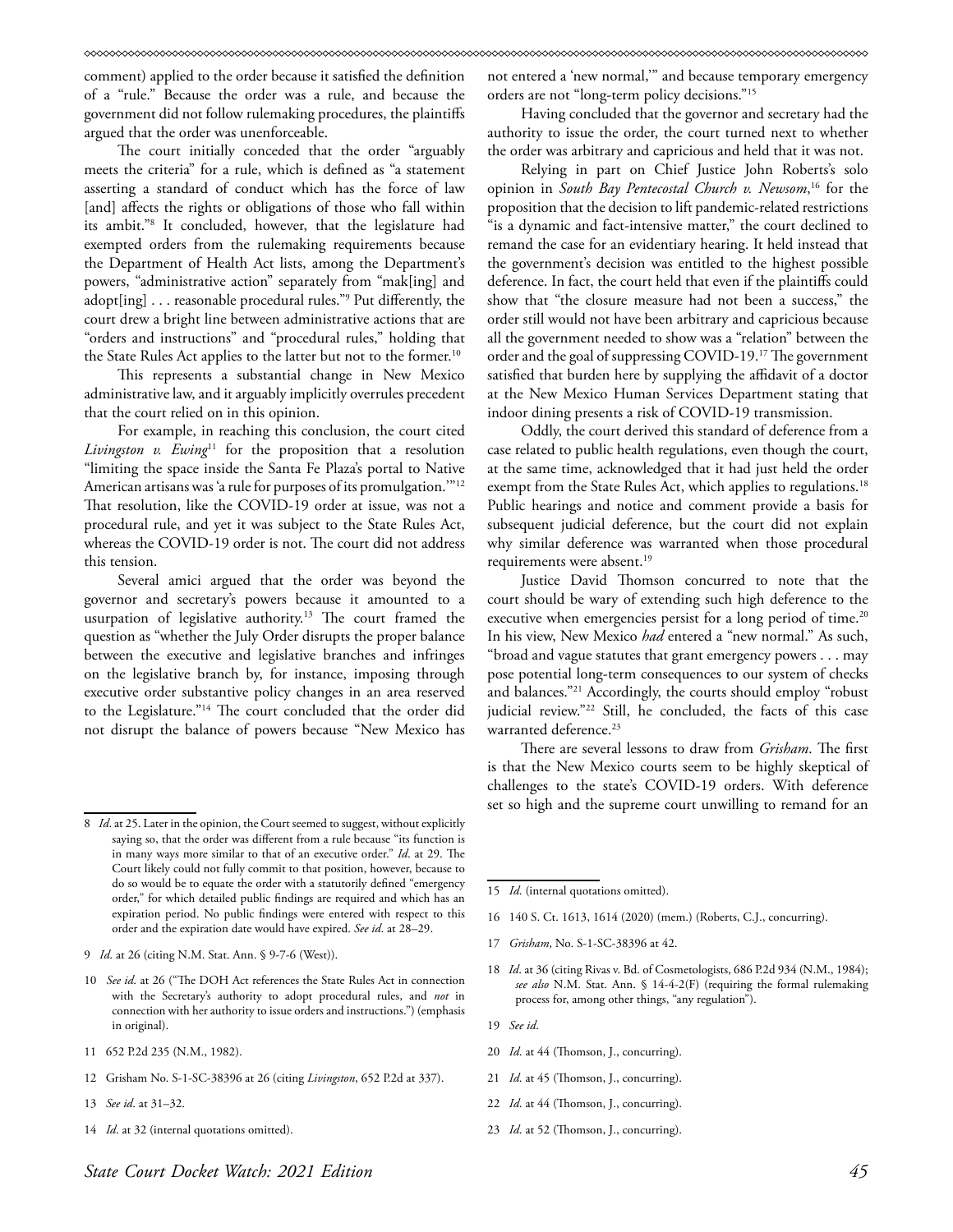evidentiary hearing,<sup>24</sup> it is difficult to conceive of a case that would see a COVID-19 order overturned by a state court.

The second lesson is that the court has, perhaps inadvertently, potentially initiated a dramatic shift in state administrative law by exempting agency orders from the State Rules Act. Relatedly, because the court did not explicitly overrule *Livingston*—and even cited it favorably—state law on this issue is now unclear.

And finally, the last lesson to draw is that Justice Thomson's admonition that the courts ought to be vigilant against executive overreach can be seen as hollow. The majority opinion leaves little room for the judicial vigilance that he prescribes.

<sup>24</sup> *Id*. at 43 ("Neither the Real Parties' nor Eddy County's criticisms nor the alleged overbreadth of the prohibition, even if further developed at an evidentiary hearing, would show that the prohibition is arbitrary or pretextual.").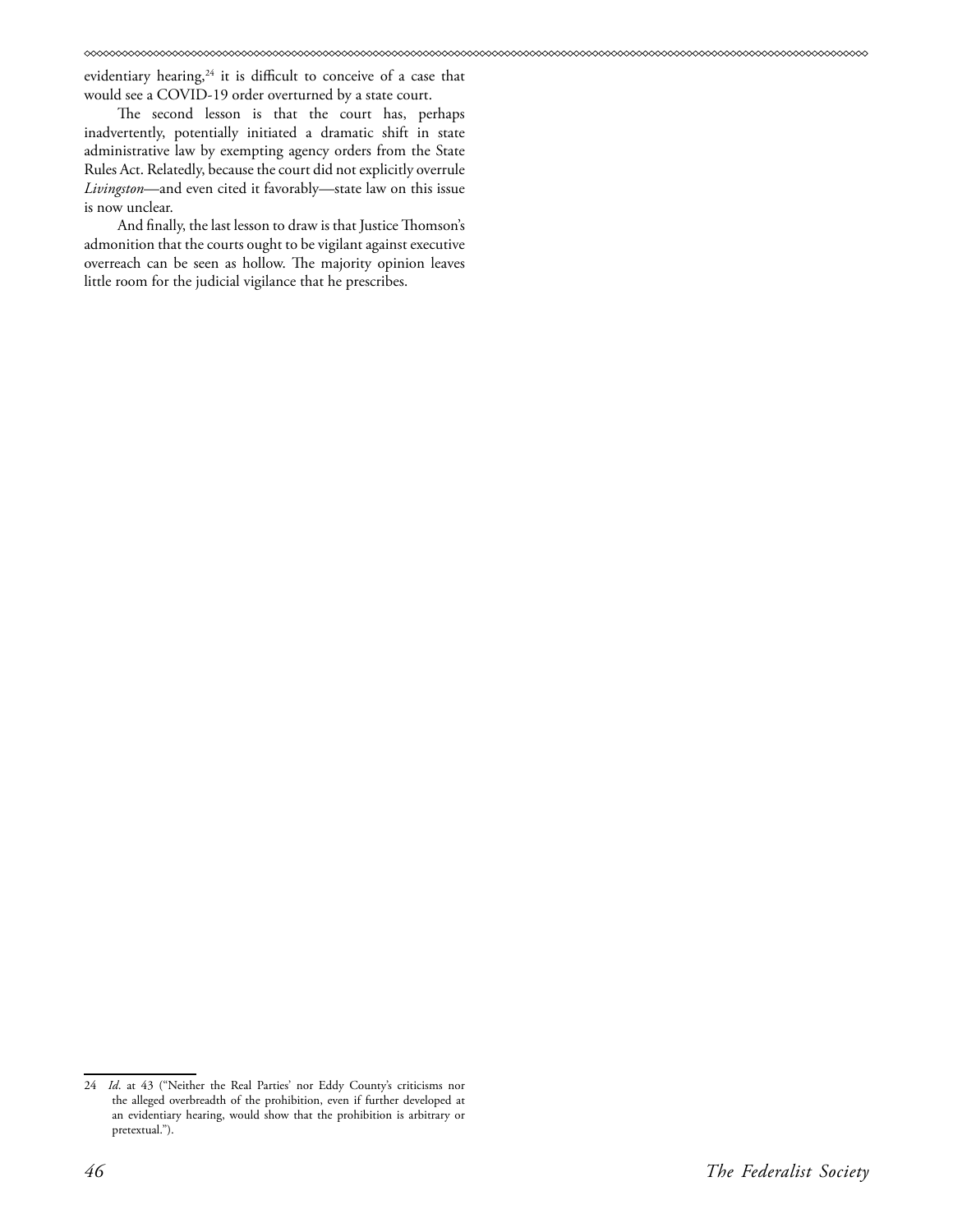## NEW MEXICO *State v. Wilson By Daniel Suhr*

## Published October 25, 2021

## About the Author:

Daniel R. Suhr is a managing attorney at the Liberty Justice Center.

With colleague Brian Kelsey, he spearheads LJC's education reform practice, arguing against the ACLU to save scholarships for low-income parents in Tennessee and demanding that bureaucrats in Arizona do right by children with special needs and military families. Before joining LJC, he served as policy director for Wisconsin Governor Scott Walker, where he helped advance the Badger State's goal of statewide school choice.

## Note from the Editor:

Daniel gratefully acknowledges the assistance of Andrew Wilson of the University of Georgia Law School on this article.

The Federalist Society takes no positions on particular legal and public policy matters. Any expressions of opinion are those of the authors. We invite responses from our readers. To join the debate, please email us at info@fedsoc.org.

During the COVID-19 pandemic, the governor of New Mexico issued a series of public health orders (PHOs) which "restricted mass gatherings and the operations of certain businesses."1 These restrictions have "consistently manifested as operational limitations on occupancy to the extent of closure of some categories of businesses."2

 In response to these restrictions, twenty small businesses and business owners sued the State of New Mexico, its governor, and its secretary of the Department of Health in various state courts.3 The plaintiffs sought just compensation for takings of and damage to their private property "due to the seizure, limitation and closure of their businesses pursuant to the public health emergency orders of the State."4 At the request of the government defendants, the New Mexico Supreme Court issued a stay on all those cases in November 2020, consolidated them in a single petition, and ordered briefing on the issues. The court heard oral argument in January 2021, but it did not announce its decision until June.

The businesses brought a claim for compensation under the alternative theories that New Mexico's PHOs constituted regulatory takings under constitutional law or that they required just compensation under a state statute. The court ruled against the challengers on both theories.

The court first explained its decision to directly take a writ of supervisory jurisdiction over the lower courts and consolidate the cases before it. It held that the statewide nature of the case, the likelihood of future cases arising on the same topic, and the public's interest in settling the question in a timely manner "present[ed] exceptional circumstances justifying this Court's issuance of a writ of superintending control."5 The court's decision is divided into analyses of the plaintiffs' constitutional and statutory claims, which this summary covers in turn.

### CONSTITUTIONAL ANALYSIS

The state officials (who were in the posture of petitioners) argued that the PHOs were not a taking because they stemmed from a "proper exercise of the State's police power to protect the public health," and alternatively that the PHOs' use regulations were "temporary and partial restrictions that are not compensable."6 The businesses argued that the PHOs went beyond mere "regulatory police exercise" and that the court's issuance of a writ that the PHOs do not support claims for just

4 *Id.*

<sup>1</sup> State v. Wilson, 489 P.3d 925, 930 (N.M. 2021).

<sup>2</sup> *Id.*

<sup>3</sup> *Id.* at 931.

<sup>5</sup> *Id.* at 932.

<sup>6</sup> *Id.* at 933.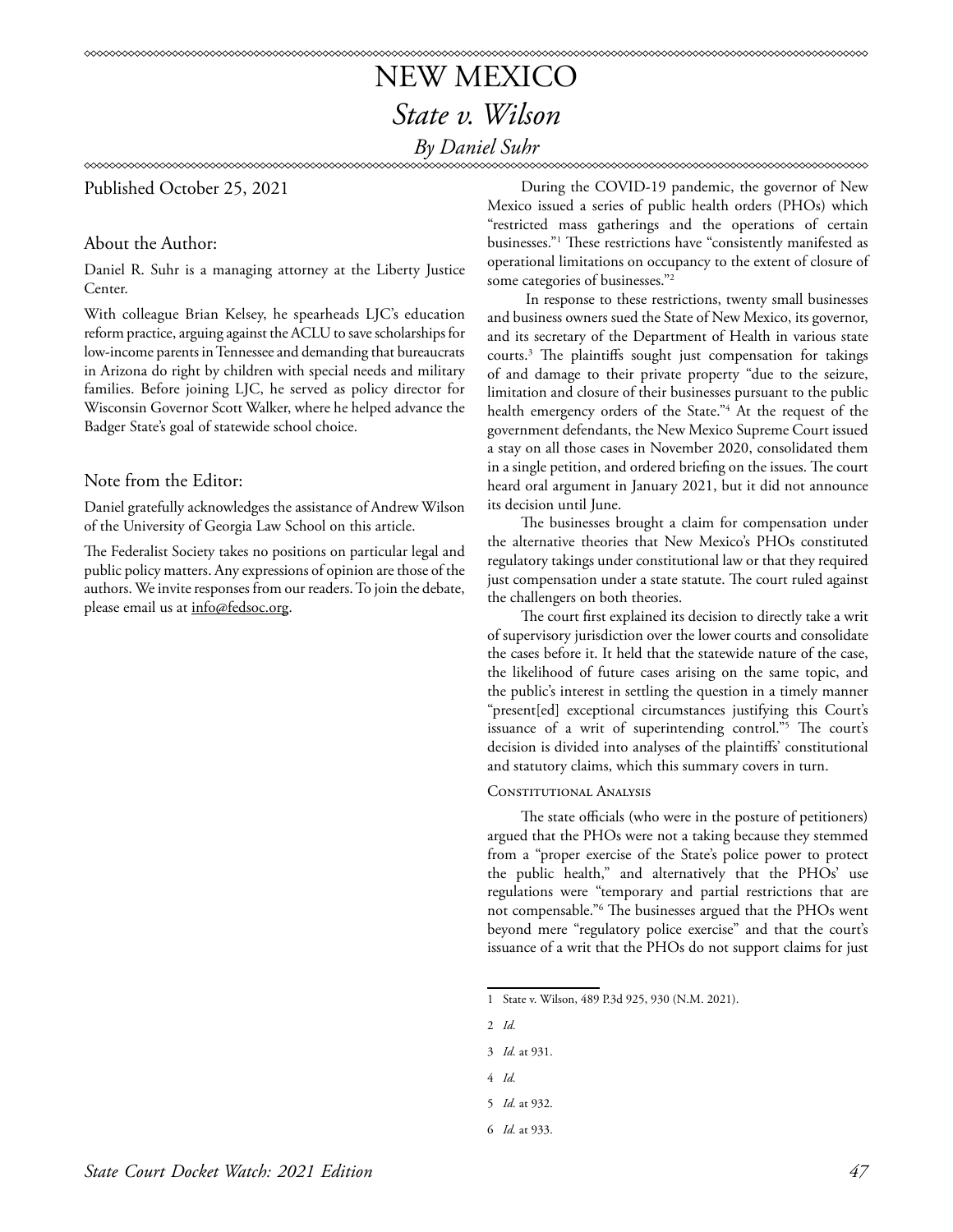compensation "would improperly foreclose their ability to bring fact-specific evidence under a takings inquiry or to show that the PHOs are 'unreasonable, arbitrary or capricious.'"7

The court first held that the PHOs were a valid exercise of the state's police power, citing many prior cases to the effect that state exercises of police power were not to be judicially invalidated whenever they are reasonably related to the "public safety, health or morals."8 It then considered the interaction between police power and the New Mexico Constitution's equivalent to the federal Constitution's Takings Clause. It noted both the general rule that property owners are to be compensated for regulations that deprive them of the economically beneficial use of their property and the exception for regulations on uses of property that are harmful to the public health—the public nuisance exception.

The court held that the state's limitations on occupancy and "closure of certain categories of businesses" were a reasonable exercise of the police power because they were directly tied to the reasonable public health purpose of reducing the spread of COVID-19.<sup>9</sup> Without precluding future arbitrary and capricious challenges, it also held that "the State['s] . . . broad powers to act in the face of grave threats such as COVID-19" created a high evidentiary burden for plaintiffs to prove an arbitrary and capricious claim.10

The court held that the PHOs' restrictions and closures fell under the public nuisance exception because they were "reasonable use regulation[s] under the police power to prevent injury to the health of the community."11 As such, the regulations were "insulated from further takings analysis."12 It further held that the temporary nature of the PHO restrictions counted against finding a regulatory taking, pointing out that canonical regulatory takings cases such as *Pennsylvania Coal v. Mahon*<sup>13</sup> and *Lucas v. S.C. Coastal Council*14 "were predicated on the permanent nature of the property deprivations at hand."15 For these reasons, the court found that the challenged use restrictions could not support the plaintiffs' claims for just compensation for regulatory takings.16

- 11 *Id.* at 940.
- 12 *Id.*
- 13 260 U.S. 393 (1922).
- 14 505 U.S. 1003 (1992).
- 15 *Wilson*, 489 P.3d at 941.

STATUTORY ANALYSIS

Next, the court addressed the plaintiffs' claims for just compensation under a provision of New Mexico's Public Health Emergency Response Act (PHERA) that states:

The state shall pay just compensation to the owner of health care supplies, a health facility or *any other property* that is lawfully taken or appropriated by the secretary of health, the secretary of public safety or the director for temporary or permanent use during a public health emergency.<sup>17</sup>

The state officials argued that, consistent with the canon ejusdem generis, the term *"*any other property" was "bounded by the nature of its preceding specific terms: 'health care supplies' and 'health facility.'"18 The businesses argued that the term should be construed broadly "consistent with the liberal construction given to statutes enacted for the protection of public health during an emergency."19 The court came down on the side of the State, holding that "any other property" was limited to the healthcare context.

The court noted that ejusdem generis is both "a common law rule of construction" and, in New Mexico, "a statutory rule."20 It then examined the definitions of "health care supplies" and "health facility" found elsewhere in PHERA. Using those definitions to guide its ejusdem generis inquiry, it determined that the disputed term "was legislatively intended to be a catchall limited within the category of physical property that is directly taken or appropriated by the State and used for, or in connection with, a public health emergency."21

The court dispensed with the businesses' rules-ofconstruction arguments, reasoning that their interpretation of "any other property" as including "purely financial losses incurred by businesses impacted by the PHOs' occupancy limitations and closures" would render the specific terms adjacent to the catch-all term superfluous.<sup>22</sup> The court also found unpersuasive the businesses' contention that a narrow definition of "any other property" would prevent the state from utilizing property unrelated to healthcare but nonetheless "necessary to combat the public health crisis," such as refrigerated trucks for vaccine transport.<sup>23</sup>

Next, the court explained why a narrow interpretation of the compensation provision at issue was appropriate despite its earlier language of liberally construing public health statutes in an emergency.

First, it stated that the liberal construction statement applied to PHERA's penalty provision but not its compensation provision. The penalty provision, it reasoned, applied broadly

18 *Id.*

- 19 *Id.* (quoting Grisham v. Reeb, 480 P.3d 852, 863 (N.M. 2020)).
- 20 *Wilson*, 489 P.3d at 944.
- 21 *Id.*

23 *Id.* at 945.

<sup>7</sup> *Id.*

<sup>8</sup> *Id.* at 934.

<sup>9</sup> *Id.* at 938.

<sup>10</sup> *Id.* at 939.

<sup>16</sup> *Id.* at 942.

<sup>17</sup> *Id.* at 943 (emphasis added).

<sup>22</sup> *Id.*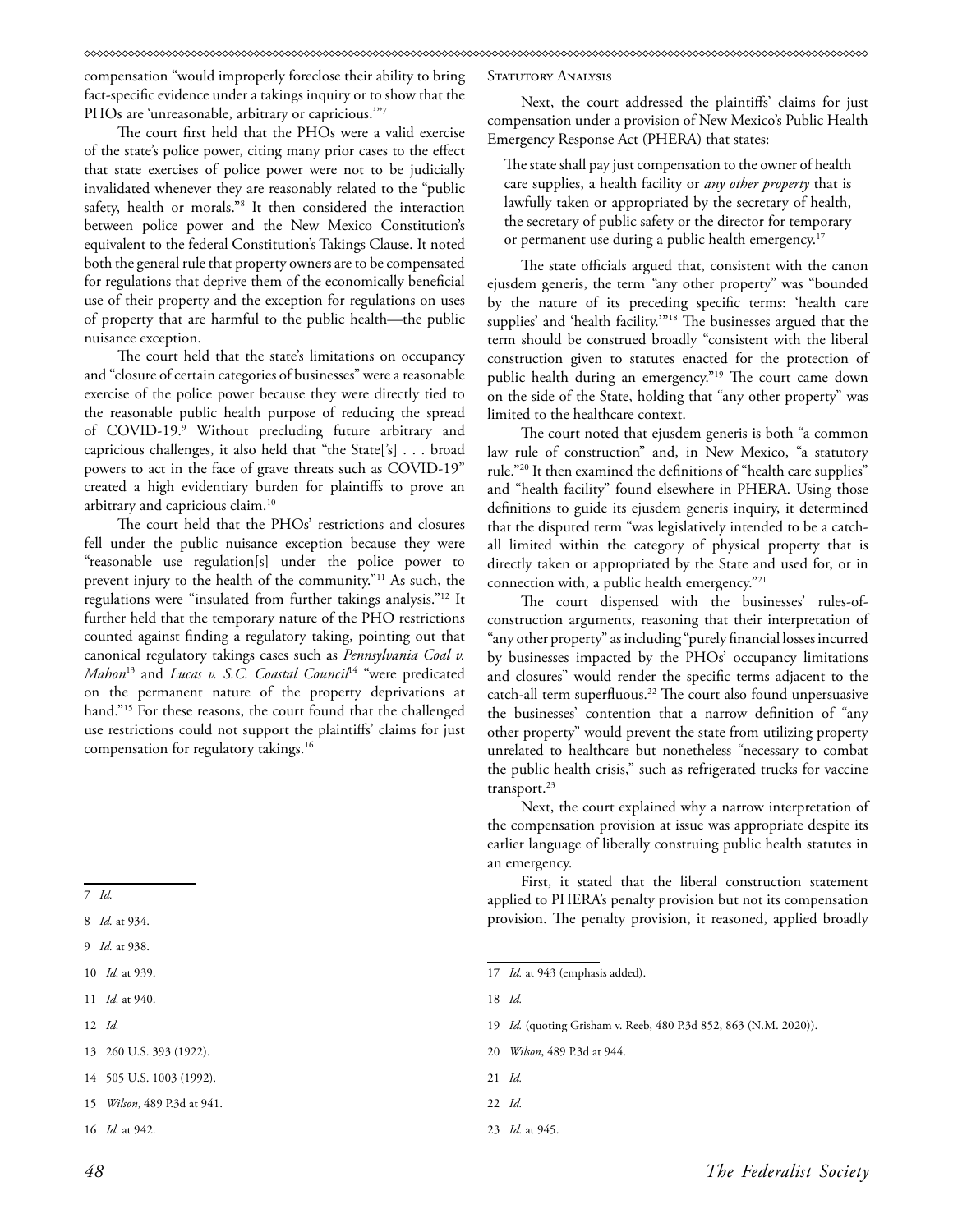to "the special powers of the Secretary of Health and the general powers of her office, reflecting 'the legislative intent . . . to permit enforcement of all measures lawfully taken under the PHERA.'"24 By contrast, the compensation provision was an explicit due process applicable only to actions taken under PHERA's special powers. As such, the court refused to apply its liberal construction of PHERA's penalty provision to the act's compensation provision.<sup>25</sup> Second, it reasoned that the plaintiffs' broad construction of "any other property" would lead to the absurd result of "unlimited liability authorized by the Legislature."26 It noted the general rule that "A statute or rule is construed, if possible, to . . . avoid an unconstitutional, absurd or unachievable result."27 Third, it found that plaintiffs had not exhausted their administrative remedies before seeking judicial relief as required by the statute.<sup>28</sup> Therefore, a judicial remedy was inappropriate.<sup>29</sup>

The court concluded that "the PHOs to date cannot support a claim for just compensation under either . . . the New Mexico Constitution or . . . the PHERA."30 The opinion drew no concurrences or dissents.

- 25 *Id.*
- 26 *Id.* at 945-46.
- 27 *Id.* at 946.
- 28 *Id.*
- 29 *Id.*
- 30 *Id.*

<sup>24</sup> *Id.* (quoting *Reeb*, 480 P.3d at 867).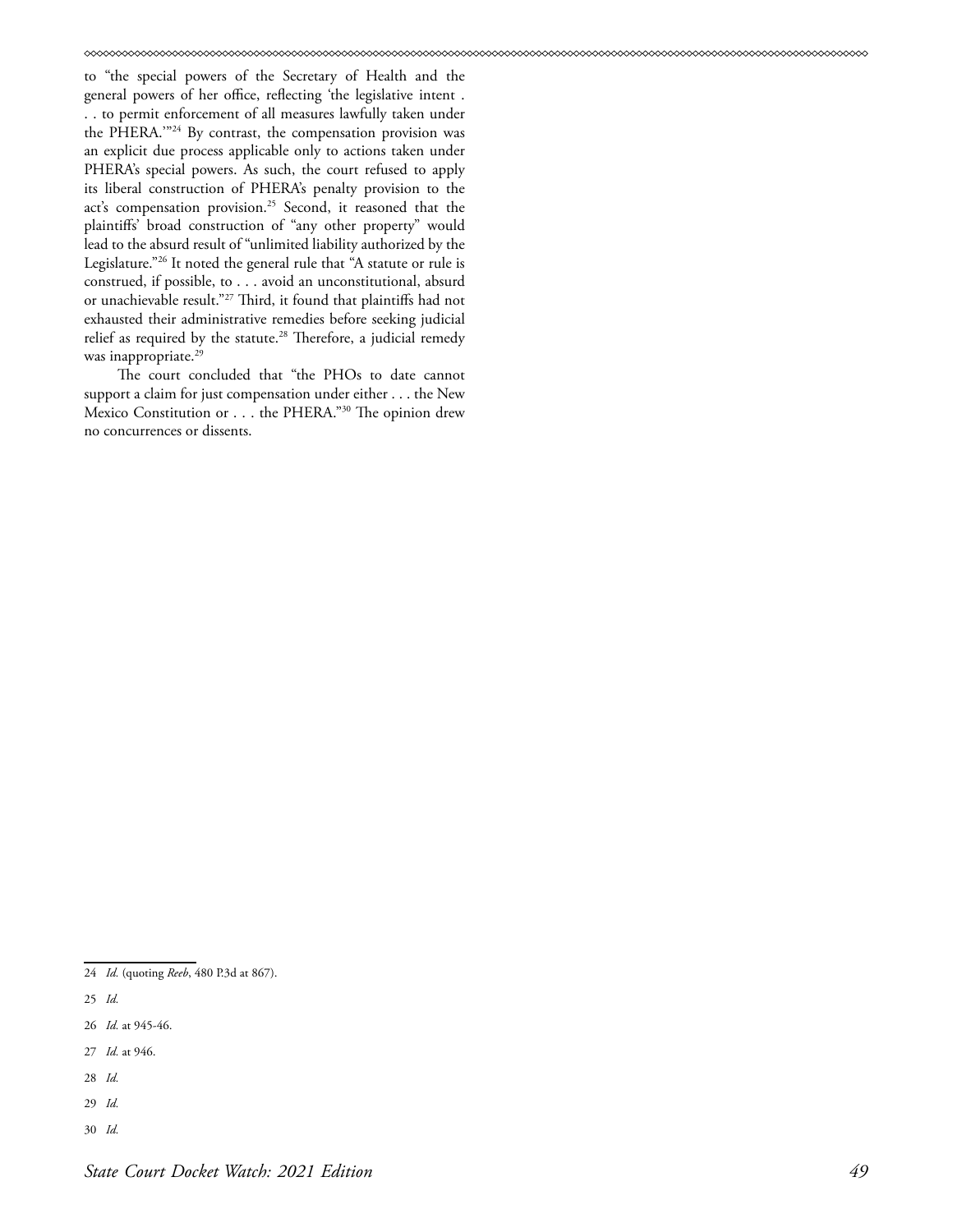## OHIO *State v. Weber By Joseph Greenlee*

Published March 23, 2021

About the Author:

Joseph Greenlee is an attorney in McCall, Idaho, the Director of Constitutional Studies at the Firearms Policy Coalition, and a Policy Advisor for Legal Affairs at the Heartland Institute.

Greenlee has worked on over 50 constitutional law cases (representing a party or amicus curiae), and has filed over 20 briefs with the United States Supreme Court.

Greenlee has authored ten scholarly articles on firearms law. He has also authored dozens of short articles on the right to keep and bear arms. His work has appeared in The Hill, Washington Times, and Washington Post, among others.

## Note from the Editor:

The Federalist Society takes no positions on particular legal and public policy matters. Any expressions of opinion are those of the author. We invite responses from our readers. To join the debate, please email us at info@fedsoc.org.

At 4:00 a.m. on February 17, 2018, Frederick Weber's wife called the police to report that her husband was intoxicated and holding a shotgun.<sup>1</sup> When officers arrived, Weber's wife told them, "Everything is okay, he put it away."2 But when they entered the home, they saw Weber "holding the shotgun by the stock with one hand."3 The officers ordered Weber to put the firearm down, so he did, asserting that it was unloaded.<sup>4</sup>

Weber repeatedly admitted to being intoxicated.<sup>5</sup> This was confirmed by the smell of alcohol on Weber, his slurred speech and bloodshot eyes, $\rm^6$  his inability to perform a field sobriety test, and his difficulty in following the officers' instructions.7 When the officers asked Weber what he was doing with the shotgun, Weber "seemed confused and could not give a definitive answer."8 Later, Weber told them that he had the shotgun because he was unloading it so he could wipe it down.<sup>9</sup> The officers confirmed that it was indeed unloaded, as Weber had claimed when they arrived.<sup>10</sup>

Weber was charged for carrying a firearm while intoxicated.11 Specifically, Ohio law provides that "[n]o person, while under the influence of alcohol or any drug of abuse, shall carry or use any firearm or dangerous ordnance."12 A violation is a first-degree misdemeanor.<sup>13</sup>

After a bench trial, Weber was convicted and sentenced to ten days in jail (all ten days were suspended), one year of community control, eight hours of community service, and a \$100 fine.<sup>14</sup>

The appeal of his conviction eventually reached the Supreme Court of Ohio, which considered (1) whether a prohibition on possessing a firearm while intoxicated at home is unconstitutional; (2) whether the statute violated Weber's Second Amendment rights as applied to the facts of his case;

<sup>1</sup> State v. Weber, Slip Opinion No. 2020-Ohio-6832, at ¶ 2.

|                | $2$ <i>Id.</i>                           |
|----------------|------------------------------------------|
| $3$ <i>Id.</i> |                                          |
| 4 Id.          |                                          |
|                | 5 <i>Id.</i> at $\triangleleft$ 3.       |
|                | 6 <i>Id.</i> at $\P$ 3–4.                |
|                | 7 <i>Id.</i> at <b>9</b> 3.              |
| 8 Id.          |                                          |
|                | 9 Id.                                    |
|                | $10$ <i>Id.</i>                          |
|                | 11 <i>Id.</i> at $\le$ 5.                |
|                | 12 <i>Id.</i> (quoting R.C. 2923.15(A)). |
|                | 13 <i>Id.</i> (citing R.C. 2923.15(B)).  |
|                | 14 Id.                                   |
|                |                                          |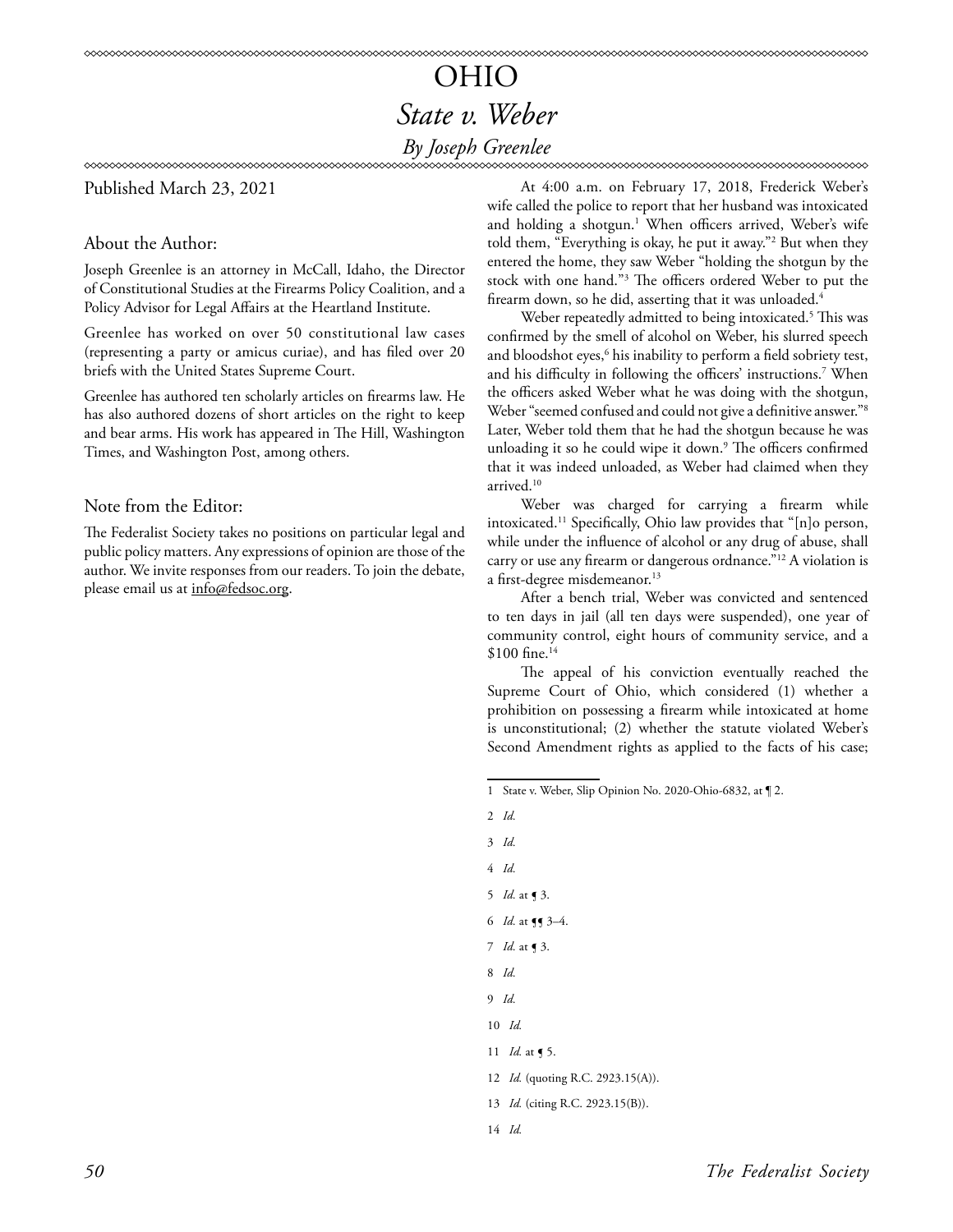and (3) whether all Second Amendment challenges should be reviewed under strict scrutiny.15

The court decided that the answer to each of these issues was, "no."

Addressing the appropriate standard of review, the court held that strict scrutiny should not apply to all Second Amendment challenges, and that it should not apply in this case.<sup>16</sup> Rather, the court applied intermediate scrutiny. To determine what level of scrutiny was appropriate, the court considered "how close" the law "comes to the core Second Amendment right and whether it imposes a severe burden on that right."17 It determined that intermediate scrutiny was appropriate because even though the Second Amendment's "core protection" is "the right of law-abiding, responsible citizens to use arms *in defense of hearth and home*,"18 the law's burden on that right was "at most . . . slight."19 The law does not prohibit people who consume alcohol from owning or being in a house with a gun, it only prohibits them from carrying or using a gun.<sup>20</sup> Moreover, "an intoxicated person who attempts to carry or use a gun in an otherwise lawful manner is less likely to be able to do so safely and effectively."21

Intermediate scrutiny requires that the law "furthers an important governmental interest and does so by means that are substantially related to that interest."22 The court held that forbidding intoxicated people from using or carrying a firearm furthers the important governmental interest in "protecting people from harm from the combination of firearms and alcohol."23 The government's interest was important because "[w] hen an intoxicated person carries or uses a gun, either at home or outside the home, the impairment of cognitive functions and motor skills can result in harm to anyone around the intoxicated person and even to the intoxicated person himself or herself."24 And the law was sufficiently tailored because it "targets the governmental interest directly, applying only to individuals who are intoxicated."25 The court further determined that the specific facts of the case did not change the outcome, since the state's interest in preventing harm is just as important regardless of whether Weber was at home or his firearm unloaded.<sup>26</sup>

- 18 *Id.* (quoting *District of Columbia v. Heller*, 554 U.S. 570, 635 (2008)) (emphasis in *Weber*).
- 19 *Id.* at **[** 27.
- 20 *Id.* at ¶ 29.
- 21 *Id.* at **[** 27.
- 22 *Id.* at ¶ 31.
- 23 *Id.* at ¶ 32.
- 24 *Id.* at ¶ 33.
- 25 *Id.* at ¶ 39.
- 26 *Id.* at  $\int$  44. Weber "state[d] in passing" in his brief that the law violates the arms provision in the Ohio Constitution. But because he did not

Justice Patrick DeWine concurred in the judgment only.<sup>27</sup> Justice DeWine believed that the court should have applied a test based on text, history, and tradition rather than heightened scrutiny.<sup>28</sup> Justice DeWine explained that the United States Supreme Court applied a text, history, and tradition test in its landmark Second Amendment case, *District of Columbia v. Heller*, and expressly rejected interest-balancing tests like intermediate scrutiny.29 And while Justice DeWine noted that many federal circuit courts have adopted the interest-balancing heightened scrutiny test for Second Amendment cases, he also noted that many Supreme Court Justices have denounced the lower courts' application of the test as inconsistent with *Heller*. 30

Analyzing the Second Amendment's text, history, and tradition, Justice DeWine determined that the law was constitutional for several reasons:

First, the rationale that places someone who is currently mentally ill and unable to responsibly use a firearm outside the Second Amendment protection applies with equal force to someone who is intoxicated. Second, the best available evidence about the founding generation's understanding of the right to bear arms reveals that the right did not preclude restrictions on classes of people who presented a present danger to others. In addition, the founding generation closely tied its conception of a right to the use of reason and understood that one with a reduced ability to reason could be incapable of exercising a right. Finally, a review of legal prohibitions involving guns and alcohol in 18th- and 19thcentury America adds further support for the proposition that [the law], as applied to Weber, is not inconsistent with the Second Amendment.<sup>31</sup>

Justice Patrick Fischer, joined by Justices Sharon Kennedy and Judith French, dissented. The dissenting justices agreed with Justice DeWine that the "laws and regulations challenged under the Second Amendment must be judged according to the text, history, and tradition of the Second Amendment."32 "In *Heller*," the dissent explained, the Supreme Court "notably did not employ an interest-balancing test when faced with a Second Amendment challenge. Rather, the court resolved that case by focusing on the text, history, and tradition of the Second Amendment."33 Two years later, "[i]n *McDonald* [*v.* 

- 27 *Id.* at  $\sim$  57 (DeWine, J., concurring).
- 28 *Id.* at ¶ 69.
- 29 *Id.* at ¶ 64.
- 30 *Id.* at  $\P$  66–67.
- 31 *Id.* at  $\P$  77. Justice DeWine noted that some courts have adopted a test that limits the Second Amendment to "virtuous" citizens. But because he found "that explanation less persuasive and underprotective of the Second Amendment right," he declined to elaborate on it. *Id.* at  $\sqrt{988}$  n.3.
- 32 *Id.* at ¶ 111 (Fischer, J., dissenting).
- 33 *Id.* at ¶ 119.

<sup>15</sup> *Id.* at ¶ 6.

<sup>16</sup> *Id.* at **[** 25.

<sup>17</sup> *Id.* at **[** 26.

<sup>&</sup>quot;discuss the text or history of" the provision, did not "discuss [Ohio Supreme Court] precedent on that provision," and did not "discuss how this provision differs from the Second Amendment," the court declined to address the argument. *Id.* at ¶ 48.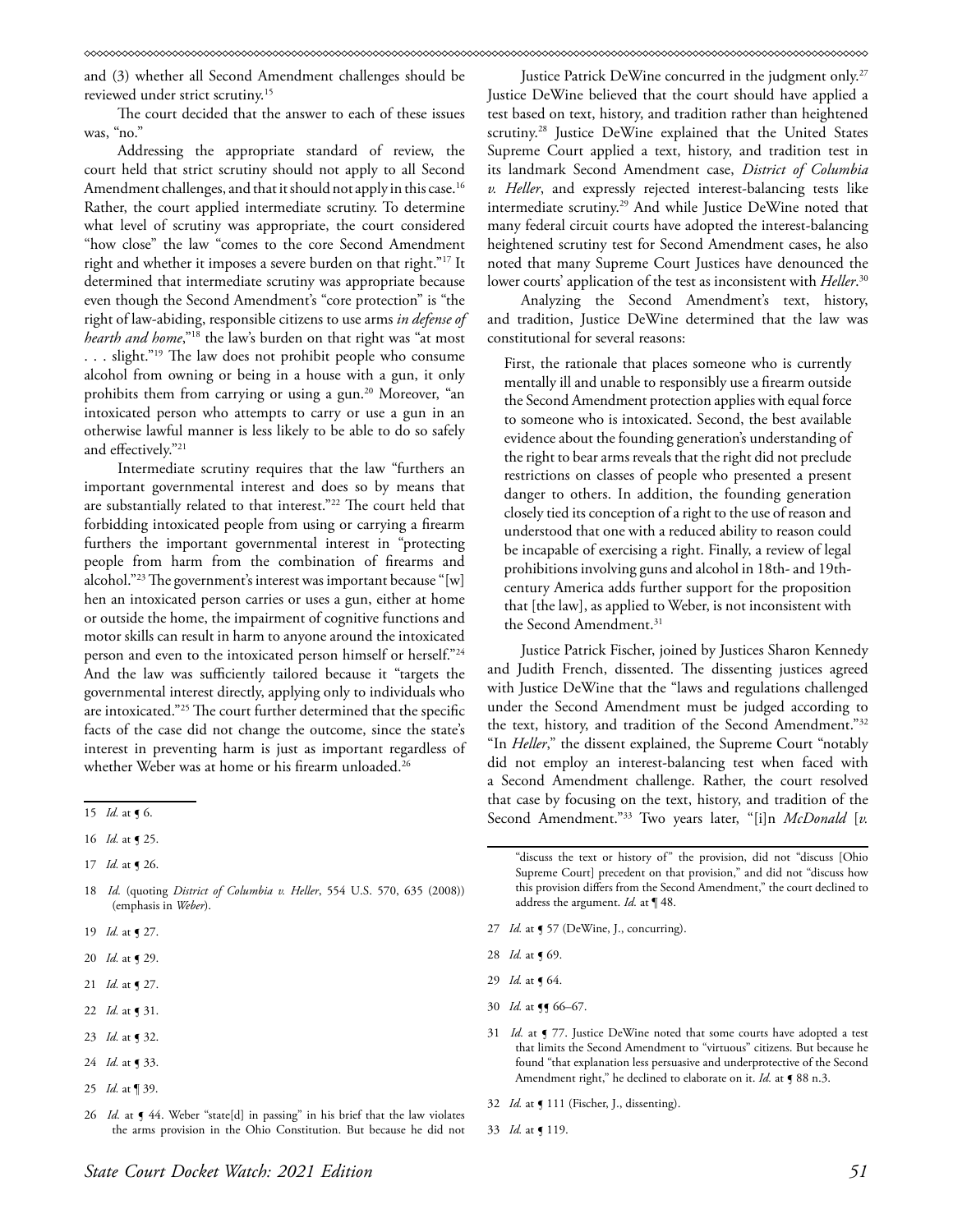*City of Chicago*, 561 U.S. 742], the court employed a similar methodology to decide that the right to keep and bear arms is applicable to the states under the Fourteenth Amendment," again "rejecting an interest-balancing test in favor of an approach that focuses on the original understanding of the Second Amendment."34

While Justice DeWine conducted a historical analysis himself, the dissent wanted to "remand the cause to the court of appeals for further proceedings," so the parties could focus "on the text, history, and tradition of the Second Amendment."35

In sum, a majority of the court upheld the ban on possessing a firearm while intoxicated, but according to Justice DeWine, "[b]ecause a majority of the court today adopts this [text, history, and tradition] approach, going forward, lower courts in Ohio should follow the analytical framework used by the Supreme Court in *Heller* and assess Second Amendment claims based upon text, history, and tradition."36

<sup>34</sup> *Id.* at ¶ 121.

<sup>35</sup> *Id.* at ¶ 128.

<sup>36</sup> *Id.* at ¶ 71 (DeWine, J., concurring).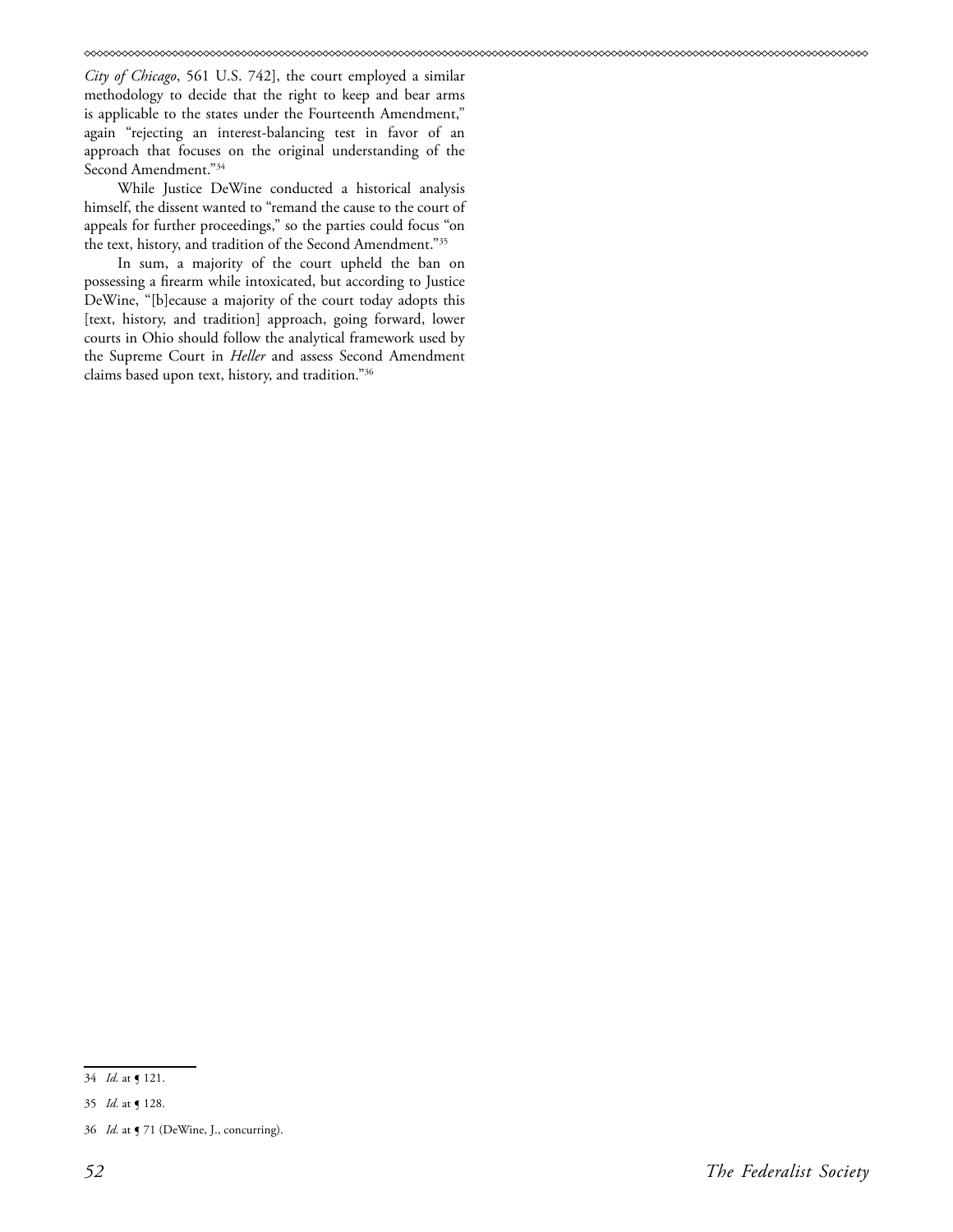## Published December 22, 2021

## About the Author:

Katie is an Associate at Shook, Hardy & Bacon LLP in Washington, D.C. She focuses her legal practice on public policy, as well as complex trial and appellate litigation. Katie regularly represents corporate litigants in matters involving data privacy, products liability, damages, civil justice issues, and federal and constitutional law.

## Note from the Editor:

The Federalist Society takes no positions on particular legal and public policy matters. Any expressions of opinion are those of the author. We also invite responses from our readers. To join the debate, please email us at info@fedsoc.org.

In *Oklahoma ex rel. Hunter v. Johnson & Johnson*, the Oklahoma Supreme Court overturned a \$465 million verdict against Johnson & Johnson (J&J) after the district court found J&J liable for violating Oklahoma's public nuisance law when it manufactured, marketed, and sold prescription opioids.<sup>1</sup> The Supreme Court, in a 5-1 ruling, held that the state's public nuisance statute, which historically has governed local landbased disturbances, does not apply to manufacturing, marketing, and selling products.2 In lone dissent, Justice James Edmondson found that the state's public nuisance law covers manufacturingrelated acts and argued that the majority read the statute too narrowly.3

Governments around the country have been seeking to use public nuisance causes of action to subject manufacturers to liability for a variety of social, environmental, and public health issues associated with products. The Oklahoma Supreme Court is now one of several state supreme courts to reject this use of public nuisance law.<sup>4</sup>

### **BACKGROUND**

The state of Oklahoma brought this lawsuit to make prescription opioid manufacturers pay the state's costs associated with opioid addiction in Oklahoma.5 Like other states, Oklahoma has experienced an opioid epidemic, including "abuse and misuse of opioid medications, opioid use disorder, and thousands of opioid-related deaths." <sup>6</sup>

In June 2017, Oklahoma sued three pharmaceutical companies that manufactured, marketed, or sold opioids in Oklahoma: J&J, Purdue Pharma L.P. (Purdue), and Teva Pharmaceuticals USA, Inc. (Teva).7 The state invoked Oklahoma's public nuisance statute, asserting that opioid abuse qualified as a public nuisance and the companies created this public nuisance in how they marketed their medications.<sup>8</sup> The

- 6 This fact was never in dispute. *See* Oklahoma *ex rel.* Hunter v. Purdue Pharma L.P., et al., 2019 WL 9241510 at \*1 (Okl. Dist. Nov. 15, 2019) (Final Judgment After Non-Jury Trial).
- 7 2021 WL 5191372 at \*2.
- 8 *See* Okla. Stat. tit. 50, §§ 1 *et seq*.

<sup>1</sup> Oklahoma *ex rel*. Hunter v. Johnson & Johnson, 2021 WL 5191372 (Okl. Sup. Ct. Nov. 9, 2021).

<sup>2</sup> *Id*. at \*11.

<sup>3</sup> *Id*. at \*14-15, 27.

<sup>4</sup> *See* State of R.I. v. Lead Indus. Ass'n, 951 A.2d 428 (R.I. 2008) (overturning verdict and rejecting district court's efforts to extend public nuisance to lead paint manufacturing); In re Lead Paint Litig., 924 A.2d 484 (N.J. 2007) (same); City of Chicago v. Beretta U.S. A. Corp., 821 N.E.2d 1099 (Ill. 2005) (declining to apply nuisance theory to firearms manufacturing).

<sup>5 2021</sup> WL 5191372 at \*2, n. 12.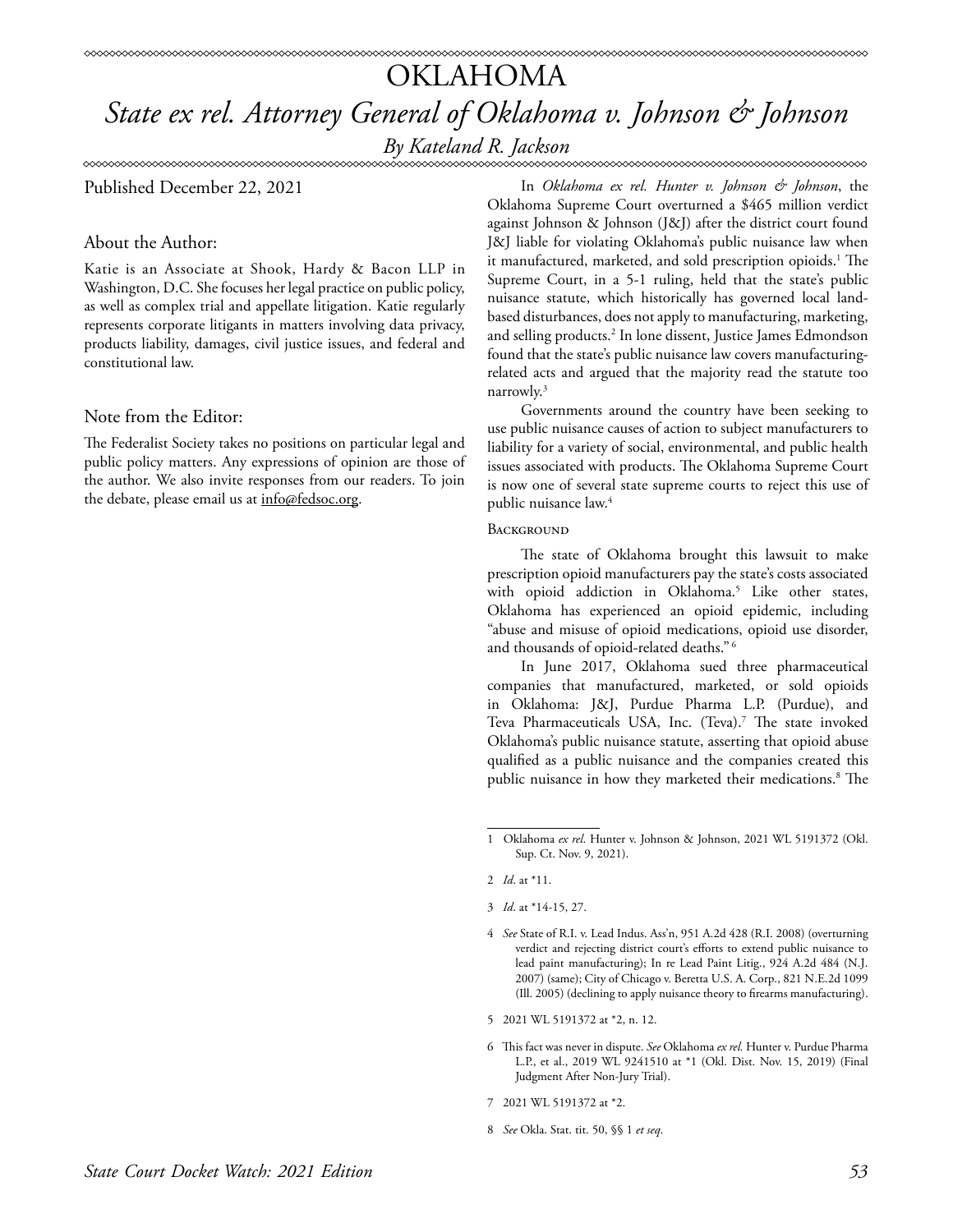state sought funds to abate this "nuisance," which it said was the costs of treating opioid abuse on a yearly basis.<sup>9</sup>

The state settled with Purdue (for \$270 million) and Teva (for \$85 million).10 J&J defended itself against the public nuisance claim, arguing Oklahoma's public nuisance law, which historically has governed a variety of local land-based disturbances, does not apply to the manufacturing, marketing, or selling of a lawful product. $11$ 

The state countered that the language in its public nuisance statute was broad enough to cover these acts. The statute defines a "nuisance" as consisting of "unlawfully doing an act, or omitting to perform a duty, which act or omission . . . annoys, injures or endangers the comfort, repose, health, or safety or others," among other things.<sup>12</sup> The state argued manufacturing, marketing and selling a product that endangers the health or safety of others could qualify as a public nuisance.<sup>13</sup>

Other governments have similarly tried to use their states' public nuisance law in this way. For example, they have sued firearm manufacturers for the criminal misuse of guns, former manufacturers of lead pigment for lead paint in homes, and energy producers for local effects of climate change.<sup>14</sup> Most of these lawsuits have ultimately failed, as courts have held that public nuisance law does not subject manufacturers to liability for these types of harms.15

Oklahoma's case against J&J was the first opioidmanufacturing lawsuit in the nation to proceed to trial. The district court held a 33-day bench trial to determine whether J&J was responsible for creating a public nuisance under Oklahoma law by manufacturing, marketing, and selling opioid medications.16 The state alleged that J&J engaged in a marketing campaign to spread the concept that physicians were undertreating pain.17 The state also argued that J&J overstated the benefits of opioid pain management while failing to disclose the risks.18 The parties called 42 witnesses, submitted 874 exhibits into evidence, and presented an additional 225 exhibits to the court.<sup>19</sup>

The trial concluded in July 2019, and the district court issued a \$465 million verdict, which represented the state's costs

- 11 *Id*. at \*2-3.
- 12 Okla. Stat. tit. 50, § 1.
- 13 2021 WL 5191372 at \*2.
- 14 *See* Victor E. Schwartz & Phil Goldberg, *The Law of Public Nuisance: Maintaining Rational Boundaries on a Rational Tort*, 45 Washburn L.J. 541, 543 (2006).
- 15 *Id.* at 552-61.
- 16 2021 WL 5191372 at \*2.
- 17 *Id*.
- 18 *Id*.

for one year.20 J&J appealed, again arguing that Oklahoma's public nuisance law cannot be used to impose liability on the company for costs associated with opioid misuse. Subjecting manufacturers to such liability, particularly for a product approved and regulated by the U.S. Food & Drug Administration, would expand public nuisance litigation beyond its original moorings.<sup>21</sup> The state cross-appealed for approximately \$9.3 billion.<sup>22</sup>

### The Court's Opinion

The Oklahoma Supreme Court held that "Oklahoma public nuisance law does not extend to the manufacturing, marketing, and selling of prescription opioids."23 "The central focus of the State's complaints is that J&J was or should have been aware and that J&J failed to warn of the dangers associated with opioid abuse and addiction in promoting and marketing its opioid products. This classic articulation of tort law duties- to warn of or to make safe--sounds in product-related liability. Public nuisance and product-related liability are two distinct causes of action, each with boundaries that are not intended to overlap."24

The Oklahoma Supreme Court looked to the origins of the statute, which codified longstanding common law. Public nuisance originated in twelfth-century England as "a criminal writ to remedy actions or conditions that infringed on royal property or blocked public roads or waterways."25 The king could bring a public nuisance claim to protect the public's right to use these public resources.<sup>26</sup> The remedies were either injunctive relief to stop the person from engaging in the public nuisance and/or abatement to make the person clean up his or her mess.<sup>27</sup> Over time, public nuisance law "came to cover a large, miscellaneous and diversified group of minor criminal offenses," such a pollution or vagrancy, that infringed on a public right in a local community.28 As the court explained, the cause of action "has historically been linked to the use of land by the one creating the nuisance."29

- 22 2021 WL 5191372 at \*3.
- 23 *Id*. at \*2.
- 24 *Id*. at \*5.
- 25 *Id*. at \*3.
- 26 *Id*.
- 27 *Id*.

29 *Id*.

<sup>9 2019</sup> WL 9241510 at \*1.

<sup>10 2021</sup> WL 5191372 at \*2, n. 11.

<sup>19 2019</sup> WL 9241510 at \*1.

<sup>20</sup> *See id*.; *see also* State of Oklahoma v. Purdue Pharma L.P., et al., 2019 WL 4019929 (Okl. Dist. Aug. 26, 2019) (Judgment After Non-Jury Trial).

<sup>21</sup> *See* Oklahoma *ex rel*. Hunter v. Johnson & Johnson, No. 118,474, Apps.' Br. (Oct. 8, 2020); *see also* Br. for Amicus Curiae National Association of Manufacturers, at \*10-11 (Oct. 19, 2020) (explaining that the district court's "framing opioid litigation under government public nuisance theory… blur[s] traditional liability law and… seek[s] to subject [market participants] to joint and several liability," creating the threat of massive and unpredictable liability in the marketplace).

<sup>28</sup> *Id*. at \*4 (citing Restatement (Second) of Torts § 821B cmt. b (Am. Law Inst. 1979)).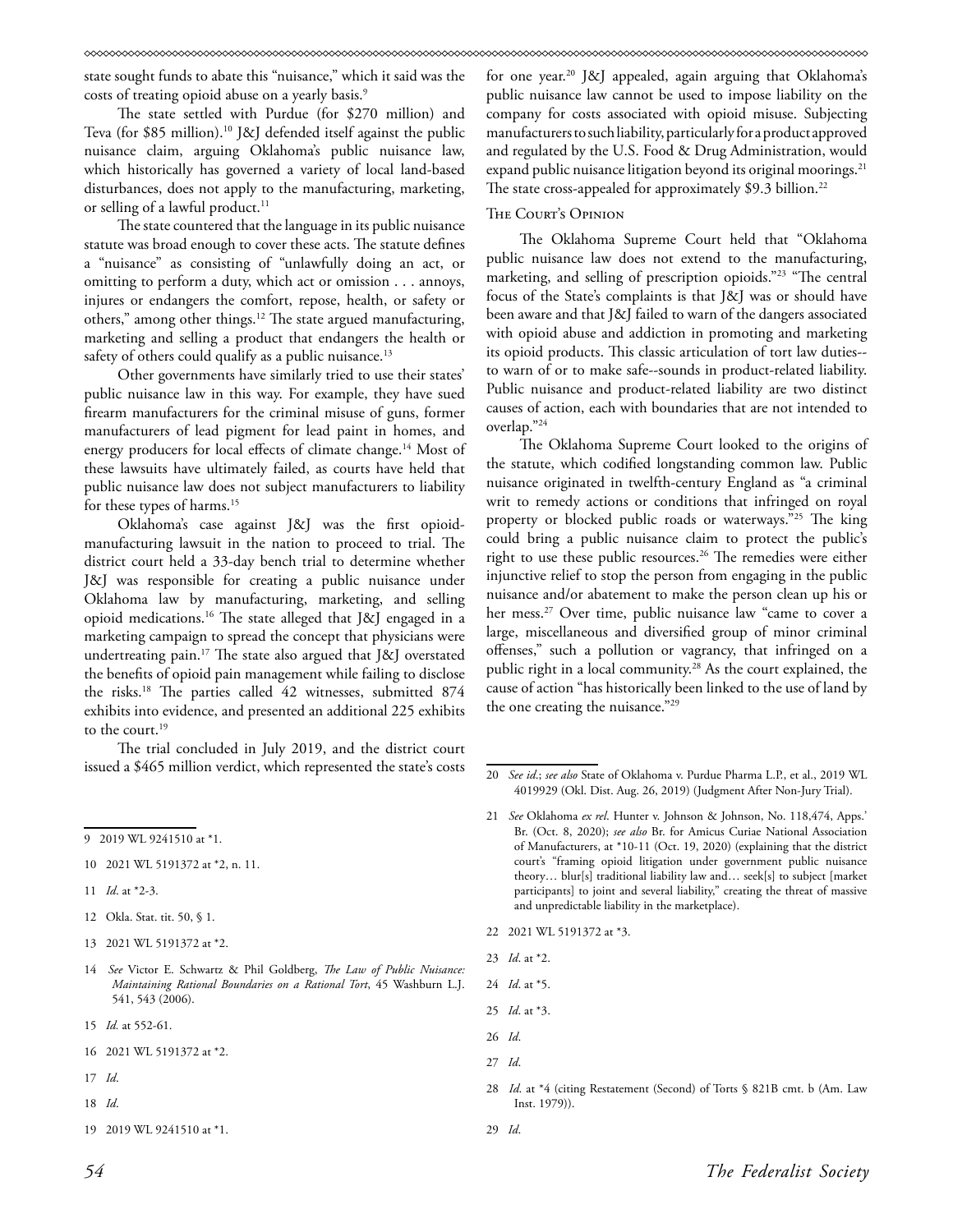For this reason, the court continued Oklahoma has "limited Oklahoma public nuisance liability to defendants (1) committing crimes constituting a nuisance, or (2) causing physical injury to property or participant in an offensive activity that rendered the property uninhabitable."30 "Applying the nuisance statutes to lawful products as the State requests would create unlimited and unprincipled liability for product manufacturers; this is why our Court has never applied public nuisance law to the manufacturing, marketing, and selling of lawful products."31

The court then gave several reasons public nuisance law does not extend to manufacturers for the use or misuse of products. First, there is no public right to be free from opioid addiction, and any public nuisance caused by opioid abuse would occur at the local, not manufacturing level.<sup>32</sup>

Second, the manufacturer does not control its products once sold: they have no "control [over] the instrumentality alleged to constitute the nuisance at the time" the nuisance is created.33

Third, tort liability must be principled and limited, and applying public nuisance to downstream impacts of products would raise "the possibility that J&J could be held continuously liable."34

Finally, the court held that the remedy—\$465 million for public funds spent on opioid addiction—is not the type of remedy that applies to public nuisance claims; it was neither injunctive relief to stop the public nuisance nor an abatement order: "The condition, opioid use and addiction, would not cease to exist even if J&J pays for the State's Abatement Plan."35

The court also said the remedy was improper because it was not right to make J&J pay for the alleged costs of treating all prescription opioids manufactured, marketed, or sold in the state given that J&J sold 3% of prescription opioids statewide. <sup>36</sup> "J&J should not be responsible for the harms caused by opioids that it never manufactured, marketed, or sold."37

- 35 *Id*. at \*9.
- 36 *Id*. at \*2.
- 37 *Id*. at \*9.

### The Dissent

Justice Edmondson issued the lone dissent. He argued the majority's view of public nuisance is "too narrow."38 He stated that the public nuisance statute provides a cause of action in "equity" and, therefore, could be extended to the manufacturing, marketing, and selling of opioid products in this case: "our society's concept of equity includes the idea that a defendant should be held legally responsible for damages proximately caused by that defendant and not others."39

He contended a property-based nexus "is not always a required element in a public nuisance common-law action."40 "[A] common-law public nuisance may be created using a chattel or personal property as a means or instrument which causes an injury to a public right, and this type of action has been incorporated into our nuisance statute."<sup>41</sup> He continued that the fact that improperly manufacturing, marketing, and selling products may give rise to a product liability claim does not mean these acts cannot also give rise to a public nuisance action.<sup>42</sup>

In his view, "J&J's directed use of their personal property or goods in Oklahoma commerce, when combined with J&J's false and misleading safety representations of those goods, constitutes a public nuisance when those misrepresentations are causally linked to harm suffered by the public in Oklahoma and resulting in expenditures from the Public Purse."43

However, he disagreed with the trial court on two issues: the trial must be tied to conduct and damages in Oklahoma, and the remedy was really one for damages for past conduct. He would have sent the case to the lower court to focus on evidence tied to Oklahoma and "to recalculate damages based upon J&J's share of the market in the years it sold its opioids in Oklahoma."44

### **CONCLUSION**

The Oklahoma Supreme Court's decision adds to the jurisprudence that manufacturers are not to be subject to public nuisance liability for social, environmental, or public health issues associated with the use or misuse of products. The elements of a public nuisance cause of action—a public right, unlawful conduct, causation and control—are not present in these cases. The case could impact opioid litigation in other states, as well as other efforts to assert public nuisance claims against manufacturers of other products that have downstream risks.

41 *Id*.

<sup>30</sup> *Id*.

<sup>31</sup> *Id*. at \*5.

<sup>32</sup> *Id*. at \*6-7.

<sup>33</sup> *Id*. at \*8-9 ("J&J ultimately could not control: (1) how wholesalers distributed its products, (2) how regulations and legislation governed the distribution of its products by prescribers and pharmacies; (3) how doctors prescribed its products, (4) how pharmacies dispersed its products, and (5) how individual patients used its product or how a patient responded to its product, regardless of any warning or instruction given.").

<sup>34</sup> *Id*. at \*8-9 (*citing* Tioga Public Sch. Dist. No. 15 of Williams Cnty., State of North Dakota v. United States Gypsum Co., 984 F.2d 915 (8th Cir. 1993)).

<sup>38</sup> *Id*. at \*27.

<sup>39</sup> *Id*. at \*13.

<sup>40</sup> *Id*. at \*14.

<sup>42</sup> *Id*.

<sup>43</sup> *Id*.

<sup>44</sup> *Id*. at \*12, \*27.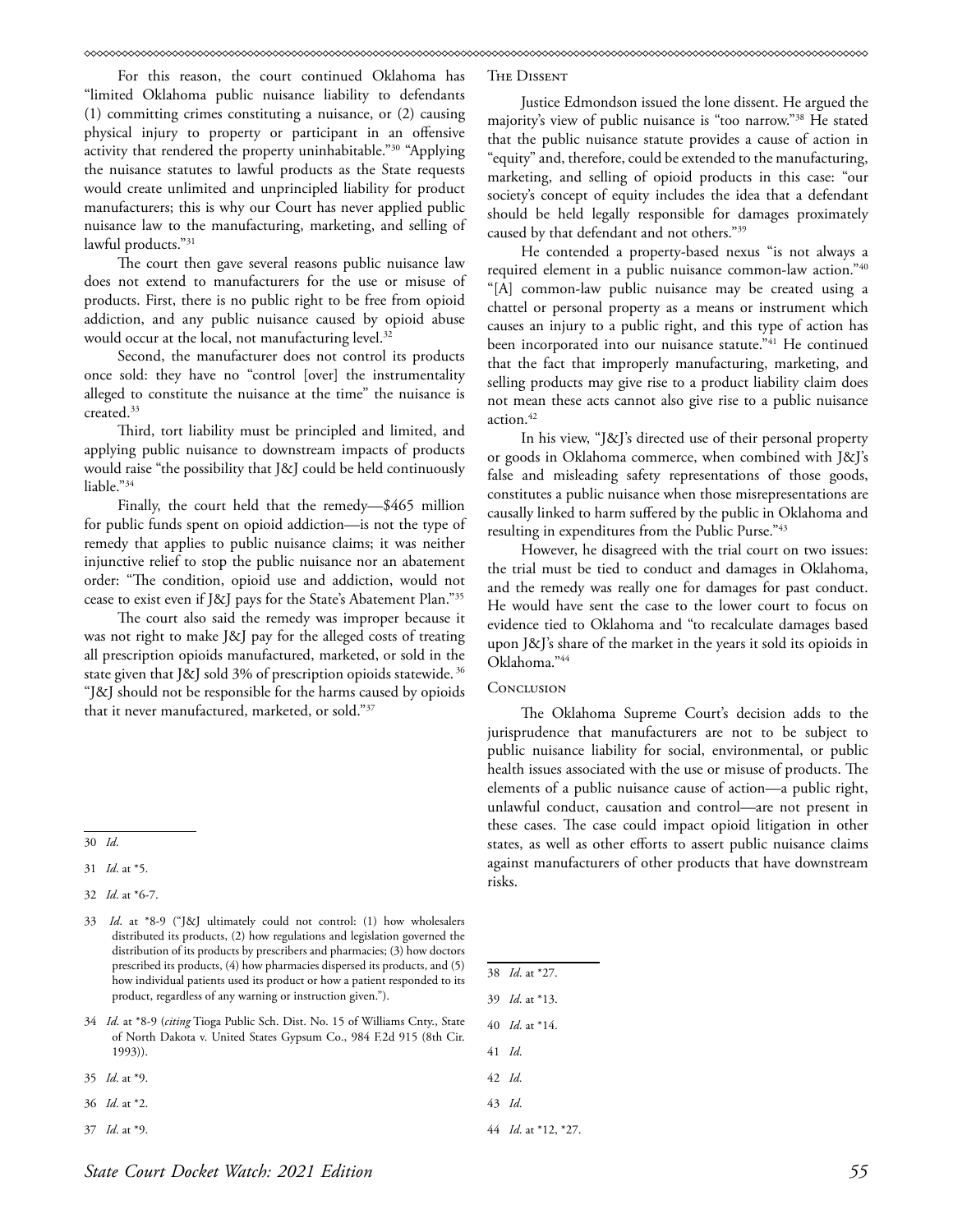## OREGON *State v. Pittman By Joseph DeMarco*

Published April 23, 2021

## About the Author:

Joseph V. DeMarco is a partner at DeMarco Law, PLLC where he focuses on counseling clients on complex issues involving information privacy and security, theft of intellectual property, computer intrusions, on-line fraud, and the lawful use of new technology. His years of experience in private practice and in government handling the most difficult cybercrime investigations handled by the United States Attorney's Office have made him one of the nation's most sought-after lawyers on Internet crime and the law relating to emerging technologies. In addition to his counsel practice, Mr. DeMarco serves as an Arbitrator, resolving complex commercial and high-technology disputes between businesses. He is on the National Panel of Neutrals of the American Arbitration Association (AAA) and Federal Arbitration, Inc. (FedArb).

## Note from the Editor:

The Federalist Society takes no positions on particular legal and public policy matters. Any expressions of opinion are those of the author. We also invite responses from our readers. To join the debate, please email us at info@fedsoc.org.

Article I, section 12 of the Oregon Constitution provides that "[n]o person shall . . . be compelled in any criminal prosecution to testify against himself."1 Thus, to receive protection under Oregon's self-incrimination clause, a person's statement or conduct must be compelled, testimonial, and inculpatory.2 In *State v. Pittman*, the Oregon Supreme Court considered whether a trial court's order compelling the defendant to unlock her phone qualified as compelling an incriminating, testimonial statement.<sup>3</sup>

Catrice Pittman crashed her car into a tree early one morning, injuring herself and her passengers. Along with the others, Pittman was rushed to the hospital to receive care for traumatic injuries. As hospital staff was administering care, they found in Pittman's clothing a wad of cash, a bag of white powder, and a pipe. Staff turned over the suspected contraband to police officers, who later confirmed that the powder was methamphetamine. In addition, inside the bag of methamphetamine were smaller clear plastic bags commonly used for packaging in individual drug transactions. Based on this evidence, prosecutors charged Pittman with multiple crimes, including narcotics offenses related to the illegal distribution of methamphetamine.4

During the course of their investigation, while attempting to take Pittman's statement at the hospital, police officer Brian Frazzini observed an iPhone inside Pittman's purse.<sup>5</sup> Officer Frazzini obtained a search warrant to seize and search the phone, but the passcode prevented any access to the contents of the device. Police officer Garon Boyce then obtained a second search warrant to compel Pittman to provide the code that would unlock the phone, but Pittman refused to comply. Prosecutors then filed a motion to compel Pittman to unlock the phone, arguing that even if disclosure was compelled, such an admission was a foregone conclusion of control over the phone since law enforcement had already confirmed that the device was in Pittman's possession. Pittman opposed the motion, arguing that compulsion would run afoul of Pittman's rights against self-incrimination under Article I, section 12 of the Oregon Constitution and the Fifth Amendment of the U.S. Constitution.<sup>6</sup> The trial court granted the state's motion, and the Oregon Court of Appeals affirmed.7

- 2 State v. Fish, 321 Or. 48, 53 (1995).
- 3 367 Or. 498, 508 (2021).
- 4 *Id.*
- 5 *Id.* at 501–02.
- 6 *Id.*
- 7 *Id.* at 503–04.

<sup>1</sup> ORE. CONST. art. I, § 12.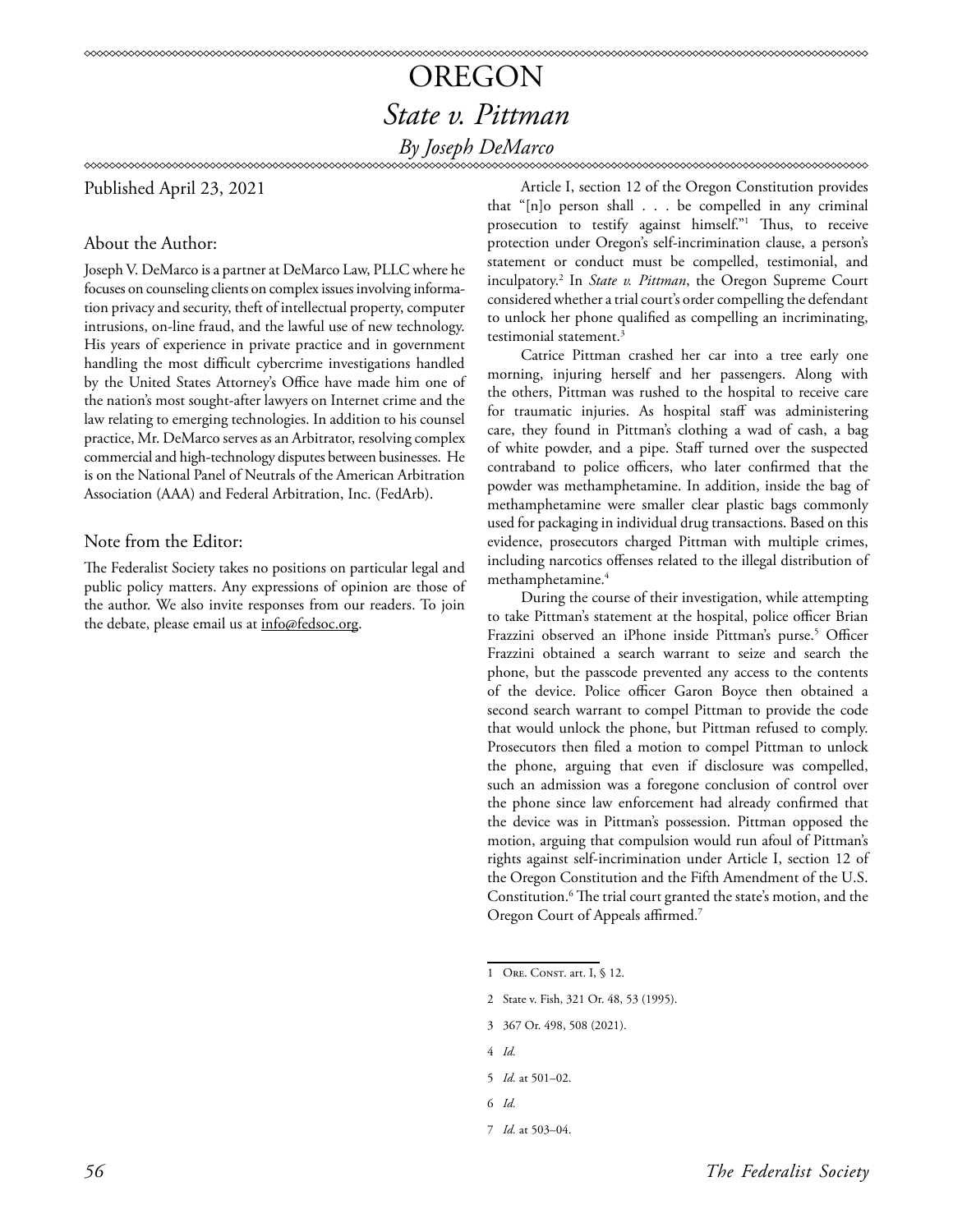Before the Oregon Supreme Court were two related questions: First, as a threshold matter, did the court order improperly compel an act that would provide incriminating, testimonial evidence?8 Second, if it did, did the court order violate Pittman's right against self-incrimination under the state and/ or federal constitution?9 In sum, the court held that unlocking a phone is testimonial under Article I, section 12 of the state constitution, and that compelling it was unconstitutional.<sup>10</sup> Because the Oregon court held that passcode disclosure violated the state constitution, it did not reach the federal question.<sup>11</sup>

In protecting defendants' cell phone passcodes from compelled disclosure, the *Pittman* court confronted an interesting conundrum: What is communicated when a person unlocks their phone with the passcode?12 If unlocking the phone with a passcode is at all expressive, what incriminating information is conveyed?13 Here, the court did not venture beyond the obvious fact that when a person conveys the passcode they express knowledge of the passcode.<sup>14</sup> Yet despite such testimony's seemingly limited significance,<sup>15</sup> the court reasoned that after a court order in such a case, a defendant would not be "in the same position she would have been in had she not provided that communication."16 Put another way, the expressive act (entering a passcode) would indeed "provide information that the state did not already have, or it could bolster or add to information that the state already has[,]" thereby harming the defendant.<sup>17</sup> Accordingly, even if the state already knew the phone belonged to the defendant, there was a baseline cognizable constitutional harm (albeit a "reduced" one).<sup>18</sup> This constitutional injuryforced expression of knowledge of the passcode—was central in the court's analysis.

But the protections of the *Pittman* court's ruling are not absolute. In contrast to forcing the entry of a passcode, attempting to gain access to a biometrically-locked phone is, according to the court, less problematic. In such cases, the court explained, the defendant is only required to place her finger on the phone and this is of less constitutional import because "by performing that act, defendant would communicate only that she knew how to move her finger, not that she knew how to unlock the phone."<sup>19</sup> According to the court, any inculpatory value of this testimony would be next to nil, thus curing any potential constitutional infirmity. While this hypothetical is only dicta, in citing this example, the *Pittman* court may have rubber stamped a "biometric exception" to the law of self-incrimination.

13 *Id.*

16 *Id.* at 523.

- 18 *Id.*
- 19 *Id.* at 518.

The fact remains, however, that Oregon courts cannot order their defendants to unlock cell phones through passcodes. While biometric unlocking features have become commonplace, passcodes remain a primary key to cell-phone access. What's more, the logic of the *Pittman* opinion could apply directly to other passcode-locked digital devices, including tablets, personal computers, and external hard drives. While the *Pittman* court suggested it propounded a narrow rule,<sup>20</sup> it nonetheless rendered access to digital data far more elusive.

The sheer breadth of information now procedurally locked away makes *Pittman* protections expansive. A single smartphone can hold more data than all documents ever handwritten.<sup>21</sup> Given the wealth of personal information stored in the average person's phone, the investigative value of phone data is potentially enormous. Without the passcode, however, law enforcement may be unable to unlock highly secure phones like the iPhone, which are notoriously difficult to hack.<sup>22</sup> In 2016, for example, law enforcement agencies around the country had in their possession hundreds of iPhones still locked and thus unable to provide any investigative value.<sup>23</sup> Thus, without assistance from phone manufacturers or third-party digital forensics companies, $24$  law enforcement agents may need to spend months or even years to crack a single iPhone password.<sup>25</sup>

The *Pittman* court's implicit biometric exception<sup>26</sup>—if that is a recognized exception to its Article I, section 12 holding moving forward—may render Oregonians' privacy protections less effectual. Each iPhone on sale on Apple's website provides biometric unlocking features,<sup>27</sup> and fingerprint unlocking has become standard in flagship smartphones for nearly every major manufacturer.28 So long as smartphone users take advantage of this convenient feature, Oregon law enforcement may be able to pursue warrants compelling biometric unlocking. It remains to be seen, however, if this biometric exception will become positive law.

- 23 *See Answers to your questions about Apple and security*, Apple, *available at*  [https://www.apple.com/customer-letter/answers/;](https://www.apple.com/customer-letter/answers/) Tim Cook, *A Letter to Our Customers*, Apple (Feb. 16, 2016), *available at* [https://www.apple.](https://www.apple.com/customer-letter/) [com/customer-letter/.](https://www.apple.com/customer-letter/)
- 24 Lear, *supra* note 30, at 455–56.
- 25 Wash. Post, *Why it's so hard to hack the iPhone*, Denver Post (Feb. 21, 2016 7:48 AM), *available at* [https://www.denverpost.com/2016/02/21/](https://www.denverpost.com/2016/02/21/why-its-so-hard-to-hack-the-iphone/) [why-its-so-hard-to-hack-the-iphone/](https://www.denverpost.com/2016/02/21/why-its-so-hard-to-hack-the-iphone/).
- 26 367 Or. at 518.
- 27 *iPhone Apple*, Apple, *available at* <https://www.apple.com/iphone/>.
- 28 Shams, *List of All Fingerprint Scanner Enabled Smartphones*, Web Cusp (Apr. 24, 2018), *available at* [https://webcusp.com/list-of-all-fingerprint](https://webcusp.com/list-of-all-fingerprint-scanner-enabled-smartphones/)[scanner-enabled-smartphones/](https://webcusp.com/list-of-all-fingerprint-scanner-enabled-smartphones/).

<sup>8</sup> *Id.* at 505.

<sup>9</sup> *Id.* at 505–06.

<sup>10</sup> *Id.* at 508, 510.

<sup>11</sup> *Id.* at 508.

<sup>12</sup> *Id.* at 510.

<sup>14</sup> *Id.* at 518.

<sup>15</sup> *Id.* at 522.

<sup>17</sup> *Id.*

<sup>20</sup> *Id.* at 520.

<sup>21</sup> Steven W. Brookreson, *37(E): The Effects of Change and a Call for More*, 86 UMKC L. Rev. 177, 177 (2017).

<sup>22</sup> Shannon Lear, Note, *The Fight over Encryption: Reasons Why Congress Must Block the Government from Compelling Technology Companies to Create Backdoors into Their Devices*, 66 Clev. St. L. Rev. 443, 454–55 (2018).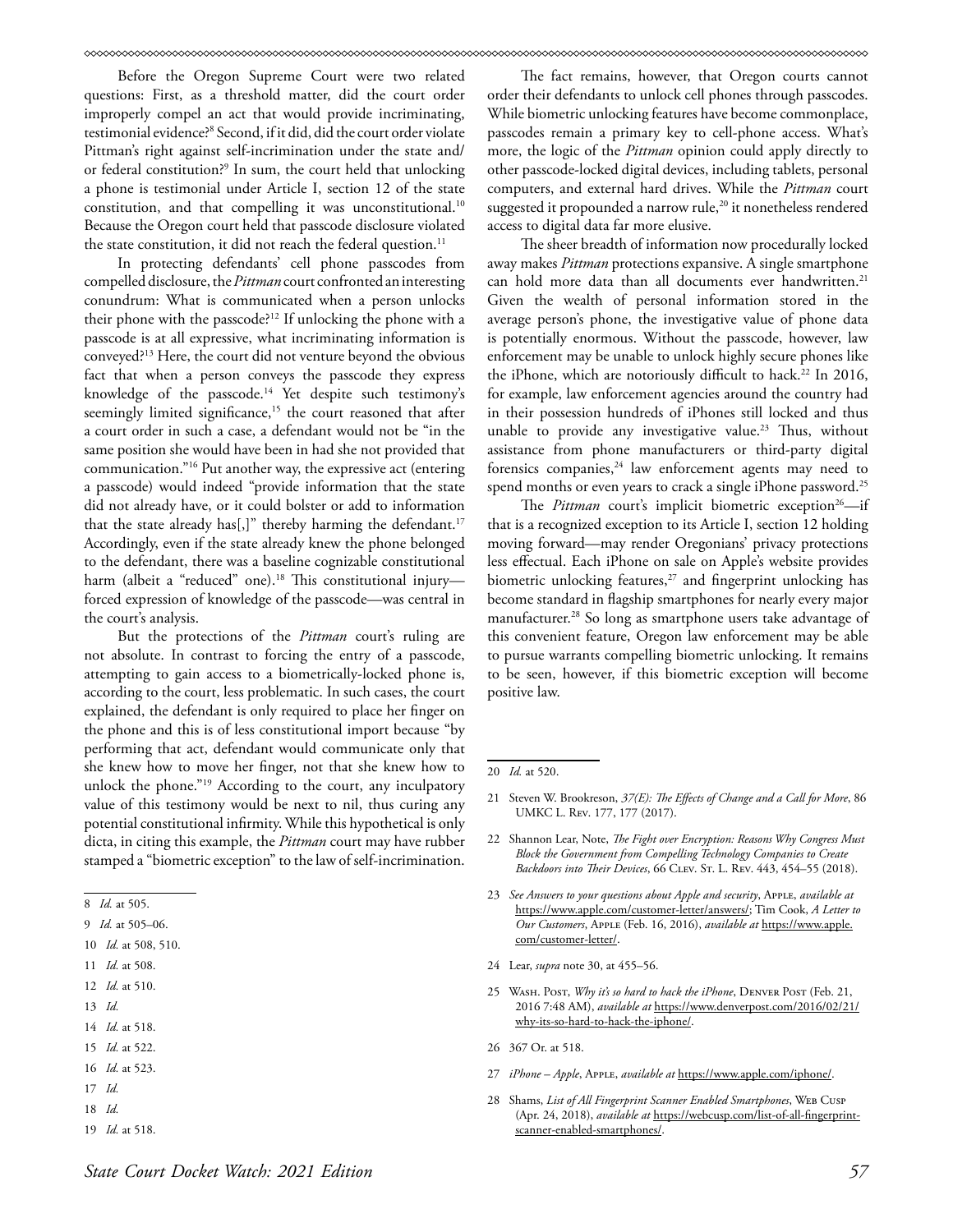## PENNSYLVANIA *Commonwealth v. Alexander By Matthew P. Cavedon*

Published March 8, 2021

About the Author:

Matthew Cavedon is a criminal defense attorney in Gainesville, Georgia. He is the editor of Conviction, an online series on criminal law and religion hosted by Emory University's Canopy Forum. He clerked for a federal district court judge after graduating law school. He is a member of the Federalist Society's Criminal Law & Procedure Practice Group Executive Committee.

## Note from the Editor:

The Federalist Society takes no positions on particular legal and public policy matters. Any expressions of opinion are those of the author. We also invite responses from our readers. To join the debate, please email us at info@fedsoc.org.

Pennsylvania's highest court has extinguished the automobile exception to the warrant requirement. No warrant is required to search a car under the federal Fourth Amendment. In 1925's *Carroll v. United States*, the U.S. Supreme Court held that probable cause authorizes warrantless seizures "of contraband goods in the course of transportation."1 Chief Justice William Howard Taft's opinion found precedent dating back to the American Founding that distinguishes seizing items "concealed in a movable vessel where they could readily be put out of reach of a search warrant" from entry into homes.<sup>2</sup>

The Court elaborated on *Carroll*'s so-called "automobile exception" in 1970's *Chambers v. Maroney*. 3 It held that the exception is justified by the exigent circumstances that are present when "an automobile [is] stopped on the highway; the car is movable, the occupants are alerted, and the car's contents may never be found again if a warrant must be obtained."4

A reader could be forgiven for thinking that these justifications actually imply limits on warrantless searches of motor vehicles. For instance, what if the target auto were off the road and could not so easily drive away? The Supreme Court shut the door to questions like this in 1985's *California v. Carney*. 5 That case concerned a search of a parked but "fully mobile 'motor home' located in a public place."6 The Court held that no warrant was required because even where a vehicle cannot be quickly moved, "the lesser expectation of privacy resulting from its use as a readily mobile vehicle" triggers the exception.7 The reduced privacy results "from the pervasive regulation of vehicles capable of traveling on the public highways."8 In light of *Carney*, the automobile exception itself become immovable: If there is probable cause to search a car, then no warrant is necessary.

Enter the Pennsylvania Supreme Court case *Commonwealth*  v. Alexander,<sup>9</sup> which held that the automobile exception is incompatible with the commonwealth's constitution. This decision was particularly surprising given that a plurality of the same court approved of the automobile exception only six years earlier, in *Commonwealth v. Gary*. 10 The *Gary* plurality based

<sup>1 267</sup> U.S. 132, 149.

<sup>2</sup> *Id.* at 151.

<sup>3 399</sup> U.S. 42.

<sup>4</sup> *Id.* at 51.

<sup>5 471</sup> U.S. 386.

<sup>6</sup> *Id.* at 387.

<sup>7</sup> *Id.* at 391.

<sup>8</sup> *Id.* at 392.

<sup>9</sup> No. 30 EAP 2019, 2020 Pa. LEXIS 6439 (2020).

<sup>10 625</sup> Pa. 183 (2014).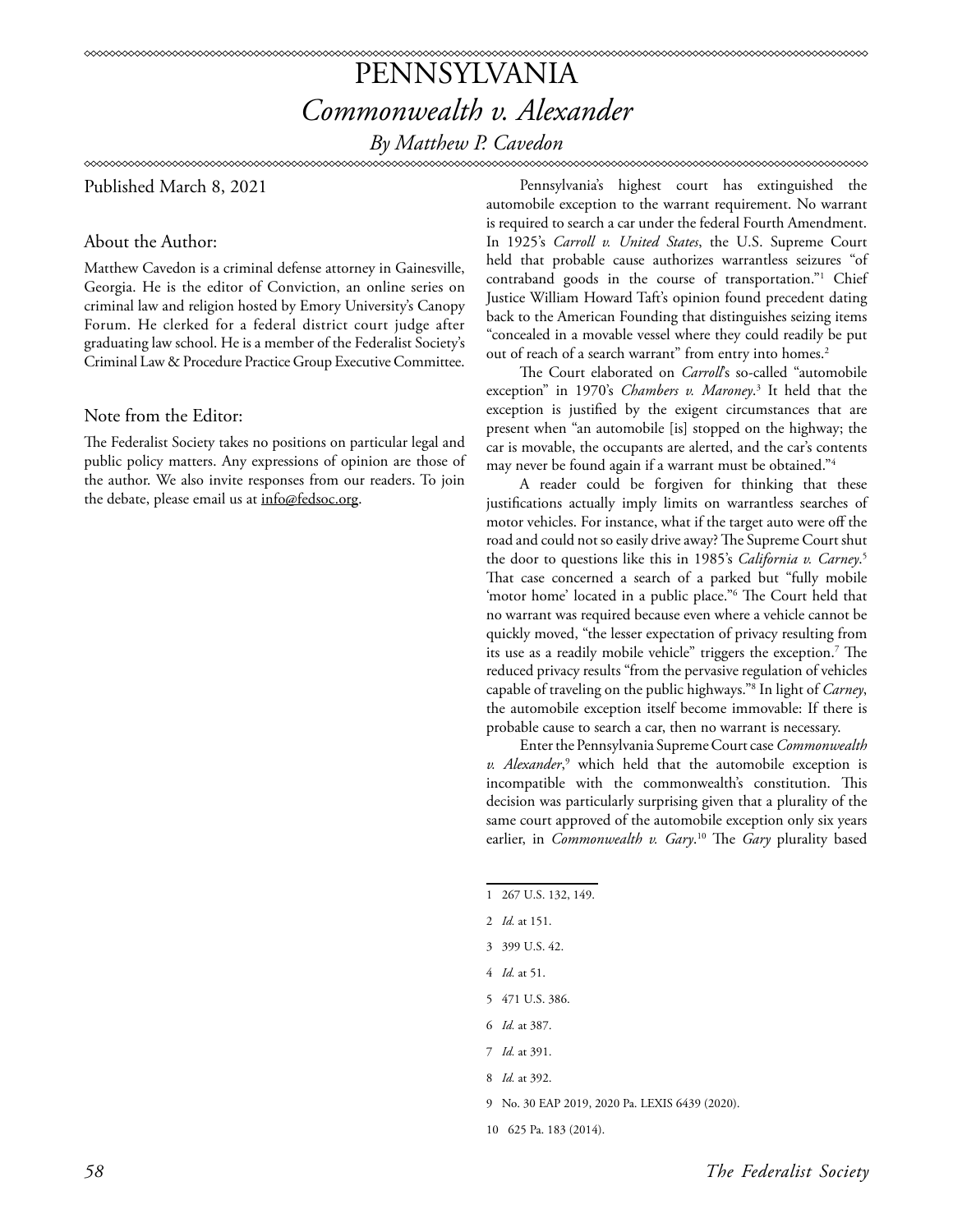its holding on four factors Pennsylvania uses in deciding when to distinguish the state constitution from the federal one: (1) Pennsylvania's constitutional text; (2) its case law; (3) other states' case law; and (4) policy.<sup>11</sup> *Gary* found these factors to weigh in favor of the automobile exception.

The *Alexander* court disagreed. I will omit the court's lengthy stare decisis analysis.12 But here are *Alexander*'s findings as to the four constitutional factors above:

- 1. Pennsylvania's constitutional provision governing searches and seizures protects "possessions" and "things," not just the Fourth Amendment's "persons, houses, papers, and effects."<sup>13</sup> This broader language covers items on a person regardless of where he is, including in a car.<sup>14</sup>
- 2. Pre-*Gary* precedent afforded Pennsylvanians more search protections than does federal constitutional jurisprudence.<sup>15</sup>
- 3. "[M] ost states have adopted the federal exception"<sup>16</sup>...
- 4. . . . but Pennsylvania has a strong policy favoring privacy—so much so that it rejects the federal goodfaith exception to the warrant requirement. "If the United States Constitution tips the scale towards law enforcement needs in analyzing Fourth Amendment questions, our own charter does not . . . . "<sup>17</sup>

Three of the four factors, then, favor stronger auto search protections under the Pennsylvania constitution. Therefore, the federal automobile exception cannot stand in the Keystone State. Without it, motor vehicle searches are analyzed just like any others: "Obtaining a warrant is the default rule. If an officer proceeds to conduct a warrantless search, a reviewing court will be required to determine whether exigent circumstances existed to justify the officer's judgment that obtaining a warrant was *not* reasonably practicable."18 The presence of a chassis and wheels changes nothing.

*Alexander* featured one concurring and three dissenting opinions. Justice Max Baer's brief concurrence said that stare

- 14 *Id.*
- 15 *Id.* at \*3–21.
- 16 *Id.* at \*22.
- 17 *Id.* at \*59–63.
- 18 *Id.* at \*73.

decisis is good, but that *Gary* was too wrong and too recent to merit its full protection.<sup>19</sup>

Chief Justice Thomas Saylor dissented. He found the majority's reliance on the constitutional reference to "possessions" overwrought, given the Fourth Amendment's mention of "effects."20 He noted that the commonwealth constitution lacks any rule requiring the exclusion of evidence obtained unconstitutionally.21 He said that the majority's ruling "impedes the effective enforcement of criminal laws in a fashion well beyond any impact that the framers might have envisioned."<sup>22</sup>

Justice Kevin Dougherty's dissent found no "special justification" for overruling *Gary*, as required by stare decisis.<sup>23</sup> But he did note his own "serious misgivings" about the automobile exception.24

Justice Sallie Mundy dissented based on stare decisis and her agreement with *Gary*. 25

*Alexander* may be a minor protest against 100 years of federal search and seizure jurisprudence. But it did mark out a path for litigators to undermine longstanding federal doctrines using unique trends in state precedent. It also demonstrates that stare decisis only goes so far to protect decisions of recent vintage, and only works so much magic against the civil libertarian instincts of certain benches. These are lessons worth noting when litigating state constitutional issues.

- 19 *Id.* at \*74–77 (Baer, J., concurring).
- 20 *Id.* at \*77 (Saylor, C.J., dissenting).
- 21 Id. at \*78–79.
- 22 *Id.* at \*80.
- 23 *Id.* at \*81 (Dougherty, J., dissenting).
- 24 *Id.* at \*84.
- 25 *Id.* at \*93 (Mundy, J., dissenting).

<sup>11</sup> *Alexander*, 2020 Pa. LEXIS 6439 at \*21 (discussing *Gary*'s use of *Commonwealth v. Edmunds*, 526 Pa. 374 (1991)).

<sup>12</sup> *See id.* at \*41–55.

<sup>13</sup> *Id.* at \*57-58 (discussing PA. CONST. art. I § 8 ("The people shall be secure in their persons, houses, papers and possessions from unreasonable searches and seizures, and no warrant to search any place or to seize any person or things shall issue without describing them as nearly as may be, nor without probable cause, supported by oath or affirmation subscribed to by the affiant.")); *contrast* U.S. Const. amend. IV.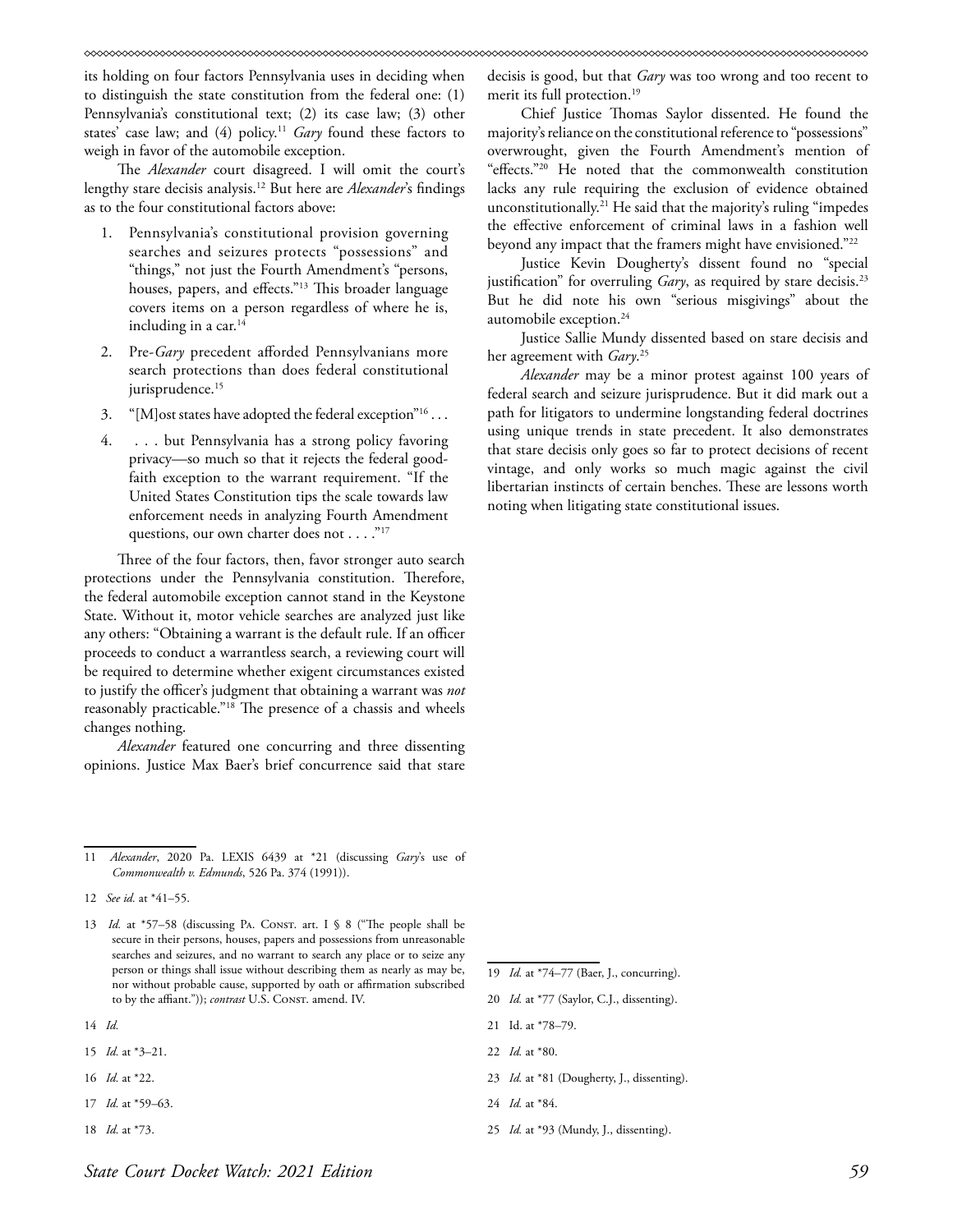## SOUTH CAROLINA *Wilson v. City of Columbia By Christopher Mills, Anna Edwards*

Published October 28, 2021

## About the Authors:

Christopher Mills is the founder of Spero Law LLC. He was previously a partner at a national law firm and a Constitutional Law Fellow at the Becket Fund for Religious Liberty. He served as a law clerk to Justice Clarence Thomas on the U.S. Supreme Court during October Term 2018. He also clerked for the Honorable David B. Sentelle, then-Chief Judge of the U.S. Court of Appeals for the D.C. Circuit. He has authored briefs and motions in the Supreme Court, courts of appeals, and trial courts, and successfully argued before the D.C. Circuit. He has served as special counsel to South Carolina Governor Henry McMaster, and is an Adjunct Professor at the Charleston School of Law.

A 2012 magna cum laude graduate of Harvard Law School, Christopher was a senior editor of the Harvard Law Review, an editor of the Harvard Journal of Law and Public Policy, and served on the Executive Board of the Harvard Federalist Society. In 2009, he graduated Phi Beta Kappa and summa cum laude with a degree in economics from Furman University.

Anna Edwards is a 2021 J.D. candidate at Regent University School of Law where she is the Executive Editor of Regent Law Review. During her time in law school she has worked as a legal intern for the U.S. Department of Justice Office of Legal Policy and as law clerk on the U.S. Senate Judiciary Committee. She currently works as a legal fellow at Spero Law, LLC. After graduating in May 2022, Anna will serve as a law clerk for the Honorable Aileen M. Cannon of the U.S. District Court for the Southern District of Florida during the 2022-2023 term and then for the Honorable Paul B. Matey of the U.S. Court of Appeals for the Third Circuit during the 2024-2025 term. Anna is a native of South Carolina and received her B.S. in Economics from Clemson University in 2019.

## Note from the Editor:

The Federalist Society takes no positions on particular legal and public policy matters. Any expressions of opinion are those of the authors. We also invite responses from our readers. To join the debate, please email us at info@fedsoc.org.

In *Wilson v. City of Columbia*, 1 the South Carolina Supreme Court held that a city ordinance mandating masks in public and private schools and daycares ran afoul of a state budget proviso prohibiting the use of state funds to enforce mask mandates in public schools.

In its 2021-2022 Appropriations Act, the South Carolina General Assembly included Proviso 1.108, which prohibits school districts and schools from using "any funds appropriated or authorized pursuant to this act to require that its students and/or employees wear a facemask at any of its education facilities."<sup>2</sup> The City of Columbia later passed two ordinances<sup>3</sup> that "mandate facemasks for 'all faculty, staff, children over the age of two (2), and visitors, in all buildings at public and private schools or daycares.'"4 Attorney General Alan Wilson brought an action in the court's original jurisdiction seeking a declaratory judgment that Columbia's ordinances violated the state budget proviso.<sup>5</sup>

Writing for the majority, Justice John W. Kittredge focused closely on the language of the proviso. At the outset, the court made clear "that the wisdom or efficacy of mandating school children to wear facemasks to combat the coronavirus is not before [the court]."6 Instead, the legal issues were whether the budget proviso was constitutional and, if so, whether the ordinances conflicted with the proviso and were thus invalid.<sup>7</sup>

On the first issue, Columbia argued that Proviso 1.108 violated the state constitution's one-subject rule.<sup>8</sup> Under that rule, "Every Act of resolution having the force of law shall relate to but one subject."9 As the South Carolina Supreme Court has interpreted that rule, the "topics in the body of the act" must be "kindred in nature" and have "a legitimate and natural association with the subject of the title."10 The title must "convey reasonable notice of the subject to the legislature and the public."11 And a provision "in a general appropriations act"

- 3 City of Columbia, S.C., Ordinance No. 2021-068 (Aug. 4, 2021); City of Columbia, S.C., Ordinance No. 2021-069 (Aug. 5, 2021).
- 4 *Wilson*, 2021 WL 3928992, at \*2.
- 5 *Id.* at \*1.
- 6 *Id.* at \*3.
- 7 *Id.* at \*4–5.
- 8 *Id.* at \*4.
- 9 S.C. Const. art. III § 17.
- 10 *Wilson*, 2021 WL 3928992, at \*4 (quoting Westvaco Corp. v. S.C. Dep't of Revenue, 467 S.E.2d. 739, 741 (S.C. 1995)).
- 11 *Id.* (quoting *Westvaco*, 467 S.E.2d. at 741).

<sup>1</sup> No. 2021-000889, 2021 WL 3928992 (S.C. Sept. 2, 2021).

<sup>2</sup> H. 4100, 124th Leg., 1st Reg. Sess. (S.C. 2021).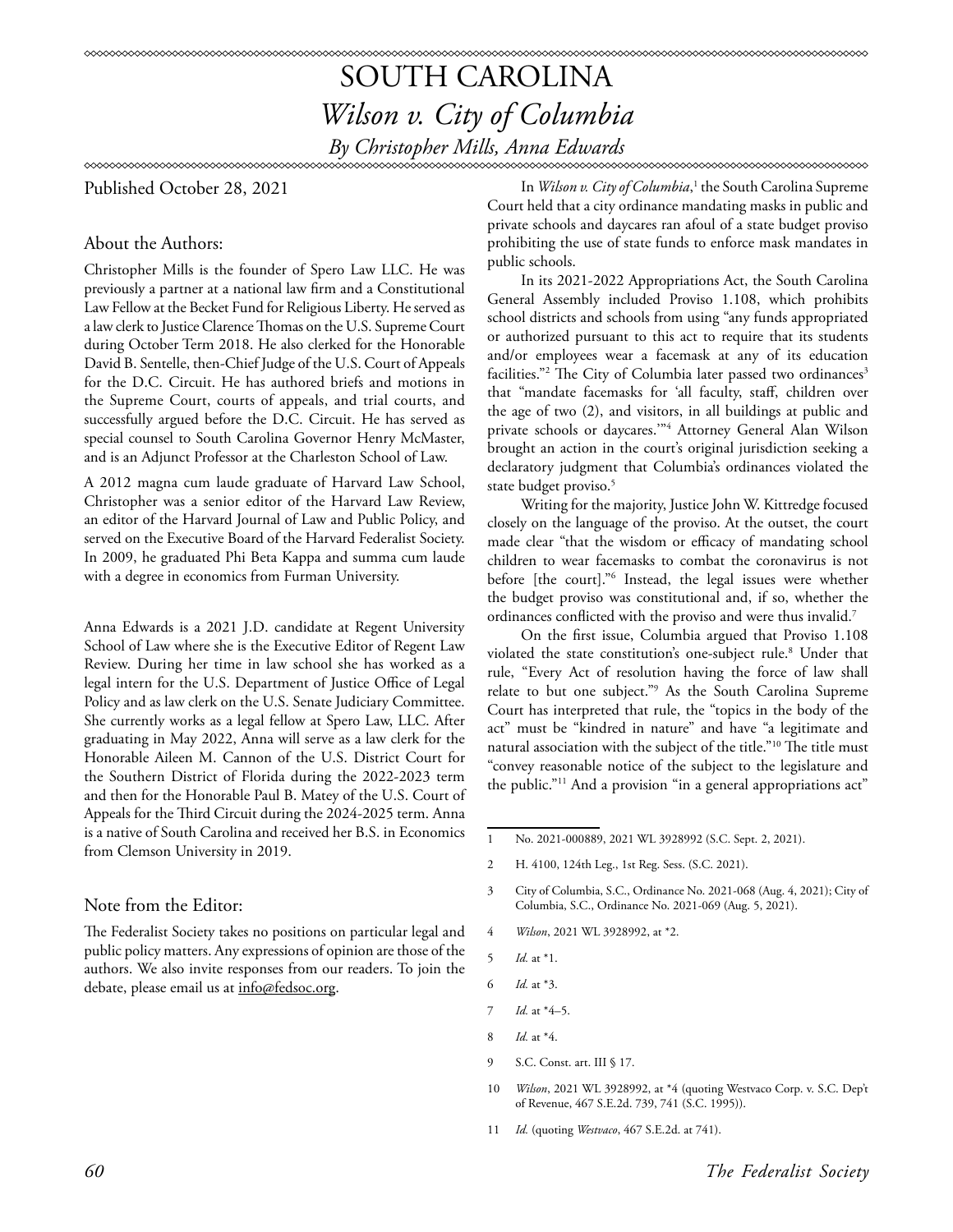complies with this requirement as long as it "reasonably and inherently relates to the raising and spending of tax monies."12

The court held that Proviso 1.108 met this standard for two reasons. First, the proviso "is reasonably and inherently related to the spending of tax money" because it sets limits on the use of funds allocated to the Department of Education by the act.<sup>13</sup> Second, the proviso "has a legitimate and natural association with the title of the Appropriations Act, as it regulates the expenditure of appropriated funds by K-12 schools."14 Thus, the court ruled that the proviso does not violate the state constitution and "is accorded supremacy" over local laws.15

Columbia also argued that its ordinances did not conflict with the state law because the city would use other funds to enforce its mask mandate—not state-appropriated funds.<sup>16</sup> Rejecting this argument, the court said that

[t]he notion that City employees would infiltrate the schools and, without any assistance from school personnel and without a penny of state funds, would be able to mandate masks and impose civil penalties for violations strains credulity and, in fact, is demonstrably false, as proven by the terms of the ordinances themselves.<sup>17</sup>

That is because the ordinances required school personnel to enforce the mandate or face sanctions and personal liability.18 This requirement made evident the conflict between the state's proviso and the city's ordinances.

According to the court, in this type of "conflict between a State statute and a city ordinance," it is a "bedrock principle" that "the ordinance is void."19 The court emphasized that "[l] ocal governments derive their police powers from the State,"20 and that "the City ordinance could not make legal that which the State statute declared unlawful."21 Columbia argued that it had authority under the state's Home Rule Act to unilaterally declare a state of emergency and "preserve the 'health, peace, order and good government of its citizens.'"22 The court rejected this argument too, explaining that the home rule doctrine does not "serve[] as a license for local governments to countermand

- 14 *Id.*
- 15 *Id.* at \*6.
- 16 *Id.* at \*4–5.
- 17 *Id.* at \*4.
- 18 *Id.* at \*5; City of Columbia, S.C., Ordinance No. 2021-069 (Aug. 5, 2021).
- 19 *Wilson*, 2021 WL 3928992, at \*5 (quoting State v. Solomon*,* 245 S.C. 550, 575 (1965)).
- 20 *Id.* (quoting City of N. Charleston v. Harper, 410 S.E.2d 569, 571 (S.C. 1991)).
- 21 *Id*.
- 22 *Id.*

legislative enactment by the General Assembly."23 Nor does the home rule doctrine narrow the preemptive scope of a state law where compliance with both the law and a local ordinance "is impossible."24

Justice George C. James, Jr. issued a concurring opinion that described the diverse viewpoints on mask mandates.<sup>25</sup> He emphasized that "[i]n spite of the explosion of public opinion on masks and mask mandates and the sometimes unfortunate manner in which these opinions are expressed, [the court's] focus and [the court's] authority are limited to applying the law."26

Justice Kaye G. Hearn wrote a separate opinion concurring only in the result, joined by Chief Justice Donald W. Beatty. In her view, the majority's description of the underlying "conflict as a debate between parental choice and government mandates" placed "an unnecessary political gloss on the issue."<sup>27</sup>

*Wilson v. City of Columbia* underscores the importance of text-driven legal analysis in resolving contentious disputes. Rather than address the underlying policy questions—questions that have engendered much discussion and disagreement—the court's opinion focused on the text of the relevant provisions. In that respect, it echoes the court's earlier opinion in *Creswick v. University of South Carolina*, which held that a state institution of higher education *could* impose a mask mandate because the proviso at issue only prohibited the use of state funds "to require that its students have received the COVID-19 vaccination in order to be present at the institution's facilities without being required to wear a facemask."28 And in *Wilson*, the court underscored the precise contours of the law, pointedly refusing to hold that *all* local mask mandates would violate Proviso 1.108.<sup>29</sup> Instead, it held that Columbia's ordinances were in violation because, as written, they necessarily involved the use of state-appropriated funds to carry out the mask mandate in schools—the very use that Proviso 1.108 prohibits.<sup>30</sup> This narrow holding leaves open the possibility that local mask mandates not dependent on state funds could see a different fate. Finally, a federal district court recently limited the scope of the proviso as to K-12 schools on federal law grounds, holding that "disallowing school districts from mandating masks . . . discriminates against children with disabilities."<sup>31</sup> That litigation remains ongoing and could affect the proviso's implementation.

- 23 *Id.*
- 24 *Id.* at \*6.
- 25 *Id.* at \*7 (James, J., concurring).
- 26 *Id.*
- 27 *Id.* (Hearn, J., concurring).
- 28 No. 2021 000833, 2021 WL 3629915, at \*1 (S.C. Aug. 17, 2021).
- 29 *Wilson*, 2021 WL 3928992, at \*6.
- 30 *Id.* at \*5.
- 31 Disability Rts. S.C. v. McMaster, No. CIV 3:21-02728, 2021 WL 4444841, at \*11 (D.S.C. Sept. 28, 2021).

<sup>12</sup> *Id.* (quoting Town of Hilton Head Island v. Morris, 484 S.E.2d 104, 107 (S.C. 1997)).

<sup>13</sup> *Id.*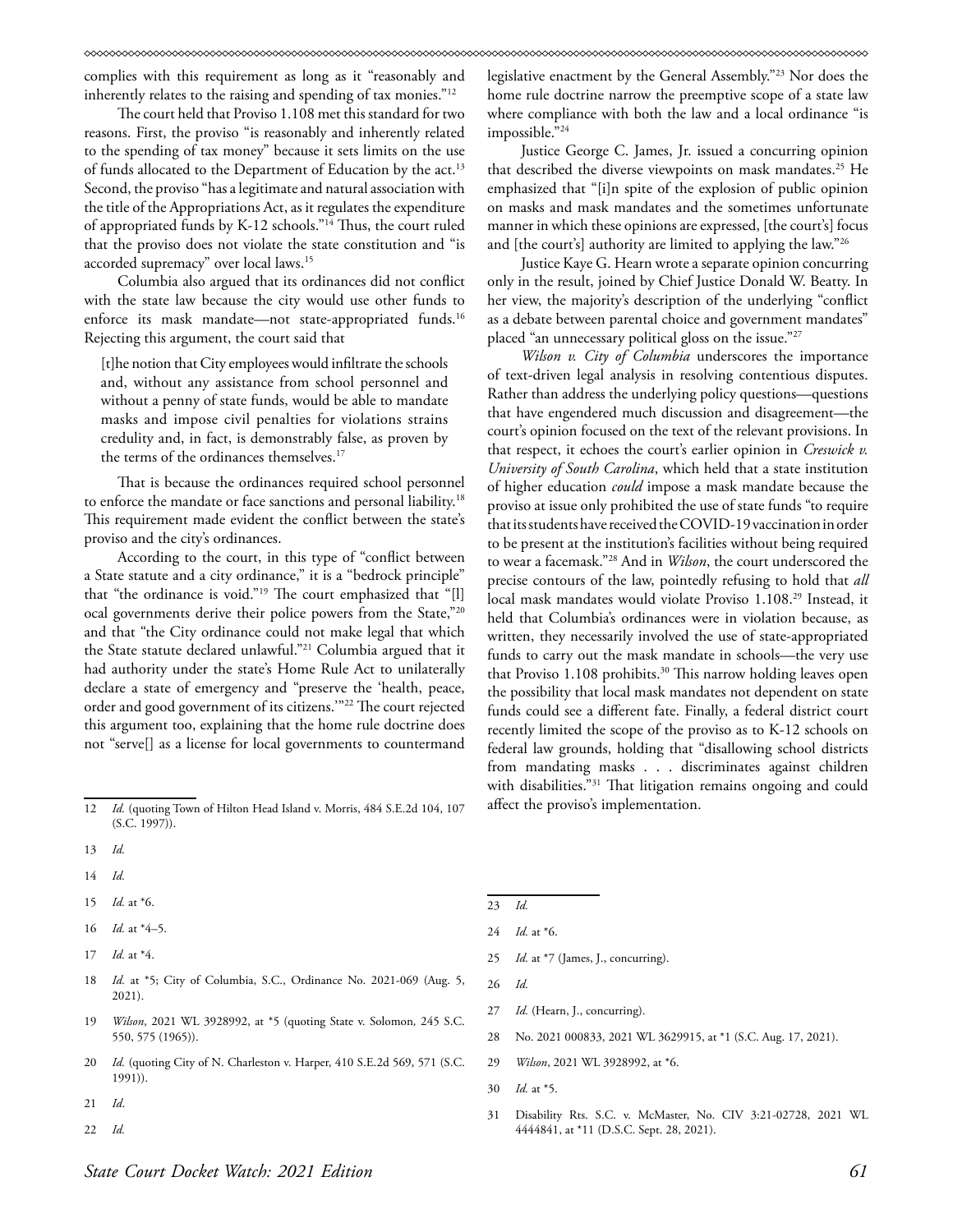# SOUTH DAKOTA *Hamen v. Hamlin County*

*By Anya Bidwell*

## Published April 26, 2021

## About the Author:

Anya Bidwell is an attorney with the Institute for Justice and a co-leader of its Project on Immunity and Accountability.

Anya was a co-counsel in two of IJ's U.S. Supreme Court cases—a police brutality case Brownback v. King, which was heard this November, and an economic liberty case Tennessee Wine & Spirits Retailers Association v. Thomas, which was heard in January 2019. Anya's work has been published in the Wall Street Journal, the Washington Post, and the USA Today. She has also been featured in numerous other publications, including the New York Times, the Guardian, and Bloomberg. Anya is a co-producer of Bound by Oath, IJ's documentary-style podcast series, now in its second season and exploring how government officials evade accountability through qualified immunity and other legal doctrines.

## Note from the Editor:

The Federalist Society takes no positions on particular legal and public policy matters. Any expressions of opinion are those of the author. We also invite responses from our readers. To join the debate, please email us at info@fedsoc.org.

Over the past fifty years, SWAT teams within local police departments have evolved from loosely staffed and lightly equipped operations to professional units with specifically designated personnel, training, and sophisticated weaponry.<sup>1</sup> This evolution brings into focus two questions. First, do takings clauses in the federal and state constitutions require governments to compensate property owners for the destruction caused during SWAT raids? Second, if officers conducting these raids act unreasonably, can qualified immunity shield them from constitutional claims for damages?

With its decision in *Hamen v. Hamlin County*, the Supreme Court of South Dakota became the latest appellate court to weigh in on these questions. It unanimously held that the state takings clause does not require compensation for damage done in the course of a law enforcement operation. It also generally agreed that in cases where officers act unreasonably, qualified immunity might not always shield them from liability.

In 1997, Gareth Hamen purchased a mobile home located within 200 yards of his house.2 He renovated it and—when the opportunity presented itself—rented it.3 Gareth's children also alternated staying there.<sup>4</sup>

Fast forward nineteen years, Gareth's son Gary Hamen was a wanted fugitive with an outstanding arrest warrant.<sup>5</sup> Reports indicated that Gary Hamen was armed and threatened to shoot himself and anyone who came near him.<sup>6</sup>

During the manhunt for Gary, the Hamlin County sheriff learned that Gary was inside the mobile home and asked for a local SWAT team to assist him in entering premises.7 The team arrived with an armored vehicle and a drone, securing the perimeter around the mobile home and monitoring Gary's whereabouts.8 Shortly thereafter, the sheriff asked for further reinforcements from another special-operations unit—the Codington County Special Response Team.9

Witness reports and drone footage indicated that Gary was no longer in the mobile home, and had been seen walking in the nearby river. Immediately before entering the home,

2 Hamen v. Hamlin Cty., 2021 WL 501207, \*1 (S.D. 2021).

3 *Id*.

- 4 *Id*.
- 5 *Id*.
- 6 *Id*.
- 7 *Id*.
- 8 *Id*.
- 9 *Id*. at \*2.

*62 The Federalist Society* 

<sup>1</sup> Daniel Ross, *The Evolution of SWAT Team Equipment from WWII Rifles to Bearcats*, PBS (May 4, 2016), https://www.pbs.org/independentlens/blog/ the-evolution-of-swat-team-equipment-from-wwii-rifles-to-bearcats/.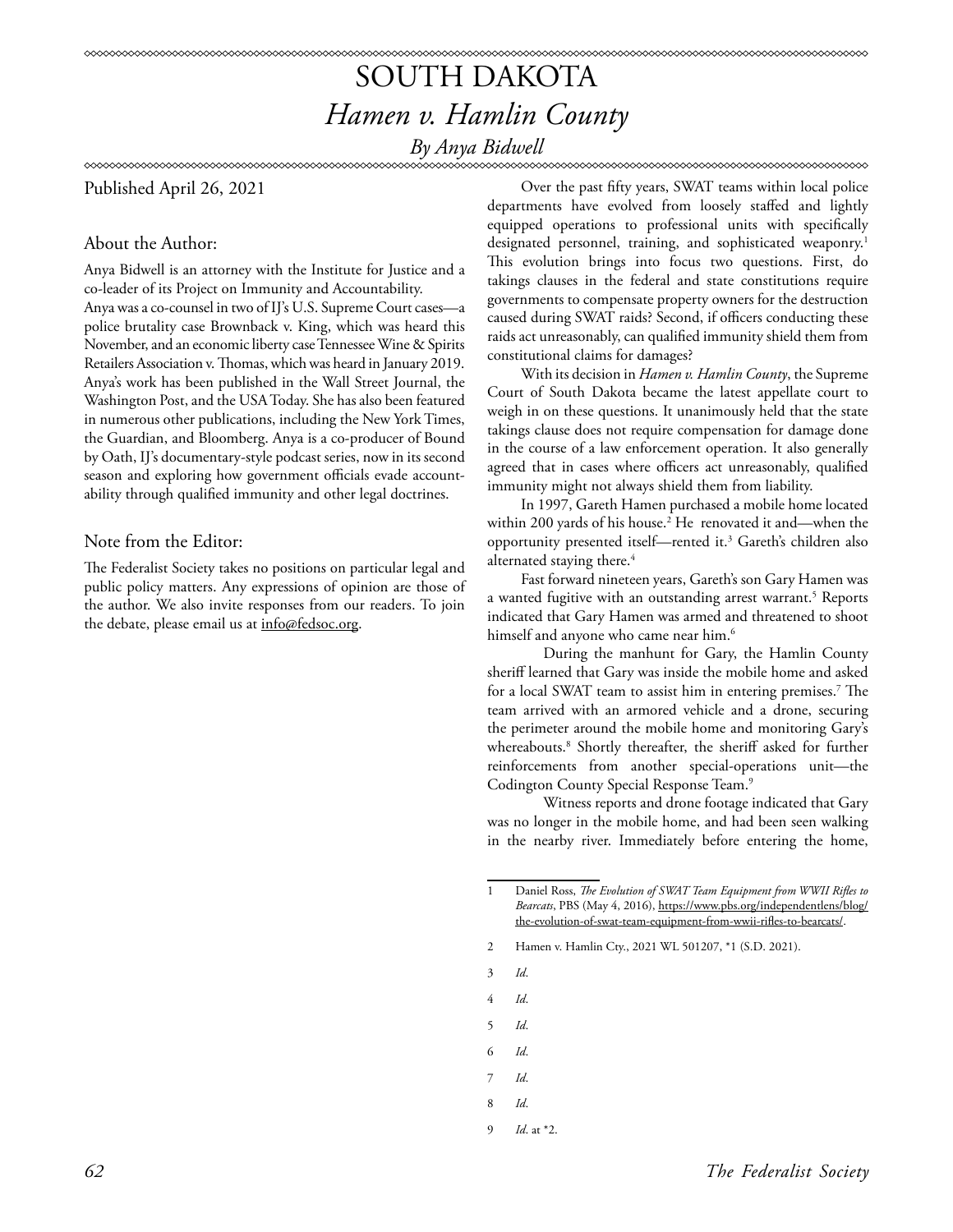the officers were made aware of these reports.<sup>10</sup> Regardless, the sheriff authorized both units to raid the mobile home on the chance Gary was still there.<sup>11</sup> The sheriff did so without requesting Gareth's permission and without a warrant.<sup>12</sup> During the raid, the officers used armored vehicles to ram through the mobile home's windows and its front and back doors, damaging the walls and the septic system.13 Gareth estimated that the damage caused by the raid totaled \$18,778.61.<sup>14</sup>

When Gareth sued Hamlin County, the sheriff, and various individual officers, he wanted two things to make him whole. First, he filed a claim for inverse condemnation under Article VI, § 13 of the South Dakota Constitution. According to the clause, "[p]rivate property shall not be taken for public use, or damaged, without just compensation."15 Gareth's theory was that the damage caused by the officers during the raid of the mobile home was a damage or a taking, warranting just compensation.16 Second, he filed two constitutional claims under 42 U.S.C. 1983, which authorizes suits against state and local officials—in federal and state courts—for violations of rights "secured by the Constitution and laws" of the United States.<sup>17</sup> The first 1983 claim questioned the legality of the warrantless entry into Gareth's mobile home.<sup>18</sup> The second one alleged that the officers used excessive force when they did so.<sup>19</sup>

The parties began their dispute in the Third Judicial Circuit Court, where plaintiffs (Gareth and his wife Sharla) and defendants (Hamlin County, the sheriff, and various John Doe officers) filed cross-motions for summary judgment.<sup>20</sup> That court granted summary judgment to Hamlin County, holding that there was no official policy or custom approving or condoning the damage caused to the mobile home, and denied the rest of the motions.21 Hamlin County, along with the sheriff, nonetheless appealed, seeking clarity from the South Dakota Supreme Court on two very important and previously unanswered questions: First, are police power takings subject to the just compensation clause? And second, does qualified immunity bar suits against officers who acted unreasonably?

- 12 *Id*.
- 13 *Id*.
- 14 *Id*. at \*3.
- 15 *Id*.
- 16 *Id*.
- 17 42 U.S.C. § 1983.
- 18 *Hamen*, 2021 WL 501207, at \*3.
- 19 *Id*.
- 20 *Id*.
- 21 *Id*.

Issue I: Does the police power represent a categorical exception to the Just Compensation Clause?

Importantly, the parties did not dispute whether the actions of the special-unit teams in this case constituted an exercise of the police power. The question was whether such exercise represents a categorical exception to the just compensation clause, which is generally associated with the power of eminent domain or whether, as Justice Souter reasoned in an opinion that he wrote when he was a Justice of the New Hampshire Supreme Court, the "line between a non-compensable exercise of the police power and a compensable taking" depends on "balancing the respective interests of society and property owners."22

This was a question of first impression, and the South Dakota Supreme Court unanimously adopted the categorical rule: there is no right to just compensation under the South Dakota takings clause when law enforcement exercises police powers by damaging private property while executing a warrant or pursuing a fleeing felon.<sup>23</sup> The court primarily looked to decisions in other jurisdictions to reach its conclusion.

In California, the state's highest court concluded that a property owner was not entitled to just compensation when law enforcement deployed tear gas in his store to flush out a suspect. In the court's view, the actions of law enforcement were distinct from the function of taking or damaging property for public use.<sup>24</sup> The same categorical line was drawn in the highest courts of Oklahoma and Washington State, as well as in the U.S. Tenth Circuit Court of Appeals, when it was interpreting Colorado's takings clause.<sup>25</sup>

In Alaska, New Hampshire, Minnesota, and Texas, the courts rejected the categorical rule, reasoning that "simply labeling the actions of the police as an exercise of the police power cannot justify the disregard of the constitutional inhibitions."26

After reviewing the language of the takings clause of the South Dakota constitution—"[p]rivate property shall not be taken for public use, or damaged, without just compensation" as well as its own decisions interpreting the term "public use," the South Dakota Supreme Court ultimately sided with those courts adopting the categorical approach, concluding that the public use and police power functions do not overlap and thus the use of police power, unlike the use of the power of eminent domain, cannot give rise to a compensable damage or taking.<sup>27</sup>

Issue II: Does qualified immunity protect the sheriff from liability, even if he acted unreasonably?

In addition to suing for just compensation, Gareth also sued for damages under a separate theory of liability: that the special-unit officers acted unreasonably when they rendered his

26 *Id*. at \*6.

<sup>10</sup> *Id*.

<sup>11</sup> *Id*.

<sup>22</sup> Soucy v. New Hampshire, 506 A.2d 288, 289 (N.H. 1985).

<sup>23</sup> *Hamen*, 2021 WL 501207, at \*7.

<sup>24</sup> *Id*. at \*5 (citing Customer Co. v. Sacramento, 895 P.2d 900, 901 (Cal. 1995)).

<sup>25</sup> *Id*. at \*5-6 (citing cases).

<sup>27</sup> *Id*. at \*7.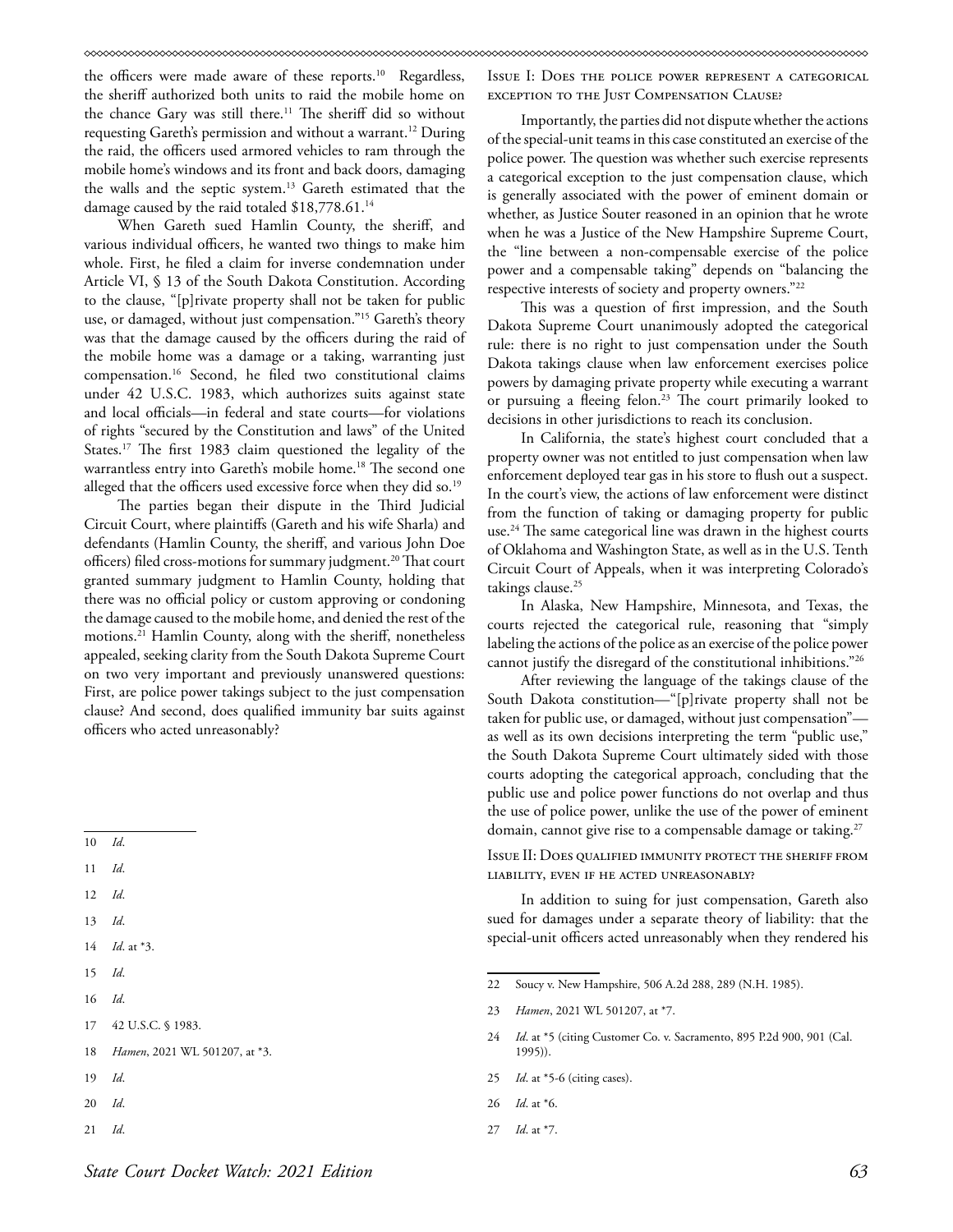mobile home unusable. He argued that this unreasonableness manifested itself in two ways: first, through a warrantless entry into the mobile home, and second, through the use of excessive force when entering it.

 As explained by *D.C. v. Wesby*, when a state employee is granted qualified immunity, a case can be dismissed before the facts are determined if a court decides that the violations were not clearly established in a federal appellate court of the relevant jurisdiction or in the United States Supreme Court. This is possible even if the allegations in the complaint are true and the alleged constitutional violations have occurred.<sup>28</sup>

Here, the court had to assess qualified immunity for claims of (1) warrantless search of the mobile home and (2) the use of excessive force. As to the former, the court determined that, assuming there was no objectively reasonable basis to enter the mobile home, as Gareth alleges, and assuming none of the exceptions to the Fourth Amendment apply, the law was clearly established enough that a reasonable officer should have known that what he was doing was unconstitutional.<sup>29</sup> Therefore, qualified immunity does not apply, and Gareth is allowed to go back to the state circuit court and prove that the sheriff violated his Fourth Amendment right when he entered the mobile home without a warrant.<sup>30</sup>

As to the latter, the court held that even assuming there was a use of excessive force, the right to be free from it was not clearly established, and so qualified immunity shields the sheriff from liability and prevents Gareth from going forward with this claim.31 The court explained that the burden was on Gareth to find a precedent in the relevant jurisdiction holding that when officers use armored vehicles to enter a mobile home belonging to an uninvolved third-party while searching for a fleeing suspect who can potentially present a danger to himself and others, they violate the Fourth Amendment.<sup>32</sup> Because Gareth failed to do so, qualified immunity applied, preventing his claim from going forward.

Justices Kern and Devaney dissented on this point. According to them, the majority was wrong to conclude that "the use of force was not excessive under clearly established law."33 In their view, "existing precedent may have provided sufficiently clear guidance to law enforcement faced with the circumstances present here."34 Justice Kern did not provide a case to support this position. Rather, she turned to a wellknown exception to the qualified immunity standard that has been rarely used—the so-called obviousness exception. First announced by the U.S. Supreme Court in *Hope v. Pelzer*, this exception allows some room when the violations are egregious

- 28 D.C. v. Wesby, 138 S. Ct. 577, 589 (2018).
- 29 *Hamen*, 2021 WL 501207, at \*12.
- 30 *Id*. at \*14.
- 31 *Id*. at \*13-14.
- 32 *Id*.
- 33 *Id*. at \*15.
- 34 *Id*. (quotation marks omitted).

enough that "unlawfulness of the officer's conduct is sufficiently clear even though existing precedent does not address similar circumstances."35 Justice Kern would have denied qualified immunity based on this obviousness exception and allowed the excessive force claim to proceed.<sup>36</sup>

Justice Gilbertson also filed a dissenting opinion. Unlike Justices Kern and Devaney, he dissented because in his view the qualified immunity standard was misapplied. He disagreed with the approach taken by the state circuit court, which he said should have "decided whether qualified immunity existed as a matter of law, and then either granted summary judgment or permitted the case to proceed to trial if it found immunity did not exist."37 The circuit court had concluded that there was an issue of material fact and denied qualified immunity on that basis. According to Justice Gilbertson, this was wrong: "If the circuit court found the existence of disputed facts, it was to view the facts in a light favorable to the Hamens [the property owners], and then rule on the issue of qualified immunity."38 Thus, instead of concluding that qualified immunity does not shield the sheriff on the unwarranted search claim, Justice Gilbertson would have remanded the question back to the district court.<sup>39</sup>

To summarize, the court had before it three questions to answer. First, whether property damage inflicted pursuant to an exercise of police powers can sometimes be compensable under South Dakota's takings clause. The answer to that was a unanimous no. Second, whether an officer who enters a home without a warrant to look for a fleeing suspect has qualified immunity from liability under the U.S. Constitution. The answer to that was also no. And third, whether qualified immunity shields an officer who rams through doors and windows of a third-party mobile home in the process of pursuing a fleeing suspect.<sup>40</sup> The answer to that was yes. Gareth can now go back to the state circuit court and continue his one remaining claim on the warrantless entry.

- 35 *Wesby*, 138 S. Ct. at 590.
- 36 *Hamen*, 2021 WL 501207, at \*17.
- 37 *Id*. at \*18.
- 38 *Id*.
- 39 *Id*.
- 40 *Id*. at \*2.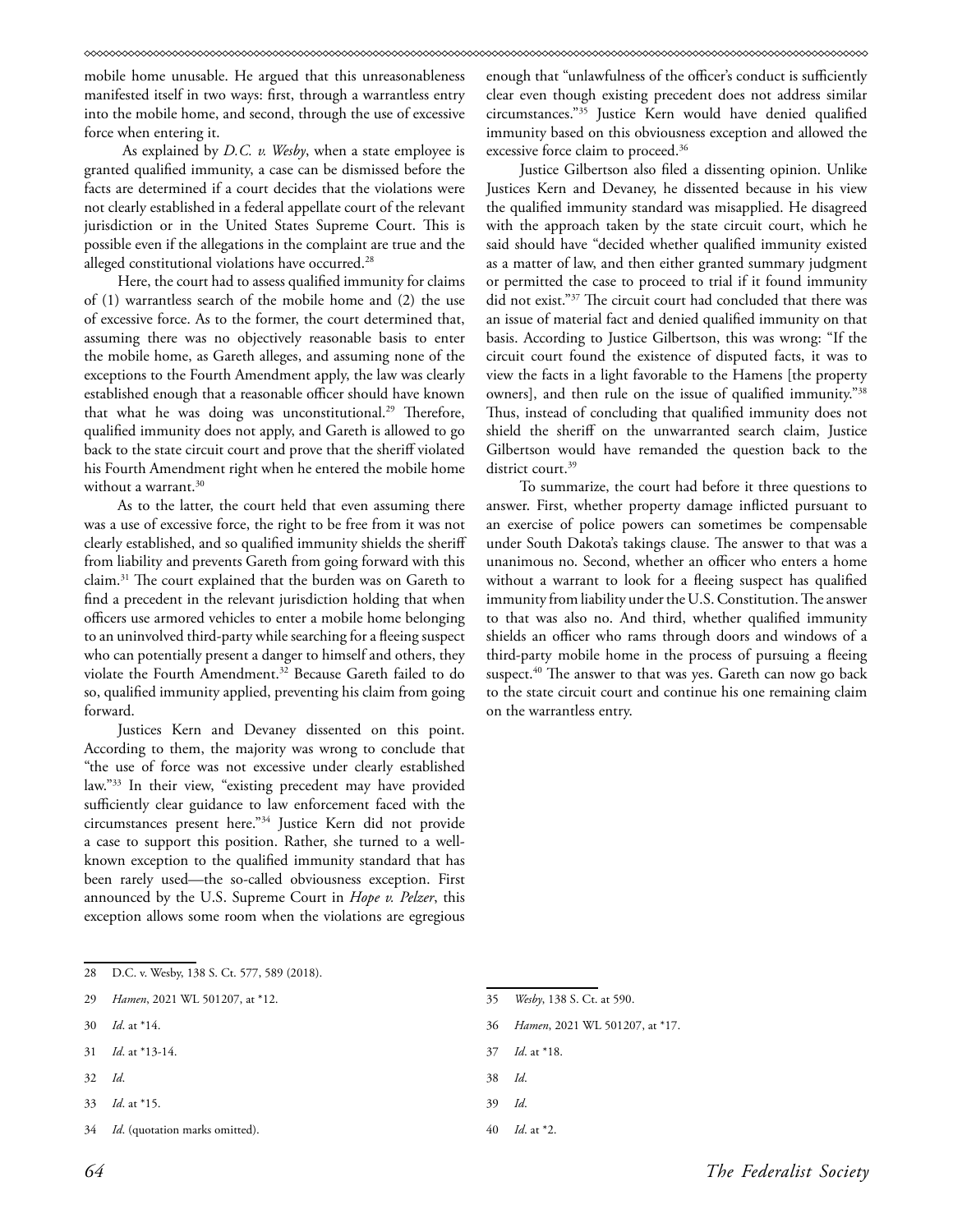## VERMONT *State v. Misch By Prof. George Mocsary*

Published May 10, 2021

## About the Author:

Before joining the faculty of the University of Wyoming College of Law as a Professor, George A. Mocsary was an Associate Professor at Southern Illinois University School of Law. He entered academia after having practiced corporate and bankruptcy law at Cravath, Swaine and Moore in New York. Before that, he clerked for the Honorable Harris L. Hartz of the U.S. Court of Appeals for the Tenth Circuit.

## Note from the Editor:

The Federalist Society takes no positions on particular legal and public policy matters. Any expressions of opinion are those of the author. We also invite responses from our readers. To join the debate, please email us at info@fedsoc.org.

In April 2018, Vermont banned magazines capable of holding more than 10 or 15 rounds in a rifle or handgun, respectively.<sup>1</sup> It exempted magazines possessed prior to April 11, 2018.2 The ban was a response to a possible shooting threat to a school in Fair Haven, Vermont.<sup>3</sup> Defendant Misch allegedly purchased two thirty-round magazines in neighboring New Hampshire and was charged with violating the ban.<sup>4</sup> Mr. Misch challenged the law on multiple grounds,<sup>5</sup> including that it violated Article 16 of the Vermont constitution, which reads in its entirety:

That the people have a right to bear arms for the defence of themselves and the State—and as standing armies in time of peace are dangerous to liberty, they ought not to be kept up; and that the military should be kept under strict subordination to and governed by the civil power.<sup>6</sup>

Prompted by an amicus brief, the court first examined whether Article 16's text and historical context protected the right to bear arms "outside of the context of actual or potential militia service."7 Beginning with the historical context surrounding the state's Declaration of Rights, it noted the great concern with maintaining state, rather than federal, control of the militia, especially under the shadow of a federal standing army.8

The court next looked at the meaning of "bear arms for the defense of . . . the State," opting to examine the import of "themselves" separately.<sup>9</sup> It first examined corpus linguistics studies showing that "bear arms" was typically, but not ubiquitously, used in a military context at the time of the state constitution's framing.10 It then looked at the use of the phrase "bearing arms" in another provision of the Vermont constitution, which it found relates exclusively to military service.<sup>11</sup>

- 6 Vt. Const. ch. 1, art. 16 (Chapter 1 is A Declaration of the Rights of the Inhabitants of the State of Vermont.")
- 7 *Misch*, 2021 Vt. 10 **[]** 10, 43 n.15.
- 8 *Id.* **g** 13-14.
- 9 Id. **[9** 15, 24. Although Article 16, as originally drafted, used "defence," the court adopted the more modern "defense" spelling throughout its opinion.
- 10 *Id.* ¶ 17.
- 11 *Id.* ¶ 18.

<sup>1</sup> State of Vermont v. Misch, 2021 Vt. 10 11 68-69.

<sup>2</sup> *Id.* ¶ 68.

<sup>3</sup> *Id.* ¶ 69.

<sup>4</sup> *Id.* ¶ 2.

<sup>5</sup> The court did not address Mr. Misch's other claims on the ground that they were not properly preserved. *Misch*, 2021 Vt. 10  $\blacklozenge$  7 n.5.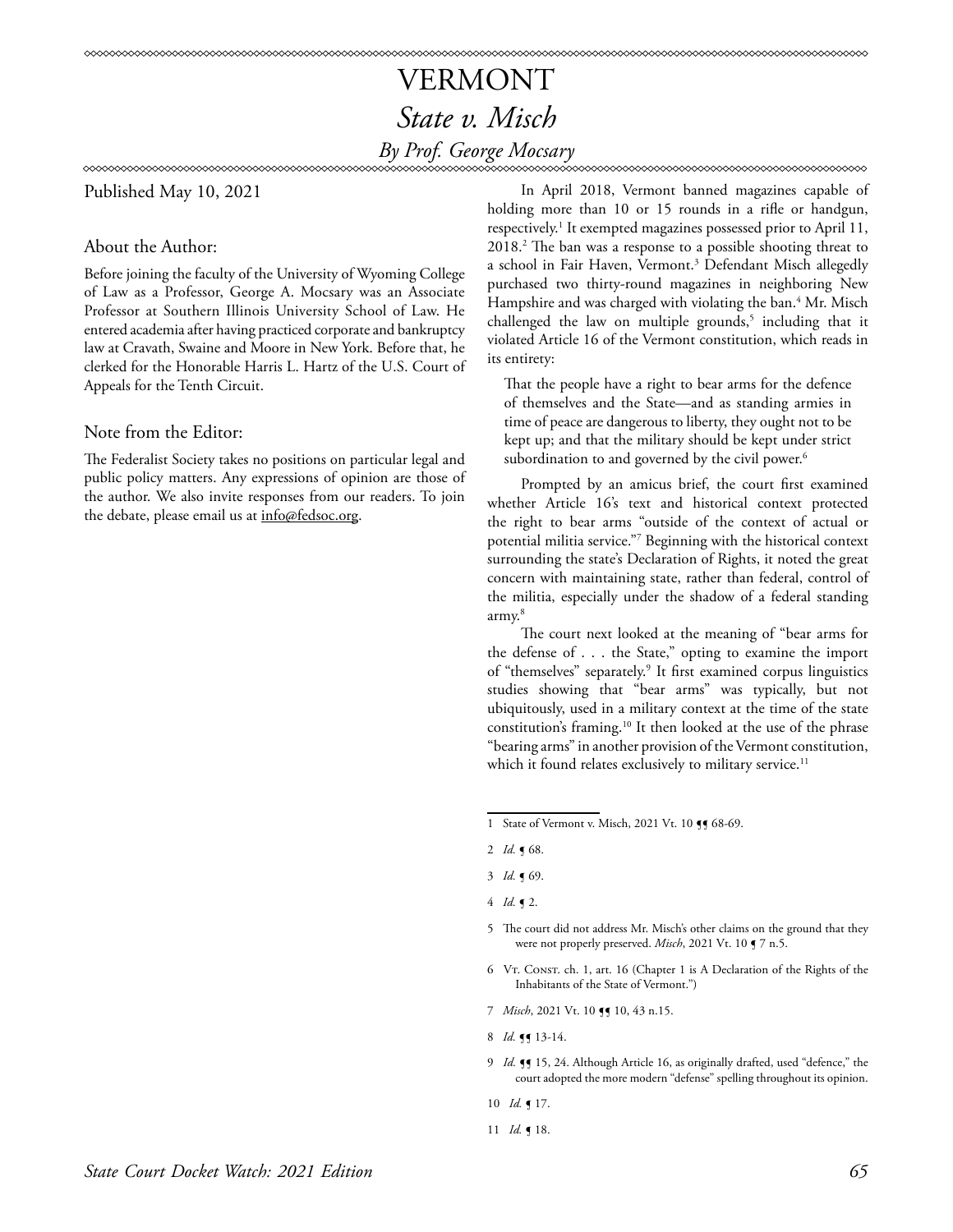The court concluded that, "[o]n this view, the right to bear arms, while an individual right, was an individual right in service of a collective responsibility."<sup>12</sup> It added that "Although the National Guard is the closest living descendant of the colonial-era militias, it is a distant cousin at best because the federal government controls its weapons and supplies."13 Because the militia as envisioned by the state's founders "no longer exists," "the right to 'bear arms for the defense . . . of the State' is essentially obsolete. The predicate no longer exists in any meaningful way."14

Returning to the "for defense of themselves" language, the court compared the Vermont constitution's use of "people" with its use of "person[s]" to conclude that the document usually (but not always) "refers to 'the people' when recognizing rights associated with the body politic, to be exercised collectively."15

The court added that, although the Vermont right to bear arms "was likely designed to protect the right of the people to bear arms for the purpose of constituting and serving in the state militia," it added that "this interpretation does not foreclose the possibility that the provision can and should be understood to protect the right of individuals to own firearms for individual self-defense, independent of service in a state militia."16 With that caution set forth, the court shifted to examining both precedent from Vermont and other states, and the history of firearms regulation in Vermont.

Relying on Vermont case law, including the famous *State v. Rosenthal*, 17 which struck a local licensing requirement for public carry, the justices concluded that (1) "By citing Article 16 [in *Rosenthal*] in support of our conclusion that carrying firearms is generally permitted under Vermont law, and stating that an ordinance restricting the individual use of firearms is 'repugnant to the Constitution,' we suggested that the right to bear arms applied without regard to a connection to state militia service"; (2) "the right to bear arms may be validly restricted by the Legislature," and (3) "restrictions on the right to bear arms, like most statutes, are presumed to be reasonable and valid."<sup>18</sup>

Surveying case law from other states, the court concluded that courts in those states have consistently construed their states' arms-bearing provisions "to protect an individual right to bear arms for self-defense."19 The court similarly noted that state courts have interpreted their constitutional arms-bearing provisions lacking a reference to the people "themselves" as

- 15 *Id.* **11** 26-27.
- 16 *Id.* ¶ 31.
- 17 55 A. 610 (1903).
- 18 *Id.* **11** 35, 36, 38.
- 19 *Id.* **11** 40-41.

protecting an individual right.<sup>20</sup> It added that many state constitutions clearly describe an individual right to bear arms for self-defense.<sup>21</sup>

In the final step of analyzing whether Article 16 protects an individual right to possess and use a firearm for self-defense, the justices noted that although, "[r]elative to many other states, Vermont's historical regulation of firearms has been less extensive," various gun-safety regulations throughout the state's history indicate that the right is subject to reasonable regulation.<sup>22</sup>

The Vermont Supreme Court concluded that "Whereas we have previously relied on stated or unstated assumptions that the individual right to bear arms in self-defense exists but is not unlimited, we now expressly hold as much."23 It stated that "this interpretation is the best available way to harmonize and honor the core principles of security and self-protection implicit in the right, the individual right to carry guns as implicitly recognized in our case law, and modern persuasive analysis from sister states."24

Proceeding to determine the test to be used in evaluating Article 16 challenges, the court opted for the reasonableregulation test adopted by Vermont's and most other states' courts, instead of the Two-Part Test employed by most federal courts.25 Under the reasonable-regulation standard, courts analyze whether the state reasonably exercises its police power in regulating the constitutionally protected conduct.<sup>26</sup> This balancing test "is distinct from rational-basis review because it "'demands not just a conceivable legitimate purpose but an actual one.'"27 The court opined that this test was appropriate given the risks associated with firearm use.28

20 *Id.* ¶ 42.

- 23 *Id.* ¶ 48.
- 24 *Id.*
- 25 *Id.* **11** 51-56, **1** 53 n.18.
- 26 *Id.* **[57.** By contrast, "the Two-Part Test (also called the Two-Step Test) uses the familiar standards of strict scrutiny, intermediate scrutiny, and rational basis, depending on the circumstances." JOHNSON ET AL., FIREARMS LAW and the Second Amendment: Regulation, Rights, and Policy 906 (2d ed. 2017). Further:

 Part One of the Two-Part Test asks "whether the challenged law imposes a burden on conduct falling within the scope of the Second Amendment's guarantee. . . . If it does not, [the court's] inquiry is complete." If the answer to Step One is "yes," the court proceeds to Step Two to "evaluate the law under some form of means-end scrutiny. If the law passes muster under that standard, it is constitutional. If it fails, it is invalid." The type of heightened scrutiny applied at Step Two depends on the severity of the burden on the Second Amendment right; the greater the burden, the greater the scrutiny.

 *Id.* (citing United States v. Marzzarella, 614 F.3d 85, 89, 97 (3d Cir. 2010)) (internal citations omitted).

- 27 *Id.* **¶** 57 (quoting Rocky Mountain Gun Owners, 2020 CO 66, **¶** 56), 66.
- 28 *Id.* ¶ 61.

<sup>12</sup> *Id.* ¶ 19.

<sup>13</sup> *Id.* ¶ 22.

<sup>14</sup> *Id.* **J** 22-23. The court quotes a law review article for the proposition that the militia no longer exists. Although that article discusses the federal Second Amendment, the court presumably applied this reasoning to the "Vermont militia" to which its discussion was referring. *Id.* ¶ 22.

<sup>21</sup> *Id.* **[42** n.14.

<sup>22</sup> *Id.* **11** 44-45.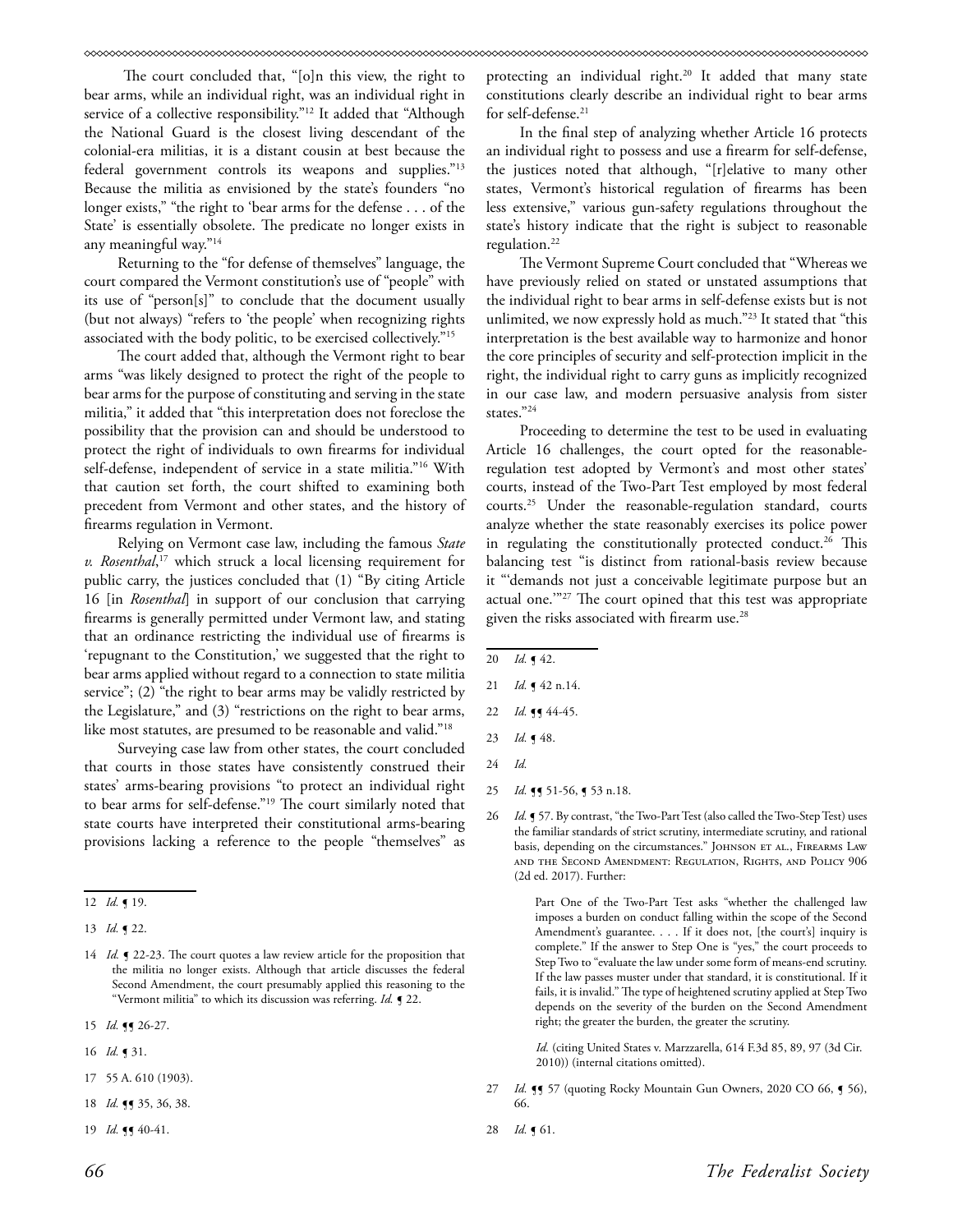Citing several studies arguing that the use of the banned magazines in mass shootings causes more injury, the court concluded that "it is reasonable to conclude that the limit on large-capacity magazines will have an appreciable impact in reducing the injuries and fatalities in the event of mass-shooting events."29 Acknowledging that it did not cite "thoughtful analyses and arguments of those opposed to the legislation," and noting that the Vermont Legislature made no formal findings on the matter, the court stated that it listed only studies supporting the Legislature's position to show that the legislation was reasonable.30 The court concluded its reasonableness analysis by determining that the law's burden on the right to bear arms was minimal because, among other reasons, few shots are fired in defensive encounters, and the banned magazines are rarely used in such situations.<sup>31</sup>

The Vermont Supreme Court thus upheld the ban on magazines capable of holding more than 10 or 15 rounds in a rifle or handgun.<sup>32</sup>

<sup>29</sup> *Id.* **[9** 71-79. *Misch* is unusual in that its initially published version contained five statements suggesting that the legislature considered empirical data in passing the ban at issue. The Vermont Supreme Court withdrew that version and reissued the opinion without that language. The original version, with both the removed language marked and replacement language noted, is available at *Misch Revisions*, Firearms Regulation, [http://](http://firearmsregulation.org/Misch_revisions.pdf) [firearmsregulation.org/Misch\\_revisions.pdf.](http://firearmsregulation.org/Misch_revisions.pdf)

<sup>30</sup> *Id.* ¶ 79.

<sup>31</sup> *Id.* **¶** 82, 84. The court referred to the "Legislature's conclusion" that the law is not a significant burden on the right to bear arms for self-defense. *Id.* **[** 82. *Misch* does not cite legislative material or other authority in support of this conclusion. It could not have done so, given the absence of legislative findings. *Id.* ¶¶ 71, 8p; *see supra* note 29.

<sup>32</sup> *Id.* ¶ 89.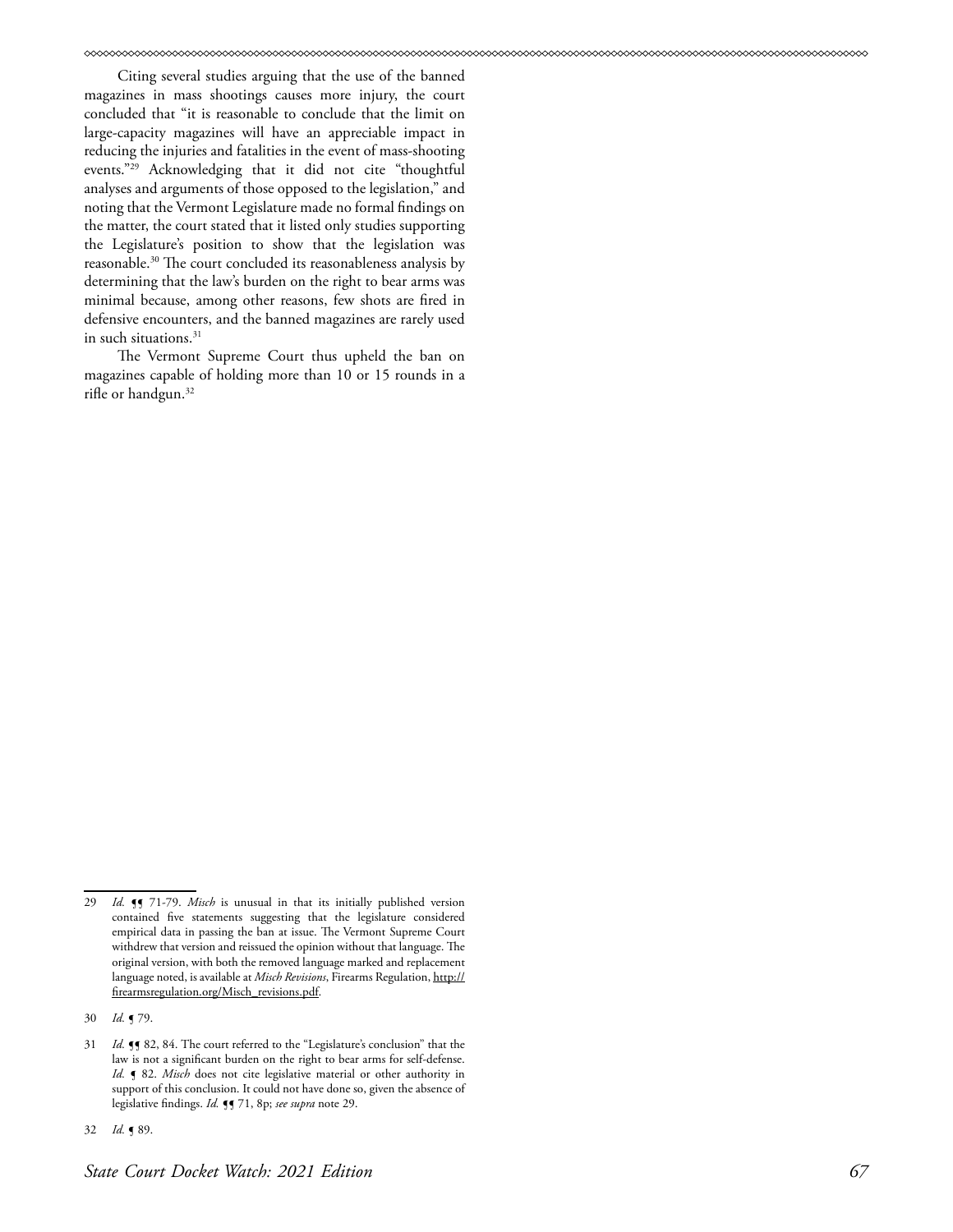# VIRGINIA *Loudoun County School Board v. Cross*

*By Cynthia Crawford*

Published October 26, 2021

About the Author:

Cynthia Fleming Crawford is Senior Policy Counsel with Americans for Prosperity Foundation, focusing on regulatory issues, freedom of expression, and educational freedom. Ms. Crawford was counsel of record for AFPF's amicus brief in support of Petitioners in *Liu v. SEC* and for Cause of Action Institute amicus briefs in support of Petitioners in Publishers *Business Services, Inc. v. FTC* and *AMG Capital Management, LLC v. FTC.*

## Note from the Editor:

The Federalist Society takes no positions on particular legal and public policy matters. Any expressions of opinion are those of the author. We also invite responses from our readers. To join the debate, please email us at info@fedsoc.org.

On August 30, 2021, the Virginia Supreme Court issued its decision in Loudoun County School Board v. Byron Tanner<sup>1</sup> affirming the circuit court's grant of a preliminary injunction to Byron Cross, a Loudoun County Public Schools teacher. This case has important implications for public employees in general and public school employees in particular, regarding their right to speak on matters of public interest that affect them personally.

Byron Cross had been an elementary school physical education teacher in Loudoun County Public Schools for eight years.2 The Virginia Code requires the Department of Education to "develop and make available to each school board model policies concerning the treatment of transgender students in public elementary and secondary schools" and each school board to "adopt policies that are consistent with but may be more comprehensive than the model policies developed by the Department of Education."3 On May 25, 2021, the Loudoun County School Board held a meeting to consider whether to adopt Policy 8040, "Rights of Transgender Students and Gender-Expansive Students."4 If adopted, the policy would (1) allow students to use a name different than their legal name, (2) allow students to use gender pronouns different from those corresponding to their biological sex, (3) require school staff to use students' chosen name and gender pronouns, and (4) allow students to use school facilities and participate in extra-curricular activities consistent with their chosen gender identity.<sup>5</sup>

Cross registered to speak during the meeting's public comment period and delivered the following statement:

My name is Tanner Cross. And I am speaking out of love for those who suffer with gender dysphoria. 60 Minutes, this past Sunday, interviewed over 30 young people who transitioned. But they felt led astray because lack of pushback, or how easy it was to make physical changes to their bodies in just 3 months. They are now de-transitioning. It is not my intention to hurt anyone. But there are certain truths that we must face when ready. We condemn school policies like 8040 and 8035 because it will damage children, defile the holy image of God. I love all of my students, but I will never lie to them regardless of the consequences. I'm a teacher but I serve God first. And I will not affirm that a biological boy can be a girl and vice versa because it is

4 *Order* at 2.

<sup>1</sup> Record No. 210584, Circuit Court No. CL21003254-00 ("Order"), [https://](https://adfmedialegalfiles.blob.core.windows.net/files/CrossOrderVSC.pdf) [adfmedialegalfiles.blob.core.windows.net/files/CrossOrderVSC.pdf](https://adfmedialegalfiles.blob.core.windows.net/files/CrossOrderVSC.pdf).

<sup>2</sup> *Id*. at 1.

<sup>3</sup> Va. Code § 22.1-23.3(A) & (B).

<sup>5</sup> *Id* at 1–2.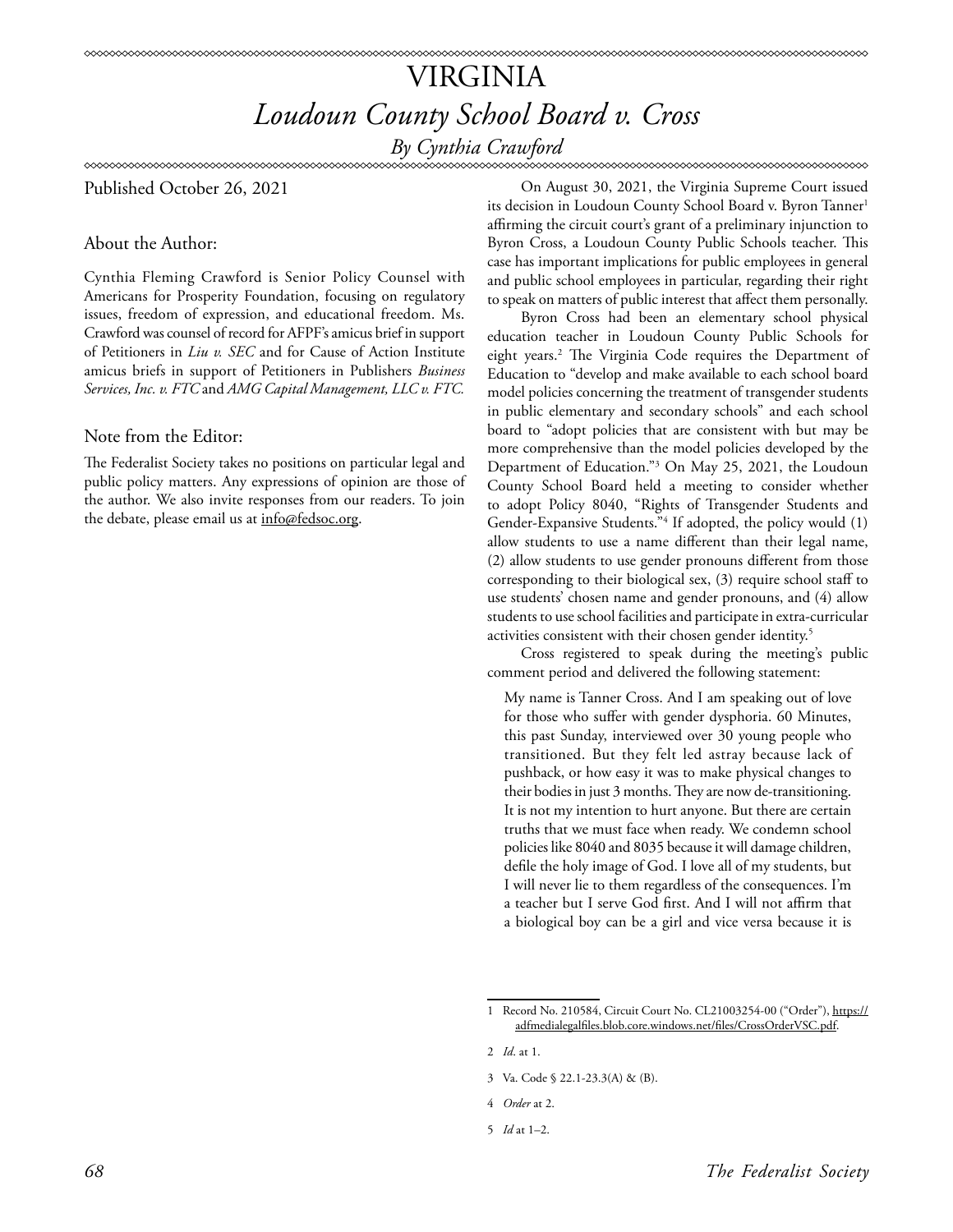against my religion. It's lying to a child. It's abuse to a child. And it's sinning against our God.6

Two days later, Cross was informed that he was being placed on administrative leave with pay and was under investigation for allegations that his conduct had a disruptive impact on the operations of Leesburg Elementary, where he taught. The letter also informed him he was banned from Loudoun County Public Schools property and events. Later that day, an email was sent to "all Leesburg Elementary parents and staff" informing them of Cross' suspension. Cross was informed his suspension was due to his public comments.<sup>7</sup>

Cross brought free speech claims under the Virginia Constitution, alleging retaliation, prior restraint, and chilling of his right to speak publicly as a private citizen.8 Cross also claimed the Board had engaged in unconstitutional viewpoint discrimination by punishing him for expressing his opinion of the transgender policy, but not disciplining other employees who "expressed different views on proposed gender-identity education policy."9 Cross also brought free exercise claims, contending his suspension substantially burdened his free exercise of religion by diminishing his ability to profess and maintain his opinions on religious matters.10 Cross sought declaratory and injunctive relief directing the Board to, among other things, reinstate him and refrain from punishing him for speaking about the transgender policy.<sup>11</sup>

The Board argued Cross' public comments created a significant and continuing disruption at Leesburg Elementary because the principal had heard that parents were discussing Cross' comments on social media and that several parents had asked that Cross not teach their children; the superintendent had received emails expressing the harm transgender students suffer when their gender identity is not affirmed or their choice of preferred pronoun or name is not respected.12 The Board also claimed Cross' public comments conflicted with existing Loudoun County Public Schools policies and state and federal law.13 The Board argued that Cross' suspension was appropriate and claimed that Loudoun County Public Schools has a generally applicable practice of suspending with pay any employee whose speech or conduct disrupts Loudoun County Public Schools' operations and has suspended at least seven other employees for that reason in the past two years.<sup>14</sup>

The circuit court granted Cross' request for a temporary injunction, finding that Cross made his comments as a private

- 7 *Id*.
- 8 *Id*. at 3.
- 9 *Id*.
- 10 *Id*.
- 11 *Id*.
- 12 *Id*. at 4–5.
- 13 *Id*. at 5.
- 14 *Id*. at 3, 5.

citizen speaking on a matter of public concern and that he had demonstrated likelihood of success on both the free speech and free exercise claims.15 On appeal, the Virginia Supreme Court described Article I, Section 12 of Virginia's Constitution as "coextensive with the free speech provisions of the federal First Amendment,"<sup>16</sup> stating that "it is settled law that the government may not take adverse employment actions against its employees in reprisal for their exercising their right to speak on matters of public concern."17 The court then applied a twostep inquiry, where the first step asked whether Cross spoke on an "issue of social, political, or other interest to a community," and the second step required weighing Cross' interest in making his public comments against the Board's interest in providing effective and efficient services to the public.<sup>18</sup>

The school board did not dispute that Cross satisfied the first factor.19 Regarding the second factor, the court found it significant that "Cross made those comments at a public Board meeting where one of the issues under consideration was whether to adopt the transgender policy," and that "in addition to expressing his religious views, Cross' comments also addressed his belief that allowing children to transition genders can harm their physical or mental wellbeing," a matter of "obvious and significant interest to Cross as a teacher and to the general public."20 In addition, the proposed policy would burden his freedom of expression, compelling him to speak in a way he opposes for secular and spiritual reasons.21

Regarding the Board's asserted rationale for suspending Cross—"reasonably anticipated" disruption—the court found "no evidence" to corroborate the Board's claim that any such disruption would preclude Cross from fulfilling his duties.<sup>22</sup> The court found instead that although "Cross was suspended due to 'a neutral and generally applicable practice of utilizing suspension or paid administrative leave when an employee engages in speech or conduct that causes a disruption in the operations of the school,'" "any such practice would be unconstitutional to the extent the Defendants deploy it overzealously to thwart protected employee speech."23 In sum, the government interest in restricting a teacher's First Amendment rights is limited to preventing "material or substantial interference or disruption," and the employer bears the "heavy burden" of demonstrating

- 18 *Id*. (citing Urofsky v. Gilmore, 216 F.3d 401, 406-07 (4th Cir. 2000); Billioni v. Bryant, 998 F.3d 572, 576 (4th Cir. 2021)).
- 19 *Id*.
- 20 *Id*. at 9, 10.
- 21 *Id*. at 10.
- 22 *Id*. at 11, 12.
- 23 *Id*. at 12.

<sup>6</sup> *Id*. at 2.

<sup>15</sup> *Id*. at 6–7.

<sup>16</sup> *Id*. at 9.

<sup>17</sup> *Id*. (citing Pickering v. Bd. of Educ., 391 U.S. 563, 573 (1968); Love-Lane v. Martin, 355 F.3d 766, 776 (4th Cir. 2004)).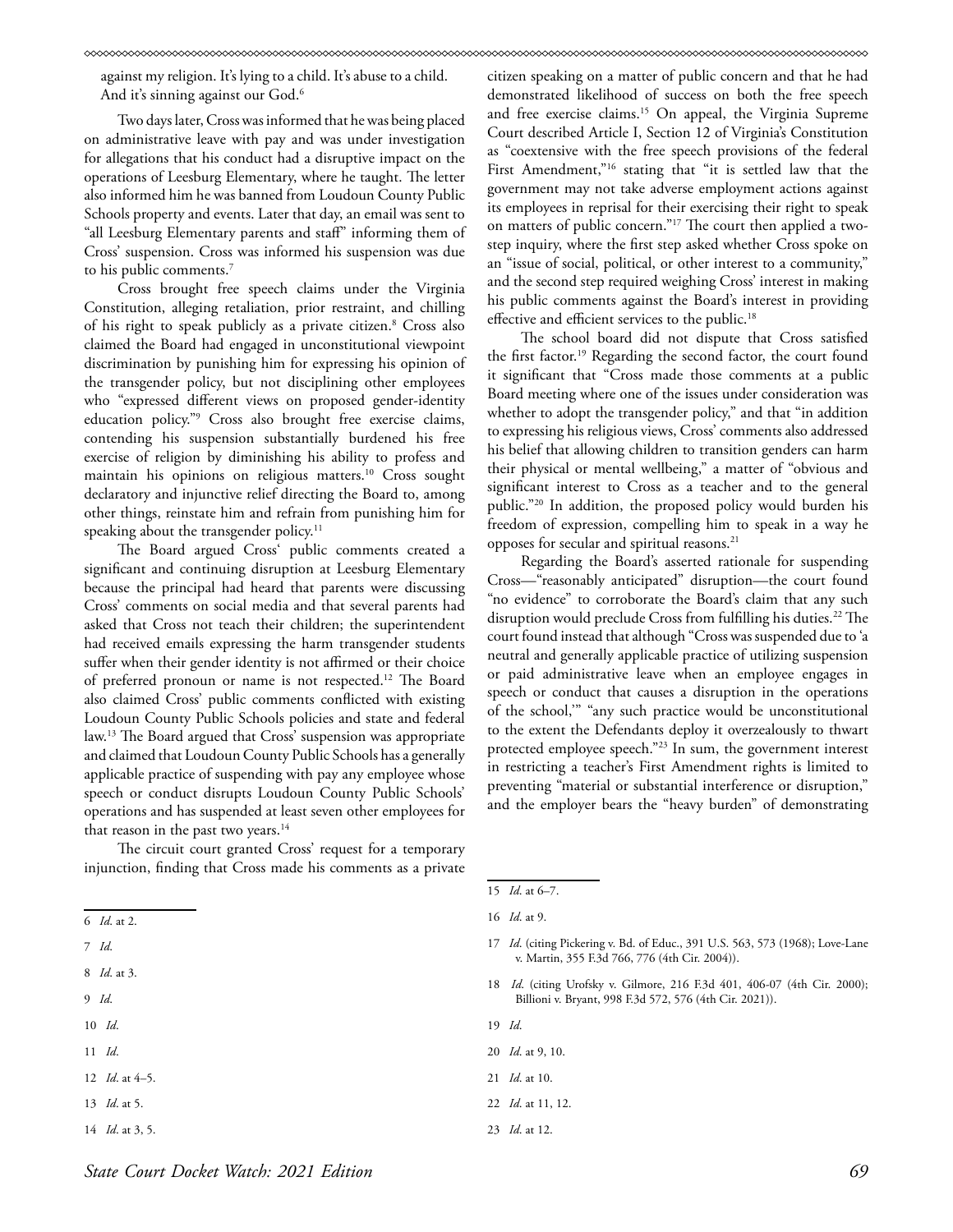that the speech was too disruptive to warrant protection.<sup>24</sup> The School Board failed to carry that burden.

The issue of school authority over speech has been near the forefront of free speech law lately. Last term, in *Mahanoy*  Area School District v. B.L.,<sup>25</sup> the United States Supreme Court addressed First Amendment limitations on public school regulation of off-campus student speech. This term, the Court has been asked to review First Amendment limits on school authority over employee speech.<sup>26</sup> And the issue of school control over student and teacher speech continues to generate headlines.27 Here, the Virginia Supreme Court upheld rigorous First Amendment protections for teacher speech on matters of public importance. But with strong opinions on both sides, we can expect to see more cases involving the rights of government employees—and public school employees in particular—to speak in their personal capacity on issues of school policy and their personal beliefs.

<sup>24</sup> *Id*. at 13.

<sup>25 141</sup> S. Ct. 2038 (2021); *see also* Cynthia Fleming Crawford, *Cheerleading, social media, and free speech: What the Supreme Court's decision in Mahanoy School District v. B.L. means for students' First Amendment rights*, Americans for Prosperity (June 21, 2010), [https://americansforprosperity.org/](https://americansforprosperity.org/mahanoy-school-district-v-bl-students-free-speech/) [mahanoy-school-district-v-bl-students-free-speech/.](https://americansforprosperity.org/mahanoy-school-district-v-bl-students-free-speech/)

<sup>26</sup> *See, e.g.*, Petition for Writ of *Certiorari*, Kennedy v. Bremerton School District, No. 21-418, (Sept. 14, 2021) [https://www.supremecourt.gov/](https://www.supremecourt.gov/DocketPDF/21/21-418/192354/20210914133417114_FINAL%20Kennedy%20Cert%20P) [DocketPDF/21/21-418/192354/20210914133417114\\_FINAL%20](https://www.supremecourt.gov/DocketPDF/21/21-418/192354/20210914133417114_FINAL%20Kennedy%20Cert%20P) [Kennedy%20Cert%20Petition.pdf.](https://www.supremecourt.gov/DocketPDF/21/21-418/192354/20210914133417114_FINAL%20Kennedy%20Cert%20P)

<sup>27</sup> *See, e.g.*, Luke Gentile, *High school football players lead community in prayer after coaches were told they couldn't: 'Satan's power was defeated'*, Washington Examiner, Sept. 22, 2021, https://www.washingtonexaminer.com/news/ tennessee-high-school-football-prayer-satan; *Settlement reached for teacher fired after Facebook post*, 21 WFMJ, Jan. 22, 2017, https://www.wfmj.com/ story/34318672/settlement-reached-for-teacher-fired-after-facebookpost; Jo Yuroba, *Missouri teacher resigns after school tells him to remove Pride flag*, NBC News, Sept. 9, 2021, https://www.nbcnews.com/nbc-out/outnews/missouri-teacher-resigns-school-tells-remove-pride-flag-rcna1959.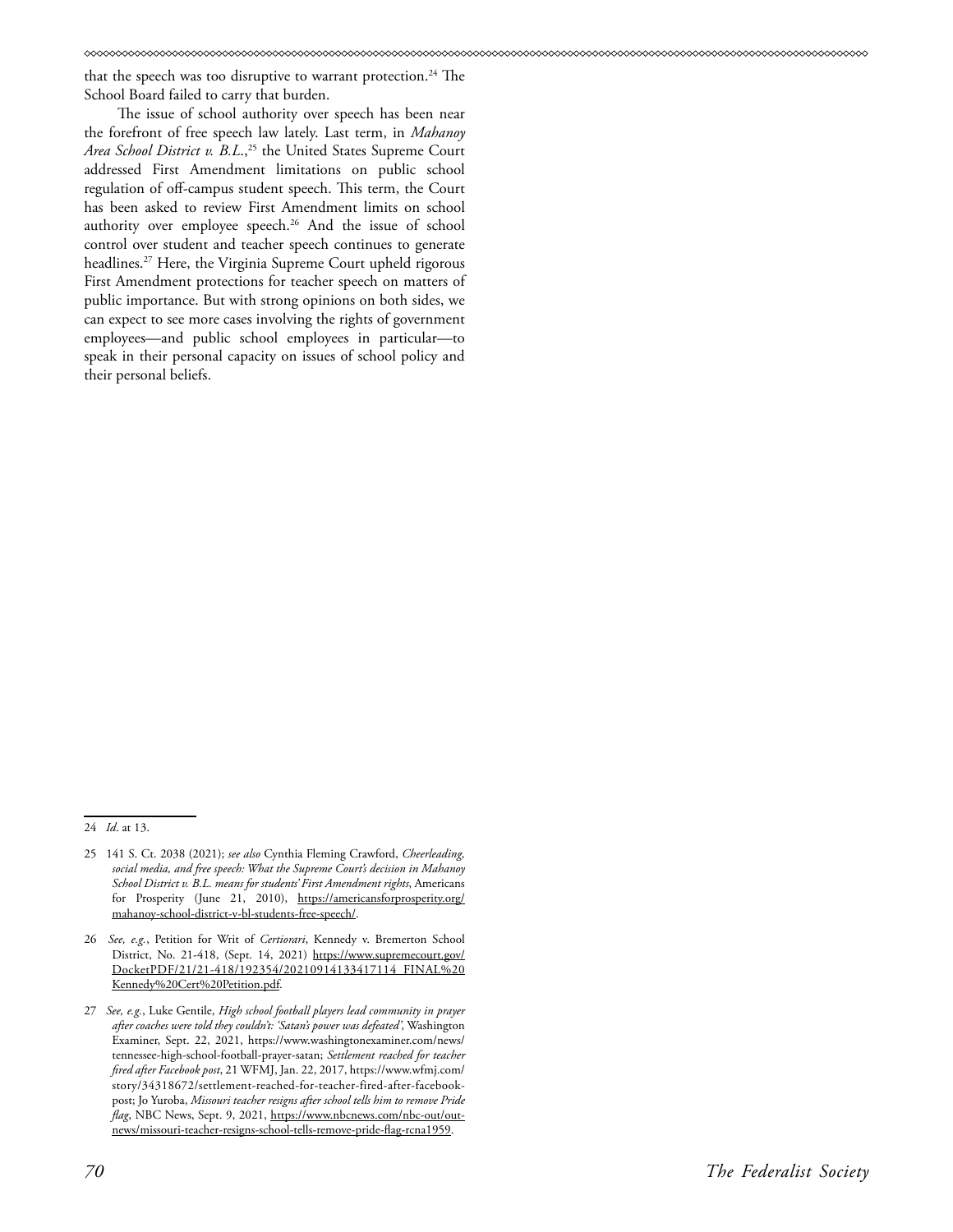# WASHINGTON *State v. Blake*

## *By Timothy Lynch*

Published May 25, 2021

### About the Author:

Tim Lynch is an attorney specializing in criminal law, constitutional law, and civil liberties. He is an adjunct scholar at the Cato Institute and the former director of Cato's Project on Criminal Justice. His research interests include all aspects of constitutional criminal procedure, overcriminalization, the drug war, and police and prosecutorial misconduct. In 2000, he served on the National Committee to Prevent Wrongful Executions. Lynch also prepares amicus briefs before appellate courts and the U.S. Supreme Court in cases involving constitutional rights. He is the editor of *In the Name of Justice: Leading Experts Reexamine the Classic Article "The Aims of the Criminal Law" and After Prohibition: An Adult Approach to Drug Policies in the 21st Century.*

Lynch has published a variety of articles in both the law journals and in opinion pieces for the New York Times, the Washington Post, the Wall Street Journal, the Los Angeles Times, and other newspapers. He has appeared on The PBS NewsHour, NBC Nightly News, ABC World News Tonight, and C-SPAN's Washington Journal. Lynch is a member of the Virginia, District of Columbia, and Supreme Court bars. He earned both a BS and a JD from Marquette University.

Mr. Lynch can be reached via his personal website at [timothylynch.](http://timothylynch.org) [org.](http://timothylynch.org)

## Note from the Editor:

The Federalist Society takes no positions on particular legal and public policy matters. Any expressions of opinion are those of the author. We invite responses from our readers. To join the debate, please email us at info@fedsoc.org.

Shannon Blake was arrested in Spokane, Washington in 2016. The police executed a search warrant that authorized the agents to look for evidence of stolen vehicles. Blake was one of three persons arrested at the scene. Later on, at the jail, a corrections officer discovered a small baggy in one of the pockets of Blake's jeans. That baggy contained a small amount of methamphetamine. The state charged Blake with possession of a controlled substance under Washington state law.<sup>1</sup>

Blake's case was tried before a judge. Following the state's case-in-chief, Blake advanced an affirmative defense that the drugs did not belong to her and that she was unaware of the fact that the baggy had been tucked into the coin pocket of the jeans. Blake testified that she had received the jeans secondhand just two days before her arrest. She further testified that she had never used meth and was not a drug user.<sup>2</sup>

The trial court found that Blake had not made a sufficient showing to sustain the affirmative defense that her possession had been "unwitting." Finding that Blake had possessed a controlled substance on the day of her arrest, the trial judge found her guilty of the offense.<sup>3</sup>

On appeal, Blake advanced a constitutional challenge to her conviction. Blake claimed the state had denied her due process because it had placed the legal burden upon her to prove that her drug possession had been unwitting. The court of appeals found no merit in Blake's legal claim and affirmed her conviction.4 The Supreme Court of Washington granted review and, by a majority vote, agreed with Blake that the constitutional guarantee of due process was violated.5

This case is important because it sets a rare and noteworthy precedent in constitutional law: A legislative enactment is invalid because it exceeds the police power of a state legislature. While constitutional textbooks and scholars discuss the abstract boundaries of the police power, there are very few holdings in American jurisprudence that actually identify specific limits.<sup>6</sup>

The court's opinion explained that there were several reasons for this extraordinary precedent. First, the court noted that the Washington legislature enacted the only statute in the

<sup>1</sup> RCW 69.50.4013

<sup>2</sup> State of Washington v. Blake, No. 96873-0, slip op. at 4 (February 25, 2021).

<sup>3</sup> *Id.*

<sup>4</sup> *Id.*

<sup>5</sup> *Id.* at 5.

<sup>6 &</sup>quot;The [Supreme] Court has on only one occasion struck down a strict-liability crime, and this was in rather unusual circumstances. Though it has been argued that the ruling [Lambert v. California, note 12 *infra*] should be extended to proscribe strict-liability offenses more generally, this has not occurred. . . . Constitutional attacks in the state courts have, in the main, been equally unsuccessful." WAYNE R. LAFAVE AND AUSTIN W. SCOTT, Criminal Law 246-247 (2d ed. 1986).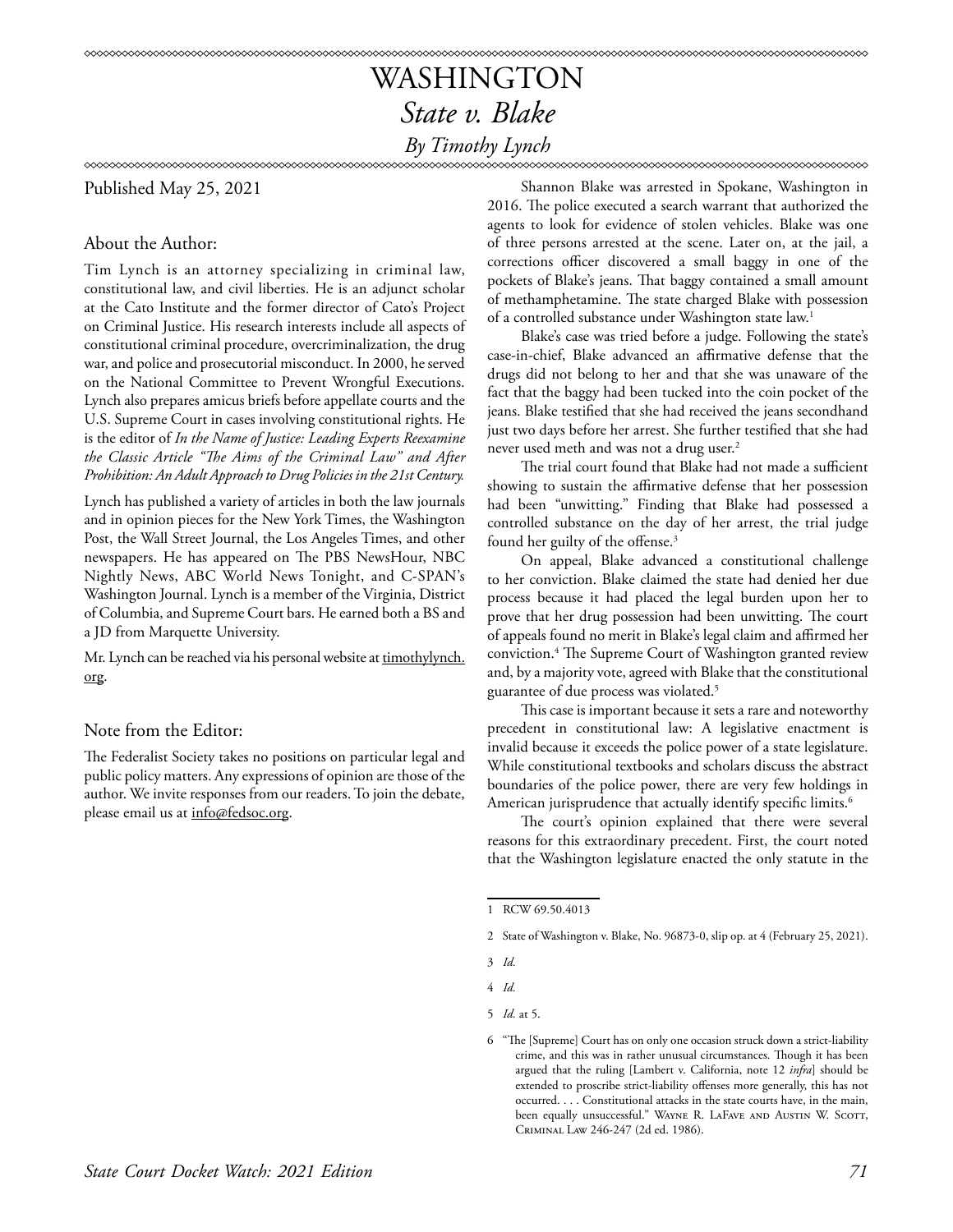nation to combine strict liability with *felony* consequences.7 Constitutional challenges in other jurisdictions had been rejected in the context of misdemeanor penalties and the question of whether felony consequences would pass constitutional muster was invariably left an open question. The court explained that because of the felony aspect of this case, "it is impossible to avoid the constitutional problem now."8

Second, courts have also commonly side-stepped constitutional controversy involving strict liability statutes by finding *implied* mens rea elements in statutes where they were otherwise absent.9 Of course, when a mens rea element is deemed to be implied, the statute can no longer be considered a strict liability law. The court declined to imply a mens rea element in this case because it said there was "overwhelming evidence"10 that the legislative intent was to implement a policy of strict liability. For that reason, the court set aside prior case law that had allowed an implied "unwitting defense" to the possession charge.<sup>11</sup>

After its discussion of proper statutory interpretation and its legal conclusion that the drug possession statute had to be treated as a strict liability law, the court turned to its constitutional analysis.

Notably, the *Blake* holding is grounded in both state *and* federal law. With respect to federal law, the court relied primarily upon a 60 year old case, *Lambert v. California*. 12 In *Lambert*, the Supreme Court invalidated an ordinance that made it a crime for a convicted person to remain in Los Angeles for more than five days without registering with local officials. The Supreme Court ruled that without any mens rea showing, a person could be convicted without having been aware of his duty to register. Such a law violated the federal constitutional guarantee of due process. Since the Washington drug possession statute criminalizes passive "nonconduct" without requiring the state to prove any mental state at all, the *Blake* majority opined that it also violates the due process clause of the Fourteenth Amendment.<sup>13</sup>

With respect to state constitutional law, the *Blake* majority relied upon *City of Seattle v. Pullman*. 14 In *Pullman*, the defendant challenged a Seattle ordinance that prohibited "accompanying a child during curfew hours."15 The court invalidated that ordinance because it made "no distinction between conduct

7 *Blake*, No. 96873-0 at 2.

- 8 *Id.* at 27.
- 9 *Id*. at 22-24.
- 10 *Id.* at 21.
- 11 *Id.* at 20-21.
- 12 355 U.S. 225, 78 S.Ct. 240, 2 L.Ed. 2d 228 (1957). The court also relied upon *Papachristou v. City of Jacksonville*, 505 U.S. 156, 92 S.Ct. 839, 31 L.Ed. 2d 110 (1972).
- 13 *Blake*, No. 96873-0 at 11-12.
- 14 82 Wn.2d 794, 514 P.2d 1059 (1973).
- 15 *Blake*, No. 96873-0 at 13 (citation omitted).

calculated to harm and that which is essentially innocent."16 Like the curfew law, the *Blake* majority reasoned that the drug possession statute also violates the due process guarantee of the state constitution because it criminalizes "passive and innocent nonconduct with no mens rea or guilty mind."17

It is important to note that the *Blake* ruling does not eliminate the doctrine of strict criminal liability in Washington. According to the court, its ruling does not even invalidate the state drug possession statute—just a "portion"18 of it. The *Blake* majority was alarmed by the fact that, under strict liability, mail carriers, roommates, and others, could be found guilty of felony drug possession without any awareness of wrongdoing on their part.19 From now on, the government must prove that defendants know, or at least have good reason to know, of drugs in their possession.<sup>20</sup>

Justice Charles Johnson dissented, joined by Justices Barbara Madsen and Susan Owens. In their view, the case was simple and straightforward. The legislature "'has plenary power to criminalize conduct regardless of whether the actor intended wrongdoing.'"21 There is no due process limitation upon the scope of the police power. Whether mens rea is an element of an offense is a matter to be determined by the legislature. Blake's constitutional objections were without merit and her conviction should have been affirmed.

Justice Debra Stephens filed an opinion concurring in part and dissenting in part. She thought the constitutional question could have been, and should have been, avoided. She would have revisited prior state court precedents and reinterpreted the drug possession statute as having an implied mens rea element. And on that basis, she would have vacated Blake's conviction. Stephens disagreed with the majority's constitutional analysis, which, she argued, "conflates the distinct elements of mens rea and actus reus and will undoubtedly lead to confusion and divergent application among the courts."<sup>22</sup>

16 *Id.*

17 *Id.* at 14.

18 *Id*. at 31.

- 19 *Id*. at 15. For contrasting views on the doctrine of strict liability, see Timothy Lynch, ed., In the Name of Justice (2009).
- 20 *Blake*, No. 96873-0 at 30-31.
- 21 *Id.* at 2 (Johnson, J., dissenting) (citation omitted).
- 22 *Id.* at 27 (Stephens, J., concurring in part, dissenting in part).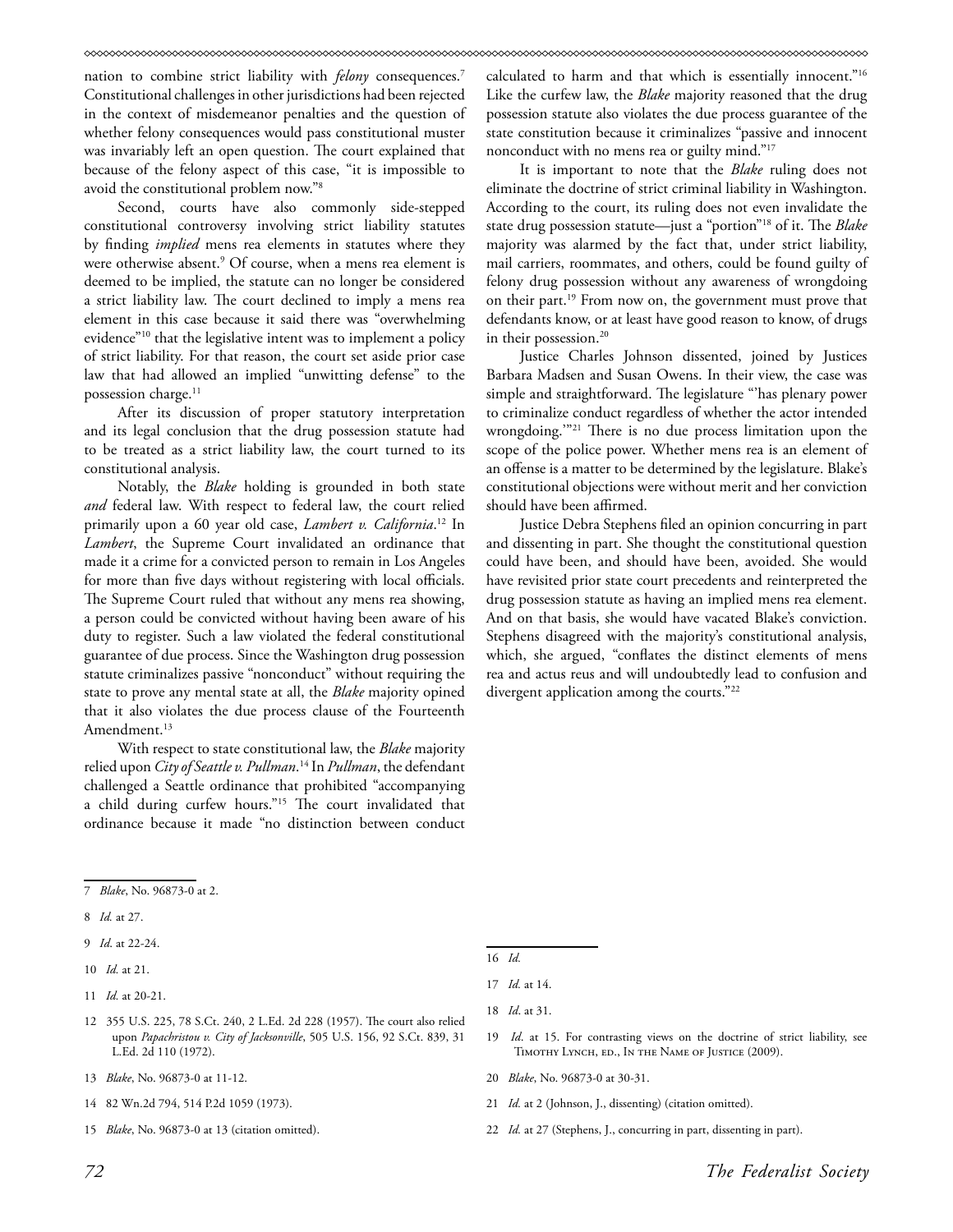*By Seth Cooper*

Published July 2, 2021

### About the Author:

Seth L. Cooper is Director of Policy Studies and a Senior Fellow at The Free State Foundation. His work on federal communications and technology policy at the Free State Foundation began in 2009. Mr. Cooper previously served as Director to the Telecommunications and Information Technology Task Force at the American Legislative Exchange Council (ALEC). Mr. Cooper served as judicial clerk to the Honorable James Johnson at the Washington State Supreme Court. He has worked in law and policy staff positions at the Washington State Senate and at the Discovery Institute. Mr. Cooper is a 2009 Lincoln Fellow at the Claremont Institute. Mr. Cooper earned his B.A. degree in Political Science from Pacific Lutheran University and received his J.D. from Seattle University School of Law.

### Note from the Editor:

The Federalist Society takes no positions on particular legal and public policy matters. Any expressions of opinion are those of the author. We also invite responses from our readers. To join the debate, please email us at info@fedsoc.org.

On March 4, the Washington Supreme Court issued its decision in *Woods v. Seattle Union Gospel Mission*. 1 The case has important implications for religious liberty in Washington State, as it addresses the extent to which religious organizations are exempt from the state's law prohibiting discrimination in employment practices.

The case involves an employment discrimination lawsuit filed against the Seattle Union Gospel Mission (UGM) by Matthew Wood. UGM is an evangelical Christian nonprofit organization that provides services to Seattle's homeless population. UGM's legal aid clinic serves its guests and furthers the organization's gospel mission work.

Prior to applying for a staff attorney position at UGM's legal aid clinic, Woods informed UGM staff that he was in a same-sex relationship and could foresee entering into a same-sex marriage. UGM informed Wood that his same-sex relationship was contrary to biblical teaching and the ministry's policy that expected staff members to live by a biblical moral code that excludes certain behaviors, including homosexual behavior.

Woods filed a lawsuit against UGM, alleging discrimination for its refusal to hire him because of his sexual orientation. The King County Superior Court granted summary judgment in favor of UGM based on the religious employer exception to the Washington Law Against Discrimination (WLAD) that applies to hiring and other employment practices. Under RCW 49.60.040(11), the definition of an "employer" subject to the WLAD "does not include any religious or sectarian organization not organized for profit." The superior court ruled that UGM qualifies as a religious nonprofit employer and found that the job duties of its staff attorneys include providing spiritual counsel. The superior court determined that a trial would involve improper parsing of which UGM activities are secular and which are religious. The Washington Supreme Court accepted Woods' petition for direct review.

Woods challenged the constitutionality of the religious exemption and of its application in his case under the state constitution's Privileges or Immunities Clause. The Washington Supreme Court concluded that RCW 49.60.040(11) does not violate the Washington Constitution's article I, section 12 Privileges or Immunities Clause. Although the Court rejected Woods' facial challenge to the statutory exemption for religious employers, it concluded that as-applied challenges to the exemption could still be raised. The Washington Supreme Court has turned to recent federal case law involving the "ministerial exception" as a source of guidance for applying the religious employer exemption under the WLAD. The court therefore reversed and remanded the case to the trial court to determine whether UGM satisfies the First Amendment-based "ministerial exception" recognized by the U.S. Supreme Court.

Wn.2d \_\_\_, 481 P.3d 1060.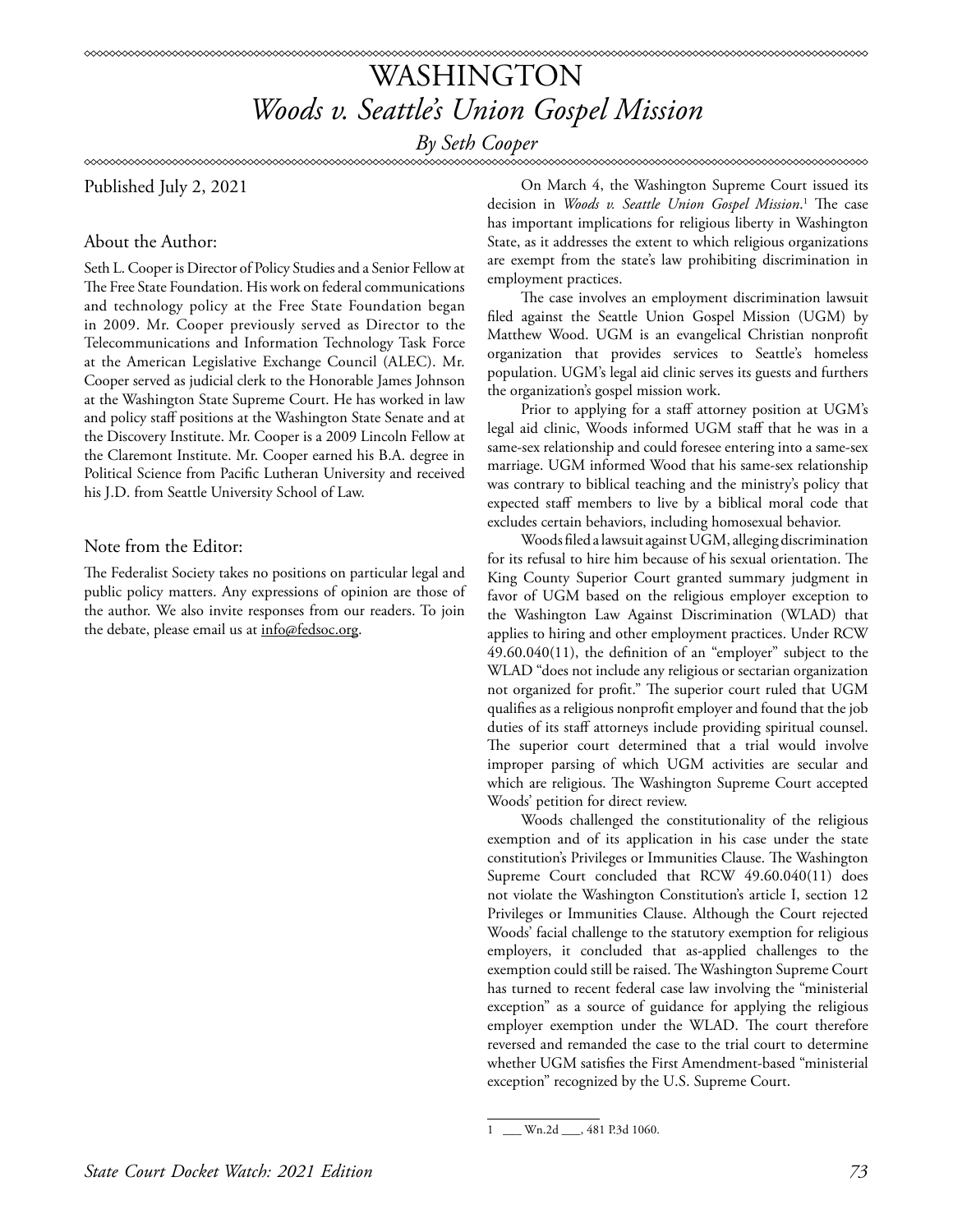Article I, section 12 provides: "No law shall be passed granting to any citizen, class of citizens, or corporation other than municipal, privileges or immunities which upon the same terms shall not equally belong to all citizens, or corporations."2 In the opinion for the court, Justice Barbara Madsen wrote that article I, section 12 "was intended to prevent favoritism and special treatment to the few while disadvantaging others."3

The court applied a two-pronged test to determine the constitutionality of the religious employer exemption under article I, section 12: "(1) whether RCW 49.60.040(11) granted a privilege or immunity implicating a fundamental right and (2) if a privilege or immunity was granted, whether the distinction was based on reasonable grounds."4

According to the court, Woods satisfied the first prong because his case implicated two "fundamental rights": "the right to an individual's sexual orientation and the right to marry."5 The court grounded those rights in *Lawrence v. Texas*, *Obergefell v. Hodges*, and Justice John Paul Stevens' dissent in *Bowers v. Hardwick*. 6 And in a footnote, the court indicated the fundamental "right to sexual orientation" also stems from the Washington Constitution's article I, sections 3, 7, and 12.7

However, the court concluded that Woods did not satisfy the second prong because "reasonable grounds exist for WLAD to distinguish religious and secular nonprofits."8 First, the court viewed the WLAD's text as evidence for its own reasonableness. It observed that the inclusion of the religious employer exemption in the enacting legislation from 1949 and its continued existence "demonstrate that the legislature plainly intended to include the exemption in WLAD."9 Second, the court found that the state's protection for religious liberty also supported the religious employer exemption. According to the court, article I, section 11 of the Washington Constitution provides *greater* protection for religious liberty than the U.S. Constitution's First Amendment.<sup>10</sup> Third, the court acknowledged that the U.S. Supreme Court "has upheld the exemption for religious organizations from federal discrimination suits in order to

avoid state interference with religious freedoms."11 The court agreed that avoidance of state interference with religion made it reasonable for the legislature to treat religious and secular nonprofit employers differently.

Despite its rejection of Woods' facial challenge, the court ruled that as-applied challenges could be raised against the religious employer exemption. And "[b]ecause WLAD contains no limitations on the scope of the exemption provided to religious organizations," the court sought guidance from the First Amendment "as to the appropriate parameters of the provision's application."12 According to the court, "In order to balance Woods' fundamental rights with the religious protections guaranteed to SUGM, we hold that article I, section 12 is not offended if WLAD's exception for religious organizations is applied concerning the claims of a 'minister' as defined by *Our Lady of Guadalupe* and *Hosanna-Tabor*."13

Summarizing those cases, the court concluded that the proper inquiry does not hinge on the job title of the employee in question or on any specific checklist, but it instead focuses on the functions or duties to be performed by the employee in question. Accordingly, the court deemed it an open factual question "best left to the trial court" as to whether ministerial responsibilities are sufficiently present to qualify UGM staff attorneys as ministers and disallow Woods' employment discrimination claims. Nonetheless, the court opined that some criteria noted in the two U.S. Supreme Court decisions were present in Woods' case, while other criteria were not, and it called Justice Mary Yu's concurring opinion "helpful in this regard."14

In a concurring opinion, Justice Yu reluctantly concurred in the court's decision to remand "because there are factual questions regarding the duties of the staff attorney."15 Justice Yu wrote that religious nonprofits should be "forewarned" that the court's decision "bars redefining every aspect of work life as 'ministerial,'" and she pledged the court will insist that trial courts closely review attempts by religious institutions to invoke the ministerial exception.<sup>16</sup>

Furthermore, Justice Yu wrote "to offer guidance" on the ministerial exception's application to Woods' case below. Discussing different aspects of the factual record, Justice Yu noted that "some of the circumstances weigh in favor of finding the ministerial exception applies,"17 but she went on to assert that "the facts asserted in this record strongly support a conclusion

- 14 *Id.* at 1070 (citing *id*. at 1071 (Yu, J., concurring)).
- 15 *Id.* at 1071 (Yu, J., concurring). Chief Justice Stephen González joined Justice Yu's concurrence.
- 16 *Id.*
- 17 *Id.*

<sup>2</sup> WASH. CONST. art. I, § 12.

<sup>3</sup> *Woods*, 481 P.3d at 1065 (citing Ockletree v. Franciscan Health Sys., 179 Wash. 2d 769, 776, 317 P.3d 1009 (2014) (additional citations omitted). Justice Madsen's opinion for the court was joined by Justices Charles Johnson, Sheryl Gordon McCloud, Susan Owens, and Mary Yu as well as Justice Pro Tempore Charles Wiggins.

<sup>4</sup> *Id.* (citing Schroeder v. Weighall, 179 Wn.2d 566, 573, 316 P.3d 482 (2014)).

<sup>5</sup> *Id.* 

<sup>6</sup> *Id.* (citing *Lawrence*, 539 U.S. 558, 577-78 (2003); *Obergefell*, 576 U.S. 644, 663-65 (2015); *Bowers*, 478 U.S. 186, 215-20 (1986) (Stevens, J., dissenting)).

<sup>7</sup> *Id.* at 1066 n.3.

<sup>8</sup> *Id.* at 1066.

<sup>9</sup> *Id.* at 1067.

<sup>10</sup> *Id.* (citing *Ockletree*, 179 Wn.2d at 784; First Covenant Church v. City of Seattle, 120 Wash.2d 203, 224, 840 P.2d 174 (1992) (noting that article I, section 11 of Washington's constitution is "stronger than the federal constitution")).

<sup>11</sup> *Id.* (*Ockletree*, 179 Wn.2d at 784) (additional citation omitted).

<sup>12</sup> *Id.*

<sup>13</sup> *Id.* at 1069 (citing Our Lady of Guadalupe School v. Morrissey-Berru, 140 S. Ct. 2049 (2020); Hosanna-Tabor Evangelical Lutheran Church & Sch. v. Equal Emp't Opportunity Comm'n, 565 U.S. 171, 132 S. Ct. 694 (2012)).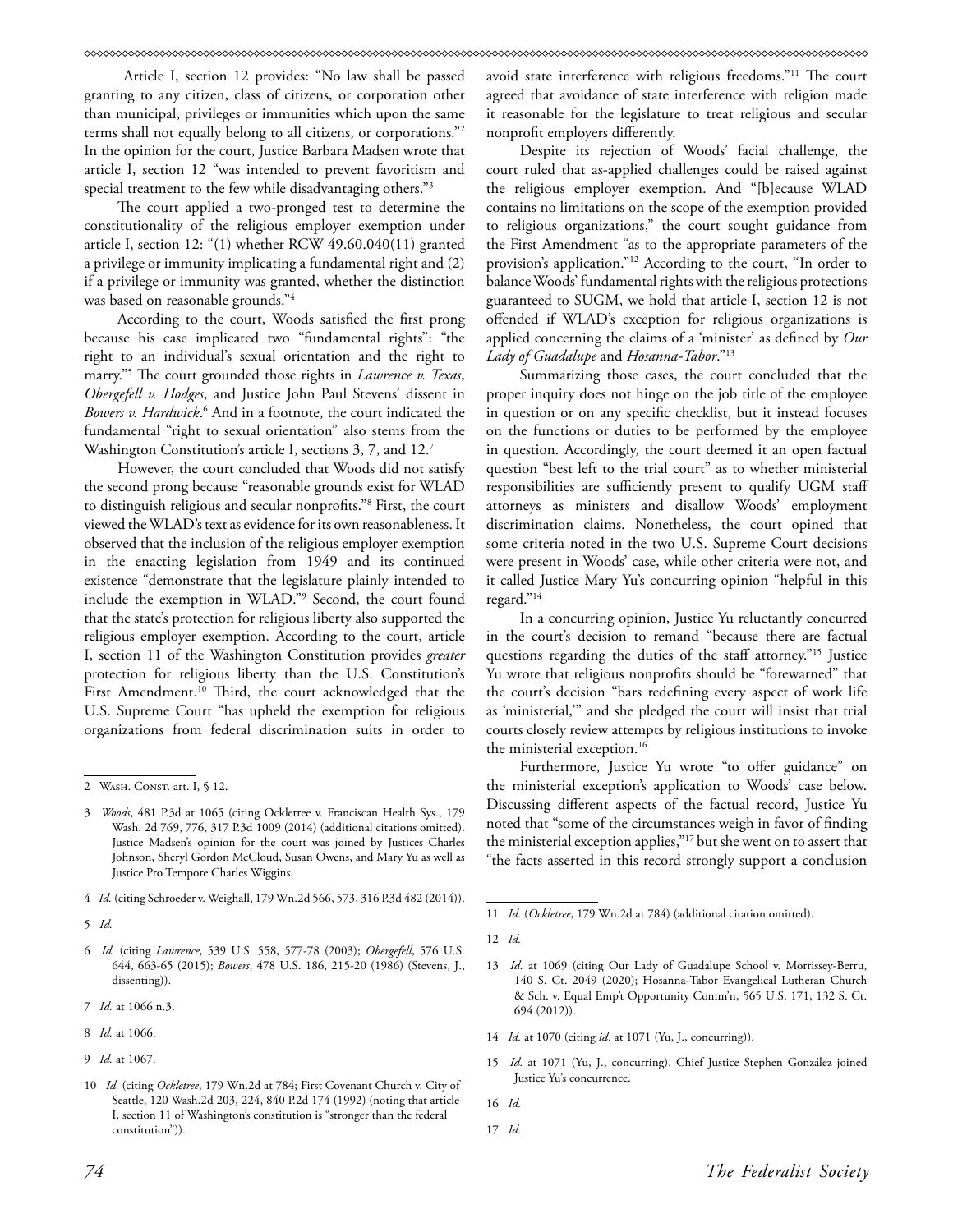that [a UGM] staff attorney cannot qualify for the ministerial exception as a matter of law."18

Justice Yu pointed to the court's "final authority over the practice of law and legal ethics in Washington" and the requirement that attorneys comply with the Washington Rules of Professional Conduct (RPCs).19 She added that "[i]n the context of a nonprofit legal aid organization serving the civil legal needs of vulnerable populations, I believe it is simply not possible to simultaneously act as both an attorney and a minister while complying with the RPCs."<sup>20</sup> In her view, there was a very high risk that a client from a vulnerable population "would feel coerced into acquiescing" to UGM's religious purposes if its staff attorney tried to "simultaneously play the dual roles of lawyer and minister."21

Justice Deborah Stephens wrote an opinion concurring in part and dissenting in part.<sup>22</sup> She concurred in the reversal of the summary judgment granted by the superior court. But she dissented by concluding that the religious employer exemption violates article I, section 12's antifavoritism principles because it "favors religious nonprofits over all other employers without reasonable grounds."23

Justice Stephens criticized the majority's analysis for grounding a "fundamental right to marry" and a "fundamental right to sexual orientation" in the Due Process Clause of the federal Constitution. In her view, the court should have explicitly held those rights are "fundamental to state citizenship" under article I, section 12. According to Justice Stephens, federal due process rights and state citizenship rights are categorically distinct. And she wrote that "[i]t would be anachronistic for the framers of Washington's constitution in 1889 to have intended to safeguard rights that would not be protected under federal due process for a generation."<sup>24</sup>

Justice Stephens criticized the majority for minimizing the import of WLAD and its stated goal of antidiscrimination. She rejected the idea that the religious exemption furthered that goal.25 And she also rejected the majority's characterization of the statute's purpose as including the safeguarding of religious free exercise.<sup>26</sup>

According to Justice Stephens, the majority erred by aligning the religious employer exemption with the First Amendment ministerial exception.27 In her view, the ministerial

19 *Id.*

20 *Id.* at 1073.

- 21 *Id.*
- 22 *Id.* at 1073 (Stephens, J., concurring in part and dissenting in part). Justice Pro Tempore Mary Fairhurst joined Justice Stephens' partial concurrence and dissent.
- 23 *Id.* at 1074.
- 24 *Id.* at 1077 n.5.
- 25 *Id.* at 1078.
- 26 *Id.* at 1079.
- 27 *Id.*

exception is just a constitutional defense. Although she rejected UGM's claims that broad application of WLAD to its employment decisions would violate UGM's free exercise rights under the First Amendment and article I, Section 11 of the Washington State Constitution, Justice Stephens acknowledged that defense applies in "the "narrow context of ministerial employment," and she maintained that Woods' case should be remanded to consider it.<sup>28</sup>

<sup>18</sup> *Id.* at 1072.

<sup>28</sup> *Id.* at 1081-84.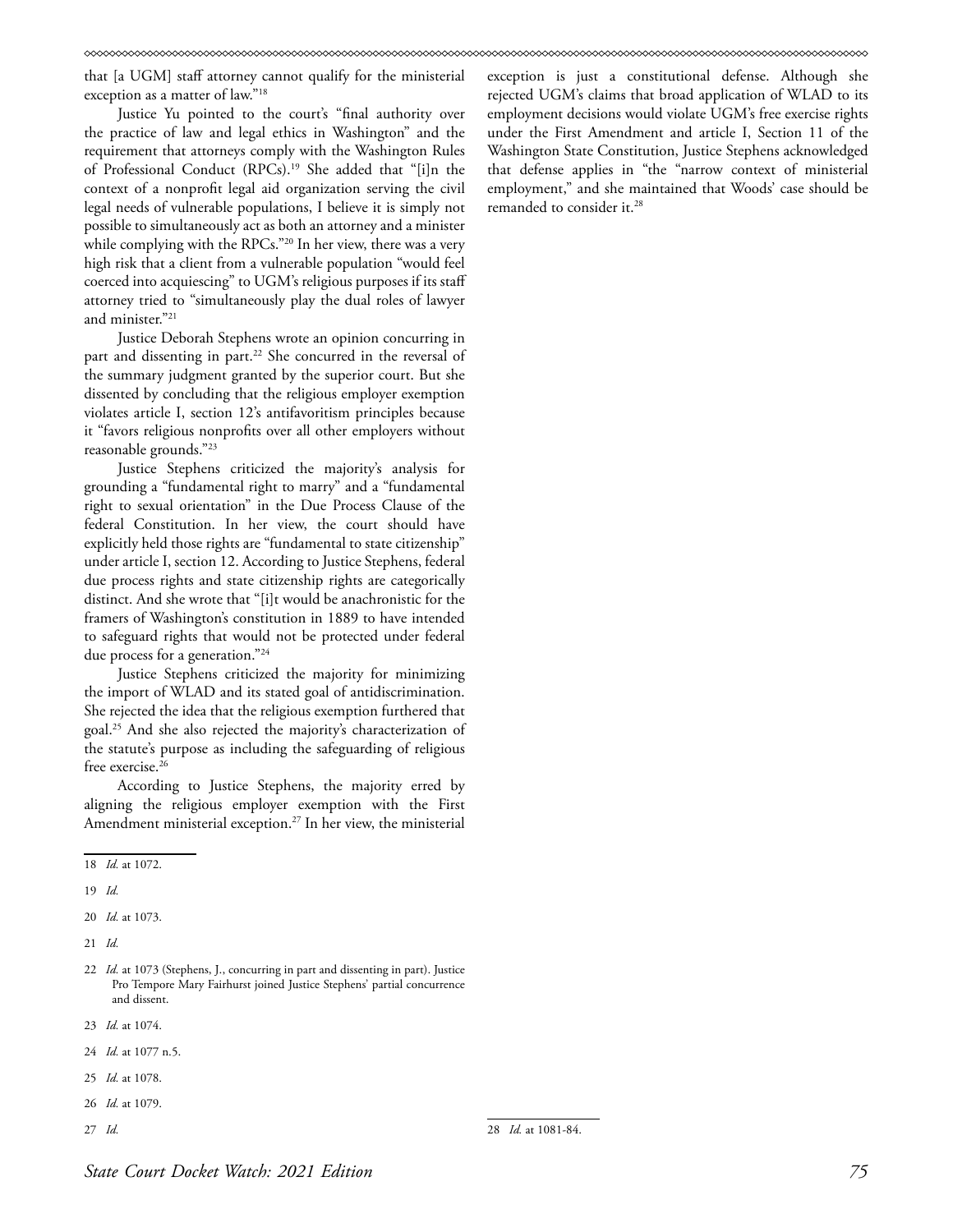### WASHINGTON *City of Seattle v. Long By Ashli Tagoai*

### Published December 20, 2021

### About the Author:

Ashli is an associate attorney at Flynn & Associates, PLLC in Seattle, Washington. Her practice focuses on real estate transactions and trust and estate disputes.

Ashli is a 2021 graduate of Seattle University School of Law, and a 2015 graduate of Boston University's Frederic S. Pardee School of Global Studies where she double majored in International Relations and Political Science.

When COVID-19 shut down Washington State in March 2020, and domestic violence cases increased as a result, she became one of the founding legal interns in Seattle University's Domestic Violence Pop-Up Clinic. As an intern, with the mentorship of volunteer family law attorneys in Seattle, she assisted victims of domestic violence in filing for domestic violence protection orders. This assistance included helping victims navigate the remote filing process through a first-of-its-kind online filing platform, Legal Atoms.

Between finishing her undergraduate studies and beginning law school in 2018, she worked her way up through various positions at the Washington State Republican Party. First, as finance assistant. Then, as communications director. And, finally, as finance director.

### Note from the Editor:

The Federalist Society takes no positions on particular legal and public policy matters. Any expressions of opinion are those of the author. We also invite responses from our readers. To join the debate, please email us at info@fedsoc.org.

Under Seattle's Traffic Code, a vehicle may not be parked on a city street for more than 72 hours.<sup>1</sup> Violators face a \$44.00 fine, towing, and impoundment of their vehicles. The 72-hour parking rule was suspended in March 2020 because of COVID-19, and the city resumed enforcement in October 2021.<sup>2</sup> This suspension, coupled with an increase in vehicle residency due to the city's homelessness crisis, has led to a substantial increase in the number of vehicles permanently parked on the streets.

Washington's Homestead Act prevents unsecured creditors from seizing the property that a person uses as their home in order to satisfy a debt. The "homestead" consists of real or personal property that the owner or a dependent of the owner uses as a residence.3 When the homestead is seized by unsecured creditors and sold to satisfy a debt, the Homestead Act exempts a portion of the proceeds so that the owner may use the funds to purchase a new homestead.4

In *City of Seattle v. Long*, the Supreme Court of Washington held that:

- 1. Washington's Homestead Act automatically protects personal property occupied as a principal residence, and no declaration that the personal property is a residence is required;<sup>5</sup>
- 2. Homestead Act claims on vehicles occupied as a principal residence are premature when the city has not threatened to sell the vehicle to collect impoundment fees;<sup>6</sup>
- 3. Impoundment and associated costs are fines, and that an ability to pay inquiry is necessary to determine if they violate the excessive fines clause;<sup>7</sup> and
- 4. While the payment plan imposed on Long was excessive, a reasonable fine may still be constitutional.<sup>8</sup>

Defendant Steven Long had been living in his truck while saving money for an apartment.9 He worked as a general

- 4 In May 2021, Senate Bill 5408 amended Washington State's Homestead Act. The changes were significant but were not relevant in this case.
- 5 City of Seattle v. Long, 493 P.3d 94, 101 (2021) (citing RCW 6.13.040).
- 6 *Id*. at 103.
- 7 *Id*. at 116.
- 8 *Id*.
- 9 *Id*.

<sup>1</sup> Seattle Municipal Code (SMC) 11.72.440(B).

<sup>2</sup> *Seattle Begins Enforcing 72-Hour Parking Rule*, King5.com (Oct. 16, 2021), https://www.king5.com/article/news/local/seattle/seattle-enforcing-72-hour-parking-rule-october-15/281-80652023-dc6c-4124-bb4b-01f5d30e2dd9.

<sup>3</sup> RCW 6.13.010.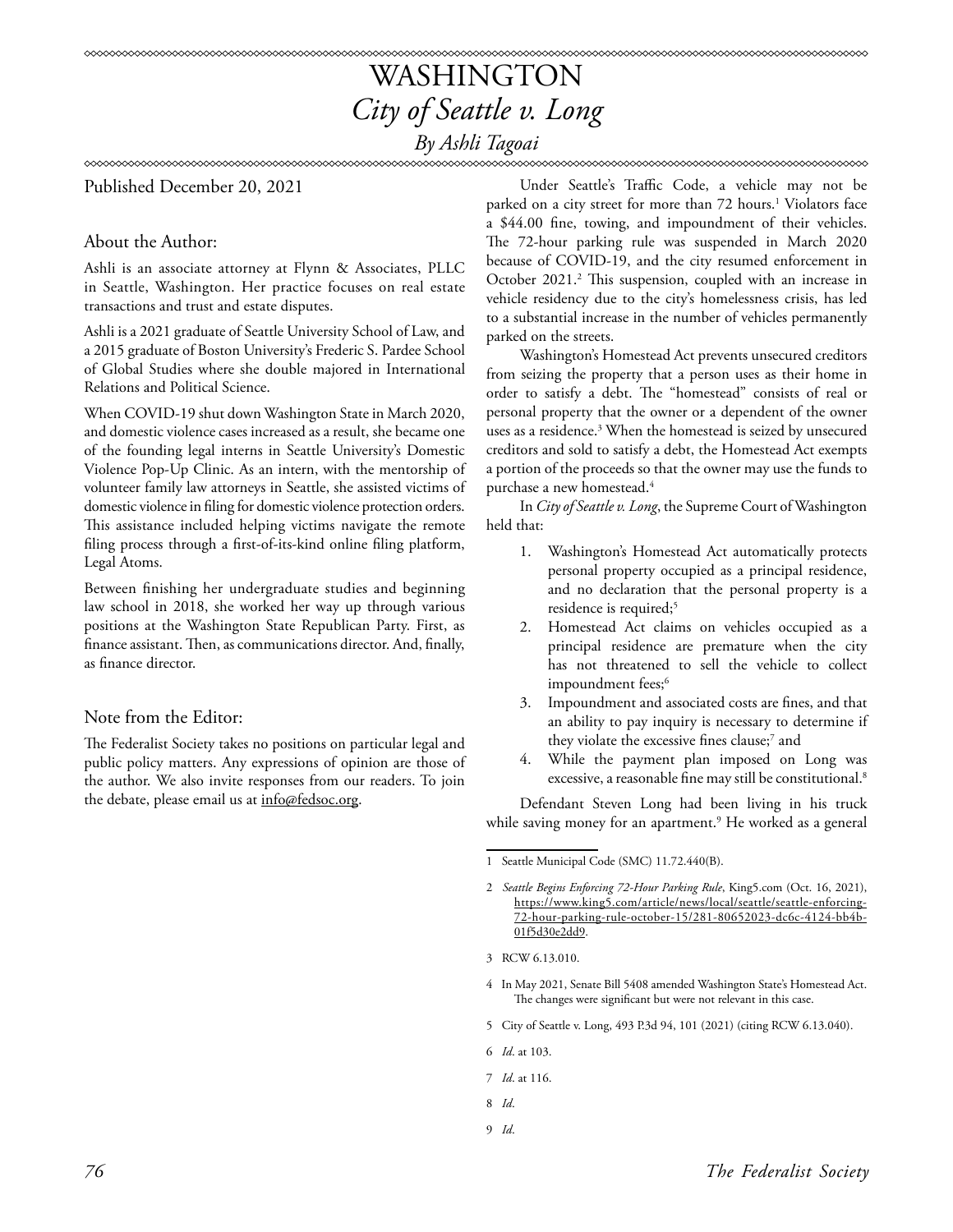tradesman making between \$400.00 and \$700.00 per month, which included the \$100.00 he earned per month for being a member of the Confederated Salish and Kootenai Tribes of the Flathead Nation.10 On July 5, 2016, Long's truck broke down in a gravel lot owned by the City of Seattle.11 Long's truck remained parked on the lot for the next three months, and he continued to live in it. $12$ 

On October 5, 2016, Seattle police told Long that he was violating the 72-hour parking law by having his truck parked on the city lot, and that he would need to move his truck by at least one block to avoid being towed.13 When Long failed to move his truck, it was towed by a city-contracted towing company.<sup>14</sup> After his truck was towed, Long slept outside.<sup>15</sup>

Additionally, Long received a \$44.00 parking ticket; he contested it. At the hearing, the magistrate found that Long had parked illegally but decided to waive the \$44.00 ticket and reduce the impoundment charges from \$946.61 to \$547.12.16 To further assist Long, the magistrate approved a payment plan for the impoundment charges under which he would pay \$50.00 per month until the \$547.12 was paid in full; then he could retrieve his truck.<sup>17</sup>

Though Long never disputed that he had parked illegally, he appealed the magistrate's ruling permitting the impoundment of his car on three grounds. First, he argued the impoundment violated the state and federal constitutions' prohibitions of excessive fines.18 Second, he argued the impoundment violated his right to substantive due process.<sup>19</sup> Third, he argued the impoundment violated the Homestead Act.<sup>20</sup> The superior court agreed that the impoundment was illegal based on his first and third claims but rejected his substantive due process claim.<sup>21</sup> The appellate court agreed based on the Homestead Act argument alone.<sup>22</sup>

The Washington State Supreme Court considered two main issues on appeal: First, does the homestead exemption automatically attach to personal property occupied as a principal residence?<sup>23</sup> Second, does the \$547.12 impoundment

- 14 *Long*, 493 P.3d at 99.
- 15 *Id*. at 114.
- 16 *Id*. at 99.
- 17 *Id*.
- 18 *Id*.
- 19 *Id*.
- 20 *Id*.
- 21 *Id*.
- 22 *Id*.
- 23 RCW 6.13.040.

cost constitute an excessive fine in violation of the Eighth Amendment?

The city contended that the Homestead Act did not apply to the impoundment of Long's truck because he did not file a declaration stating that his truck was his primary residence.<sup>24</sup> However, the court examined the plain meaning of the statute and held that the legislature intended occupied personal property to be automatically protected as a homestead, requiring a declaration only for unoccupied personal property.<sup>25</sup> However, the court also held that Long's Homestead Act argument was premature because the city was not selling Long's truck to satisfy the \$547.12 he owed for impoundment charges, as in a typical debt-collection case; the city was merely holding the truck until Long could pay the charges.<sup>26</sup>

The parties disputed whether impoundment charges constituted a fine triggering an Eighth Amendment analysis. While the city argued that the charges were not a fine because impoundment was not permanent, Long argued that the charges were a fine because they were imposed as a penalty for violating the 72-hour parking law.27 The court held that because the impoundment temporarily deprived Long of his truck, the associated costs were partially punitive and therefore constituted a fine.28

In determining whether the impoundment costs were an *excessive* fine, the court adopted the Ninth Circuit's four factor test for gross disproportionality: 1) the nature and extent of the crime; 2) whether the violation was related to other illegal activities; 3) the other penalties that may be imposed for the violation; and  $4$ ) the extent of the harm caused.<sup>29</sup> The court also added a fifth factor to this analysis: the person's ability to pay the fine.<sup>30</sup>

Applying this test to Long's case, the court reasoned that the first factor weighed in favor of a finding of excessiveness because violating the city's 72-hour parking rule is not "particularly egregious," especially considering that the rule was later suspended in March 2020 during the COVID-19 pandemic.<sup>31</sup> Likewise, with respect to the fourth factor, the extent of the harm caused was minimal because Long was not parked in a residential neighborhood, nor was he blocking or obstructing a roadway.32 The harm to the city of having to pay the costs of impoundment upfront did not affect the court's proportionality determination.<sup>33</sup> Finally, the court considered the additional

- 24 RCW 6.13.040(1).
- 25 *Long*, 493 P.3d at 103.
- 26 *Id.* at 106.
- 27 *Id*. at 109.
- 28 *Id*.
- 29 *Id*. at 111.
- 30 *Id*. at 114.
- 31 *Id*.
- 32 *Id.*
- 33 *Id*.

<sup>10</sup> *Id.*

<sup>11</sup> *Id*. at 99.

<sup>12</sup> *Id*.

<sup>13</sup> *Id*.; SMC 11.72.440(B).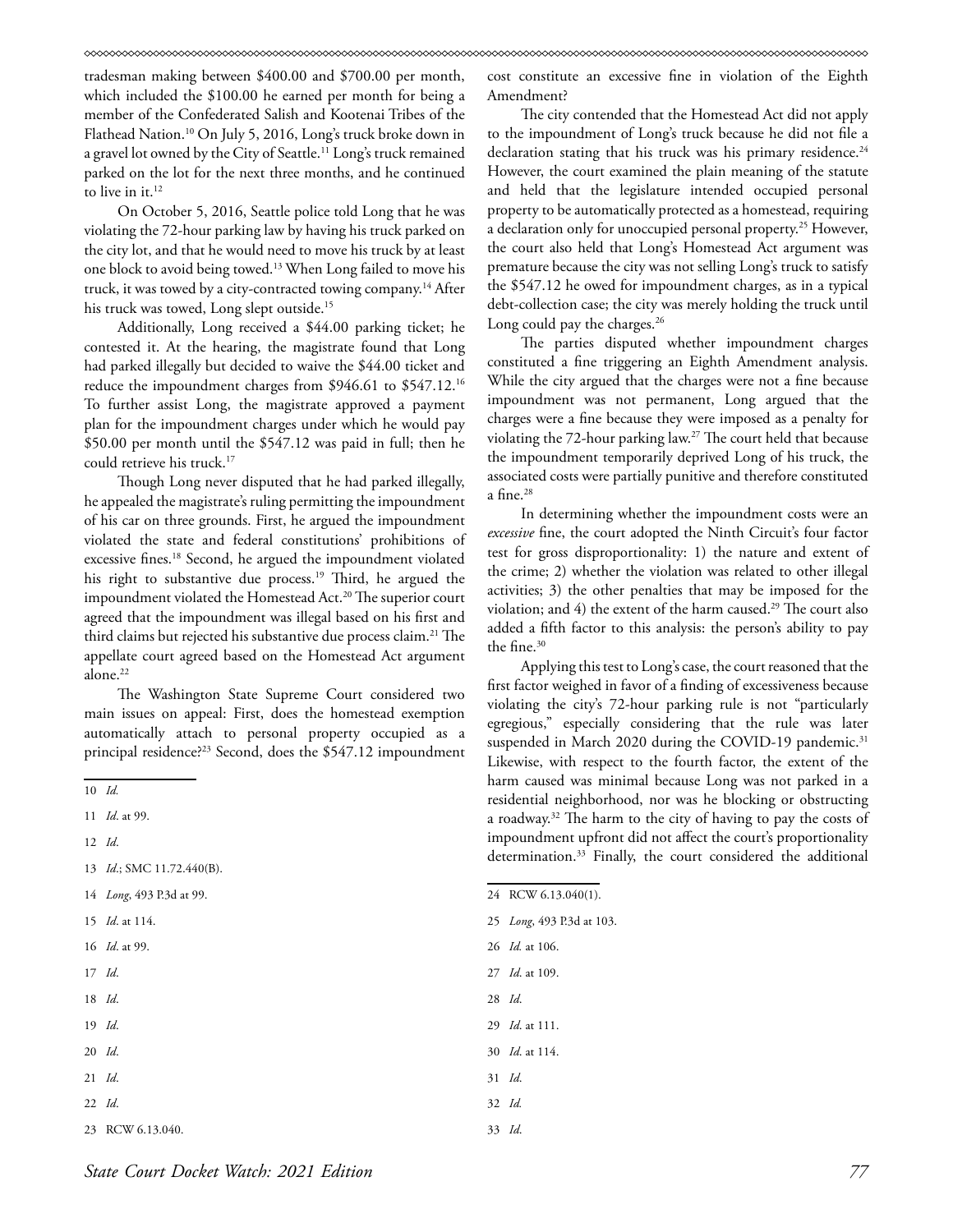fifth factor and found that because Long only made \$700.00 in his best months, and the impoundment of his truck deprived him of his tools and place to sleep, he had no reasonable ability to pay \$547.12 to retrieve the truck.<sup>34</sup> A balancing of these five factors led the court to rule that the impoundment charges were unconstitutionally excessive.

Justice Steven Gonzalez concurred in the holding that Long's truck qualified as a homestead because he clearly lived in it. However, Gonzalez argued that Long's homestead claim was not premature because the Homestead Act protects vehicles used as primary residences from being towed in the first place, not just from being subject to forced sale.<sup>35</sup> As soon as the truck was towed, a lien was placed on it, and the posture of the case was such that the court could remedy that.<sup>36</sup>

Seattle resumed its 72-hour parking rule on October 15, 2021. Seattle Department of Transportation (SDOT) now claims that it "will not impound a vehicle with someone living in it unless it poses a specific risk to public health as inadequate sanitation causing a direct risk of illness or injury, inadequate protection leaving the occupants exposed to the weather, or other environmental, fire, health and safety hazards."37 Also, if parking enforcement sees a vehicle with someone living in it parked in one spot for more than 72 hours, they are instructed by SDOT to attach information about support services to the warning notice. $38$ 

If the *Long* excessive fines test is applied to violators of the 72-hour parking law as the city resumes enforcement, the outcome will likely be fact dependent. For example, Long's violation was not found to be linked to other criminal activity. However, there may be violators who do violate the 72-hour law while committing crimes like arson, for instance.<sup>39</sup> Also, violators may be parked in more harmful areas than a gravel parking lot. Finally, violators may have means to pay the impoundment costs despite parking a vehicle residence on the streets of Seattle. Nevertheless, it will be interesting to see how *Long* sets a precedent for the future of parking enforcement and the Homestead Act.

34 *Id.*

37 *Seattle Begins Enforcing 72-Hour Parking Rule*, *supra* note 1.

38 *Id*.

<sup>35 493</sup> P.3d at 116.

<sup>36</sup> RCW 46.55.140(1).

<sup>39</sup> *Seattle Nears Record Number of Fires Set at Homeless Camps this Year*, Komonews.com (Aug. 19, 2021), [https://komonews.com/news/local/](https://komonews.com/news/local/seattle-nears-record-number-of-fires-set-this-year-at-homeless-camps) [seattle-nears-record-number-of-fires-set-this-year-at-homeless-camps](https://komonews.com/news/local/seattle-nears-record-number-of-fires-set-this-year-at-homeless-camps).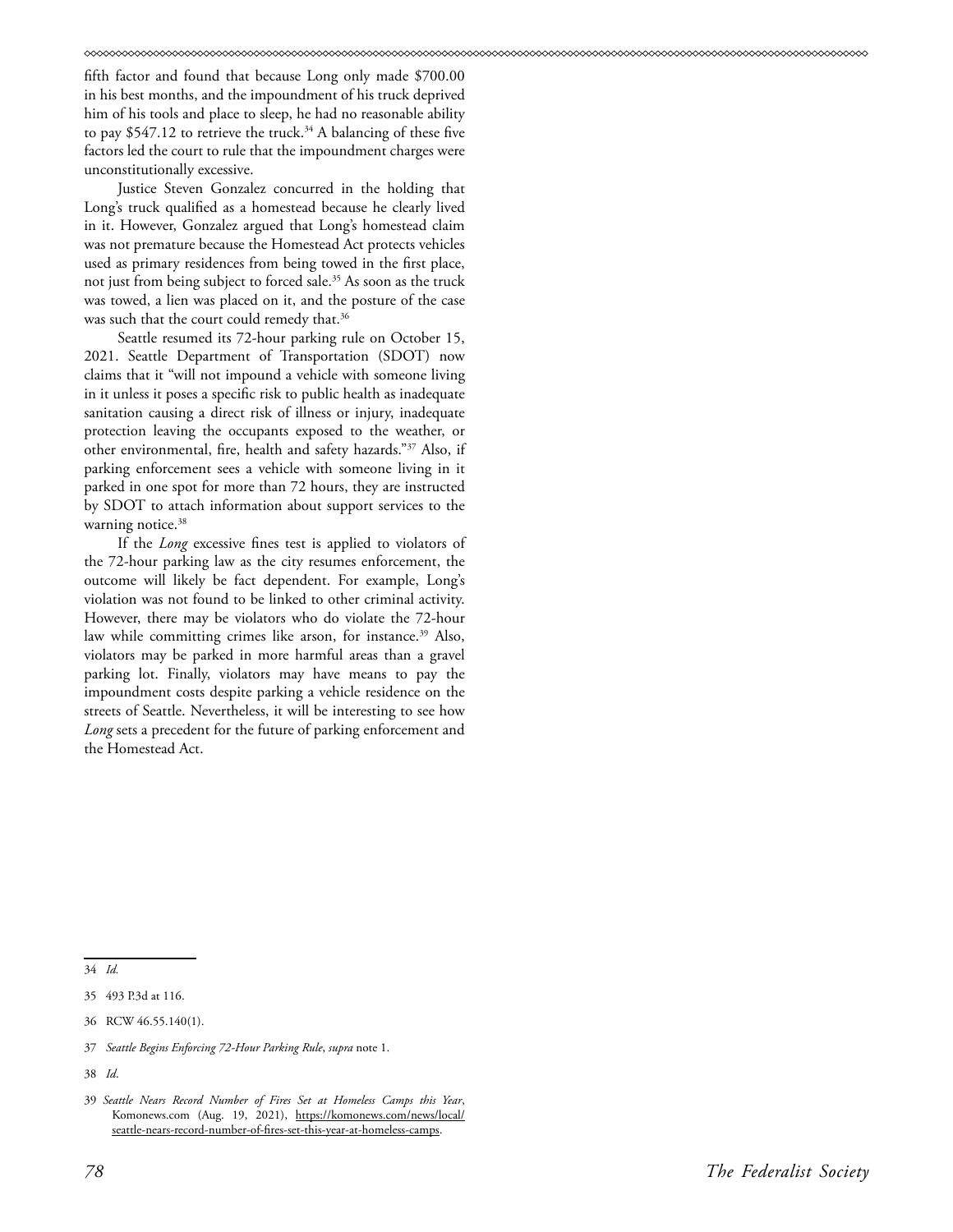### WASHINGTON *State Legislature v. Inslee By GianCarlo Canaparo*

Published December 20, 2021

### About the Author:

GianCarlo Canaparo is a legal fellow in The Heritage Foundation's Edwin Meese III Center for Legal and Judicial Studies. Canaparo researches, writes, speaks, and testifies on regulatory policy, the federal courts, and constitutional law.

In addition to Heritage publications, Canaparo's scholarship has appeared in numerous law reviews including the *Harvard Journal of Law and Public Policy*, the *Notre Dame Law Review*, the *Administrative Law Review*, and the *Georgetown Journal of Law and Public Policy*.

His analysis has appeared in *Fox News*, *The National Review*, T*he Washington Times*, *Law 360*, Federalist Society Blog, and other outlets.

In addition to his scholarly work, Canaparo co-hosts The Heritage Foundation's *SCOTUS 101* podcast, which follows and explains each week's happenings at the Supreme Court and features interviews with prominent judges, advocates, and academics.

Canaparo joined Heritage in 2019 after serving for two years as a law clerk to a federal district court judge. Before his clerkship, he spent three years as an associate at the law firm of Skadden, Arps, Slate, Meagher & Flom.

Canaparo holds a law degree from Georgetown University, where he was a published editor of the Georgetown Law Journal. He earned his bachelor's degree in economics from the University of California at Davis.

### Note from the Editor:

The Federalist Society takes no positions on particular legal and public policy matters. Any expressions of opinion are those of the author. We also invite responses from our readers. To join the debate, please email us at info@fedsoc.org.

On November 10, 2021, the Washington Supreme Court handed the state legislature a win and Governor Jay Inslee a loss when it held the governor violated the state constitution by vetoing a line in an appropriations bill.<sup>1</sup>

Washington's constitution gives the governor the power to veto whole bills, "an entire section" of a bill, and individual "appropriation items."2 In this case, Governor Inslee vetoed a line in the appropriation bill's "conditions and limitations" section that prohibited the Department of Transportation from considering fuel type when giving certain transportation-related grants (the "fuel type condition").3 After his veto, the legislature sued, seeking a declaratory judgement that the veto violated the state constitution.<sup>4</sup> In response, the governor argued that the fuel type condition was an "appropriation item" or, in the alternative, that it violated other parts of the state constitution.<sup>5</sup>

As to his first argument—that the fuel type condition was an "appropriations item"—the court disagreed with the governor. Beginning with the history of Article III, Section 12, the court held that it reflects a "clear intent to carefully limit this extraordinary [line-item veto] power."6 That section was created to limit historical overreach by the executive into the affairs of the legislature, and therefore, when the court interprets "section[s]" or "appropriation items," it must defer to the legislature's formatting decisions.7

With respect to appropriation items, the court previously defined that term as "any budget proviso with a fiscal purpose contained in an omnibus appropriations bill."8 Accordingly, a veto of anything less than "the whole proviso" is invalid.<sup>9</sup> When determining whether something is a whole proviso, the court again defers to the legislature's designation of sections and subsections, but that deference is not absolute.<sup>10</sup> The court does not defer if the legislature's designation "is obviously designed to circumvent the Governor's veto power."11

- 2 Wash. Const. art. III, § 12.
- 3 Legislature v. Inslee, at \*1.
- 4 *Id*.
- 5 *Id*.
- 6 *Id*. at \*2.
- 7 *Id*., at \*4.
- 8 *Id*., at \*5 (quoting Washington State Legislature v. Lowry, 931 P.2d 885, 893 (1997)).
- 9 *Id*.
- 10 *Id*. at \*5–6.
- 11 *Id*. at \*6 (quoting Lowry, 931 P.2d at 891).

<sup>1</sup> Washington State Legislature v. Inslee, No. 98835-8, 2021 WL 5227428 (Wash. Nov. 10, 2021) (herein after *Legislature v. Inslee*).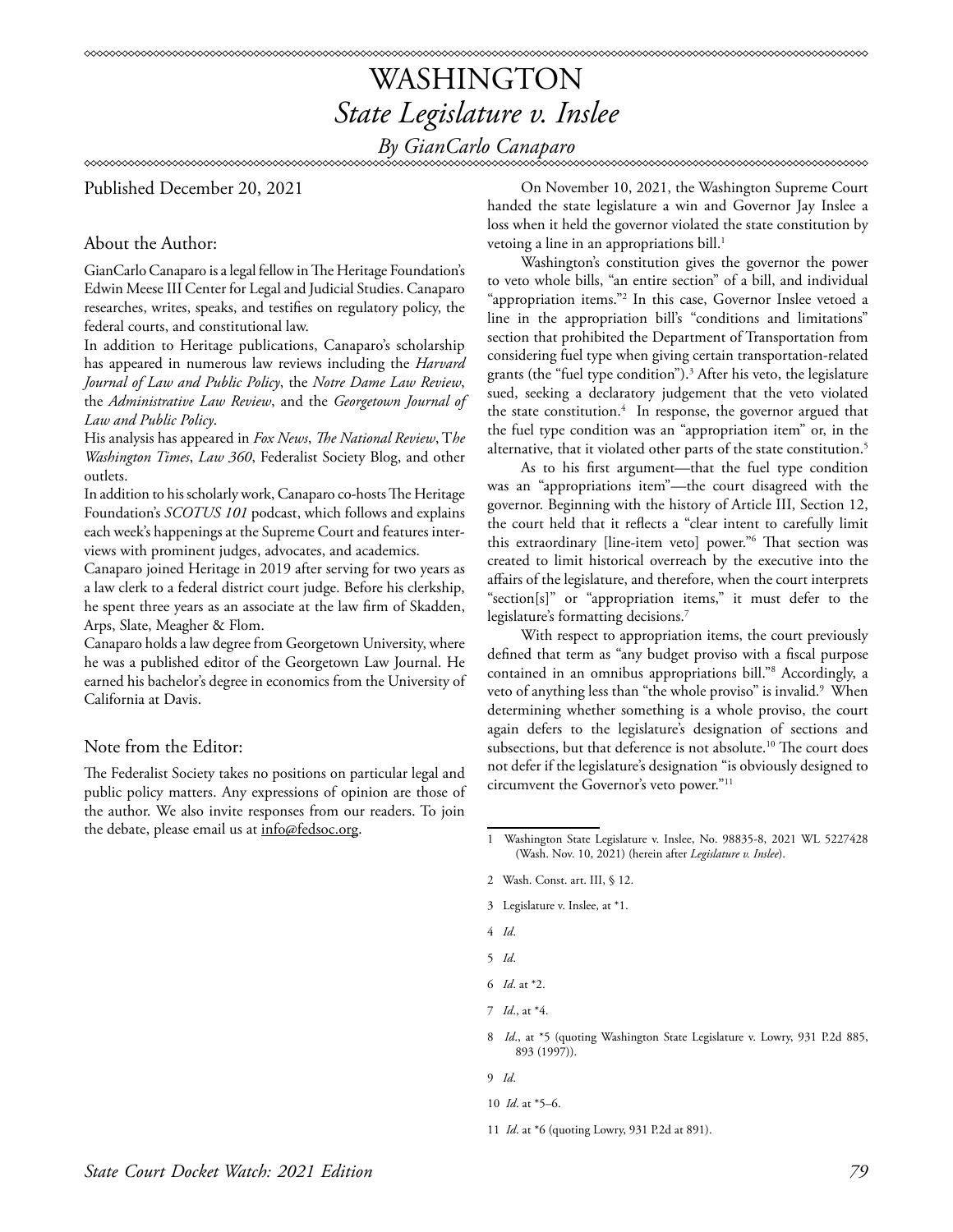In the present case, the court found no evidence that the legislature tried to immunize the fuel type condition from the governor's veto, and so, it deferred to the legislature's designation of that line as a condition upon a discrete appropriations item not itself an appropriations item.12

Turning to the governor's second argument—that the fuel type condition was unconstitutional—the court rejected it too. That argument turned first on Article II, Section 19, which says "[n]o bill shall embrace more than one subject, and that shall be expressed in the title."13 In past cases, the court held that Section 19 prohibits the legislature from including substantive law in appropriations bills.<sup>14</sup> Governor Inslee, therefore, argued that the fuel type condition was substantive law.15

The court disagreed. The legislature, it held, is free to attach "strings, or conditions of expenditure" to appropriations.<sup>16</sup> What's more, the fuel type condition is not substantive law because it does not amend existing statutory conditions on grant eligibility; rather, it simply prohibits an agency from adopting one particular criterion.<sup>17</sup>

The governor offered another constitutional argument, claiming that the fuel type condition violated Article II, Section 37, which says, "[n]o act shall ever be revised or amended by mere reference to its title, but the act revised or the section amended shall be set forth at full length."18 The governor argued that the fuel type condition violated that section because it amended the existing statute setting forth grant conditions without identifying it.<sup>19</sup>

Again, the court disagreed. The fuel type condition, the court explained, "neither creates nor affects any rights" and the duty it imposes on the Department of Transportation "can be determined without referring to any other statute or enactment."20

Justice Mary Yu, joined by Chief Justice Steven González, dissented, arguing that the majority had "erode[d] the distinction between general and line item vetoes" that prior precedent had recognized.21 In her view, the fuel type condition was a whole appropriation item because it amounted to a discrete "nondollar budget proviso."22

12 *Id*. at \*8.

- 15 Legislature v. Inslee, at \*11.
- 16 *Id*. at \*11–12.
- 17 *Id*. at \*13.
- 18 Wash. Const. art. II, § 37.
- 19 Legislature v. Inslee, at \*14.
- 20 *Id*. (quoting Washington Educ. Ass'n v. State, 604 P.2d 950, 952 (1980)).
- 21 *Id*. at \*16–17 (Yu, J., dissenting).
- 22 *Id*. at \*20.

Justice Yu also argued that the fuel type condition violated both Section 19 and Section 37 of Article II. As to both sections, she thought the condition was unconstitutional because it effectively modified the statute governing the criteria for funding conditions. Thus, it was substantive law, and it amended a statute without identifying it.

The ultimate import of the case is to limit somewhat the governor's line-item veto, and to increase the legislature's ability to insulate provisions from that veto.

<sup>13</sup> Wash. Const. art. II, § 19.

<sup>14</sup> Lowry, 931 P.2d at 895.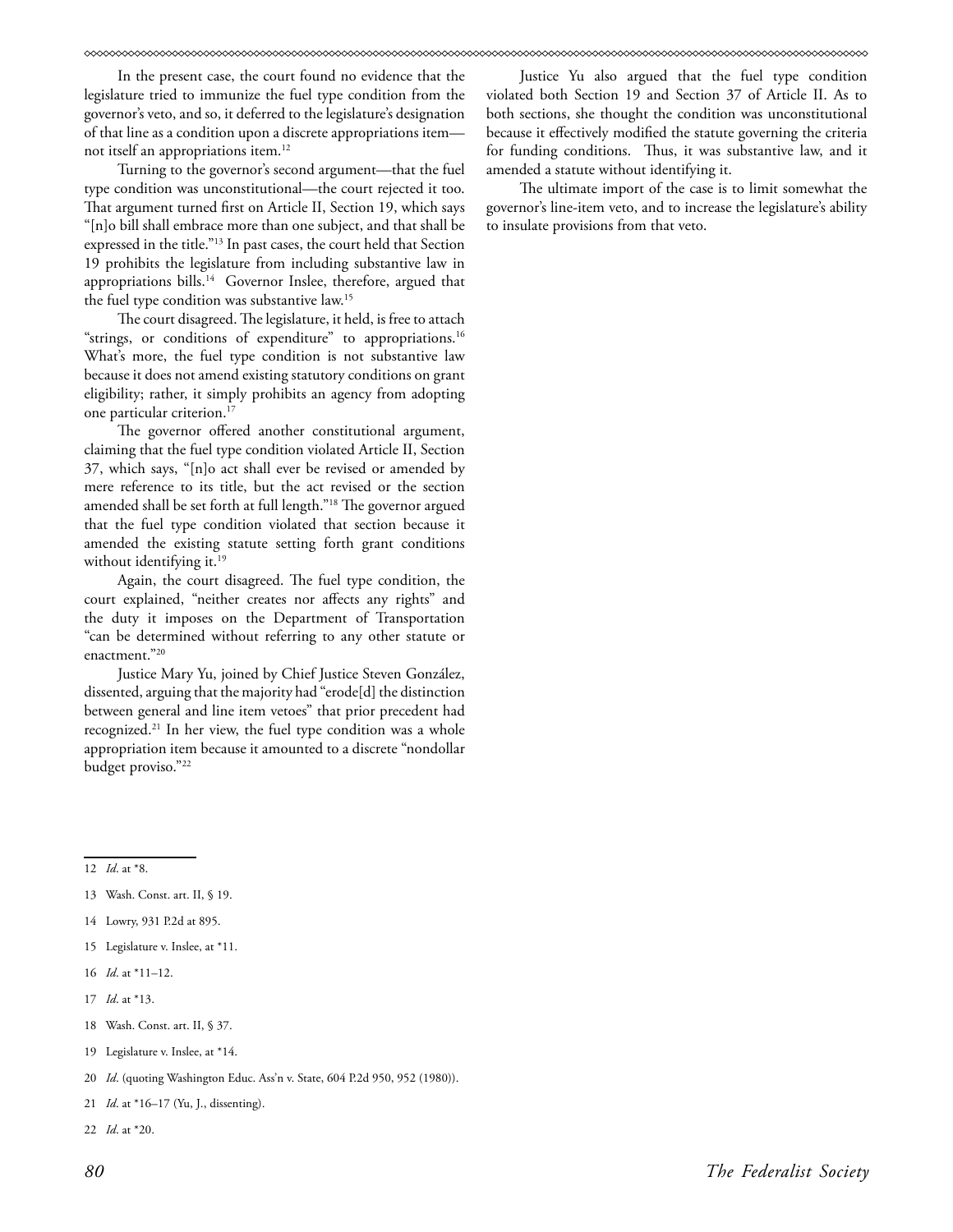## WASHINGTON *State v. Haag By GianCarlo Canaparo*

∞∞∞∞∞∞∞∞∞∞∞∞∞∞∞∞∞∞∞∞∞∞∞∞∞∞∞∞∞∞∞∞∞∞

Published December 22, 2021

### About the Author:

GianCarlo Canaparo is a legal fellow in The Heritage Foundation's Edwin Meese III Center for Legal and Judicial Studies. Canaparo researches, writes, speaks, and testifies on regulatory policy, the federal courts, and constitutional law.

In addition to Heritage publications, Canaparo's scholarship has appeared in numerous law reviews including the *Harvard Journal of Law and Public Policy*, the *Notre Dame Law Review*, the *Administrative Law Review*, and the *Georgetown Journal of Law and Public Policy*.

His analysis has appeared in *Fox News*, *The National Review*, T*he Washington Times*, *Law 360*, Federalist Society Blog, and other outlets.

In addition to his scholarly work, Canaparo co-hosts The Heritage Foundation's *SCOTUS 101* podcast, which follows and explains each week's happenings at the Supreme Court and features interviews with prominent judges, advocates, and academics.

Canaparo joined Heritage in 2019 after serving for two years as a law clerk to a federal district court judge. Before his clerkship, he spent three years as an associate at the law firm of Skadden, Arps, Slate, Meagher & Flom.

Canaparo holds a law degree from Georgetown University, where he was a published editor of the Georgetown Law Journal. He earned his bachelor's degree in economics from the University of California at Davis.

### Note from the Editor:

The Federalist Society takes no positions on particular legal and public policy matters. Any expressions of opinion are those of the author. We also invite responses from our readers. To join the debate, please email us at info@fedsoc.org.

On September 23, 2021, the Washington Supreme Court decided *State v. Haag* and vacated the 46-year sentence imposed on Timothy Haag for slowly strangling and drowning a sevenyear-old girl, Rachel Dillard, when he was 17.1 The state supreme court ordered the lower court to resentence Haag because it "gave undue emphasis to retributive factors over mitigating factors" and because "Haag's 46-year minimum term amounts to an unconstitutional de facto life sentence."<sup>2</sup> The opinion was written by Justice Helen Whitener and was joined in full by Chief Justice Steven Gonzalez and Justices Sheryl Gordon McCloud, Mary Yu, Susan Owens, and Raquel Montoya-Lewis.3

When Haag murdered Dillard in 1994, it was not yet unconstitutional for juveniles to be sentenced to mandatory life without parole—a holding the United States Supreme Court laid down in 2012 in *Miller v. Alabama*<sup>4</sup>—and Haag received a mandatory life sentence.5 After *Miller*, the state of Washington enacted "*Miller*-fix" laws requiring juvenile offenders like Haag to be re-sentenced considering "mitigating factors that account for the diminished culpability of youth."6 In 2018, Haag was resentenced to 46 years.<sup>7</sup>

During Haag's re-sentencing, the trial court heard victims' statements and uncontroverted evidence from Haag about his childhood and his efforts while incarcerated to improve himself.8 It weighed

a multiplicity of factors, which include a vile, cowardly, and particularly heinous multi-step strangulation and drowning of a defenseless, sixty-five pound little girl committed by a three hundred pound, seventeen-year-old young man that resulted in a conviction for aggravated murder in the first degree[,] . . . the then-youthful brain of Mr. Haag with diminished decision-making capacity, who simultaneously lived through some very difficult circumstances while still enjoying a supportive relationship and activities . . . [and that Haag] has exhibited a stellar track record in prison and has been assessed as a low risk for violently re-offending.<sup>9</sup>

Two years later, in *State v. Delbosque*, the state supreme court held that re-sentencing hearings must be "forward-looking,"

- 5 *Haag*, 495 P.3d at 243.
- 6 Wash. Rev. Code Ann. §§ 10.95.030, 10.95.035 (West).
- 7 *Haag*, 495 P.3d at 243.
- 8 *Id*. at 243–44.
- 9 *Id*. at 244–45 (quoting the lower court's ruling).

<sup>1</sup> State v. Haag, 495 P.3d 241 (Wash. 2021).

<sup>2</sup> *Id*. at 243.

<sup>3</sup> *Id*. at 252.

<sup>4 567</sup> U.S. 460 (2012).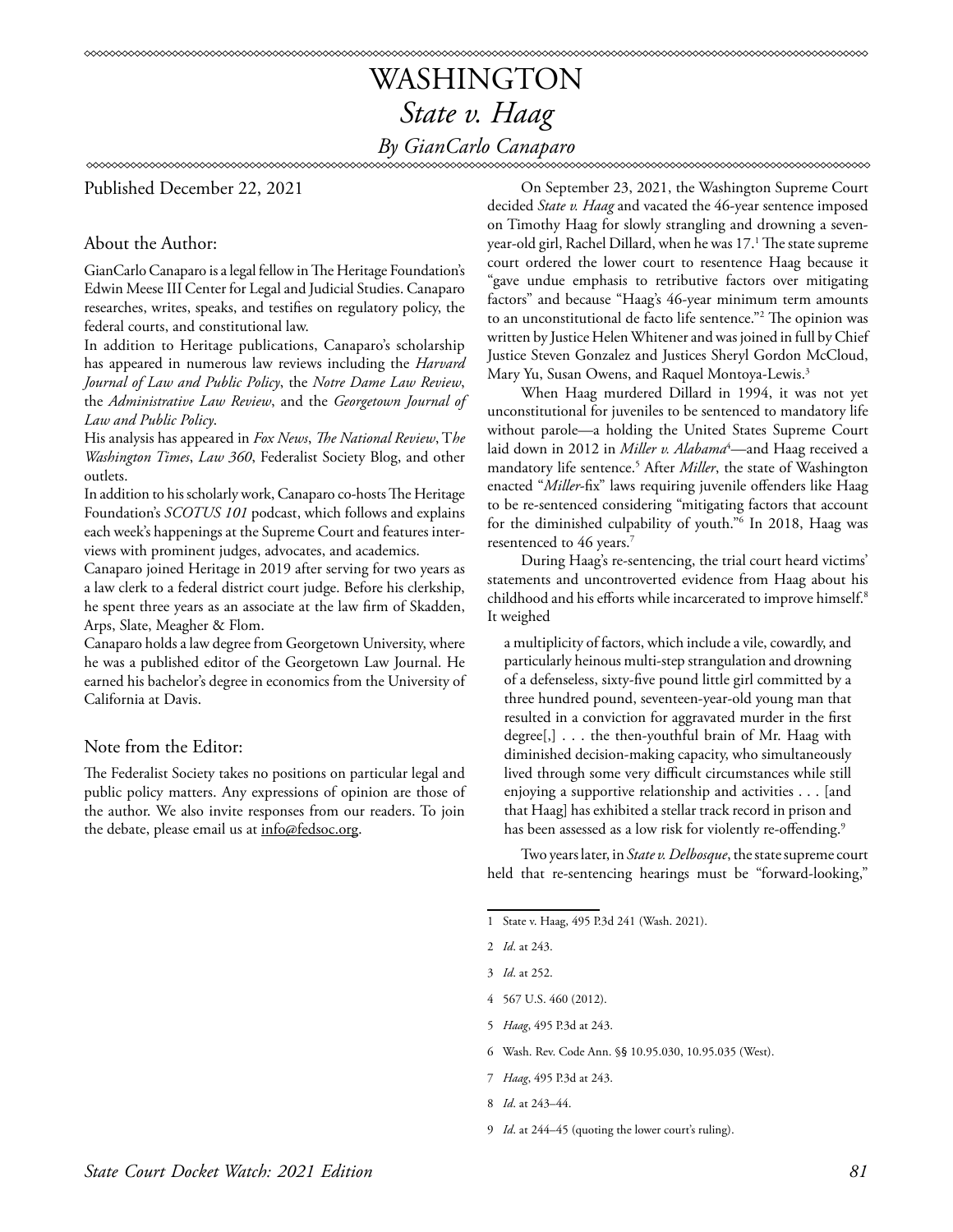focusing more on rehabilitation than on the nature of the crime.<sup>10</sup>

Based on *Delbosque*, the court held that Haag's resentencing court "clearly misapplied the law because it emphasized retribution over mitigation."<sup>11</sup> The court then said that a re-sentencing court "must place greater emphasis on mitigation factors than on retributive factors."12 Retribution must "play[] a minor role."13

The court found that the re-sentencing court put too much emphasis on retribution for three reasons. First, the re-sentencing court said that "rehabilitation is not the sole measure of sentencing" and "under the retributive theory, severity of the punishment is calculated by the gravity of the wrong committed."14 Second, it weighed the nature of the crime against the mitigating factors.15 Third, the re-sentencing court heard evidence of Haag's rehabilitation and considered that he was 17 at the time of crime, but it "primarily focused on the youth of the victim, Rachel Dillard."16 The re-sentencing court said that Dillard's hopes for the future "were obliterated when Miss Rachel was savagely slain by Mr. Haag."17 The supreme court characterized this statement as "minimizing Haag's youth and making a savage of him."18

In sum, the supreme court found the re-sentencing court "founded its resentencing decision on retribution: on the fact that Haag had taken a young life, *not* on Haag's youth at the time of the crime or what he has done since his conviction."19 Thus, the court vacated the sentence, reiterating that "retributive factors must count for less than mitigating factors."20

Going forward, the court explained, a trial court's discretion is constrained to "determin[ing] whether and to what extent a juvenile offender has been rehabilitated, whether youthfulness contributed to the crime, and whether he or she is likely to reoffend."21 The court vacated the sentence for the additional and independent reason that a 46-year sentence "amounts to a de facto life sentence."<sup>22</sup> This, in the court's view, violated the Eighth Amendment under the U.S. Supreme Court's decisions in *Miller* and *Montgomery v. Louisiana*. 23 In

- 13 *Id*. at 248.
- 14 *Id.* (quoting the lower court's order).
- 15 *Id*.
- 16 *Id*.
- 17 *Id*.
- 18 *Id*. at 249.

19 *Id*. (emphasis in original).

- 20 *Id*.
- 21 *Id*. at 250.
- 22 *Id*.
- 23 577 U.S. 190 (2016).

*Montgomery*, the U.S. Supreme Court said, "*Miller* determined that sentencing a child to life without parole is excessive for all but 'the rare juvenile offender whose crime reflects irreparable corruption.'"24 In a subsequent case, *Jones v. Mississippi*, 25 the Court held that the Eighth Amendment does not require a finding that a juvenile is "permanently incorrigible" before sentencing him to life without parole provided it considers his youth,<sup>26</sup> but the Washington Supreme Court did not address that case in reaching its conclusion on this issue.<sup>27</sup> Because the re-sentencing court had found that Haag was "not irretrievably depraved nor irreparably corrupt," the state supreme court held that the Eighth Amendment prohibited a life sentence without parole.<sup>28</sup>

Haag did not receive a sentence of life without parole, but the court reasoned that a 46-year minimum sentence was a "de facto" life sentence because it "results in his losing meaningful opportunities to reenter society and to have a meaningful life."29 To determine whether a sentence leads to losing meaningful opportunities for a meaningful life, the court looked to whether technological developments would "make readjustment to life on the outside difficult."30 The internet, which in 1995 "was a nascent thing," and cell phones, which were "for the few who had them, only phones," had "dramatically changed" the world outside of prison.31 The court held that keeping Haag in prison for 46 years meant that he would "miss out on the developments of the world" and was thus a de facto life sentence.<sup>32</sup> It remanded the case and ordered the lower court to resentence Haag.<sup>33</sup> As of publication, he has not yet been resentenced.

Justice Charles Johnson, joined by Justice Barbara Madsen, concurred in the decision but said that it was unnecessary to decide whether the sentence amounted to a de facto life sentence.

Justice Debra Stephens concurred with the first conclusion—that the sentence should be vacated because of the re-sentencing court's failure to weigh rehabilitative factors more heavily than retributive factors—but dissented as to the second. In her view, the court's conclusion that a 46-year sentence was unconstitutional conflicted with *Jones v. Mississippi*. 34 Stephens argued that "*Jones* retreated from *Montgomery's* interpretation of *Miller*."35 The majority decision, she said, "is premised

24 *Id*. at 724. 25 141 S. Ct. 1307 (2021). 26 *Id*. at 1321. 27 *See Haag*, 495 P.3d at 250–52. 28 *Id*. at 251. 29 *Id*. at 250. 30 *Id*. 31 *Id*. 32 *Id*. 33 *Id*. 34 141 S. Ct. 1307. 35 *Haag*, 495 P.3d at 254 (Stephens, J., concurring in part, dissenting in part).

<sup>10 456</sup> P.3d 806, 815 (2020).

<sup>11</sup> *Haag*, 495 P.3d at 247.

<sup>12</sup> *Id*. at 245.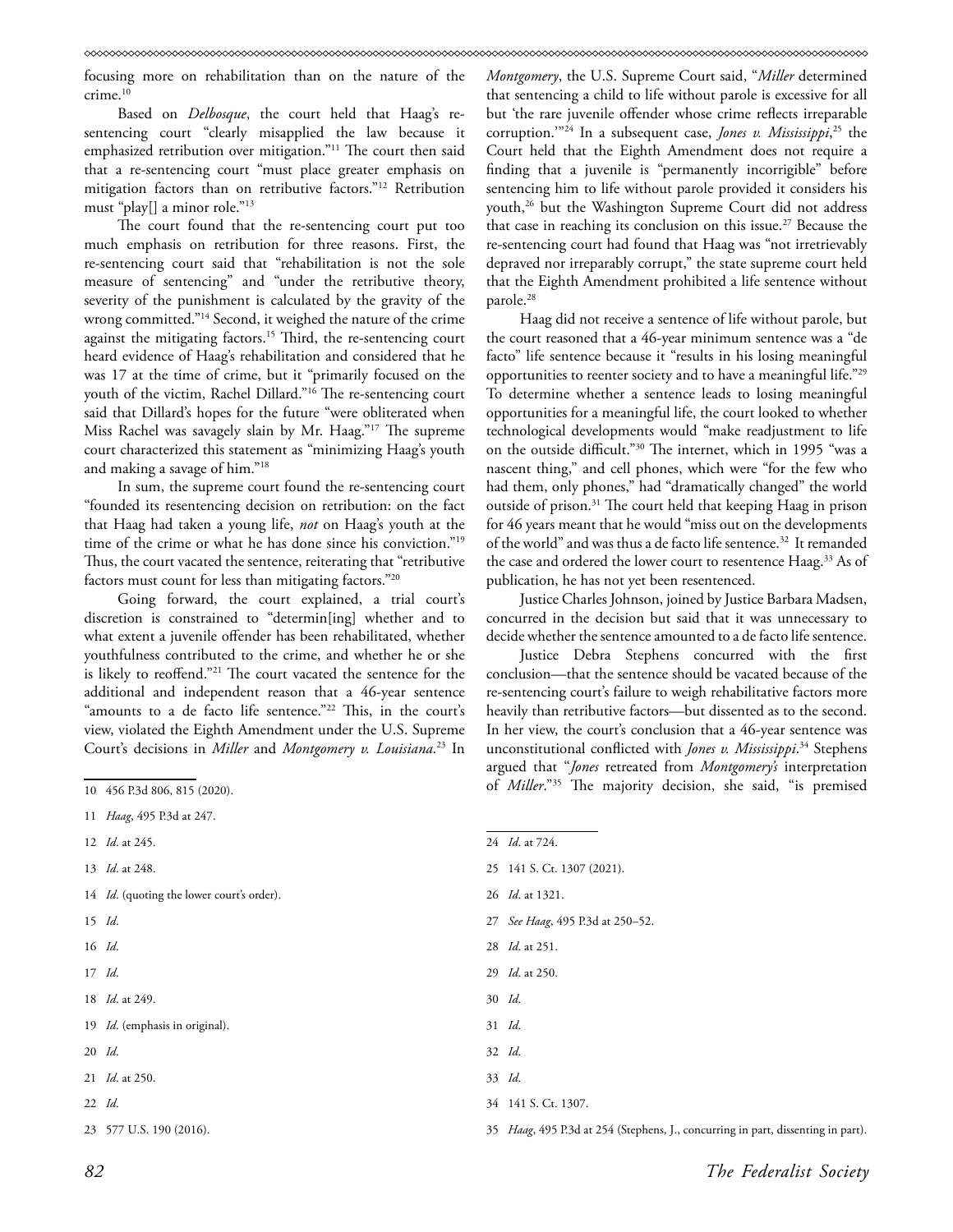on *Montgomery's* now-rejected view that 'states are not free to sentence a child whose crime reflects transient immaturity to life without parole.'"36 That view, in Justice Stephens's opinion, "is unsustainable in light of *Jones.*"37

Stephens then argued that, regardless, the majority erred in concluding that a 46-year sentence was a de facto life sentence.<sup>38</sup> In reaching that conclusion, the majority noted that four other states had reached the same conclusion.<sup>39</sup> But none of those cases, Stephens observed, adopted the court's broad test of losing meaningful opportunities to have a meaningful life.<sup>40</sup> Stephens argued that the cases cited by the majority "stand only for the proposition that juvenile offenders cannot be sentenced to die in prison unless the sentencing court first considers whether that sentence is appropriate in light of the mitigating qualities of the offender's youth."41 Thus, she dissented from the majority's conclusion that a 46-year sentence was a de facto life sentence that violated the Eighth Amendment.

<sup>36</sup> *Id*. (quoting the majority opinion at 246).

<sup>37</sup> *Id*.

<sup>38</sup> *Id*. at 255 (majority opinion).

<sup>39</sup> *Id*. at 250–51.

<sup>40</sup> *Id*. at 256 (Stephens, J., concurring in part, dissenting in part).

<sup>41</sup> *Id*.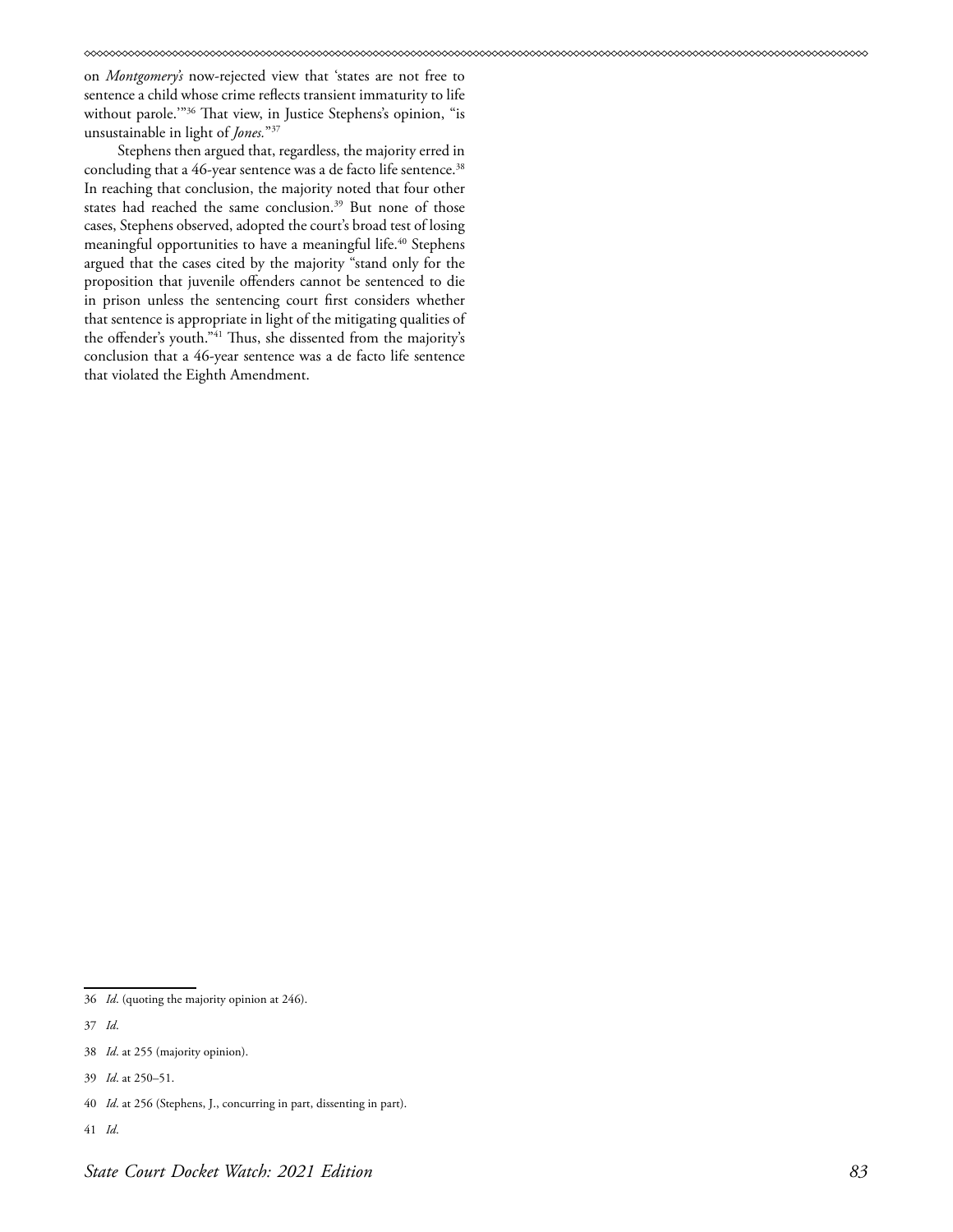*By Andrew Cook*

### Published March 23, 2021

#### **BACKGROUND**

About the Author:

Former Deputy Attorney General of Wisconsin Andrew Cook has vast experience in the areas of government investigations, administrative law, appellate litigation and public policy. Andy now splits his time as counsel between Orrick, Herrington & Sutcliffe's Washington, D.C. and Seattle offices.

#### Note from the Editor:

The Federalist Society takes no positions on particular legal and public policy matters. Any expressions of opinion are those of the author. We also invite responses from our readers. To join the debate, please email us at info@fedsoc.org.

On March 25, 2020, in response to the COVID-19 pandemic, Wisconsin Governor Tony Evers issued the "Safer at Home" order which, with certain exceptions, ordered residents to "stay at home at their place of residence."1

On April 6, 2020, Governor Evers issued another emergency order, this time suspending all in-person voting the day before the spring statewide elections.<sup>2</sup> The same day Gov. Evers issued his order suspending in-person voting, the Wisconsin Supreme Court issued an opinion enjoining Governor Evers' order, thereby allowing the election to move forward with in-person voting.<sup>3</sup>

On April 7, 2020, Wisconsin held its presidential primary election which coincided with the early days of the COVID-19 pandemic. In addition to the presidential primary, Wisconsin held a statewide race for the Wisconsin Supreme Court which pitted incumbent Justice Daniel Kelly against Jill Karofsky, who prevailed in the election.

Wisconsin is one of a number of states that requires voters to have a photo ID in order to obtain a ballot. $4$  This includes providing a photo ID for obtaining an absentee ballot.<sup>5</sup>

After Gov. Evers issued the Safer at Home order in March, Dane County<sup>6</sup> Clerk Scott McDonnell issued a post on his personal Facebook page stating that Dane County would allow all voters to ignore the photo ID requirement for obtaining absentee ballots.7 Clerk McDonnell's post provided in relevant part:

I have informed Dane County Municipal Clerks that during this emergency and based on the Governors Stay[sic] at Home order I am declaring all Dane County voters may indicate as needed that they are indefinitely confined due to illness. This declaration will make it easier for Dane County voters to participate in this election by mail in these difficult times. I urge all voters who request a ballot

- 4 Wis. Stat. § 6.79(2)(a).
- 5 Wis. Stat. § 6.86(1)(ac).
- 6 Madison, the state capital and home of the University of Wisconsin-Madison, is located in Dane County, the second largest county in Wisconsin.
- 7 *Jefferson v. Dane County*, 951 N.W.2d 556, 558-59, 2020 WI 90 (2020).

<sup>&</sup>quot;Gov. Evers Emergency Order 12: Safer at Home," March 24, 2020, at [https://evers.wi.gov/Documents/COVID19/EMO12-SaferAtHome.pdf.](https://evers.wi.gov/Documents/COVID19/EMO12-SaferAtHome.pdf)

<sup>2 &</sup>quot;Gov. Evers Executive Order 74, Relating to suspending in-person voting on April 7, 2020, due to the COVID-19 Pandemic," April 6, 2020, at [https://content.govdelivery.com/attachments/WIGOV/2020/04/06/](https://content.govdelivery.com/attachments/WIGOV/2020/04/06/file_attachments/1420231/EO074-SuspendingInPersonVotingAndSpecialSession.pdf) [file\\_attachments/1420231/EO074-SuspendingInPersonVotingAndSpecia](https://content.govdelivery.com/attachments/WIGOV/2020/04/06/file_attachments/1420231/EO074-SuspendingInPersonVotingAndSpecialSession.pdf) [lSession.pdf.](https://content.govdelivery.com/attachments/WIGOV/2020/04/06/file_attachments/1420231/EO074-SuspendingInPersonVotingAndSpecialSession.pdf)

<sup>3</sup> *Wisconsin Legislature v. Evers*, No. 2020AP608-OA, April 6, 2020, at [https://](https://www.wicourts.gov/news/docs/2020AP608_2.pdf) [www.wicourts.gov/news/docs/2020AP608\\_2.pdf](https://www.wicourts.gov/news/docs/2020AP608_2.pdf).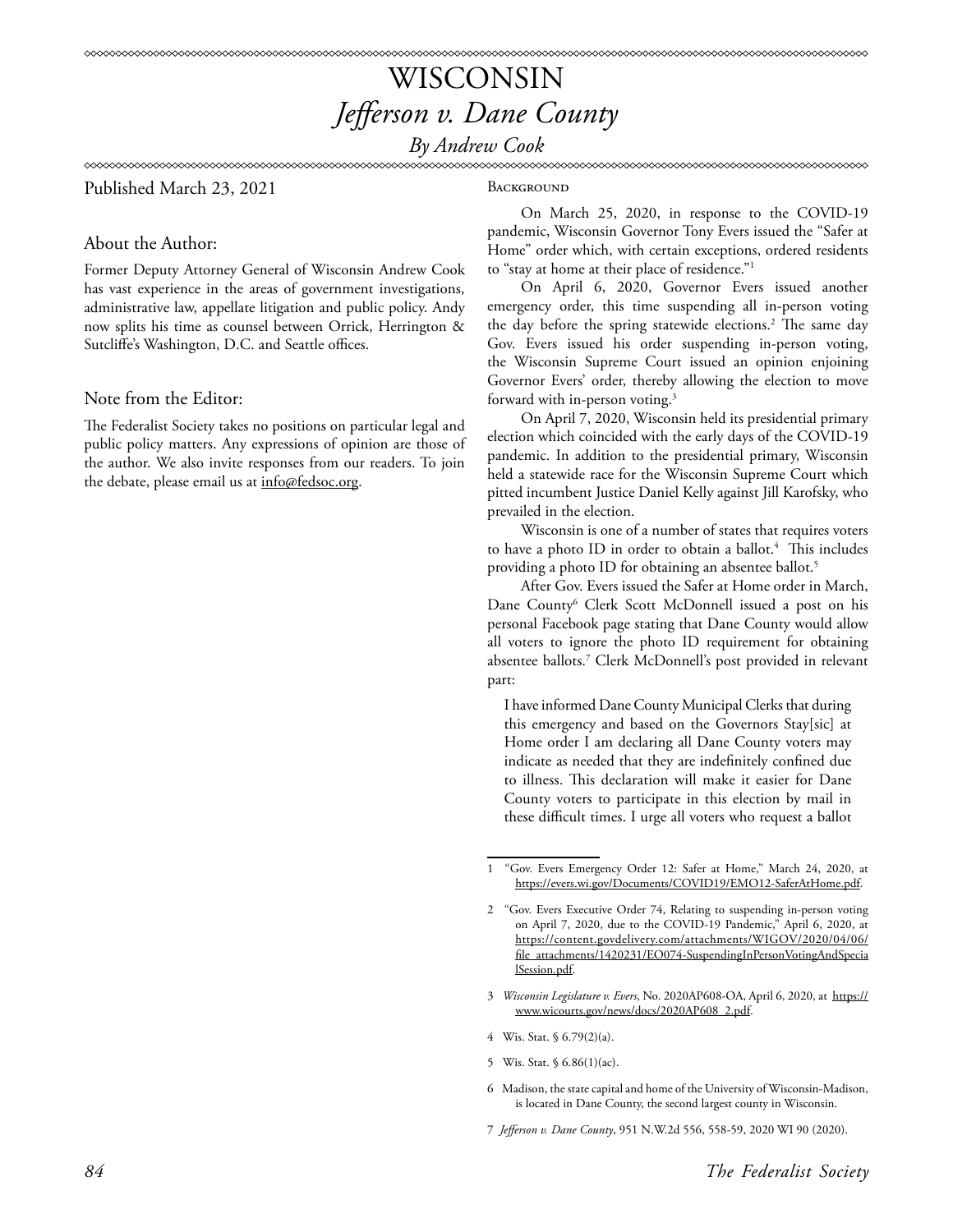and have trouble presenting a valid ID to indicate that they are indefinitely confined.

People are reluctant to check the box that says they are indefinitely confined but this is a pandemic. This feature in our law is here to help preserve everyone's right to vote.

Mr. McDonnell's Facebook message continued:

The process works like this:

- A voter visit's [sic] myvote.wi.gov to request a ballot.
- A voter can select a box that reads "I certify that I am indefinitely confined due to age[,] illness, infirmity or disability and request ballots be sent to me for every election until I am no longer confined or fail to return a ballot.["]
- The voter is then able to skip the step of uploading an ID in order to receive a ballot for the April 7 election.

Voters are confined due to the COVID-19 illness. When the Stay at Home order by the Governor is lifted, the voter can change their designation back by contacting their clerk or updating their information in myvote.wi.gov.

Voters who are able to provide a copy of their ID should do so and not indicate that they are indefinitely confined.

The Milwaukee County Clerk issued a nearly identical message on Facebook the next day. In response to these two statements, the Wisconsin Elections Commission (WEC) issued proposed guidance on when voters may declare themselves "indefinitely confined":

- 1. Designation of indefinitely confined status is for each individual voter to make based upon their current circumstance. It does not require permanent or total inability to travel outside of the residence. The designation is appropriate for electors who are indefinitely confined because of age, physical illness or infirmity or are disabled for an indefinite period.
- 2. Indefinitely confined status shall not be used by electors simply as a means to avoid the photo ID requirement without regard to whether they are indefinitely confined because of age, physical illness, infirmity or disability.<sup>8</sup>

On March 27, 2020, the Republican Party of Wisconsin and Mark Jefferson filed an original action with the Wisconsin Supreme Court seeking a declaration that: 1) the Dane County and Milwaukee County Clerks' interpretation of Wisconsin's election laws was erroneous, and 2) the governor's emergency order did not render all Wisconsinite's "indefinitely confined" so that they could obtain an absentee ballot without presenting a photo ID. The plaintiffs also sought a preliminary injunction seeking to have the Dane County Clerk remove his Facebook post.

The court granted the plaintiffs' request for a preliminary injunction and ordered the Dane County Clerk to refrain from posting advice inconsistent with the WEC guidance. The court then issued a decision on the merits on December 14, 2020.

#### Court Decision

In its decision,<sup>9</sup> the Wisconsin Supreme Court reversed the Dane County Clerk's interpretation that any person could obtain an absentee ballot without a photo ID as a result of the ongoing COVID-19 pandemic. The opinion was authored by Chief Justice Patience Roggensack, joined by Justices Annette Ziegler, Rebecca Bradley, and Brian Hagedorn. Justices Ann Walsh Bradley, Rebecca Dallet, and Jill Karofsky issued concurring and dissenting opinions.

The court began by citing the statutory provision, which provides in relevant part:

An elector who is indefinitely confined because of age, physical illness or infirmity or is disabled for an indefinite period may by signing a statement to that effect require that an absentee ballot be sent to the elector automatically for every election. The application form and instructions shall be prescribed by the commission, and furnished upon request to any elector by each municipality. The envelope containing the absentee ballot shall be clearly marked as not forwardable. If any elector is no longer indefinitely confined, the elector shall so notify the municipal clerk.<sup>10</sup>

The court explained the statute provides two types of electors who can request an absentee ballot: 1) an elector who is indefinitely confined, or 2) an elector who is disabled for an indefinite period.

If an elector qualifies under either provision, the elector is not required to provide photo identification to obtain a ballot.<sup>11</sup> Instead, the elector may "submit with his or her absentee ballot a statement signed by the same individual who witnesses voting of the ballot which contains the name and address of the elector and verifies that the name and address are correct."12

The court explained that the main issue in the case is when an elector may obtain a ballot as indefinitely confined instead of the usual absentee ballot process which requires providing a photo ID.

The court held:

- Declaring oneself indefinitely confined or disabled for an indefinite period is an individual determination that only an individual elector can make; and
- An elector is indefinitely confined for only the reasons explicitly provided for in the statute, which includes the person's age, physical illness, or infirmity of another person.

<sup>8</sup> *Id*. at 559.

<sup>9</sup> *Id.*

<sup>10</sup> Wis. Stat. § 6.86(2)(a).

<sup>11</sup> Wis. Stat. § 6.87(4)(b)2.

<sup>12</sup> *Id*.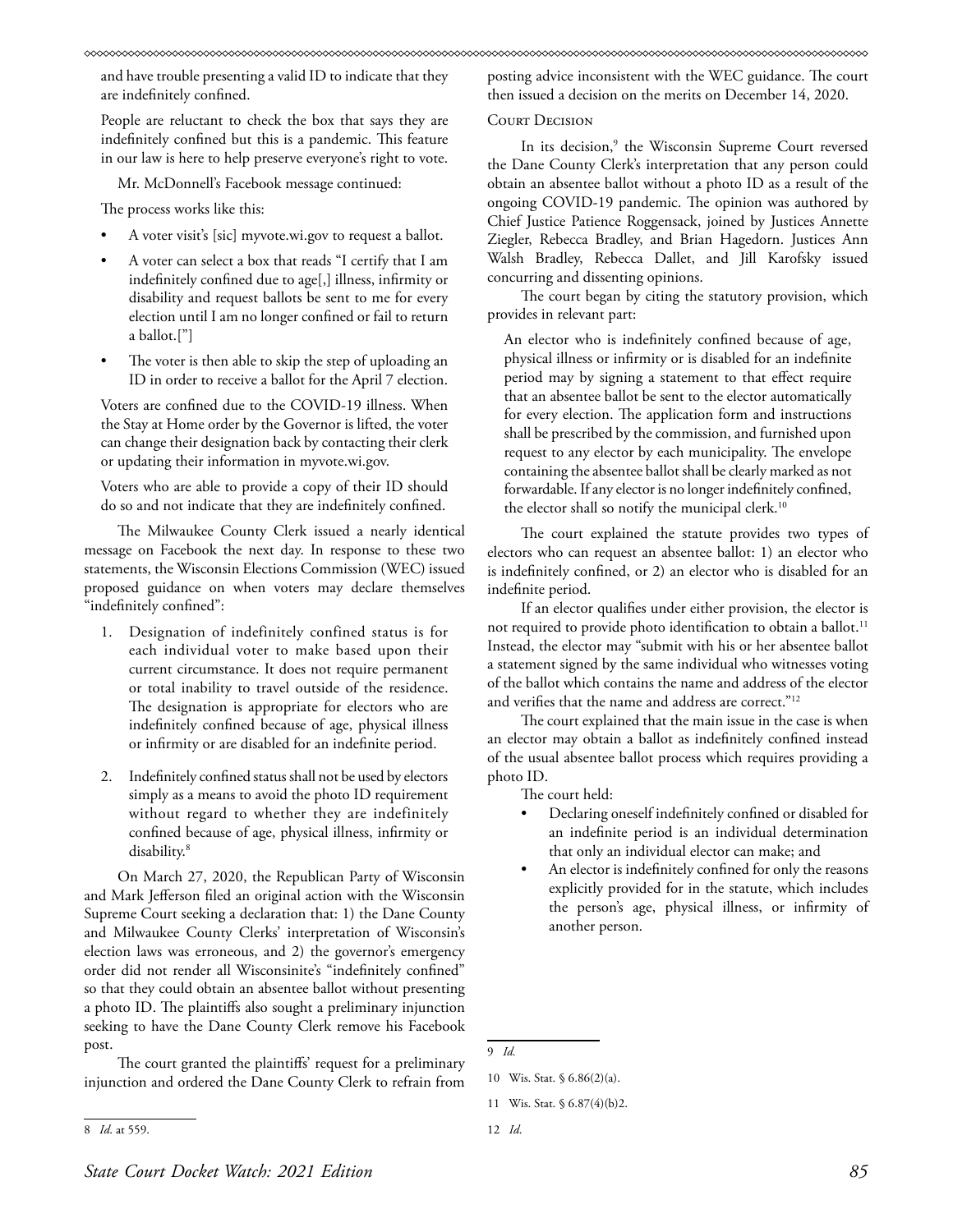In reaching its decision, the court noted that the statute requires each elector to make an individual assessment to determine whether he or she qualifies as indefinitely confined or disabled for an indefinite period.<sup>13</sup> Additionally, the court held that a county clerk may not "declare" that an elector is indefinitely confined due to a pandemic, as was declared by the Dane County Clerk.14

Analyzing the "indefinite confinement" statutory provision, the court held that the "presence of a communicable disease such as COVID-19 . . . does not entitle all electors in Wisconsin to obtain an absentee ballot" without having to provide a photo identification.15

#### Concurring/Dissenting Opinion

Justice Rebecca Dallet, joined by Justice Jill Karofsky, issued a concurring and dissenting opinion. The justices joined the court's holding that electors are not automatically confined or disabled solely because of the Emergency Order #12 or the mere presence of COVID-19. The dissenting justices said that had the court stopped there they would have joined the decision in its entirety.16 Instead, Justice Dallet stated that the court's "speculation as to what conditions might render future voters indefinitely confined or disabled results in . . . an advisory opinion."17 Furthermore, the dissent argued that the plaintiffs did "not allege that even one elector actually requested or obtained an absentee ballot based on McDonell's erroneous advice."18 According to the dissent, "[w]ithout those facts, the majority opinion's interpretation of § 6.86(2) rests on hypothetical voters who are indefinitely confined for hypothetical reasons."<sup>19</sup>

- 15 *Id*.
- 16 *Id*. at 568.
- 17 *Id*.
- 18 *Id*.
- 19 *Id*.

<sup>13</sup> *Jefferson*, 951 N.W.2d at 563.

<sup>14</sup> *Id*.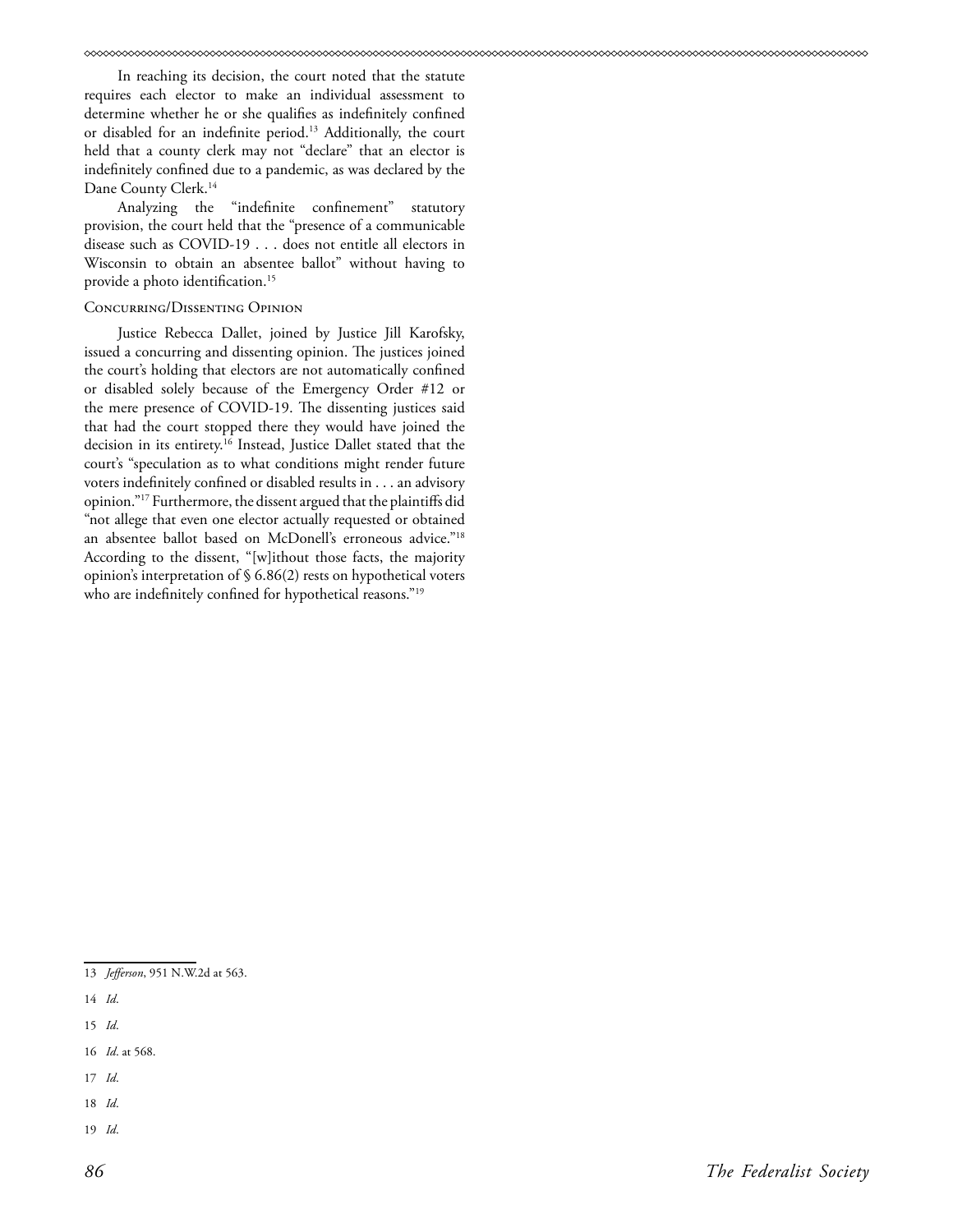# WISCONSIN *State v. Roundtree*

*By Amy Swearer*

Published April 14, 2021

About the Author:

Amy Swearer is a legal fellow in the Edwin Meese Center for Legal and Judicial Studies at The Heritage Foundation.

### Note from the Editor:

The Federalist Society takes no positions on particular legal and public policy matters. Any expressions of opinion are those of the author. We also invite responses from our readers. To join the debate, please email us at info@fedsoc.org.

In January, the Wisconsin Supreme Court upheld the constitutionality of a state statute permanently banning felons from possessing firearms, even as applied to those who commit non-violent, public order offenses.<sup>1</sup> Roughly 18 years ago, Leevan Roundtree was convicted in Wisconsin state court on three felony counts of failing to pay child support for more than 120 days, was sentenced to probation, and subsequently paid his past-due child support.2 Wisconsin is one of a minority of states that do not provide felons with a mechanism for having their civil rights—including gun rights—restored, except by gubernatorial pardon.3 Roundtree therefore effectively had his right to keep and bear arms permanently revoked.<sup>4</sup>

xxxxxxxxxxxxxxxxxxxxxxxxxxxxxxxxx

In 2015, police executing a search warrant at Roundtree's home found a revolver and ammunition hidden under his bed. Roundtree admitted to purchasing the gun "from a kid on the street" but denied knowing that the gun had, in fact, been reported stolen in Texas. He ultimately pled guilty to unlawfully possessing a firearm as a convicted felon. Roundtree then filed for post-conviction relief, arguing that Wisconsin's felon-inpossession statute was unconstitutional as applied to him. The Wisconsin Circuit Court denied the motion for relief on the grounds that Roundtree waived his constitutional challenge by pleading guilty, and the Wisconsin Court of Appeals affirmed

- 3 Wis. Stat. § 941.29(5). To compare current state laws regarding the restoration of firearm rights, see Restoration of Rights Project, 50-State Comparison: Loss & Restoration of Civil/Firearms Rights, Table 2, 3 (updated Jan. 4, 2021), [https://ccresourcecenter.org/state-restoration-profiles/chart-1-loss](https://ccresourcecenter.org/state-restoration-profiles/chart-1-loss-and-restoration-of-civil-rights-and-firearms-privileges/)[and-restoration-of-civil-rights-and-firearms-privileges/.](https://ccresourcecenter.org/state-restoration-profiles/chart-1-loss-and-restoration-of-civil-rights-and-firearms-privileges/)
- 4 The Restoration of Rights Project categorizes Wisconsin as having an "Infrequent/Uneven" pardoning frequency relative to other states. Restoration of Rights Project, 50-State Comparison: Pardon Policy & Practice, [https://ccresourcecenter.org/state-restoration-profiles/50-state](https://ccresourcecenter.org/state-restoration-profiles/50-state-comparisoncharacteristics-of-pardon-authorities-2/)[comparisoncharacteristics-of-pardon-authorities-2/](https://ccresourcecenter.org/state-restoration-profiles/50-state-comparisoncharacteristics-of-pardon-authorities-2/) (last accessed Mar. 29, 2021). This characterization appears accurate—former Governor Jim Doyle issued more than 100 pardons in the final three months of his term in 2010, but his successor did not issue a single pardon over the next eight years. *See* Scott Bauer, *Wisconsin Gov. Tony Evers Plans To Issue The State's First Pardons In Nine Years*, Milwaukee Journal Sentinel (updated Oct. 7, 2019 at 7:34 a.m. CT), https://www.jsonline.com/story/ news/2019/10/06/gov-tony-evers-issue-wisconsins-first-pardons-nineyears/3891186002/.

<sup>1</sup> State v. Roundtree, 952 N.W.2d 765 (Wisc. 2021). "Public order offenses" can take on a variety of definitions, normally [and in this specific case] referring to non-violent offenses that interfere with society's efficient operation or moral values. In Wisconsin, criminal offenses are lumped into one of four categories: violent, property, drug, and public order offenses. *See* Julie Grace, *Wisconsin DOC Classifies as Violent Many More Offenses Than Does The FBI*, BADGER INSTITUTE (Sept. 20, 2020), [https://](https://www.badgerinstitute.org/News/2019-2020/Wisconsin-DOC-classifies-as-violent-many-more-offenses-than-does-the-FBI.htm) [www.badgerinstitute.org/News/2019-2020/Wisconsin-DOC-classifies](https://www.badgerinstitute.org/News/2019-2020/Wisconsin-DOC-classifies-as-violent-many-more-offenses-than-does-the-FBI.htm)[as-violent-many-more-offenses-than-does-the-FBI.htm](https://www.badgerinstitute.org/News/2019-2020/Wisconsin-DOC-classifies-as-violent-many-more-offenses-than-does-the-FBI.htm).

<sup>2</sup> *Id*. at 779 (Rebecca Grassl Bradley, J., dissenting).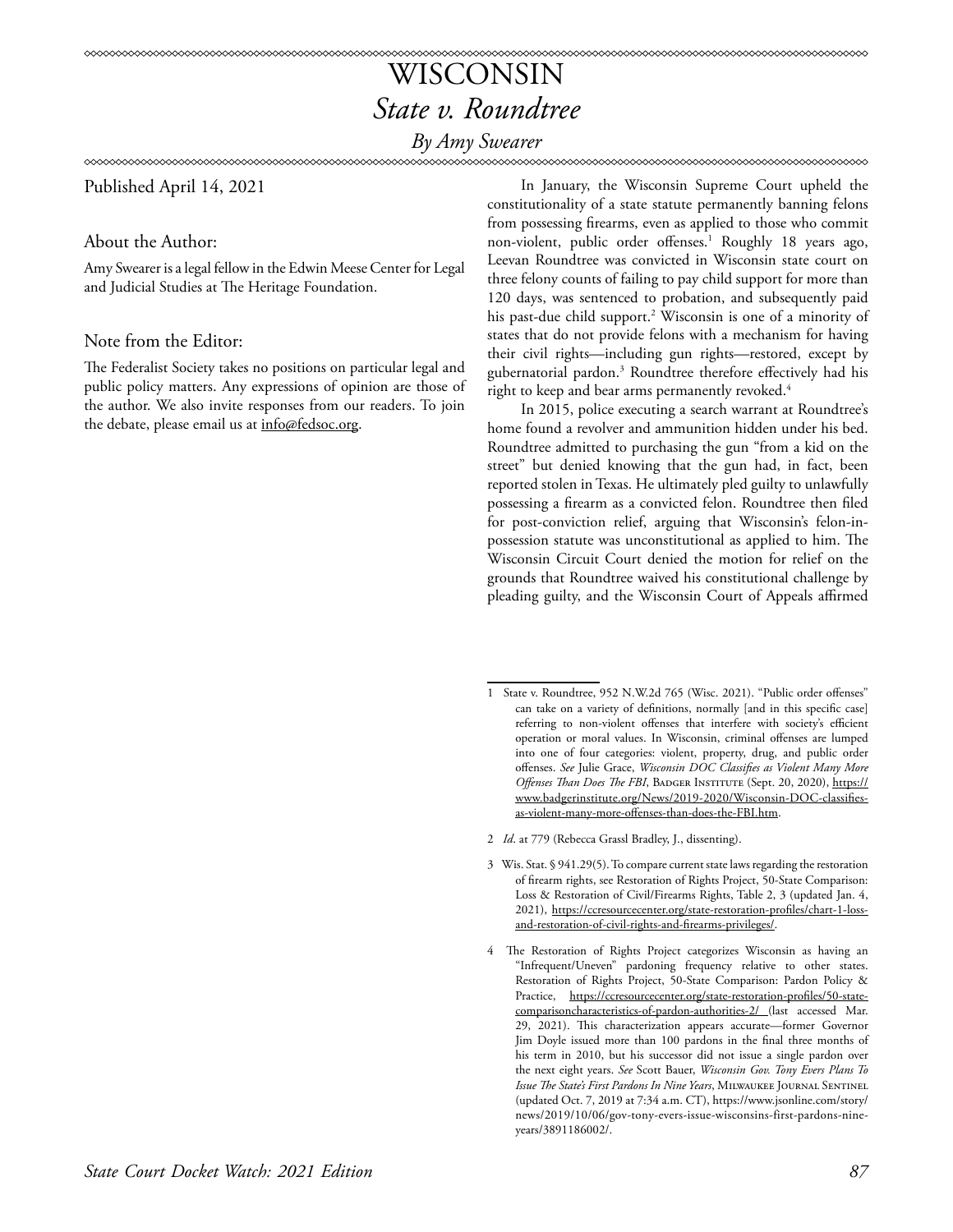on the grounds that Roundtree's argument failed on the merits, regardless of whether he waived the constitutional argument.<sup>5</sup>

In an opinion written by Justice Ann Bradley (joined by Chief Justice Patience Roggensack and Justices Annette Ziegler, Rebecca Dallet, and Jill Karofsky), the Wisconsin Supreme Court affirmed the Court of Appeals' decision. It applied intermediate scrutiny, finding such an approach to be consistent with *Heller*'s statement that felon dispossession laws are "presumptively lawful" and reasoning that no federal court of appeals has applied strict scrutiny to similar challenges.<sup>6</sup> The majority assumed that felon-in-possession statutes burden conduct falling within the scope of the Second Amendment's right but nevertheless concluded that Wisconsin's statute is substantially related to the government's important interest in addressing gun violence.<sup>7</sup>

In the majority's view, failure to pay child support is a serious offense that, while not involving physical violence, deprives one's children from "receiving basic necessities."8 The state has a reasonable interest in keeping firearms out of the hands of "those who have shown a willingness not only to break the law, but to commit a crime serious enough that the legislature has denominated it a felony."9 Moreover, the majority pointed to several studies that, in its view, support a conclusion that the past commission of non-violent felonies is related to the likelihood of future commission of violent crimes.<sup>10</sup>

Justice Dallet, joined by Justices Ann Bradley and Karofsky, wrote separately to express her opinion on the question—left unaddressed by the majority opinion—of whether Roundtree waived his as-applied constitutional challenge by pleading guilty.11 In light of the United States Supreme Court's holding in *Class v. United States*, she concluded that he did not.<sup>12</sup>

Justice Rebecca Bradley dissented, arguing that the majority applied an inappropriate standard of review for a blanket ban on a fundamental individual right. *Heller*, *McDonald*, and relevant state cases made clear that the right to keep and bear arms is fundamental, and under the Wisconsin Supreme Court's own precedent, strict scrutiny must be applied to statutes that restrict a fundamental right.<sup>13</sup>

Additionally, she concluded that this blanket ban on a fundamental constitutional liberty for non-violent felons is

5 *See* State v. Roundtree, No. 2018AP594–CR, unpublished slip op. (Wis. Ct. App. Apr. 4, 2019) (per curiam).

9 *Id*. at 774.

- 10 *Id*. at 774–75.
- 11 *Id*. at 775 (Dallet, J., concurring).
- 12 *Id*.

inconsistent with the Second Amendment's original public meaning. The state may have some historically recognized authority to revoke Second Amendment rights based on an individual's dangerousness to society. But the Wisconsin statute predicates the loss of these rights on a felony conviction alone, while drawing "no distinction between an individual convicted of first-degree homicide and someone convicted of 'failing to comply with any record-keeping requirement for fish.'"14

Justice Brian Hagedorn also dissented, but for different reasons. Like Justice Bradley, he found that the historical record failed to demonstrate state authority to broadly prohibit firearm possession based merely on the commission of a felony. He reasoned, however, that the same historical record supported "some [state] authority to dispossess those who posed a danger of engaging in arms-related violence, and to do so in ways that were both at least somewhat over- and under-inclusive."15 Intermediate scrutiny, therefore, is appropriate for analyzing felon dispossession laws.

Under intermediate scrutiny, the state failed to meet its burden of showing a substantial connection between dispossessing all felons—including those like Roundtree convicted of public order offenses—and the state's interest in remediating gun violence. In Justice Hagedorn's view, the majority completely misconstrued the two studies upon which it so heavily relied. One study failed to offer evidence establishing a relationship between past crime and a person's risk of committing gunrelated violent crime in the future. The second study showed only a modest correlation that "falls far short of demonstrating why those convicted of . . . failure to pay child support should be dispossessed in the interest of preventing future gun-related violent crime."<sup>16</sup>

The Wisconsin Supreme Court has now joined a growing list of courts applying intermediate scrutiny to uphold lifetime bans on gun possession for non-violent felons.17 Felon-inpossession cases will continue to present very real and pressing questions about the parameters of *Heller*'s "presumptively lawful" dicta.

- 14 *Id*. at 779 (Bradley, J., dissenting).
- 15 *Id*. at 800 (Hagedorn, J., dissenting).
- 16 *Id*. at 804 (Hagedorn, J., dissenting).
- 17 *See, e.g*., Folajtar v. Attorney General, 980 F.3d 897 (3d Cir. 2020); Kanter v. Barr, 919 F.3d 437, 448 (7th Cir. 2019); Binderup v. Attorney General, 836 F.3d 336 (3d Cir. 2016); Schrader v. Holder, 704 F.3d 980 (D.C. Cir. 2013). For an alternate view, see Amy Swearer, *Longstanding and*  Presumptively Lawful? Heller's Dicta vs. History and Dicta, HERITAGE Found. Legal Memorandum No. 238 (Nov. 5, 2018), https://www. heritage.org/sites/default/files/2018-11/LM-238.pdf.

<sup>6</sup> State v. Roundtree, 952 N.W.2d at 771.

<sup>7</sup> *Id*. at 773.

<sup>8</sup> *Id*.

<sup>13</sup> *Id*. at 777–78 (referencing District of Columbia v. Heller, 554 U.S. 570, 581 (2008); Wisconsin Carry, Inc. v. City of Madison, 892 N.W.2d 233 (2017); Mayo v. Wisconsin Injured Patients & Families Comp. Fund, 914 N.W.2d 678 (2018)).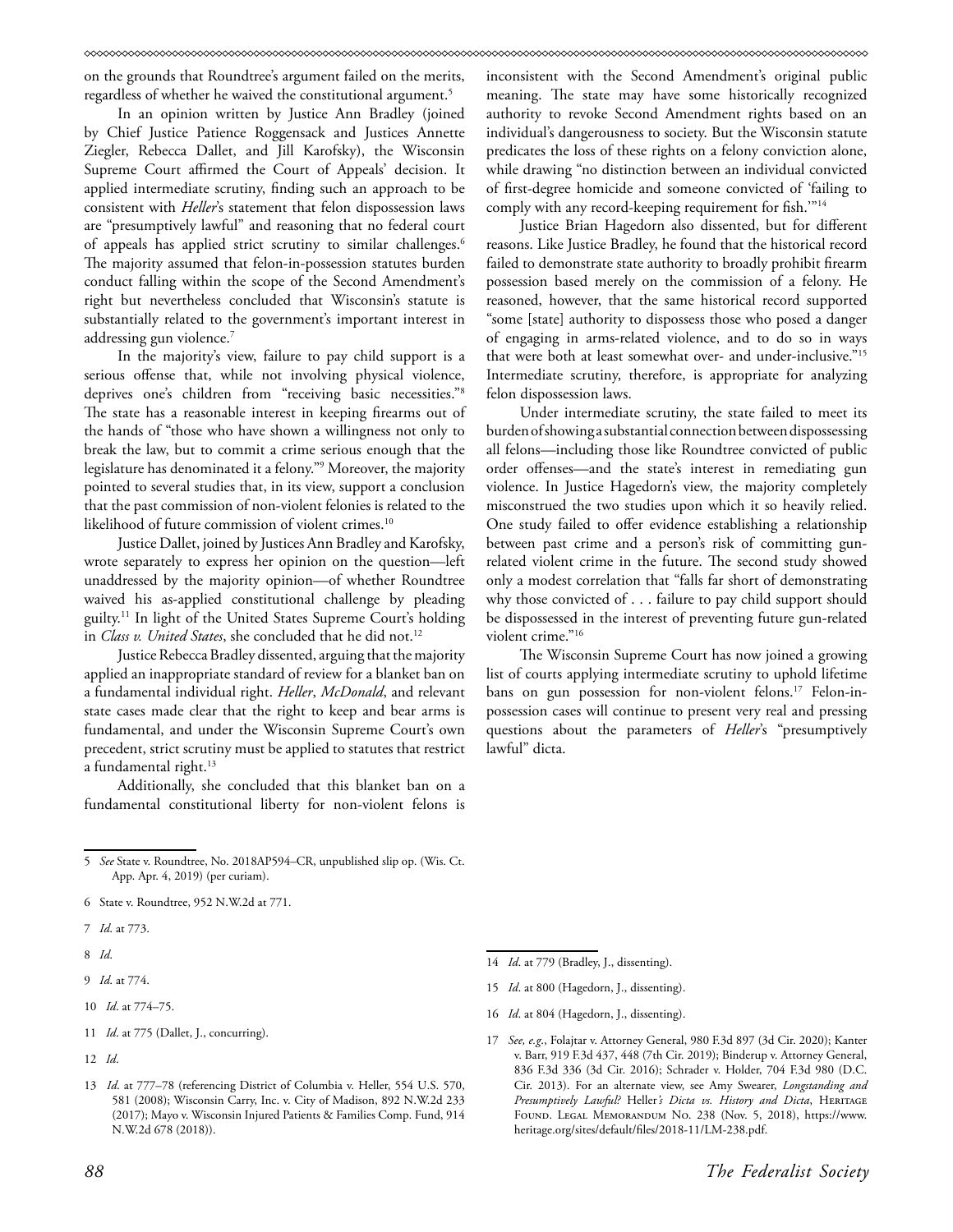# WISCONSIN *State v. Halverson*

### *By Anthony LoCoco*

Published April 28, 2021

### About the Author:

Anthony LoCoco is deputy counsel at the Wisconsin Institute for Law & Liberty, where he litigates in defense of individual liberties and the rule of law. Before joining WILL, Anthony served as law clerk to the Honorable Annette Kingsland Ziegler of the Wisconsin Supreme Court for two terms. He is an officer in the Milwaukee Chapter of The Federalist Society.

Anthony is a graduate of Harvard Law School and holds a B.A., summa cum laude, in economics from the University of Dallas. He resides outside Milwaukee with his wife and three children.

### Note from the Editor:

The Federalist Society takes no positions on particular legal and public policy matters. Any expressions of opinion are those of the author. We also invite responses from our readers. To join the debate, please email us at info@fedsoc.org.

Under the Wisconsin Constitution, a prisoner is not necessarily "in custody" for purposes of triggering *Miranda*<sup>1</sup> warnings. That was the Wisconsin Supreme Court's unanimous holding in *State v. Halverson*, decided January 2021.<sup>2</sup> But although unanimous, *Halverson* revealed significant disagreement over the Court's role in interpreting the state constitution. The decision portends future clashes on this important institutional question and corresponding opportunities for litigants seeking to press or oppose state constitutional claims.

In *Halverson*, the Wisconsin Supreme Court had the opportunity to clean up its *Miranda* jurisprudence, which an intervening decision of the United States Supreme Court had complicated.

*Miranda* famously held that, in order to protect the Fifth Amendment's privilege against self-incrimination, statements given by a defendant during a "custodial interrogation" by the state are inadmissible in criminal proceedings unless they were preceded by a series of warnings apprising the defendant of his rights.3 This rule makes the question of whether a "custodial interrogation" has occurred a decisive one, and courts have labored to establish a workable test to answer that question in a multitude of contexts.

Thus, in the 1999 case of *State v. Armstrong*, <sup>4</sup> the Wisconsin Supreme Court was asked to clarify what qualified as "custody" in the jailhouse setting—by definition a place in which individuals are detained by the state for long periods. Reasoning in part that "[i]n general, a person is 'in custody' for purposes of *Miranda* when he or she is "deprived of his [or her] freedom of action in any significant way,"5 the *Armstrong*  Court unanimously issued the sweeping rule that "a person who is incarcerated is *per se* in custody for purposes of *Miranda*."6

But *Armstrong*'s bright line did not survive the United States Supreme Court's 2012 decision in Howes v. Fields,<sup>7</sup> where the Court made clear that *Miranda* did not require a per se rule for prisoners. "Custody" within the meaning of *Miranda*, the Court explained, "is a term of art that specifies circumstances that are thought generally to present a serious danger of coercion."8 And while "[d]etermining whether an individual's freedom of movement was curtailed" is "the first step in the analysis," it

- 4 State v. Armstrong, 223 Wis. 2d 331, 588 N.W.2d 606 (1999).
- 5 *Id.* at 353 (quoting *Miranda*, 384 U.S. at 444).

7 Howes v. Fields, 565 U.S. 499 (2012).

<sup>1</sup> Miranda v. Arizona, 384 U.S. 436 (1966).

<sup>2</sup> State v. Halverson, 2021 WI 7, 395 Wis. 2d 385, 953 N.W.2d 847.

<sup>3</sup> *Miranda*, 384 U.S. at 444.

<sup>6</sup> *Id.* at 355.

<sup>8</sup> *Id.* at 508-09.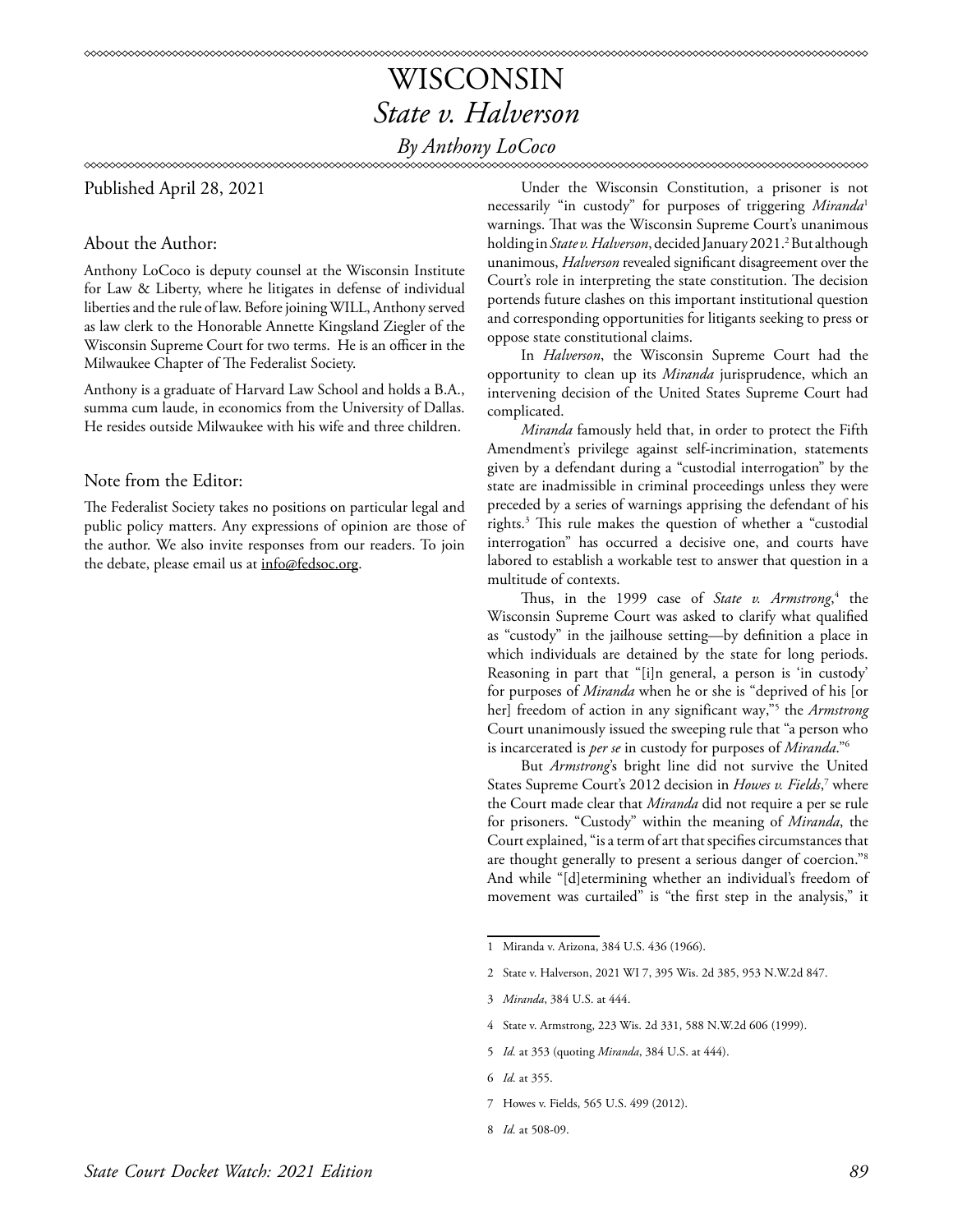"identifies only a necessary and not a sufficient condition for *Miranda* custody."9 Courts should "ask[] the additional question whether the relevant environment presents the same inherently coercive pressures as the type of station house questioning at issue in *Miranda*."

The *Howes* Court went on to conclude that "imprisonment alone is not enough to create a custodial situation within the meaning of *Miranda*" for "at least" three reasons: (1) "questioning a person who is already serving a prison term does not generally involve the shock that very often accompanies arrest"; (2) "a prisoner, unlike a person who has not been sentenced to a term of incarceration, is unlikely to be lured into speaking by a longing for prompt release"; and (3) "a prisoner, unlike a person who has not been convicted and sentenced, knows that the law enforcement officers who question him probably lack the authority to affect the duration of his sentence."10

The essential rule of *Howes* is that "[w]hen a prisoner is questioned, the determination of custody should focus on all of the features of the interrogation."11 But while this answered the federal question in a way that effectively overruled *Armstrong*'s per se rule, left unresolved was whether the Wisconsin Constitution's nearly identically-worded analogue to the Fifth Amendment's self-incrimination privilege, Article I, § 8(1), provides independent support for such a rule.

Enter *State v. Halverson*, decided on January 29, 2021. The case arose when an inmate in a county jail, Brian Halverson, took a phone call from a law enforcement officer and made incriminating statements during the ensuing conversation (or interrogation).<sup>12</sup> In seeking to exclude the statements, Halverson could no longer rely on *Armstrong* and so instead argued the Wisconsin Supreme Court should "readopt the per se rule" under the Wisconsin Constitution.13

The Wisconsin Supreme Court unanimously declined to do so. Writing for the Court, Justice Brian Hagedorn acknowledged that "[f]ulfilling our duty to uphold the Wisconsin Constitution as written could yield conclusions affording greater protections than those provided by the federal Constitution," but he immediately added that "any argument based on the Wisconsin Constitution must actually be grounded in the Wisconsin Constitution," meaning "supported by its text or historical meaning."14

Halverson came to the Court armed with neither type of argument, instead simply relitigating the question *Howes* had resolved of whether incarceration was inherently custodial.15 But the Court agreed with the reasoning in *Howes* that a blanket rule was inconsistent with what Justice Hagedorn dubbed

- 12 *Halverson*, 395 Wis. 2d at 115-6.
- 13 *Id.* at ¶4.

15 *Id.* at **[[**26-27.

the "anti-coercion purposes of *Miranda*" and observed that Halverson "offer[ed] no strong reasons to diverge from [the United States Supreme Court's] rationale."16

All that was left was to determine whether Halverson was in custody under the two-step test described in *Howes.* The Court had little trouble concluding that he was not.<sup>17</sup> Practitioners will want to note the Court's conclusion that "interrogation by phone call is unlikely to rise to the level of *Miranda* custody" given the suspect's ability to hang up.18 And other factors like the short length of the interview, the fact that Halverson "spoke . . . alone and without physical restraints," and the interviewing officer's "calm" "tone" counseled against a finding of custody.19 Finally, the Court explained that a warning to the suspect that he or she may leave the interview at any time (which in Halverson's case did not occur) is merely "relevant . . . not mandatory."20

The Court's opinion gave way to a relatively vigorous discussion between two battling concurrences—cumulatively joined by five of the Court's seven justices—regarding the proper approach to state constitutional interpretation.

The catalyst for the debate was a controversial 2005 opinion of the Court, *State v. Knapp*, 21 in which the Court had interpreted Article I, § 8(1) (in an unrelated context) to provide broader protections than the Fifth Amendment—precisely what Halverson sought—and had justified its reading on the need to "deter[]" what it called "particularly repugnant" "conduct" and to "preserv[e] . . . judicial integrity."22

Although Halverson had cited *Knapp* as an example of a case in which the Court had "expanded the scope of the exclusionary rule beyond its federal corollary," the *Halverson* Court summarily concluded in a footnote that "*Knapp* does not suggest anything about whether this court should adopt Halverson's proposed rule in this case*.*"23

But Justice Rebecca Bradley, joined by Justice Annette Ziegler, went further and called for the Court to overrule what she characterized as an "unprecedented departure from the traditional tools employed by this court in interpreting the Wisconsin Constitution," a case in which the Court "breathed its policy preferences into [the state constitutional] provision."24

In response, Justice Rebecca Dallet, joined by justices Ann Walsh Bradley and Jill Karofsky, wrote in defense of *Knapp*, arguing that Justice Rebecca Bradley's concurrence "ignor[ed] [the Court's] robust tradition of independently interpreting the Wisconsin Constitution" and "abandon[ed] [the] court's long

16 *Id.* at ¶27.

17 *See id.* at **[**§31-36

- 18 *Id*. at ¶31.
- 19 *Id.* at ¶32-36.
- 20 *Id.* at ¶33.
- 21 State v. Knapp, 2005 WI 127, 285 Wis. 2d 86, 700 N.W.2d 899.
- 22 *Id.* at **[**¶75, 79.
- 23 *Halverson*, 395 Wis. 2d at ¶25 n.5.
- 24 *Id.* at §42 (Bradley, J., concurring).

<sup>9</sup> *Id.* at 509 (quoting Maryland v. Shatzer, 559 U.S. 98, 112 (2010)).

<sup>10</sup> *Id.* at 511-12.

<sup>11</sup> *Id.* at 514.

<sup>14</sup> *Id.* at  $\P$ 23-24 (quoting State v. Roberson, 2019 WI 102,  $\P$ 56, 389 Wis. 2d 190, 935 N.W.2d 813 (2019)).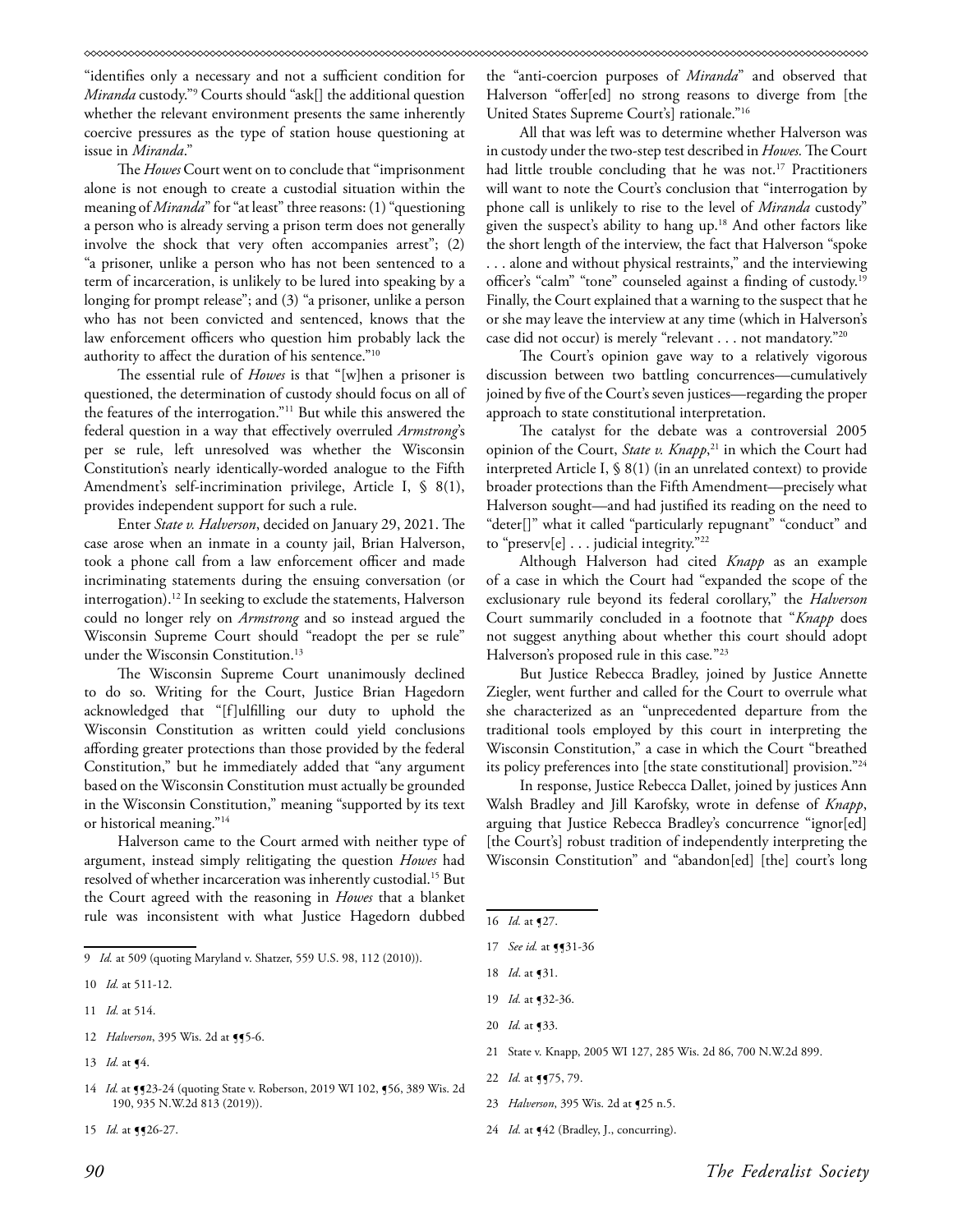history of upholding the Wisconsin Constitution's protection against overbearing law-enforcement practices."25

Although framed in terms of *Knapp*'s defensibility, the exchange between justices Rebecca Bradley and Rebecca Dallet is not solely about that case. *Knapp* is emblematic of a past era of the Court in which it was, in the words of Judge Diane Sykes, "quite willing to aggressively assert itself to implement the statewide public policies it deems to be most desirable" in a way "not susceptible of political correction as the legislature's would be."26 That era ended when Justice Louis Butler, the author of *Knapp* and a key champion for a *Knapp*-style institutional approach, lost his seat to the much more jurisprudentiallyconservative Justice Michael Gableman in 2008.27

But as the *Halverson* concurrences demonstrate, compositional changes have now made a resurgence of the mid-2000s Wisconsin Supreme Court realistic. Wisconsin will have to wait to see whether the Bradley or the Dallet methodology ultimately wins out.

<sup>25</sup> *Id.* at §57 (Dallet, J., concurring).

<sup>26</sup> Diane S. Sykes, *Reflections on the Wisconsin Supreme Court*, 89 Marq. L. Rev. 723, 737-38 (2006) (published address).

<sup>27</sup> *See, e.g.*, Alan Ball, *The Butler-Gableman Divide: Wisconsin Supreme Court Elections Matter*, SCOWstats (March 20, 2018), http://www.scowstats. com/2018/03/20/the-butler-gableman-divide-wisconsin-supreme-courtelections-matter/ (statistical analysis).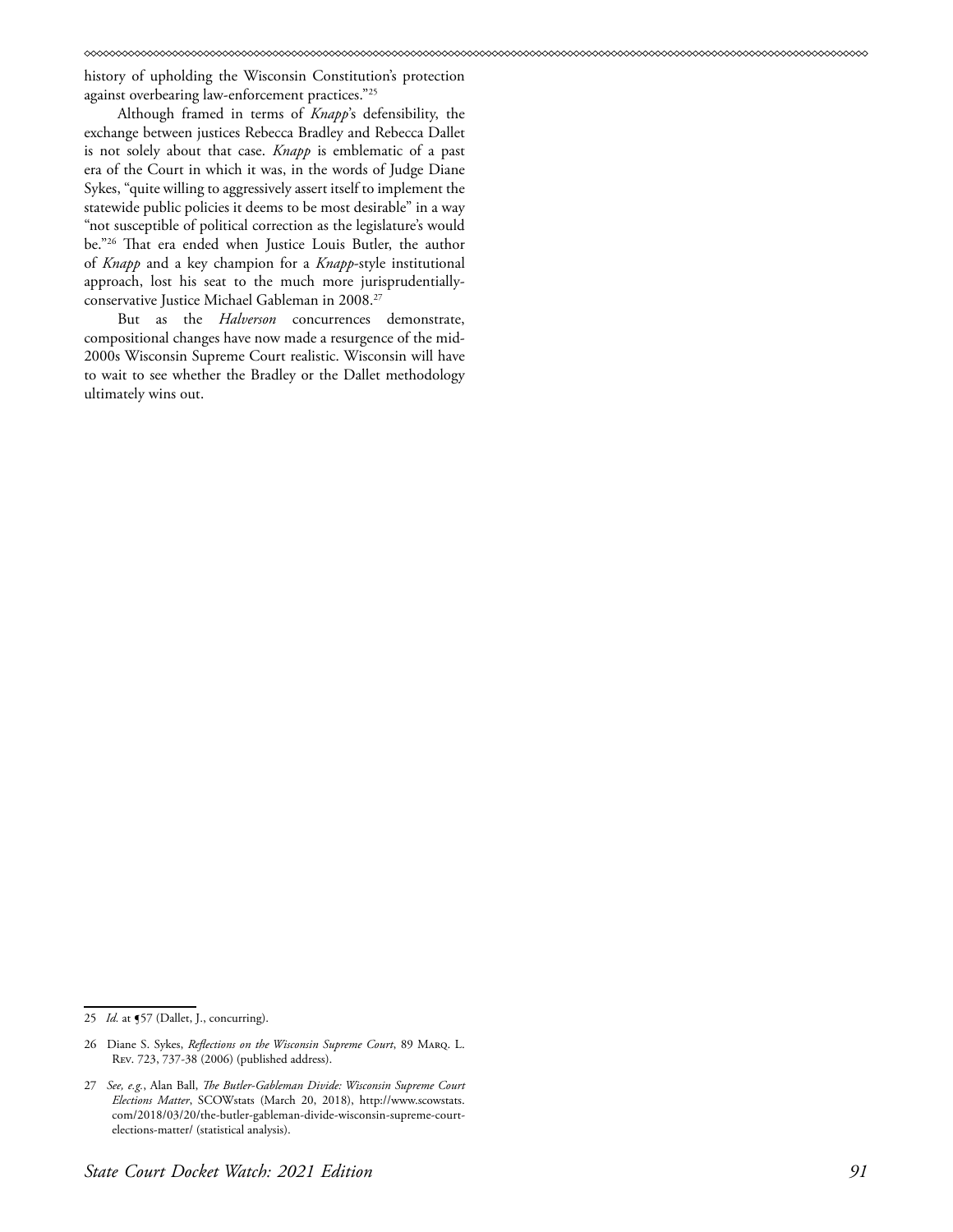### WISCONSIN *Fabick v. Evers By Andrew Cook*

Published May 21, 2021

About the Author:

Former Deputy Attorney General of Wisconsin Andrew Cook has vast experience in the areas of government investigations, administrative law, appellate litigation and public policy. Currently Of Counsel, Andy splits his time between Orrick, Herrington & Sutcliffe's Washington, D.C., and Seattle offices.

### Note from the Editor:

The Federalist Society takes no positions on particular legal and public policy matters. Any expressions of opinion are those of the author. We also invite responses from our readers. To join the debate, please email us at info@fedsoc.org.

I. Background – Governor's Public Health Emergency Orders and Mask Mandate

On March 12, 2020, Wisconsin Governor Tony Evers issued Executive Order #721 which proclaimed a health emergency pursuant to the Wisconsin  $law<sup>2</sup>$  in response to the COVID-19 pandemic. On May 11, 2020, the executive order expired 60 days later pursuant to the statute<sup>3</sup> providing the governor the authority to act during a state of emergency.

On July 30, 2020, Gov. Evers issued another executive order,4 again proclaiming "that a public health emergency" existed in Wisconsin due to the COVID-19 pandemic. On September 22, 2020, Gov. Evers issued another executive order<sup>5</sup> extending the public health emergency an additional 60 days based on the COVID-19 pandemic.<sup>6</sup> On September 22, 2020, Gov. Evers also issued Emergency Order #17 which mandated face coverings for all indoor and enclosed spaces, with certain exceptions.

In November 2020, Jeré Fabick filed a petition for original action with the Wisconsin Supreme Court challenging the validity of the two executive orders that were issued by Gov. Evers after the initial public health emergency order. Mr. Fabick argued that Gov. Evers exceeded his statutory authority by extending the public health emergencies beyond the 60-day statutory limit without approval to extend the state of emergency by the Wisconsin Legislature as required by the statute.

After the court accepted the case, Gov. Evers issued another executive order<sup>8</sup> extending the public health emergency and mask mandate. On February 4, 2021, the Wisconsin Legislature affirmatively revoked Executive Order #1049 by adopting a joint resolution,<sup>10</sup> thereby ending the mask mandate. Later that

- Executive Order #82, "Relating to Declaring a Public Health Emergency," at [https://evers.wi.gov/Documents/COVID19/EO082-](https://evers.wi.gov/Documents/COVID19/EO082-PHECOVIDSecondSpike.pdf) [PHECOVIDSecondSpike.pdf.](https://evers.wi.gov/Documents/COVID19/EO082-PHECOVIDSecondSpike.pdf)
- 5 Executive Order #90, "Relating to Declaring a Public Health Emergency," at [https://evers.wi.gov/Documents/COVID19/EO090-](https://evers.wi.gov/Documents/COVID19/EO090-DeclaringPublicHealthEmergency.pdf) [DeclaringPublicHealthEmergency.pdf](https://evers.wi.gov/Documents/COVID19/EO090-DeclaringPublicHealthEmergency.pdf).
- Executive Order #82, "Relating to Declaring a Public Health Emergency," at [https://evers.wi.gov/Documents/COVID19/EO082-](https://evers.wi.gov/Documents/COVID19/EO082-PHECOVIDSecondSpike.pdf) [PHECOVIDSecondSpike.pdf.](https://evers.wi.gov/Documents/COVID19/EO082-PHECOVIDSecondSpike.pdf)
- 7 "Relating to Requiring Face Coverings," at [https://evers.wi.gov/Documents/](https://evers.wi.gov/Documents/COVID19/EmO01-SeptFaceCoverings.pdf) [COVID19/EmO01-SeptFaceCoverings.pdf](https://evers.wi.gov/Documents/COVID19/EmO01-SeptFaceCoverings.pdf).
- 8 "Relating to Declaring a State of Emergency and Public Health Emergency," at [https://evers.wi.gov/Documents/EO/EO104-DeclaringPublicHealthE](https://evers.wi.gov/Documents/EO/EO104-DeclaringPublicHealthEmergencyJan2021.pdf) [mergencyJan2021.pdf.](https://evers.wi.gov/Documents/EO/EO104-DeclaringPublicHealthEmergencyJan2021.pdf)

9 *Id*.

10 Enrolled Joint Resolution, relating to "Terminating the COVID-19 public

<sup>1 &</sup>quot;Relating to a Proclamation Declaring a Health Emergency in Response to the COVID-10 Coronavirus," at [https://evers.wi.gov/Documents/EO/](https://evers.wi.gov/Documents/EO/EO072-DeclaringHealthEmergencyCOVID-19.pdf) [EO072-DeclaringHealthEmergencyCOVID-19.pdf.](https://evers.wi.gov/Documents/EO/EO072-DeclaringHealthEmergencyCOVID-19.pdf)

<sup>2</sup> Wis. Stat. § 323.02(16).

<sup>3</sup> Wis. Stat. § 323.10.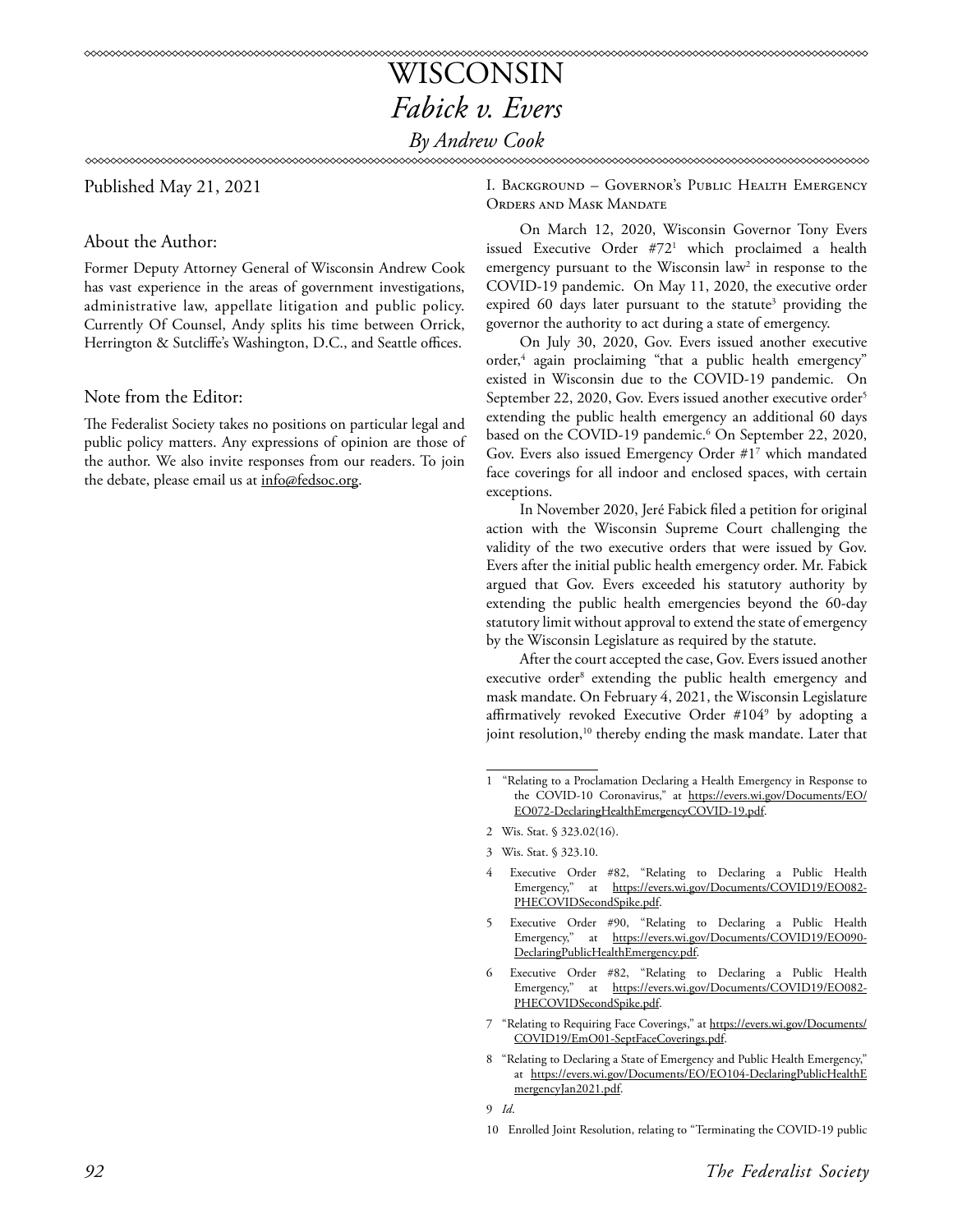day, Gov. Evers issued Executive Order #105,<sup>11</sup> reinstating the public health emergency and again issuing an emergency order extending the mask mandate.

#### II. Wisconsin Supreme Court Decision

The Wisconsin Supreme Court granted the petition and heard oral arguments on November 16, 2020. On March 31, 2021, the court issued a 4-3 decision<sup>12</sup> ruling in favor of Mr. Fabick striking down the governor's multiple public health emergency orders and mask mandates.

#### *A. Wisconsin Emergency Management Law*

Under Wisconsin law, the governor has the authority to issue an executive order declaring a state of emergency. The statute provides in relevant part:

The governor may issue an executive order declaring a state of emergency for the state or any portion of the state if he or she determines that an emergency resulting from a disaster or the imminent threat of a disaster exists. If the governor determines that a public health emergency exists, he or she may issue an executive order declaring a state of emergency related to public health for the state or any portion of the state and may designate the department of health services as the lead state agency to respond to that emergency…. A state of emergency shall not exceed 60 days, unless the state of emergency is extended by joint resolution of the legislature. A copy of the executive order shall be filed with the secretary of state. The executive order may be revoked at the discretion of either the governor by executive order or the legislature by joint resolution.<sup>13</sup> (Emphasis added)

### *B. Wisconsin Supreme Court Holds that Gov. Evers Exceeded His Statutory Authority by Issuing Multiple Executive Orders for the Same Emergency*

The issue before the court was whether Gov. Evers exceeded his statutory authority when he proclaimed states of emergency related to COVID-19 after the initial state of emergency, also related to COVID-19, had existed for 60 days and was not extended by the legislature.

Interpreting the plain language of the statute, the Wisconsin Supreme Court held that Gov. Evers exceeded his authority by issuing multiple executive orders extending the original public health emergency beyond the 60-day limit without the legislature's approval.

According to the court, Gov. Evers relied on the same enabling condition, the COVID-19 pandemic, for the multiple executive orders that continued beyond the 60-day limit for the original emergency order.<sup>14</sup> The court explained that the

health emergency, including all emergency orders and actions taken<br>pursuant to declaration of the public health emergency," at <u>[https://docs.](https://docs.legis.wisconsin.gov/2021/related/enrolled/sjr3.pdf)</u><br>leg<u>is.wisconsin.gov/2021/related/enrolled/sjr3.pdf</u>.

statute provides the governor the authority to declare a state of emergency related to public health when the conditions for a public health emergency are satisfied. That occurred in March 2020 when Gov. Evers issued his first emergency order in response to the COVID-19 pandemic. The court further held that when relying on the same enabling condition, the governor is subject to the 60-day limit prescribed by the statute, unless the legislature extends the state of emergency by joint resolution. Here, not only did the Wisconsin Legislature not extend the state of emergency related to the COVID-19 pandemic, it adopted a joint resolution revoking the governor's subsequent executive orders declaring a state of emergency. The court declared that all executive orders issued by Gov. Evers after the original executive order declaring a state of emergency in response to COVID-19 were unlawful.<sup>15</sup>

The decision was authored by Justice Brian Hagedorn, and joined by Chief Justice Patience Roggensack, Justice Annette Ziegler, and Rebecca Grassl Bradley.

### *C. Dissent*

The dissenting opinion shifts the focus of the 60-day limit in Wis. Stat. § 323.10 to the definition of "public health emergency" under Wis. Stat. § 323.02(16). That provision provides in relevant part:

"Public health emergency" means the occurrence or imminent threat of an illness or health condition that meets all of the following criteria:

(a) Is believed to be caused by bioterrorism or a novel or previously controlled or eradicated biological agent.

(b) Poses a high probability of any of the following:

1. A large number of deaths or serious or long−term disabilities among humans.

2. A high probability of widespread exposure to a biological, chemical, or radiological agent that creates a significant risk of substantial future harm to a large number of people.

The dissent focuses on the term "occurrence" in the statute and states that the two subsequent executive orders "were in response to 'occurrences' that have already taken place."16 Specifically, the dissent argues that the "new spike in [COVID-19] infections drove Order #83 and Order #90 was issued because of the significant increase in the spread of the virus occasioned by the beginning of the school year."17 According to the dissent, an occurrence is a "something that takes place" or "something that happens unexpectedly and without design."18 Applying the definition of "occurrence" to the executive orders, the dissent states that the orders were issued "in response to separate occurrences and are permissible under the plain language" of statutory definition of public health emergency.<sup>19</sup>

<sup>11 &</sup>quot;Relating to Declaring a State of Emergency and Public Health Emergency," at <https://evers.wi.gov/Documents/EO/EO105-PHE.pdf>. [https://evers.](https://evers.wi.gov/Documents/EO/EO105-PHE.pdf) [wi.gov/Documents/EO/EO105-PHE.pdf](https://evers.wi.gov/Documents/EO/EO105-PHE.pdf).

<sup>12</sup> *Fabick v. Evers*, 956 N.W.2d 856, 2021 WI 28 (2021).

<sup>13</sup> Wis. Stat. § 323.10.

<sup>14</sup> *Fabick*, 2021 WI at  $\P{40}$ .

<sup>15</sup> *Id*. at ¶43.

<sup>16</sup> *Id*. at ¶113.

<sup>17</sup> *Id*.

<sup>18</sup> *Id*. at ¶115.

<sup>19</sup> *Id*. at ¶118.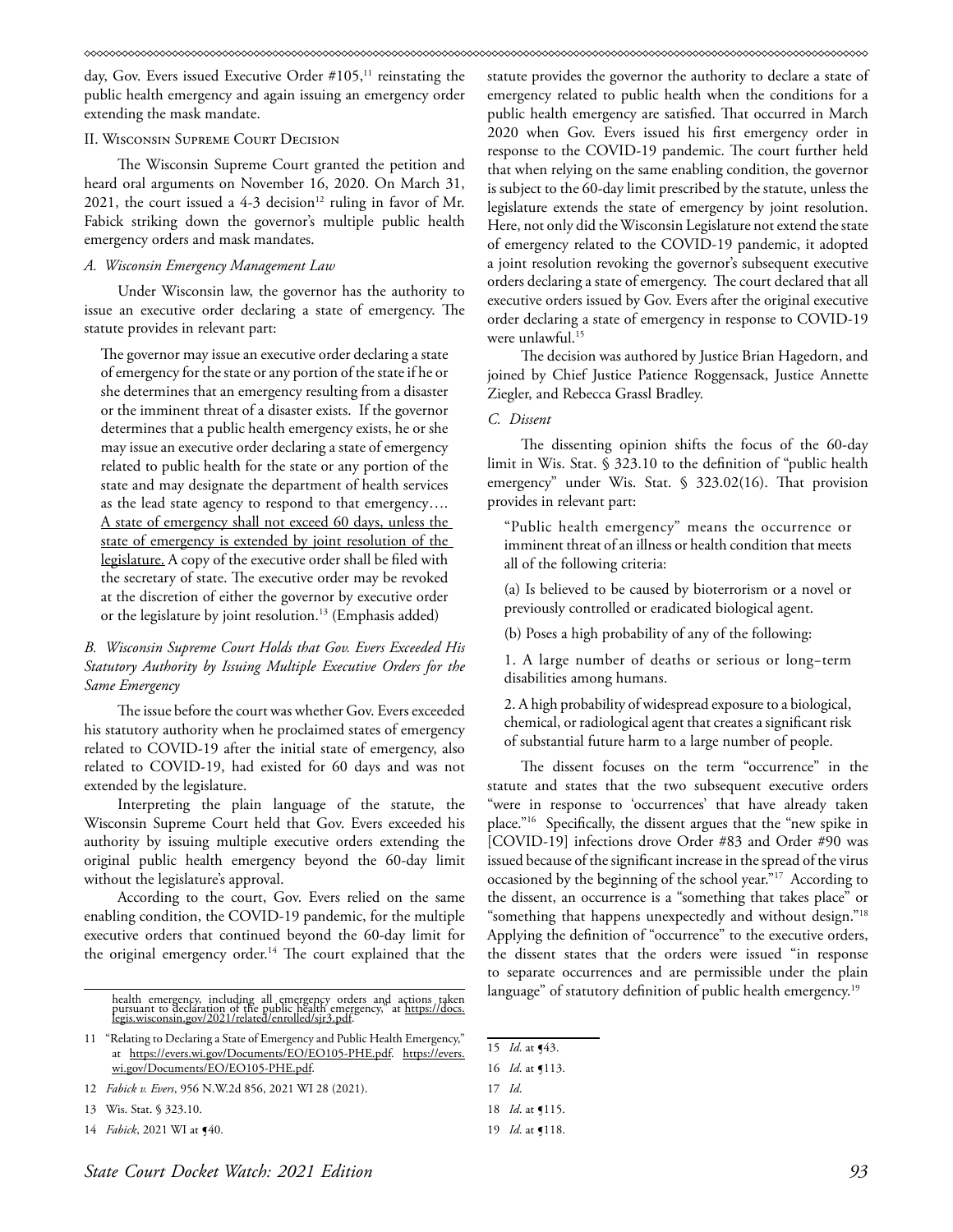# WISCONSIN *Zignego v. Wisconsin Elections Commission*

*By Drew Watkins*

Published June 7, 2021

### About the Author:

Drew Watkins is an associate with Holtzman Vogel Josefiak Torchinsky PLLC, providing counsel in the areas of campaign finance and election law, lobbying and ethics compliance, and tax-exempt organizations.

Prior to joining the firm, Drew served as a law clerk to the Honorable Joseph R. Goeke, Senior Judge of the United States Tax Court in Washington, D.C., and worked in the Office of General Counsel for the Governor of Kentucky, Matthew G. Bevin. While in law school, Drew served as a law clerk for the Kentucky Executive Branch Ethics Commission and interned for Senate Majority Leader Mitch McConnell in his office in Washington, D.C.

Drew graduated from the University of Louisville with a B.S. in Justice Administration. He earned his Juris Doctor, magna cum laude, from the University of Kentucky College of Law and was a member of the Order of the Coif. During law school, he served as a senior staff editor on the Kentucky Law Journal and authored a published student note on the Justice Against Sponsors of Terrorism Act. He is a member of the Kentucky, D.C. and Virginia bars and the Federalist Society.

### Note from the Editor:

The Federalist Society takes no positions on particular legal and public policy matters. Any expressions of opinion are those of the author. We also invite responses from our readers. To join the debate, please email us at info@fedsoc.org.

Wisconsin has passed statutory requirements designed to maintain the accuracy of its voter registration list and keep it upto-date. These laws are exceedingly common among the states, and even required by federal law in some cases.<sup>1</sup> However, they have also been the source of significant litigation.

One mechanism Wisconsin uses to update its voter registration records is contacting voters when officials receive "reliable information" that a voter might have moved out of his or her municipality. Wisconsin law requires, in relevant part, that:

Upon receipt of reliable information that a registered elector has changed his or her residence to a location outside of the municipality, *the municipal clerk or board of election commissioners* shall notify the elector by mailing a notice . . . . If the elector no longer resides in the municipality or fails to apply for continuation of registration within 30 days of the date the notice is mailed, *the clerk or board of election commissioners* shall change the elector's registration from eligible to ineligible status.<sup>2</sup>

To assist with maintaining the accuracy of the state's voter files, municipal clerks and boards of election commissioners in Wisconsin are seemingly required to take action when they receive reliable information that a registered voter has moved out of their municipality. However, in *State ex rel. Zignego v. Wisconsin Elections Commission (Zignego)*, the Wisconsin Supreme Court held that Wisconsin law does not impose a "positive and plain" duty on the Wisconsin Elections Commission (the Commission) when it receives similarly reliable information that a registered voter has moved.<sup>3</sup> Rather, the court determined that the Commission—the State body with broad responsibility to administer Wisconsin's election statutes and to design and maintain the official registration list—was distinct from the local boards of election commissioners referenced in Wisconsin's list maintenance statute.

In *Zignego*, the Commission received a "movers report" from the Electronic Registration Information Center, Inc. (ERIC)—a multi-state private consortium designed to improve the accuracy of voter rolls—which identifies registered voters who may have moved from the addresses associated with their voter registrations.4 After receiving the report, the Commission conducted its own internal vetting and identified approximately 230,000 Wisconsin voters who may have moved from their

<sup>1</sup> *Voter List Accuracy*, National Conference of State Legislatures (Mar. 20, 2020), [https://www.ncsl.org/research/elections-and-campaigns/voter-list](https://www.ncsl.org/research/elections-and-campaigns/voter-list-accuracy.aspx)[accuracy.aspx](https://www.ncsl.org/research/elections-and-campaigns/voter-list-accuracy.aspx).

<sup>2</sup> Wis. Stat. Ann. § 6.50(3) (emphasis added).

<sup>3</sup> State ex rel. Zignego v. Wis. Elections Comm'n, 2021 WI 32,  $\blacklozenge$  1.

<sup>4</sup> *Id.* at ¶ 7.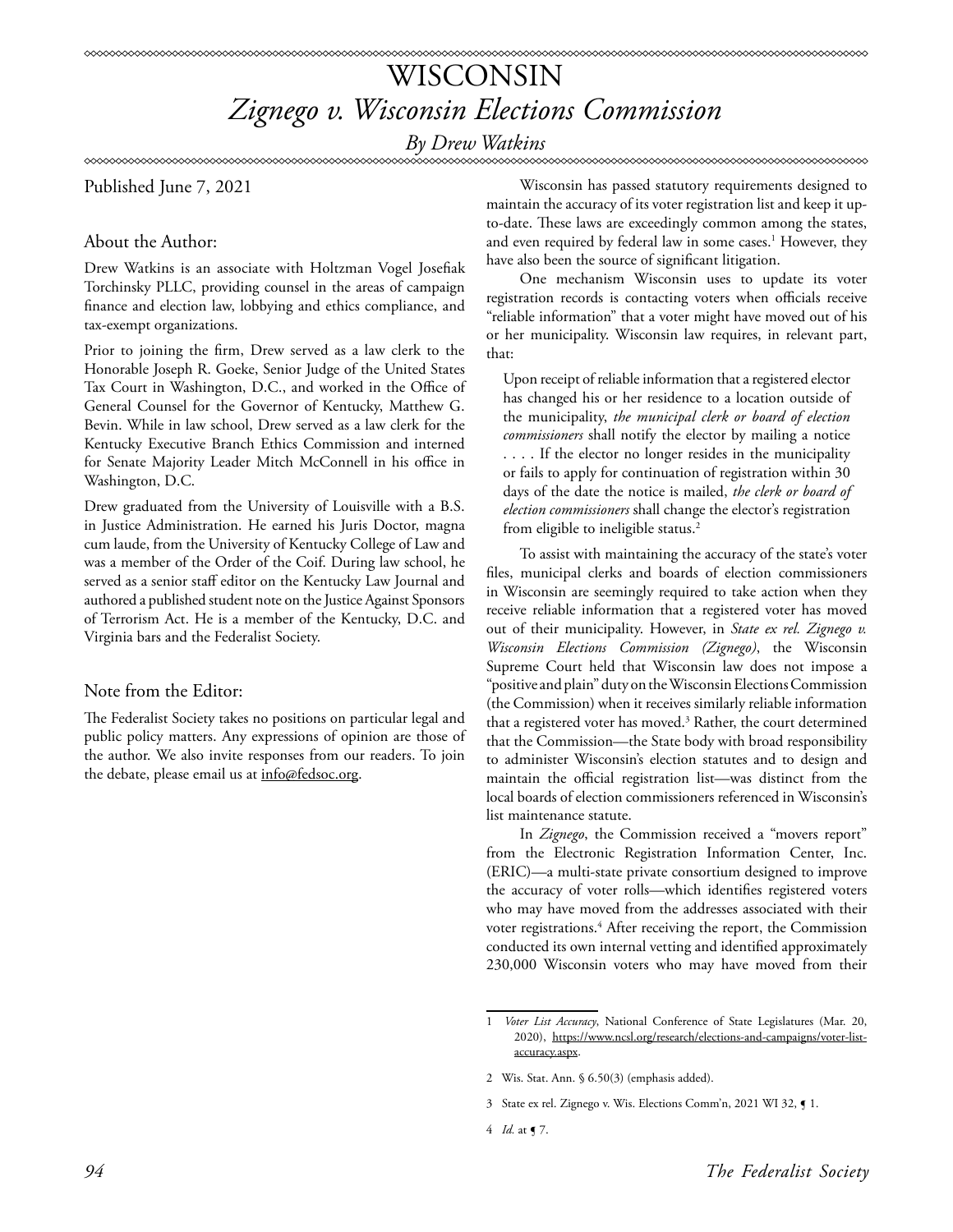registration addresses and sent a letter to each with instructions on how to affirm their address.5 When the Commission took no further action to remove non-responsive voters from the voter registration system, a group of registered voters filed suit seeking to compel it to act.

The trial court issued an order instructing the Commission to remove non-responsive voters, which the Wisconsin Court of Appeals reversed. In a 5-2 decision, the Wisconsin Supreme Court affirmed and modified the Court of Appeals' decision.<sup>6</sup> Beginning with the premise that "the judicial branch ordinarily does not order the executive branch to do its job," the Court declined to order the Commission to remove voters from the state's voter list because it determined that the Commission had no "positive and plain" duty to do so under the facts at issue.7

The Wisconsin Supreme Court held that, under Wisconsin law, "the responsibility to change the registration of electors who may have moved out of their municipality is given to 'the municipal clerk or board of election commissioners.'"8 The *Zignego* petitioners, requesting a writ of mandamus to require the Commission to act, proposed that the Commission is a "board of election commissioners" under the statute.<sup>9</sup> However, applying principals of statutory interpretation that instruct a court to look to the language of the statute as well as its statutory context and structure, the Wisconsin Supreme Court determined that this was "plainly incorrect."10 As the court determined, Wisconsin's election statutes refer primarily to three actors: "(1) a 'municipal clerk'; (2) a 'board of election commissioners'; and (3) 'the commission.'"11

In describing these three actors and their different roles, the *Zignego* court explained that boards of election commissioners are established in Wisconsin's most populous cities and counties to carry out the duties otherwise performed by the municipal or county clerk. In fact, the Court described "that the phrase 'municipal clerk or board of election commissioners' appears in tandem all over [Wisconsin's] election statutes."12

After delineating the separate actors, the majority opinion highlights the different role each plays in Wisconsin election administration and maintenance of the state's voter registration list. In profiling their divergent roles, the *Zignego* court

9 *Id.*

- 11 *Id.* at ¶ 14.
- 12 *Id.* at **[** 17.

concluded that each of the three primary actors is given different responsibilities under the election code. Ultimately, the court concluded that, "according to the plain meaning supported by its statutory context, 'board of election commissioners' under [relevant Wisconsin law] does not include the Commission."13 Given that the *Zignego* petitioners did not establish the Commission's positive and plain duty to maintain Wisconsin's voter list in this particular way, the court declined to impose the "extraordinary legal remedy" of mandamus.14

The court did not accept any of the *Zignego* petitioners' counterarguments. First, the petitioners asserted that the Wisconsin law requiring the chief election officer to enter into a membership agreement with ERIC and to comply with the terms of such agreement demanded a different result. However, the court concluded that the membership agreement with ERIC only required the Commission to initiate contact with voters whose records were deemed inaccurate.15 Next, the *Zignego* petitioners claimed that, since the Commission had previously changed the registration of voters who did not respond to a similar notice sent in 2017 in conjunction with a prior report from ERIC, it must do so again in this case. Without deciding whether the Commission's past actions were lawful, the court determined that "[i]t is the statutory text, not agency practice, that determines what the law requires an agency to do."16 Finally, the court rejected an argument that any reading of the relevant statute which did not require the Commission to change the registration status of voters when it received information that their address may have changed would violate federal law. Although federal law requires implementation of a centralized voter registration system, the court determined nothing within the law "precludes assigning local officials responsibility to make certain changes to the list."17

Writing in dissent, Justice Rebecca Bradley, joined by Justice Annette Ziegler, did not disagree with the court's answer to the statutory interpretation question.<sup>18</sup> Instead, the dissenting justices argued that the Commission had a broader duty to maintain the state's voter rolls. Implicit in that duty, according to the dissent, was the "obligation to change the status of ineligible voters on the statewide voter registration list."19 Citing the Commission's past practice of marking voters ineligible in conjunction with previous reports from ERIC, the dissenting justices took the view that the Commission had historically demonstrated an understanding and embrace of

- 16 *Id.* at ¶ 32.
- 17 *Id.* at ¶ 35.

<sup>5</sup> *Id.*

<sup>6</sup> *Id.* at ¶ 44. After determining that the Court of Appeals' opinion expressed views on issues that were beyond what was necessary to resolve the case, the Wisconsin Supreme Court modified the Court of Appeals' opinion to exclude certain language. In particular, the Court of Appeals' opinion was modified by withdrawing language that decided the issue of whether the information the Commission received from ERIC was "reliable" and whether the Commission's past actions in removing voters upon learning information regarding a change in address were lawful. See id. at  $\P$  44, n.19.

<sup>7</sup> *Id.* at **[]** 3-4.

<sup>8</sup> *Id.* at ¶ 4.

<sup>10</sup> *Id.* at **[]** 4 and 12.

<sup>13</sup> *Id.* at ¶ 37.

<sup>14</sup> *Id.* at **[**] 38-39. The Court also reversed a contempt order issued by the trial court, determining that because the writ of mandamus was issued in error the contempt order had no proper basis. *Id.* at  $\int$  43.

<sup>15</sup> *Id.* at ¶ 31.

<sup>18</sup> State ex rel. Zignego v. Wis. Elections Comm'n, 2021 WI 32,  $\blacklozenge$  46 (Bradley, J., dissenting).

<sup>19</sup> *Id.*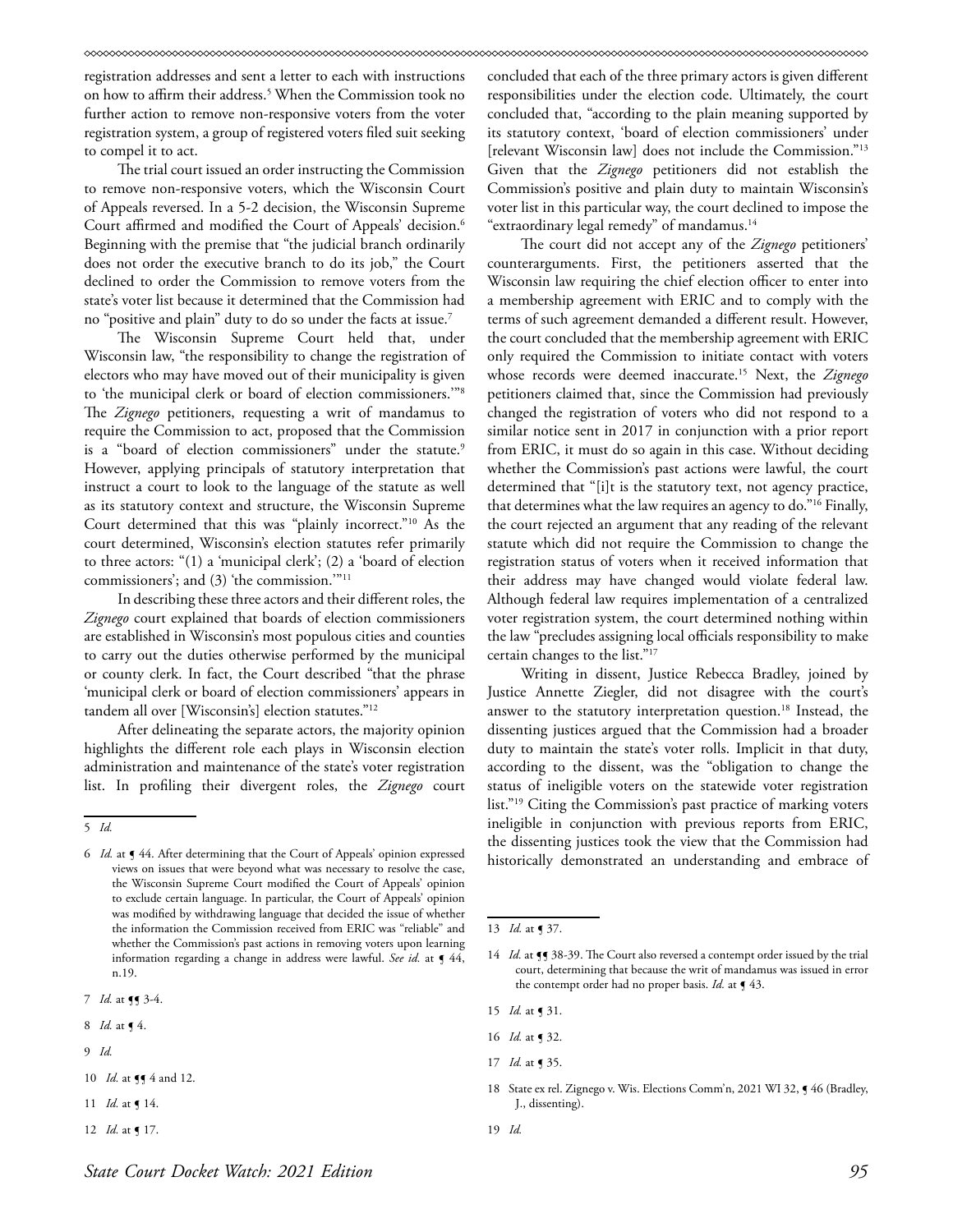its duty to maintain Wisconsin's voter rolls.<sup>20</sup> Emphasizing the Commission's duty to "maintain" the state's voter registration files, the dissent pressed that it was not sufficient for the Commission to merely create and insert data into the registration list, but that it must also work to keep the list "in a condition of good repair or efficiency."21

Rather than view the relevant statutory provision as one means for local officials to maintain the voter registration rolls, separate and apart from the Commission's overarching duty to do so, the dissent viewed these two duties as being inextricably intertwined. As Justice Bradley put it, if the Commission "receives reliable information from ERIC that a voter's address information is invalid . . . and in response [the Commission] does nothing, [the Commission] thereby fails to 'maintain' this list in any substantive regard."22 The dissent discerned the Commission's duty to maintain accurate lists by referencing not only Wisconsin's election code, but also its agreement with ERIC, which required initiating contact with voters suspected of having out-of-date voter registration information "in order to *correct the inaccuracy* or . . . *inactivate* or *update* the voter's record."23

This case demonstrates the tensions inherent in states' efforts to devise a method for maintaining accurate voter files. While federal law imposes a floor to a state's attempts to keep up-to-date voter records, some discretion is left to each state in how to manage its voter rolls.<sup>24</sup> In Wisconsin, the state legislature assigned some role in that process to local election officials. But to what extent does such a delegation override or negate the state government's broad obligation to maintain accurate records? In this case, the court determined that the state statutory provision at issue spoke to a particular way for local officials to participate in Wisconsin's voter list management and did not impose any independent duty on state officials. However, even in a case like this, does the state's broad duty to maintain accurate voter rolls require it to at least ensure that local officials who have been delegated authority to participate in that process are carrying out their obligations? Litigation will continue to define the appropriate scope of a state's efforts to keep its voter records upto-date, and states will need to adapt their attempts to maintain accurate voter rolls in response to court decisions.

<sup>20</sup> *Id.* at ¶ 49.

<sup>21</sup> *Id.* at ¶ 53 (citing Maintain, *The American Heritage Dictionary* (5th ed. 2011)).

<sup>22</sup> *Id.* at ¶ 54.

<sup>23</sup> *Id.* at  $\triangleleft$  56 (emphasis in original).

<sup>24</sup> *See, e.g.*, 52 U.S.C. §§ 20507(a)(4) and 21083(a)(4); *see also* Husted v. A. Phillip Randolph Inst., 138 S. Ct. 1833, 1839 (2018) (explaining that while the National Voter Registration Act "is clear about the need to send a 'return card' (or obtain written confirmation of a move) before pruning a registrant's name, no provision of federal law specifies the circumstances under which a return card may be sent. Accordingly, States take a variety of approaches.").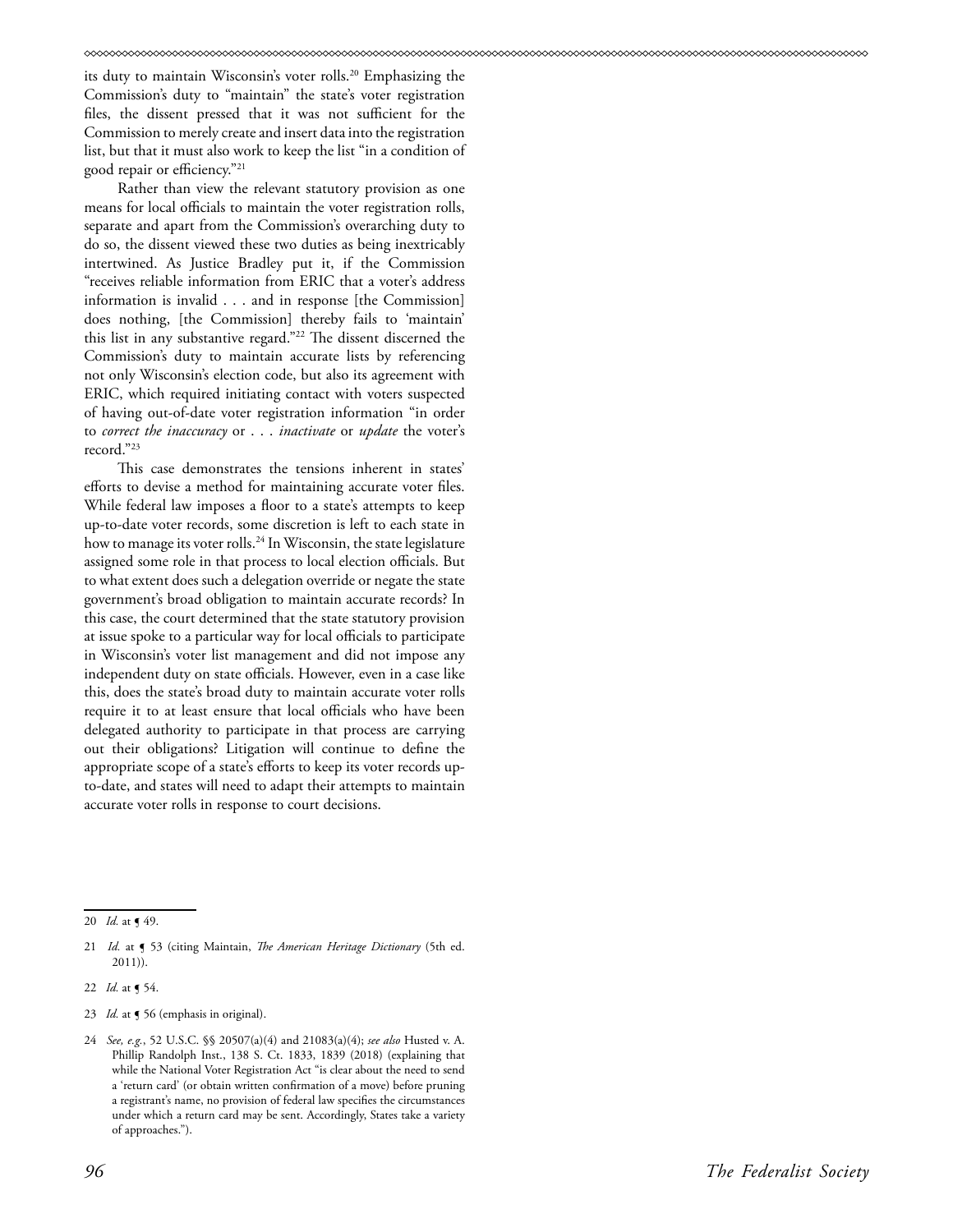### WISCONSIN *Tavern League of Wisconsin, Inc. v. Andrea Palm By Corydon Fish*

Published June 15, 2021

### About the Author:

Cory Fish served as Wisconsin Manufacturers and Commerce's General Counsel & Director of Tax, Transportation and Legal Affairs from 2017-2021. In that role he advocated on his members' behalf before the administrative state, legislature, and judiciary to help resolve statutory, regulatory, and permitting concerns and generally ensure their interests were protected. Prior to joining WMC in 2017, Cory worked for in a series of roles for the State of Wisconsin.

Most recently he worked for State Senator Alberta Darling, Co-Chair of the powerful Joint Committee on Finance, serving as her Legal Counsel. He also advised Sen. Darling on budget and policy issues ranging from higher education and regulatory reform to natural resources and transportation.

Cory earned a B.A. from UW-Eau Claire, Summa Cum Laude, and a J.D. from the University of Wisconsin Law School, where he graduated Cum Laude. He is a licensed attorney in Wisconsin.

### Note from the Editor:

The Federalist Society takes no positions on particular legal and public policy matters. Any expressions of opinion are those of the author. We also invite responses from our readers. To join the debate, please email us at info@fedsoc.org.

Two months ago, in the case *Tavern League v. Palm*, the Wisconsin Supreme Court reiterated its earlier ruling that the Wisconsin governor could not use executive orders to circumvent the checks and balances of constitutional governance provided by its rulemaking processes. In the first case on the topic, *Legislature v. Palm*, Governor Tony Evers and his Department of Health Services (DHS) Secretary Andrea Palm, through an executive order, shut down portions of Wisconsin's economy at the beginning of the COVID-19 pandemic.<sup>1</sup> The court determined the order actually constituted a rule, and that because it did not go through the appropriate procedures,<sup>2</sup> it was invalid. As Wisconsin experienced an increase in COVID-19 cases in the fall of 2020, Palm issued a substantively similar order, Emergency Order Three (EO 3), which restricted indoor public gatherings in Wisconsin to 25 percent of a premise's permitted capacity or ten people if no capacity was prescribed (with several sets of exemptions).<sup>3</sup> By taking this action, the court ruled Palm once again circumvented the rulemaking requirements the legislature placed on the authority it granted DHS (and all state agencies). In *Tavern League v. Palm*, in a split decision, the court reaffirmed its ruling in *Legislature v. Palm* and declared EO 3 unenforceable.

The Tavern League of Wisconsin, Inc., a trade association representing bars and restaurants, and their co-plaintiffs<sup>4</sup> (Plaintiffs) filed the lawsuit in Sawyer County Circuit Court against then-Secretary Palm and DHS (Defendants). Plaintiffs successfully sought a temporary restraining order enjoining EO 3. However, after a judicial substitution, the Plaintiffs' motion for a temporary injunction was denied, and the temporary restraining order was rescinded. At the same hearing the judge granted a motion to intervene by a group of businesses, public interest groups, and individuals<sup>5</sup> (Intervenors). The Intervenors appealed the ruling to Wisconsin's Third District Court of Appeals, which summarily reversed the circuit court, stating that under the state Supreme Court's prior *Legislature v. Palm*  precedent, EO 3 was invalid and unenforceable and that because the Intervenors had an "apparent certainty" of success

2 Wis. Stat. Ch. 227 (all statutory citations are current unless stated otherwise).

- 4 The Sawyer County Tavern League and the Flambeau Forest Inn (a restaurant).
- 5 The Mix UP, Inc., (a restaurant), Pro-Life Wisconsin Education Task Force, Inc., Pro-Life Wisconsin, Inc., and two individuals Liz Sieben and Dan Miller.

<sup>1</sup> *See* Wis. Legislature v. Palm, 2020 WI 42, 391 Wis. 3d 497, 942 N.W.2d 900.

<sup>3</sup> Wis. Dep't of Health Services, Emergency Order #3 Limiting Public Gatherings (Oct. 6, 2020), [https://evers.wi.gov/Documents/COVID19/](https://evers.wi.gov/Documents/COVID19/EmO03-LimitingPublicGatherings.pdf) [EmO03-LimitingPublicGatherings.pdf.](https://evers.wi.gov/Documents/COVID19/EmO03-LimitingPublicGatherings.pdf)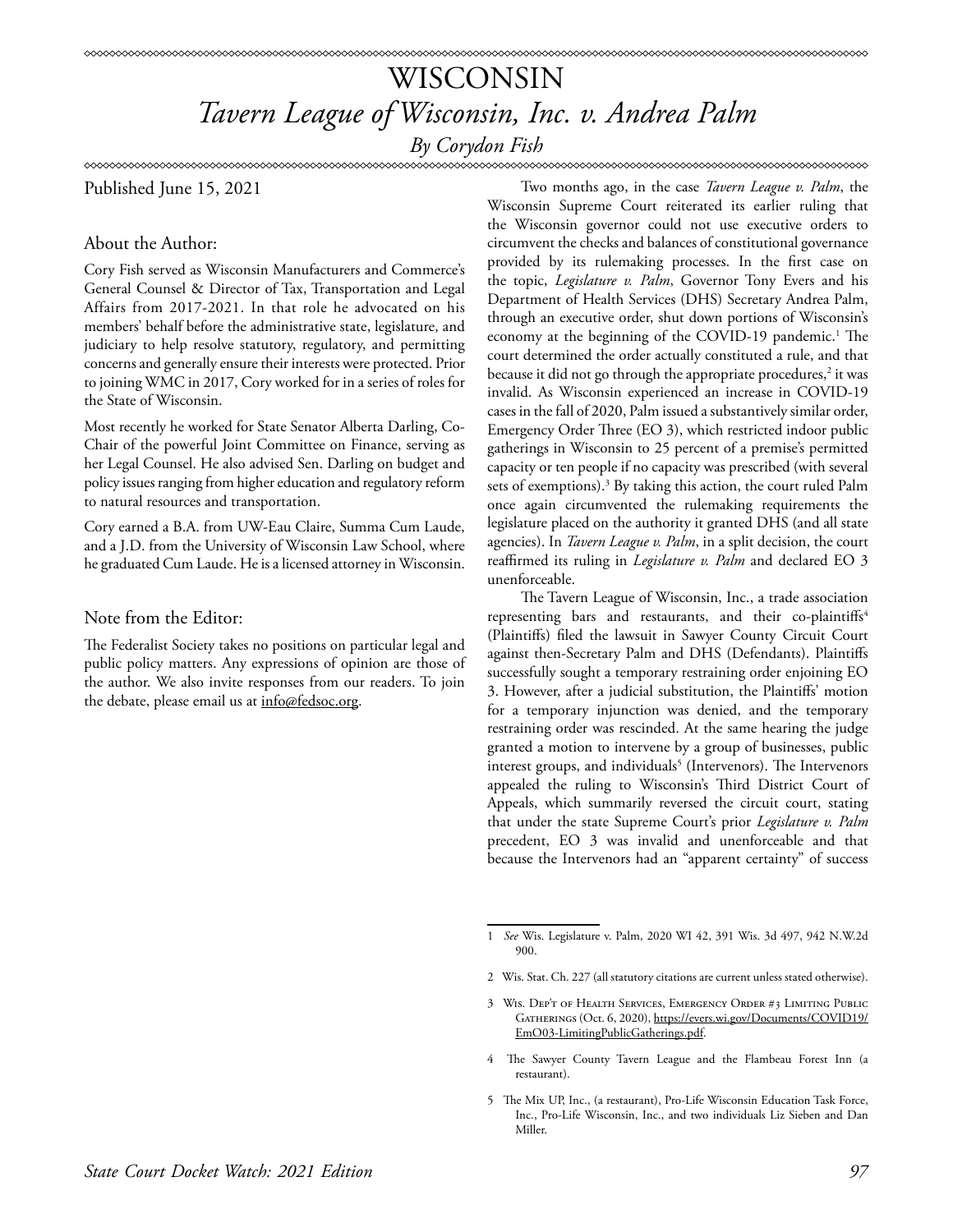on the merits they were entitled to a temporary injunction.6 The Defendants appealed the decision to the Wisconsin Supreme Court.

The Wisconsin Supreme Court accepted review of the case and issued a decision on April 14th, 2021. Then-Chief Justice Patience Roggensack wrote the lead opinion and was joined by Justices Annette Ziegler and Rebecca Bradley. Justice Brian Hagedorn concurred with the ruling on stare decisis grounds, while Justice Ann Walsh Bradley dissented, joined by Justices Jill Karofsky and Rebecca Dallet.

The court addressed two issues on review: (1) whether the case was moot—EO 3 expired on November 6, 2020, prior to the court's decision—and (2) whether EO 3 was a rule subject to the rule promulgation process.7 The court reviewed both issues de novo.<sup>8</sup>

The court found that, while the issue was moot, it met several exemptions to the mootness doctrine.<sup>9</sup> The court found that it could review the case primarily because the issue was likely to arise again.<sup>10</sup>

The court affirmed the court of appeals' ruling, holding that EO  $3$  "on its face" was a rule<sup>11</sup> and must comply with the rulemaking procedures in Wisconsin's Administrative Procedure Act.<sup>12</sup>

In its briefing, DHS attempted to distinguish EO 3 from the order at issue in *Legislature v. Palm*, which the Wisconsin Supreme Court had held was a rule. DHS argued the scope of the statute that EO 3 was issued under, Wis. Stat. § 252.02(3), was not discussed in *Legislature v. Palm* and also was so specific

- 10 *Tavern League*, 2021 WI 33 at ¶ 16, n.4.
- 11 The definition of a rule has five elements. Wis. Stat. § 227.01(13). First, the action must be a general order, and second, of general application, which are both satisfied if "the class of people regulated . . . 'is described in general terms and new members can be added to the class.'" *Tavern League*, 2021 WI 33 at  $\parallel$  20 (citing *Palm*, 2020 WI 42 at  $\vert$  22). Third, the action has to have the force of law, which is satisfied if it is enforced through a civil or criminal sanction. *Tavern League*, 2021 WI 33 at ¶ 21 (citing Cholvin v. DHFS, 2008 WI App 127, ¶ 26, 313 Wis. 2d 749, 758 N.W.2d 118). Fourth, the action is taken by an agency. *Tavern League*, 2021 WI 33 at ¶ 23. Fifth, the agency implements or interprets a statute when it takes the action, which is generally satisfied by an agency adopting its own understanding of a statute under its purview. *Tavern League*, 2021 WI 33 at ¶¶ 24-25. *See* Frankenthal v. Wis. Real Est. Brokers' Bd., 3 Wis. 2d 249, 253, 89 N.W.2d 825 (1958). Agencies must conform to the rulemaking process anytime an action meets the definition of a rule. *Tavern League*, 2021 WI 33 at ¶ 19, (citing *Palm*, 2020 WI 42 at ¶ 22, quoting Citizens for Sensible Zoning, Inc. v. DNR, 90 Wis. 2d 804, 814, 280 N.W.2d 702 (1979)).

there was no need to interpret it and thus no rulemaking was required.13 The lead opinion rejected these arguments, holding it does not matter what statute DHS issued EO 3 under—what matters is whether EO 3 met the definition of a rule.<sup>14</sup>

The court determined EO 3 met all five elements of a rule.<sup>15</sup> First, it was a general order. Second, it was of general application because the class was broad—any individual in Wisconsin who attended a public gathering and any entity open to the public as defined in the order—and individuals and entities could be added to the class if they moved into Wisconsin.16 Third, EO 3 had the effect of law because it was enforceable by civil forfeiture.17 Fourth, the order was issued by a state agency, the DHS.18 Fifth, the order "both implemented and interpreted Wis. Stat. § 252.02(3)'s grant of authority" by interpreting the phrase "public gatherings" in the statute to mean "'limit' numerically" and carrying out the statute's authority to "forbid public gatherings."19 The court concluded that because EO 3 met the definition of a rule but was not properly promulgated, it was invalid and unenforceable.<sup>20</sup>

Justice Brian Hagedorn filed a brief concurring opinion where he noted that while he objected to the legal analysis in *Legislature v. Palm*, <sup>21</sup> the doctrine of stare decisis applies to this case, where the same party—DHS—"does the very same thing again under the same circumstances."22 Justice Hagedorn concluded his opinion by opening the possibility of reexamining the holding in *Legislature v. Palm* in the future, but he noted that none of the parties asked the court to do so here.<sup>23</sup>

Justice Ann Walsh Bradley, joined by Justices Karofsky and Dallet, dissented on two points. First, they argued that stare decisis did not apply because the court never interpreted Wis. Stat. § 252.02(3), and that even if *Legislature v. Palm* did interpret that statutory section, stare decisis should not apply because the *Legislature v. Palm* decision was unsound.<sup>24</sup> Second, they said the statutory language in Wis. Stat. § 252.02(3) is unambiguous, so no interpretation was required by the agency to effectuate the statutory grant of authority and therefore no

- 14 *Id.* at ¶ 28.
- 15 *See supra* note 11.
- 16 *Id.* at **[]** 30-31.
- 17 *Id.* at ¶ 32.
- 18 *Id.*
- 19 *Id.* at ¶ 33.
- 20 *Id.* at ¶ 34.
- 21 *Palm*, 2020 WI 42 at ¶¶ 165-263 (Hagedorn, J., dissenting).
- 22 *Tavern League*, 2021 WI 33 at ¶ 37 (Hagedorn, J., concurring).

<sup>6</sup> Tavern League, Inc., et al. v. Palm et al., 2021 WI 33, ¶ 12, 957 N.W.2d 261.

<sup>7</sup> *Id.* at ¶ 13.

<sup>8</sup> *Id*.

<sup>9</sup> *Id.* at  $\P$  15-16. Exceptions to the mootness doctrine include, "(1) the issues are of great public importance; (2) the constitutionality of a statute is involved; (3) the situation arises so often a definitive decision is essential to guide the trial courts; (4) the issue is likely to arise again and should be resolved by the court to avoid uncertainty; or (5) the issue is capable and likely of repetition and yet evades review." Portage Cnty. V. J.W.K., 2019 WI 54,  $\bullet$  10, 386 Wis. 2d 672, 927 N.W.2d 509.

<sup>12</sup> *Tavern League*, 2021 WI 33 at ¶ 26. *See* Wis. Stat. Ch. 227.

<sup>13</sup> *Tavern League*, 2021 WI 33 at ¶ 27. Wis. Stat. § 252.02(3) in whole reads, "[t]he department may close schools and forbid public gatherings in schools, churches, and other places to control outbreaks and epidemics."

<sup>23</sup> *Id.* ¶ 38.

<sup>24</sup> *Id.* at  $\P$  39-41 (A.W. Bradley, J., dissenting) (citing Johnson Controls, Inc., v. Emp. Ins. of Wausau, 2003 WI 108, ¶ 99, 264 Wis. 3d 60, 665 N.W.2d 257).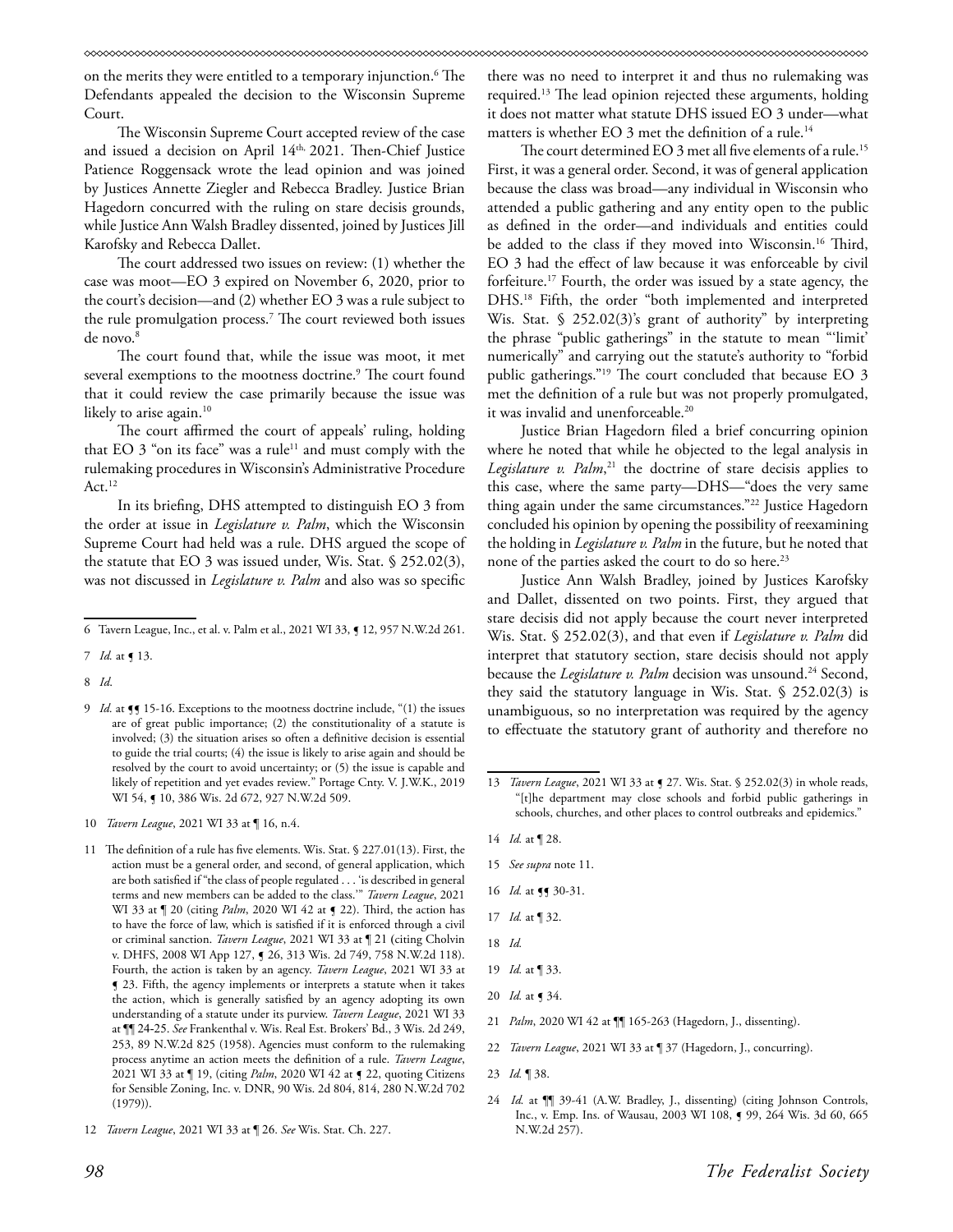rulemaking was necessary because Wis. Stat. § 227.10(1) only requires rulemaking if an agency adopts an interpretation of an ambiguous statute.<sup>25</sup>

The court's decision is the third time in less than a year the court has ruled against Governor Evers' administration for taking an action that the majority held should have been promulgated as a rule. With this ruling, the court continues to decide that the legislature has the right to oversee administrative agencies when those agencies use delegations of legislative authority. The case also reinforces past decisions by the court that agencies can only create law through rulemaking, a process heavily influenced by the legislature.

<sup>25</sup> *Id.* at  $\frac{1}{3}$  75-77 (citing Lamar Cent. Outdoor, LLC v. Div. of Hearings & Appeals, 2019 WI 109, ¶ 24, 389 Wis. 2d 486, 936 N.W.2d 573).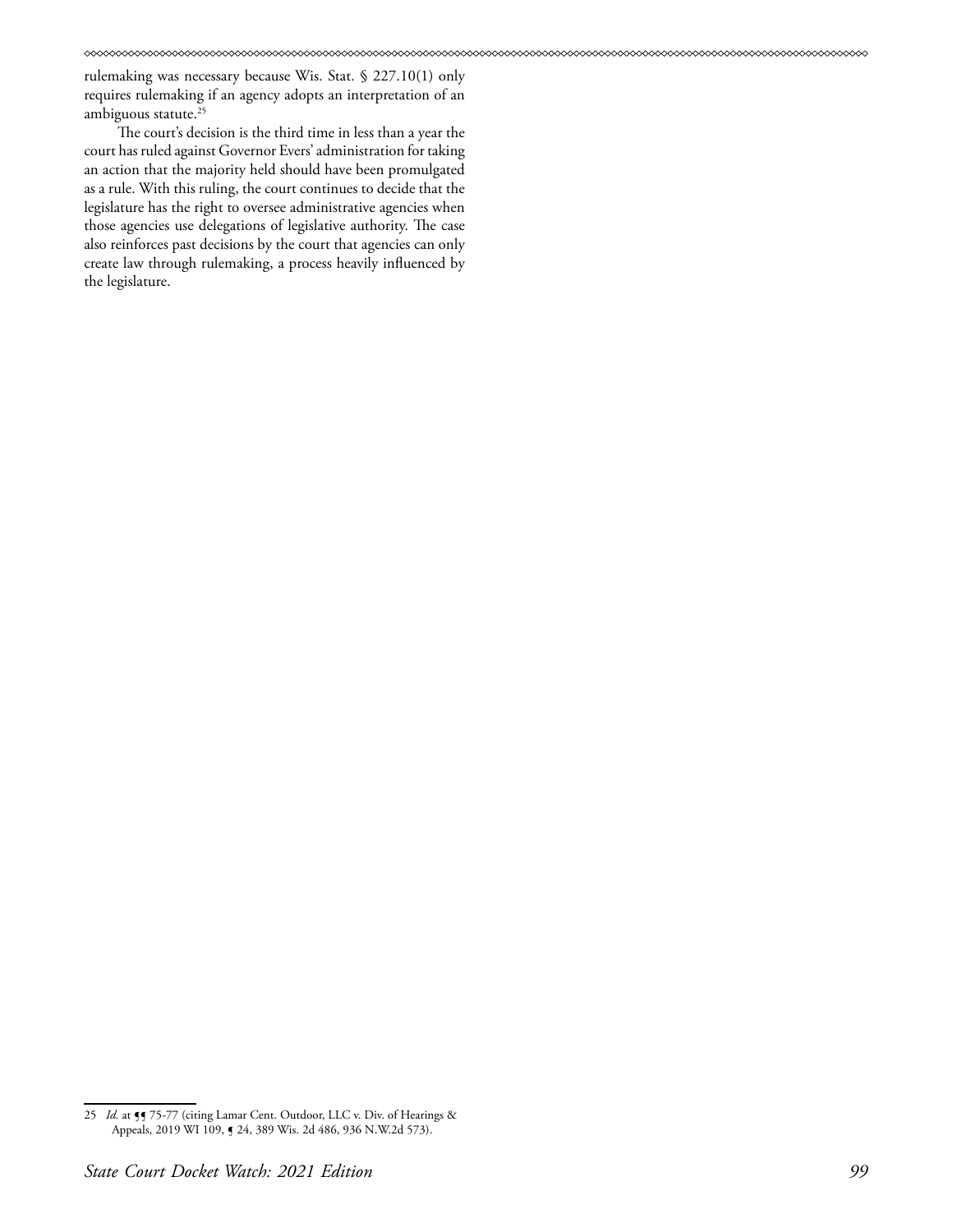### WISCONSIN *Clean Wisconsin v. Wisconsin Department of Natural Resources By Andrew Cook, Corydon Fish*

### Published September 23, 2021

### About the Authors:

Former Deputy Attorney General of Wisconsin Andrew Cook has vast experience in the areas of government investigations, administrative law, appellate litigation and public policy. Currently Of Counsel, Andy splits his time between Orrick, Herrington & Sutcliffe's Washington, D.C., and Seattle offices.

Cory Fish served as Wisconsin Manufacturers and Commerce's General Counsel & Director of Tax, Transportation and Legal Affairs from 2017-2021. In that role he advocated on his members' behalf before the administrative state, legislature, and judiciary to help resolve statutory, regulatory, and permitting concerns and generally ensure their interests were protected. Prior to joining WMC in 2017, Cory worked for in a series of roles for the State of Wisconsin.

Most recently he worked for State Senator Alberta Darling, Co-Chair of the powerful Joint Committee on Finance, serving as her Legal Counsel. He also advised Sen. Darling on budget and policy issues ranging from higher education and regulatory reform to natural resources and transportation.

Cory earned a B.A. from UW-Eau Claire, Summa Cum Laude, and a J.D. from the University of Wisconsin Law School, where he graduated Cum Laude. He is a licensed attorney in Wisconsin.

### Note from the Editor:

The Federalist Society takes no positions on particular legal and public policy matters. Any expressions of opinion are those of the authors. We also invite responses from our readers. To join the debate, please email us at info@fedsoc.org.

In a pair of related cases, the Wisconsin Supreme Court expanded Wisconsin administrative agencies' authority to create policy.1 These cases expand the scope of agency authority by revitalizing the use of general grants of authority, which the Wisconsin Supreme Court had previously ruled had been eliminated through legislative action.2 In doing so, the court weakened a restraint the Wisconsin legislature had placed on its delegations of legislative authority: the explicit authority requirement.

In December 2010, Governor-elect Scott Walker announced he would call a special session of the Wisconsin legislature upon his inauguration in January 2011 to address various topics including regulatory reform.<sup>3</sup> In this "Wisconsin is Open for Business Special Session," Governor Walker introduced 2011 January Special Session Assembly Bill 8, which became 2011 Wisconsin Act 21 (Act 21).<sup>4</sup> Prior to introduction, he released a white paper explaining the "problem" of "agency bureaucrats hav[ing] broad rulemaking authority" allowing them to draft administrative rules "based on . . . general duties provisions, not based on the more specific laws the legislature meant to govern targeted industries or activities."5 The paper went on to outline the "solution":

Legislation that states an agency may not create rules more restrictive than the regulatory standards or thresholds provided by the legislatures [sic]. Specifically stating that the department's broad statement of policies or general duties or powers provisions do not empower the department to create rules not explicitly authorized in the state statutes.<sup>6</sup>

This solution was codified as Act 21's explicit authority requirement<sup>7</sup> and its prohibitions on agencies using declarations

- 3 Office of Governor Scott Walker, Special Session Part 2: Regulatory Reform (Dec. 21. 2010).
- 4 2011 Wis. Jan. Special Session Assembly Bill 8, https://docs.legis.wisconsin. gov/2011/proposals/jr1/ab8.
- 5 Office of Governor Scott Walker, Regulatory Reform Info Paper (Dec. 21, 2010).
- 6 *Id*.
- 7 Wis. Stat. § 227.10(2m). All citations to the Wisconsin statutes are current as of July 22, 2021, unless stated otherwise.

<sup>1</sup> Clean Wis. et al. v. Wis. Dep't of Nat. Res. et al., 2021 WI 71, **[ 25**, 961 N.W.2d 346 (*Clean Wisconsin I*); Clean Wis. et al. v. Wis. Dep't of Nat. Res. et al., 2021 WI 72, ¶ 24, 961 N.W.2d 611 (*Clean Wisconsin II*).

<sup>2</sup> *See* Wis. Legislature v. Palm, 2020 WI 42, 391 Wis. 2d 497, 942 N.W.2d 900; Papa v. Wis. Dep't of Health Services, 2020 WI 66, 393 Wis. 2d 1, 949 N.W.2d 17; Tavern League, Inc., et al. v. Palm et al., 2021 WI 33, 957 N.W.2d 261.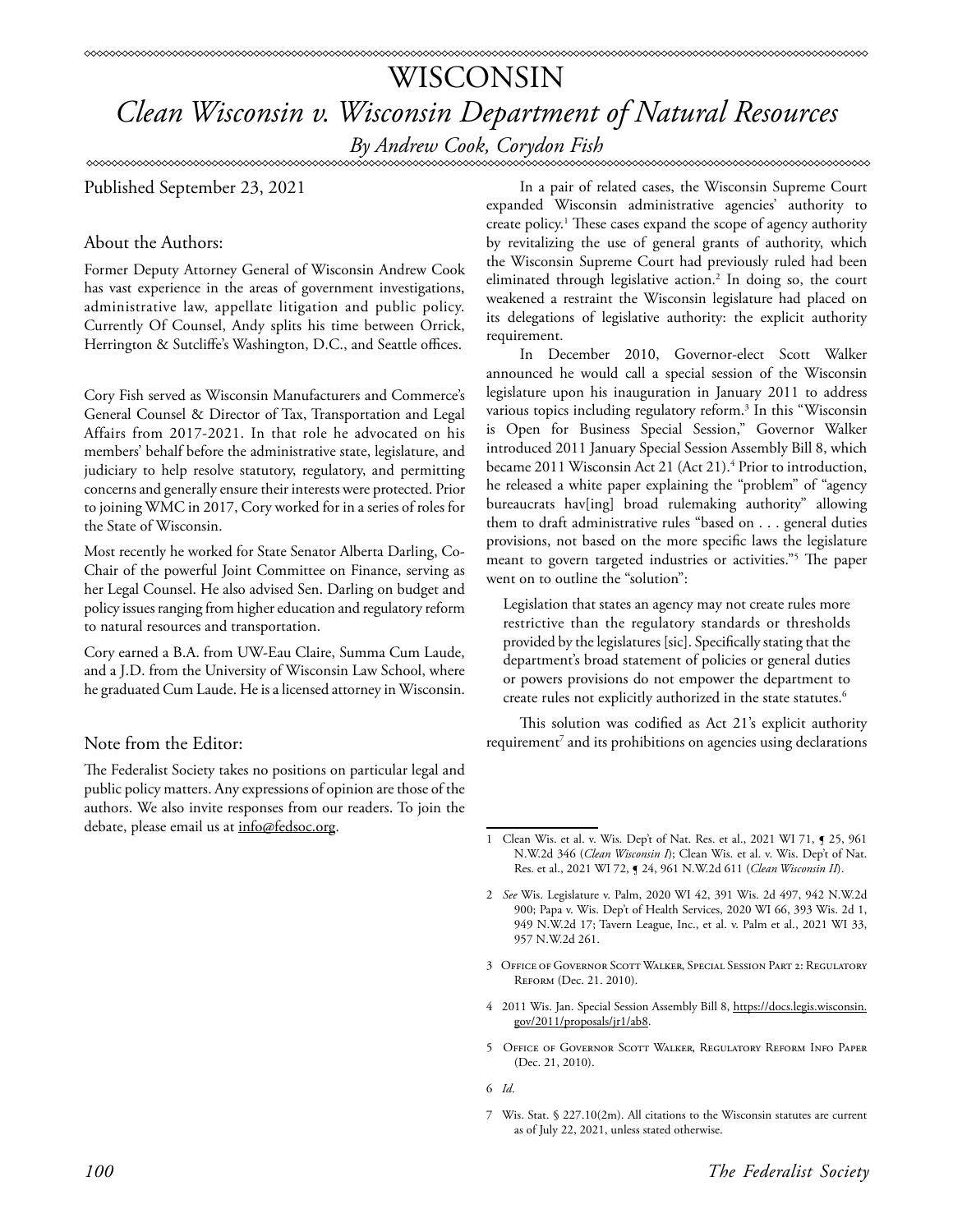of legislative intent, general duties, or powers provisions to convey rulemaking authority.8

Both *Clean Wisconsin I* and *Clean Wisconsin II* stem from disputes over farmers seeking permits from the Wisconsin Department of Natural Resources (Department or DNR). In *Clean Wisconsin I*, a group of farmers attempted to have permits reissued to expand their dairies. A group of individuals and an environmental advocacy group sought to require the Department to include conditions on those permits that are not found in the text of the Wisconsin statutes, such as caps on the number of animals permitted and off-site monitoring wells.9 In *Clean Wisconsin II*, farmers sought permits to operate high-capacity wells to support their agricultural operations. An environmental interest group and a lake association challenged these permits, arguing the Department needed to conduct an environmental review not specifically required in the Wisconsin statutes.10 The contention underlying these disputes is how exact the legislature must be when delegating its lawmaking authority to administrative agencies.

In both cases, the court reviewed questions of agency authority and interpreted several statutory provisions in the process. The court reviews questions of agency authority de novo.11 In such cases, the court directly reviews the agency's decision, not that of the lower reviewing courts.<sup>12</sup> In both cases, the administrative law judge and lower courts ruled against the permit seekers, but all the lower court decisions were issued before the Wisconsin Supreme Court interpreted Act 21's explicit authority requirement in 2020.

The focal point in both cases was the Wisconsin Administrative Procedures Act's explicit authority requirement.<sup>13</sup> The statute requires that "[n]o agency may implement or enforce any standard, requirement, or threshold, including as a term or condition of any license issued by the agency, unless that standard, requirement, or threshold is explicitly required or explicitly permitted by statute or by a rule . . . "<sup>14</sup> Both scholarship and state supreme court precedent had acknowledged<sup>15</sup> that this requirement eliminated the doctrine of express and implied

- 9 *See* Wis. Stat. § 283.31(4); *Clean Wis.*, 2021 WI 71 at ¶¶ 3-13.
- 10 *See* Wis. Stat. §281.34(4); C*lean Wis.*, 2021 WI 72 at ¶¶ 2-7.
- 11 *Clean Wis.,* 2021 WI 71 at ¶¶ 14-15; *Clean Wis.,* 2021 72 at ¶¶ 9-10.
- 12 *Clean Wis.*, 2021 WI 71 at ¶¶ 14-15; *Clean Wis.*, 2021 WI 72 at ¶¶ 9-10.
- 13 Wis. Stat. § 227.10(2m).
- 14 *Id.*

authority.16 These new cases brought back the superseded doctrine, reinterpreting "explicit" to mean "explicit but broad," thus allowing agencies to include requirements in permits that the statutes do not contain.<sup>17</sup> The court sided with the Department in both cases.

In *Clean Wisconsin I*, the court (Justice Jill Karofsky joined by Chief Justice Annette Ziegler and Justices Rebecca Dallet and Ann Walsh Bradley) found that the Department had the authority to impose a maximum animal unit limitation and off-site groundwater monitoring as conditions on approving the applicants' permits. The court found the Department had authority to cap the number of animals that could be on a property based on Wis. Stat. § 283.31(5), which requires that permits "specify maximum levels of discharges."18 The court determined this language allowed the Department to limit the number of animals on a farm in a "practical way" to limit the amount of waste discharged.19 The court also found the Department had the authority to implement off-site monitoring wells because they were necessary to enforce compliance with permittees' obligations under Wisconsin's Administrative Code and statutes. The Code requires permittees to apply manure and process wastewater<sup>20</sup> and to develop and submit a general plan.21 The Department's permit condition statutes impose similar requirements.<sup>22</sup> Finding the Department had the explicit

Wis. Citizens Concerned for Cranes and Doves v. Wis. Dep't of Nat. Res., 2004 WI 40, ¶ 14, 270 Wis. 2d 318, 677 N.W.2d 612 (internal citations omitted). For example, under the doctrine of express and implied authority, a pre-Act 21 court found that even though a Wisconsin statute specifically required an agency to require commercial sprinkler systems in apartments with 20 or more units, the agency could require sprinkler systems in buildings with four or more units because of a general grant of authority to require owners of public buildings to install fire suppression devices to protect the public welfare. Wis. Builders Ass'n v. Wis. Dep't of Com., 2009 WI App 20, ¶¶ 10, 13, 316 Wis. 2d 301, 762 N.W.2d 845. This case is among those that caused Governor Walker to introduce Act 21. Regulatory Reform Info Paper, *supra* note 5.

- 17 *Clean Wis.*, 2021 WI 71 at  $\leq$  25; *Clean Wis.*, 2021 WI 72 at  $\leq$  24 (While the majority brings back the word "express" and introduces the word "broad" into the interpretation of the explicit authority requirement, they also state that agencies have no implicit authority.)
- 18 *Clean Wis.*, 2021 WI 71 at **[** 35; The whole text of Wis. Stat. § 283.31(5) reads, "[e]ach permit issued by the department under this section shall, in addition to those criteria provided in subs. (3) and (4), specify maximum levels of discharges. Maximum levels of discharges shall be developed from the permittee's reasonably foreseeable projection of maximum frequency or maximum level of discharge resulting from production increases or process modifications during the term of the permit."
- 19 *Clean Wis.*, 2021 WI 71 at **[** 35.
- 20 Wis. Adm. Code NR § 243.14(2)(b)3.
- 21 Wis. Adm. Code NR §§ 243.14(1), (2)(b)3.
- 22 *Clean Wis.*, 2021 WI 71 at  $\P$  38-39. (See Wis. Stat. § 283.31(3)(a) and (f),

<sup>8</sup> Wis. Stat. § 227.11(2)(a)1-3.

<sup>15</sup> Kirsten Koschnick, Note, *Making "Explicit Authority" Explicit: Deciphering Wis. Act 21's Prescriptions for Agency Rulemaking Authority*, 2019 Wis. L. Rev. 993, 1023 (2019) ("Ultimately, the Legislature passed Act 21 to unequivocally express that any agency authority must be traced to an explicit, enabling grant of such authority--implied or general powers would no longer be sufficient to confer rulemaking authority."); Wis. Legislature v. Palm, 2020 WI 42, 51-52, 391 Wis. 2d 497, 942 N.W.2d 900 ("The explicit authority requirement is, in effect, a legislatively-imposed canon of construction that requires us to narrowly construe imprecise delegations of power to administrative agencies.").

<sup>16</sup> The Wisconsin Supreme Court has summarized the doctrine of express and implied authority this way:

Wisconsin has adopted the 'elemental' approach to determining the validity of an administrative rule, comparing the elements of the rule to the elements of the enabling statute, such that the statute need not supply every detail of the rule. If the rule matches the elements contained in the statute, then the statute expressly authorizes the rule.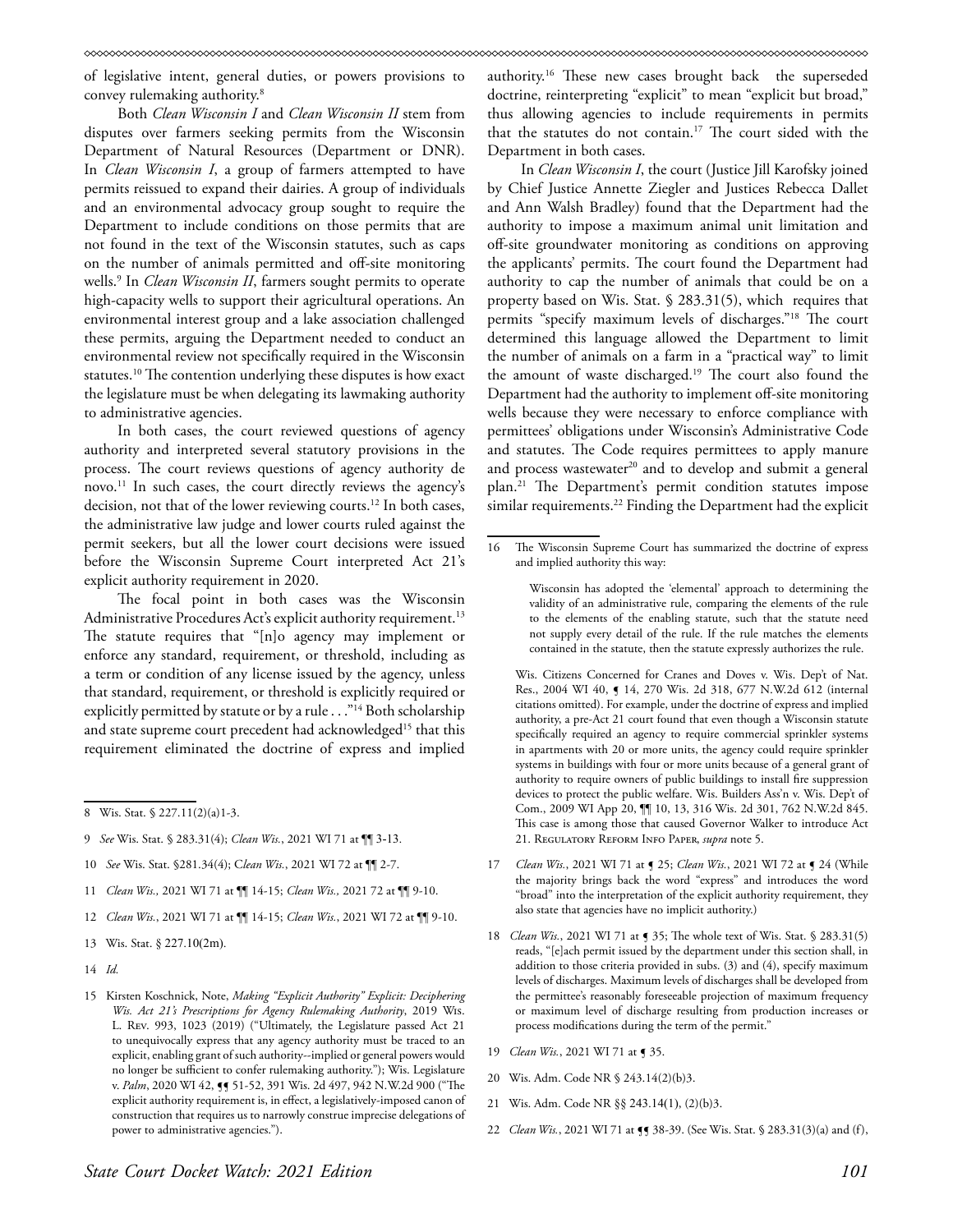authority to implement both of these conditions, the court upheld the ruling of the lower court.

Justice Patience Roggensack (joined by Justice Rebecca Bradley) dissented,<sup>23</sup> arguing that the majority's decision finding DNR has the authority to implement the conditions has "restored court deference to administrative agency assertions of power that the legislature explicitly limited in Act 21."24 Justice Roggensack explained that the court had previously interpreted the statutes passed as part of Act 21 as a "legislatively-imposed canon of construction that requires [courts] to narrowly construe imprecise delegations of power to administrative agencies."25 Looking at the legislative history of Act 21, she asserted it was intended to prohibit agencies from creating rules more restrictive than regulatory standards or thresholds provided by the legislature.26 Further, Justice Roggensack showed that the legislature amended out the phrase "expressly" from the explicit authority requirement and replaced it with "explicitly."27 She cited to statements made by former state Representative Tom Tiffany28 during his floor speech explaining the amendment that "courts have interpreted expressly very broadly" and that using "explicitly" instead would be a stronger limitation on agency authority.29 Concluding her opinion, Justice Roggensack stated the majority stepped "out of the judicial lane" to become "a maker of the law" by taking "apart what the legislature enacted in Act 21" and "reinstat[ing] control by agency regulation."30

In *Clean Wisconsin II*, the court (Justice Dallet, joined by Chief Justice Ziegler and Justices Karofsky and Ann Walsh Bradley) ruled that DNR has the authority to consider the environmental effects of the proposed high capacity wells not written in the statutes because the requirement of "explicit" authority does not mean the Department needs "specific" authority to do so.<sup>31</sup> The court went on to state the Department has explicit authority under Wis. Stat. §§ 281.11 and 281.12 to consider a proposed well's potential impact on the environment.<sup>32</sup>

Wis. Stat. § 283.31(4)). NR § 243.14(2)(b)3 states, "[m]anure or process wastewater may not cause the fecal contamination of water in a well."

- 23 Justice Brian Hagedorn did not participate in either case. Although Justice Hagedorn did not give a reason for his recusal, the most plausible reason is his previous role as Chief Legal Counsel to former Governor Scott Walker, who oversaw the permits in both cases while in office.
- 24 *Clean Wis.*, 2021 WI 71 at ¶ 49 (Roggensack, J., dissenting).
- 25 *Id*. at ¶ 70.
- 26 *Id*. at ¶ 64.
- 27 Wis. Stat. 227.10(2m).
- 28 Tom Tiffany is now a United States Congressman representing the Seventh District of Wisconsin.
- 29 *Clean Wis.* 2021 WI 71 at  $\int$  68 (Roggensack, J., dissenting).
- 30 *Id.* at  $\triangleleft$  81 (Roggensack, J., dissenting).
- 31 *Clean Wis.*, 2021 WI 72 at ¶¶ 21-22. Further, the Court said they were still under a duty to "liberally construe" statutes that expressly conferred agency authority. *Id.* at  $\P$  24 citing Wis. Dep't of Justice v. DWD, 2015 WI 114, ¶ 30, 365 Wis. 2d 694, 875 N.W.2d 545 (Note this case was decided prior to binding precedent on Act 21's "explicit authority" requirement.).
- 32 *Clean Wis.*, 2021 WI 72 at ¶¶ 25-26. (Wis. Stat. § 281.11 and 281.12

While intervenors (the Wisconsin Legislature and industry groups) argued that the Department does not have authority to conduct such a review because Wis. Stat. § 281.34(4) lists only three circumstances in which the Department can review environmental impacts of high capacity wells (none of which applied in this case), the court determined that Wis. Stat. § 281.12's statement that DNR "shall formulate plans and programs" to prevent water pollution was explicit authority to conduct the environmental review.<sup>33</sup> The court affirmed the lower court's judgement.

Justice Rebecca Bradley (joined by Justice Roggensack) dissented, arguing that through Act 21, "the legislature reclaimed a portion of its constitutionally-conferred powers previously delegated to agencies" in line with the principle that an "agency's powers, duties and scope of authority are fixed and circumscribed by the legislature and subject to legislative change."34 Justice Bradley stated the majority opinion nullifies this legislative reclamation, explaining that "contrary to the majority's conclusions, there is no legal authority for DNR to conduct environmental impact reviews of any of the eight proposed high capacity wells, much less any 'explicit authority' as § 227.10(2m) commands."35 Attacking the majority's findings of explicit authority in Wis. Stat. §§ 281.11 and 281.12, Bradley said agencies cannot "transform broad statements of legislative purpose or intent into a conferral of authority."36 According to Bradley, the majority's decision transforms Wisconsin's administrative state into "Frankenstein's monster, a behemoth beyond legislative control unless the legislature kills it."37

Together, these decisions change much of what the legislature accomplished through the passage of Act 21. Agencies can rely on "explicit" and "broad" statutory authority<sup>38</sup> along with general statutory provisions $39$  when making policy decisions. In a reversal from its positions in *Legislature v. Palm*, *Tavern League v. Palm*, and *Papa v. DHS*, the *Clean Wisconsin* court restricted the legislature's ability to police delegations of its lawmaking authority to administrative agencies.

contain a "statement of policy and purpose" and "general department powers and duties" for subchapter II of Wis. Stat. Ch. 281); *See* Lake Beulah Mgmt. Dist. et al. v. Wis. Dep't Nat. Res. et al., 2011 WI 54, 99 34, 39, 335 Wis. 2d 47, 799 N.W.2d 73.

- 33 *Clean Wis.*, 2021 WI 72 at ¶ 25.
- 34 *Id.* at ¶ 34 (R. Bradley, J., dissenting) (quoting Schmidt v. Dep't of Res. Dev., 39 Wis. 2d 46, 57, 158 N.W.2d 306 (1968)).
- 35 *Id.* at ¶¶ 35, 38.
- 36 *Id.* at **[]** 52.
- 37 *Id.* at ¶ 57.
- 38 *Clean Wis.*, 2021 WI 71 at ¶ 25; *Clean Wis.* 2021 WI 72 at ¶ 24.
- 39 *Clean Wis.*, 2021 WI 72 at **[** 28.